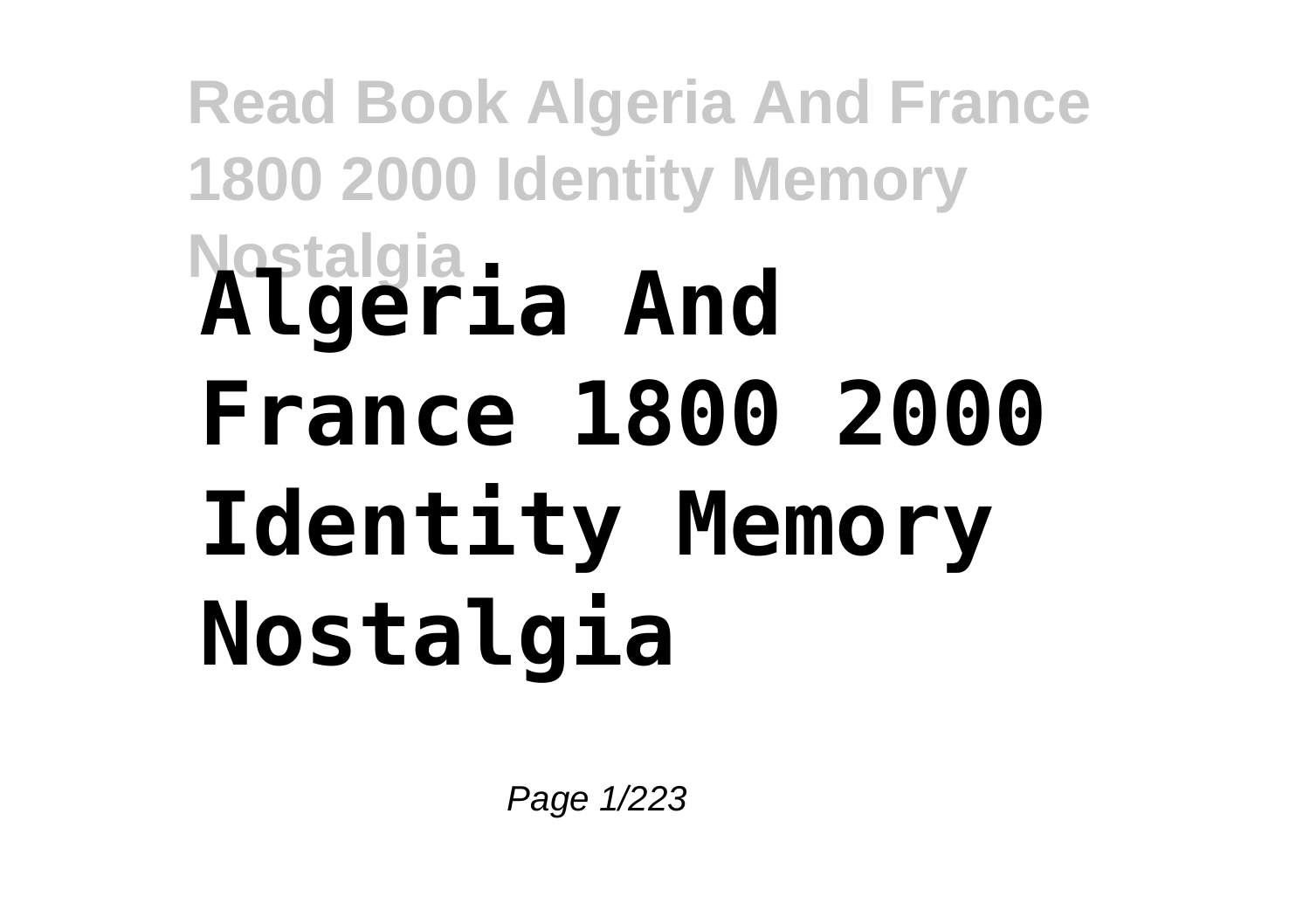**Read Book Algeria And France 1800 2000 Identity Memory Nostalgia** An essential introduction to the history of Algeria, spanning a period of five hundred years. This illuminating study of European women's Page 2/223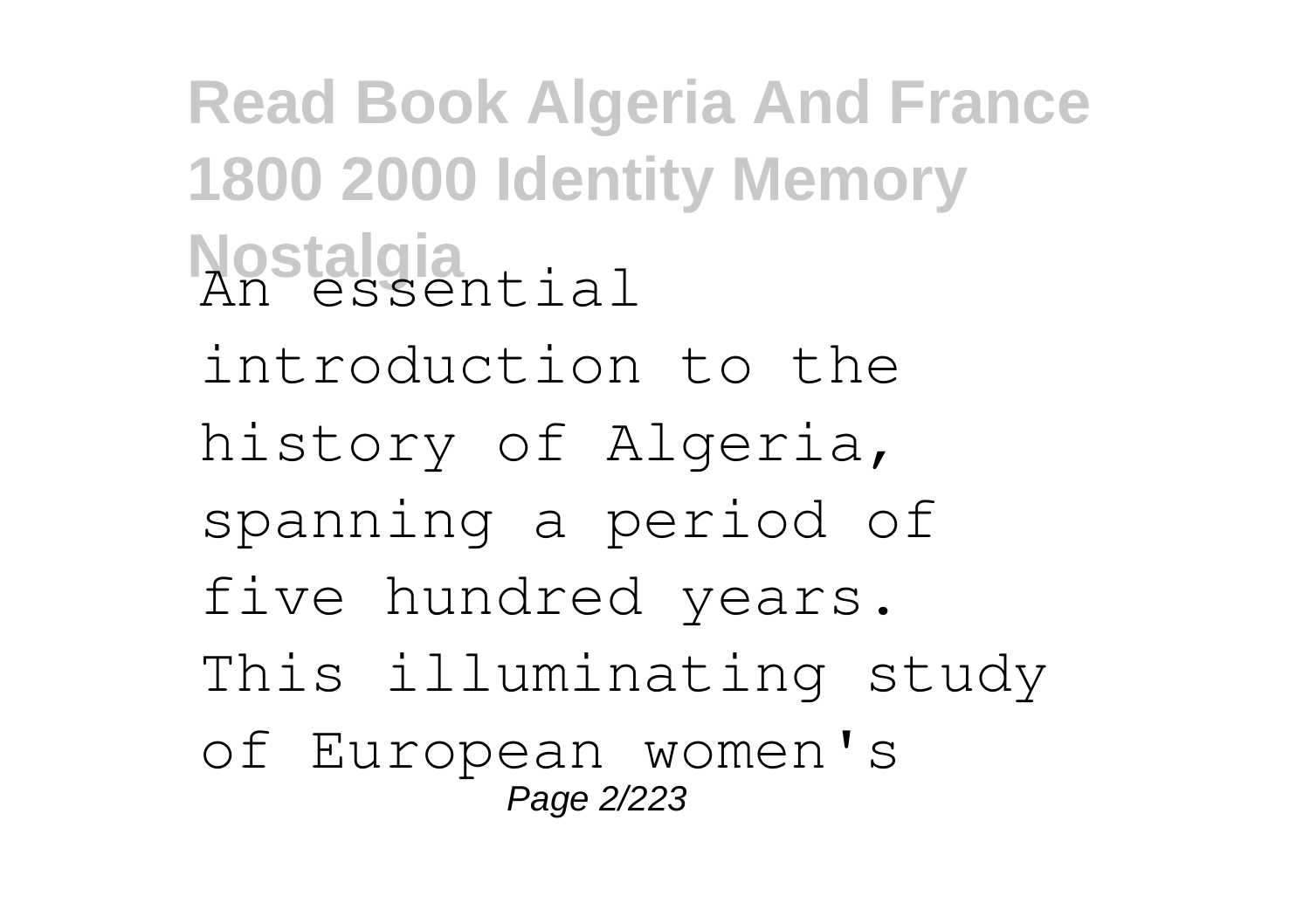**Read Book Algeria And France 1800 2000 Identity Memory Nostalgia** narratives in colonial Algeria and Kenya argues that nostalgia was not a post-colonial phenomenon but was embedded in the colonial period. Patricia M. E. Lorcin Page 3/223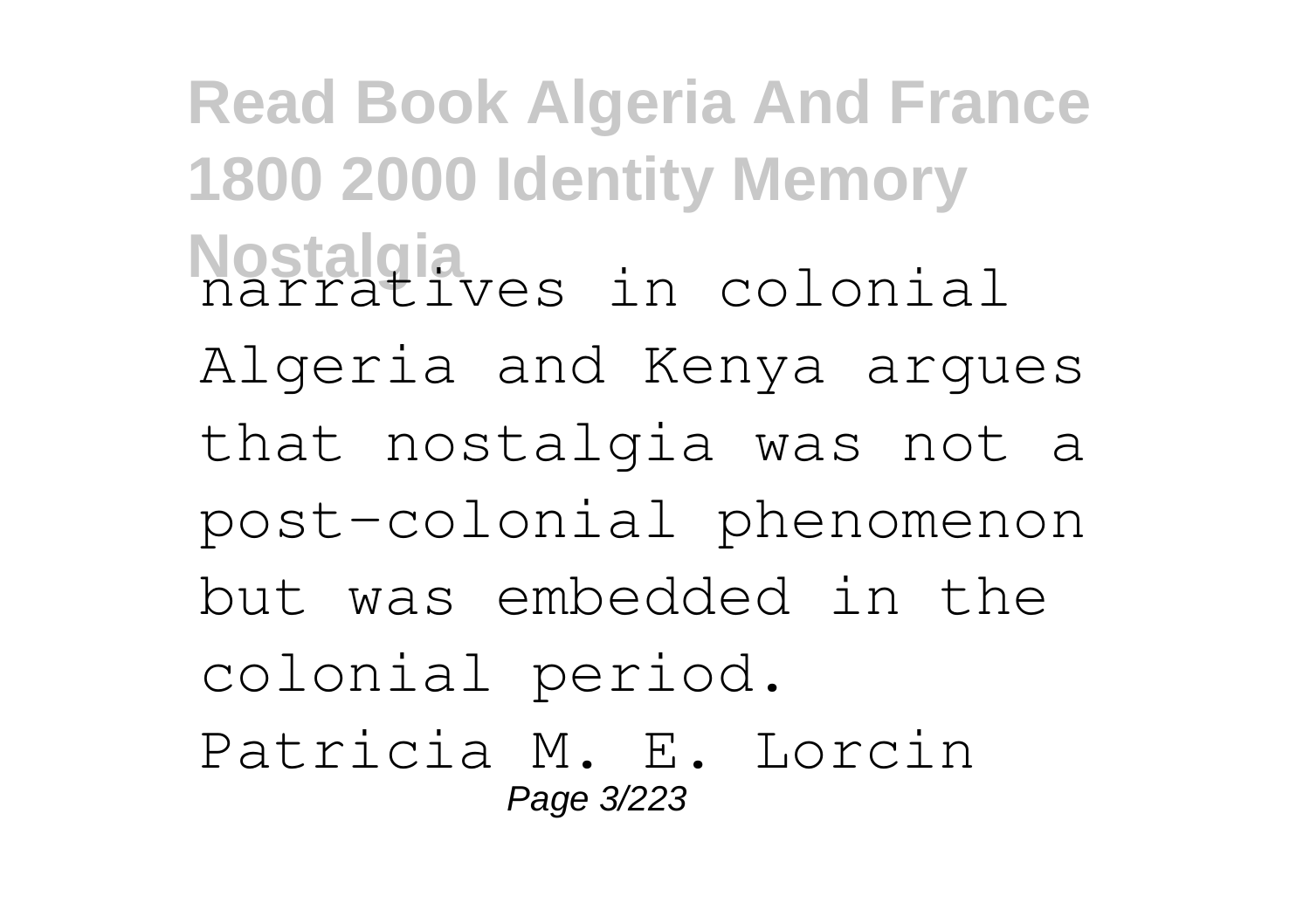**Read Book Algeria And France 1800 2000 Identity Memory Nostalgia** explores the distinction between imperial nostalgia, associated with the loss of power that results from the loss of empire, and colonial nostalgia, Page 4/223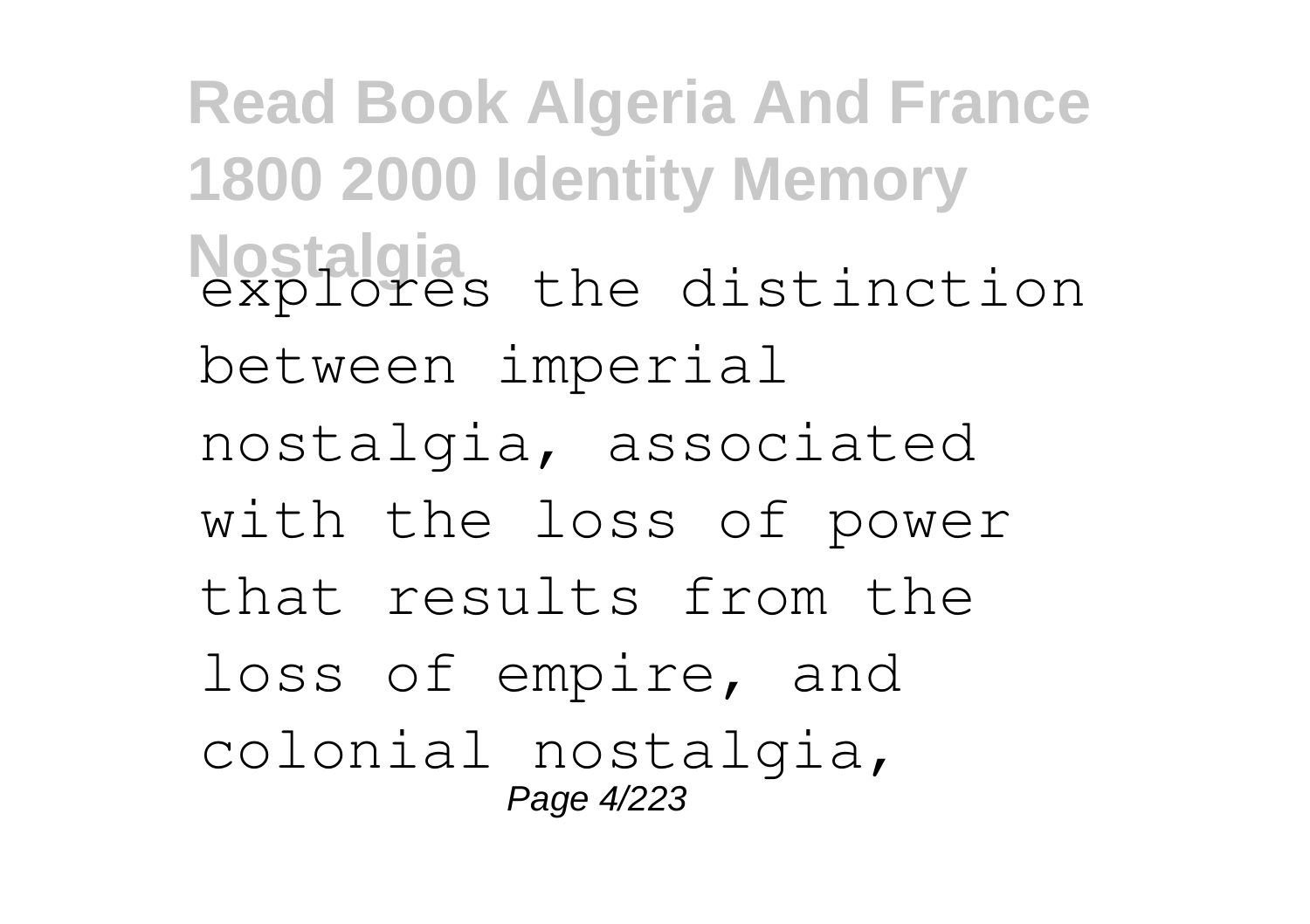**Read Book Algeria And France 1800 2000 Identity Memory Nostalgia** associated with loss of socio-cultural standing—in other words, loss of a certain way of life. This distinction helps to make women's discursive role an Page 5/223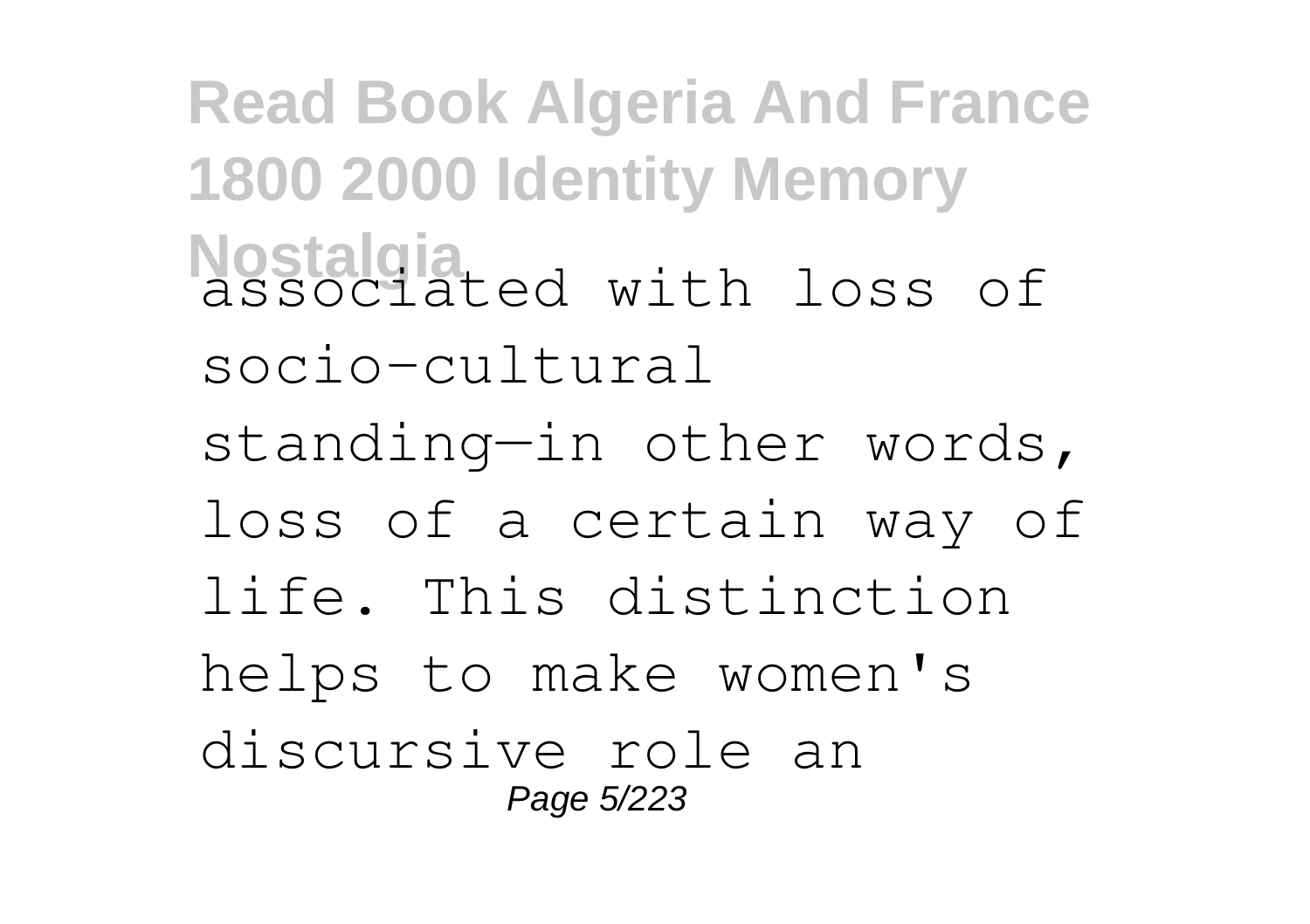**Read Book Algeria And France 1800 2000 Identity Memory Nostalgia** important factor in the creation of colonial nostalgia, due to their significant contribution to the establishment of a European colonial environment. Page 6/223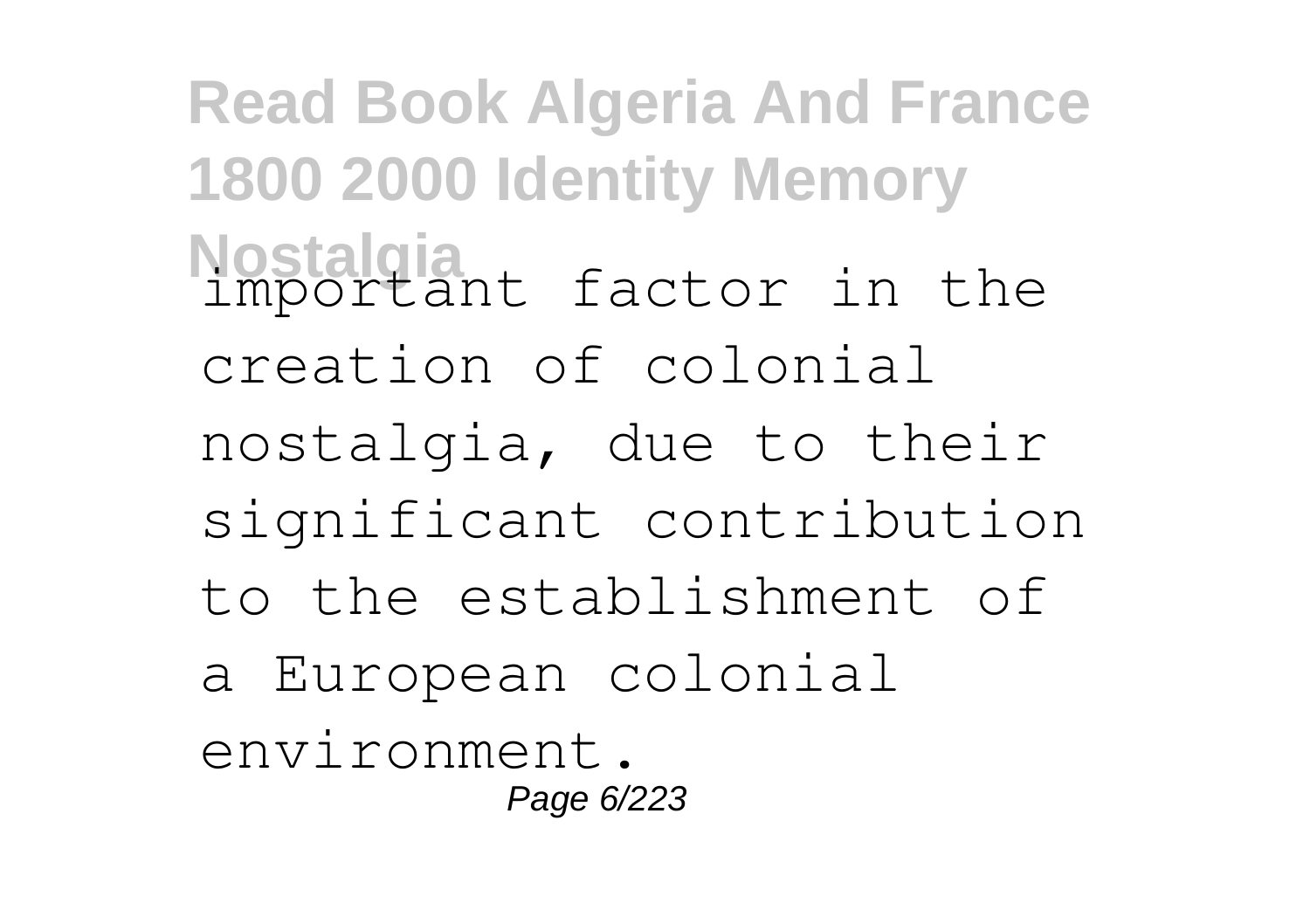**Read Book Algeria And France 1800 2000 Identity Memory Nostalgia**<br>"Building on the idea of latent political potential, this book offers an alternative interpretation of the contemporary far right. Its main thesis is that Page 7/223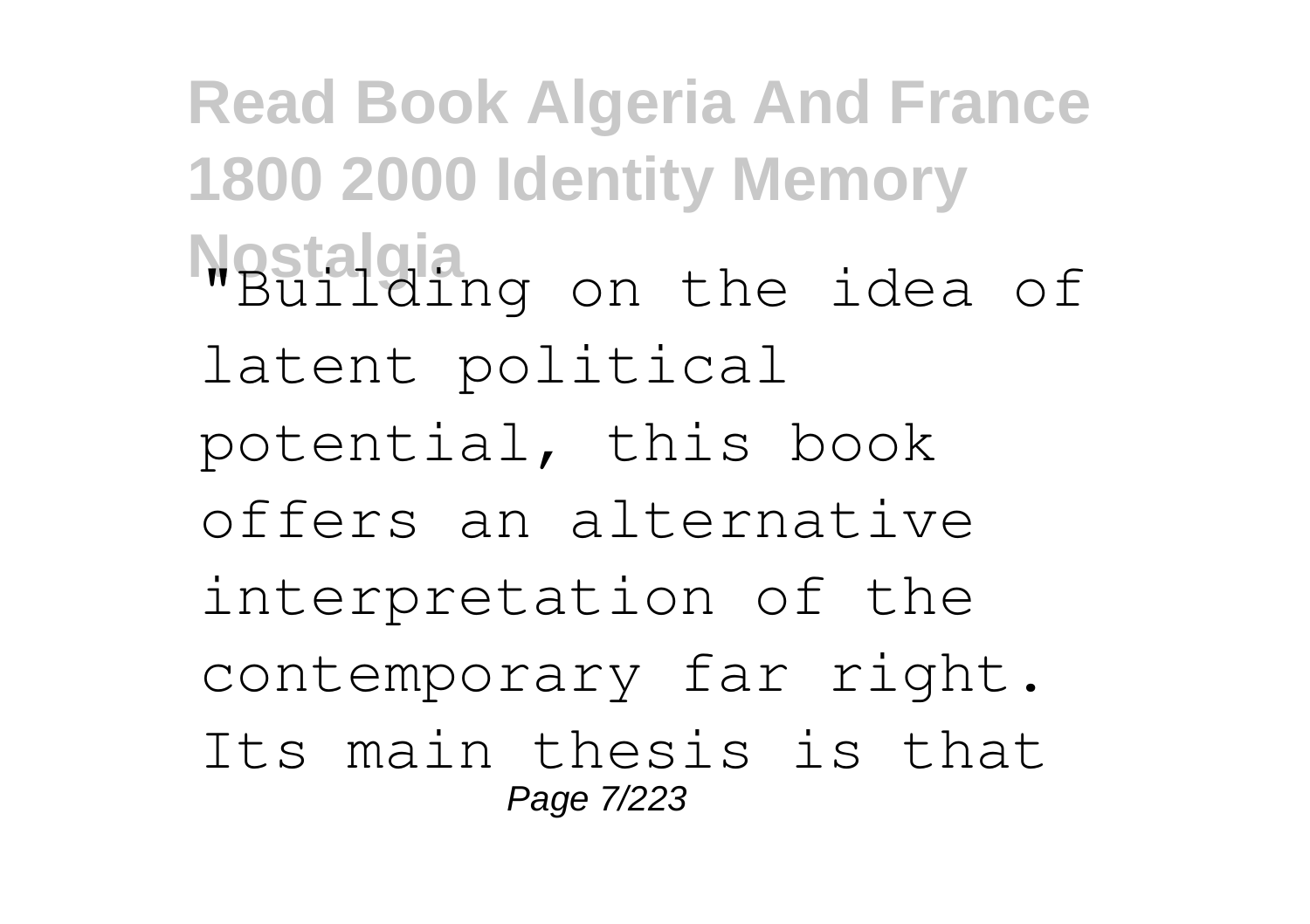**Read Book Algeria And France 1800 2000 Identity Memory Nostalgia** relations between colonizers and colonized implanted a legacy that, under certain conditions, translated into support for the far right in France. To make Page 8/223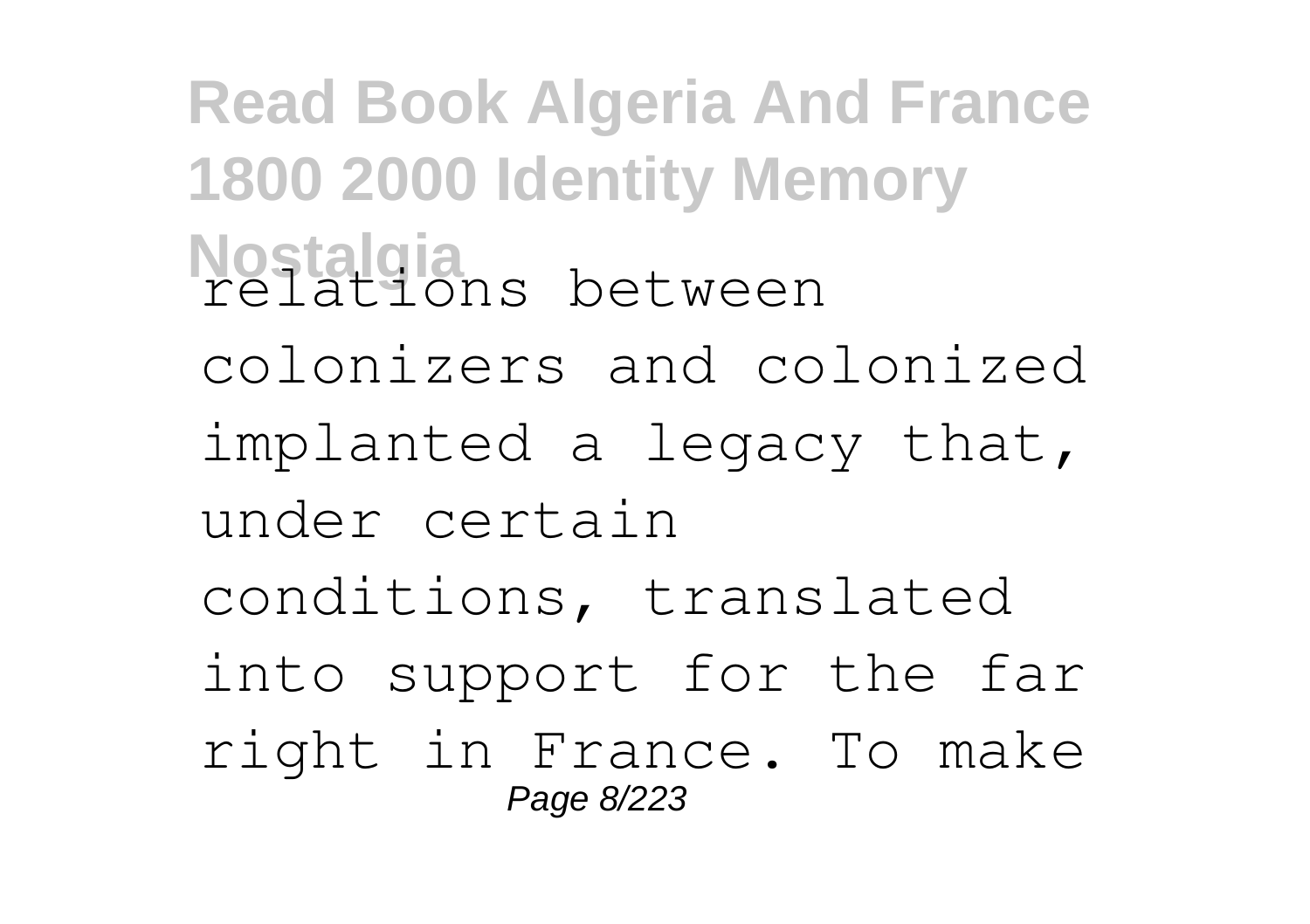**Read Book Algeria And France 1800 2000 Identity Memory** Nostalgia<br>this argument, the book offers a model for the study of political potentials that combines a situational approach to identity relations, a networks approach to Page 9/223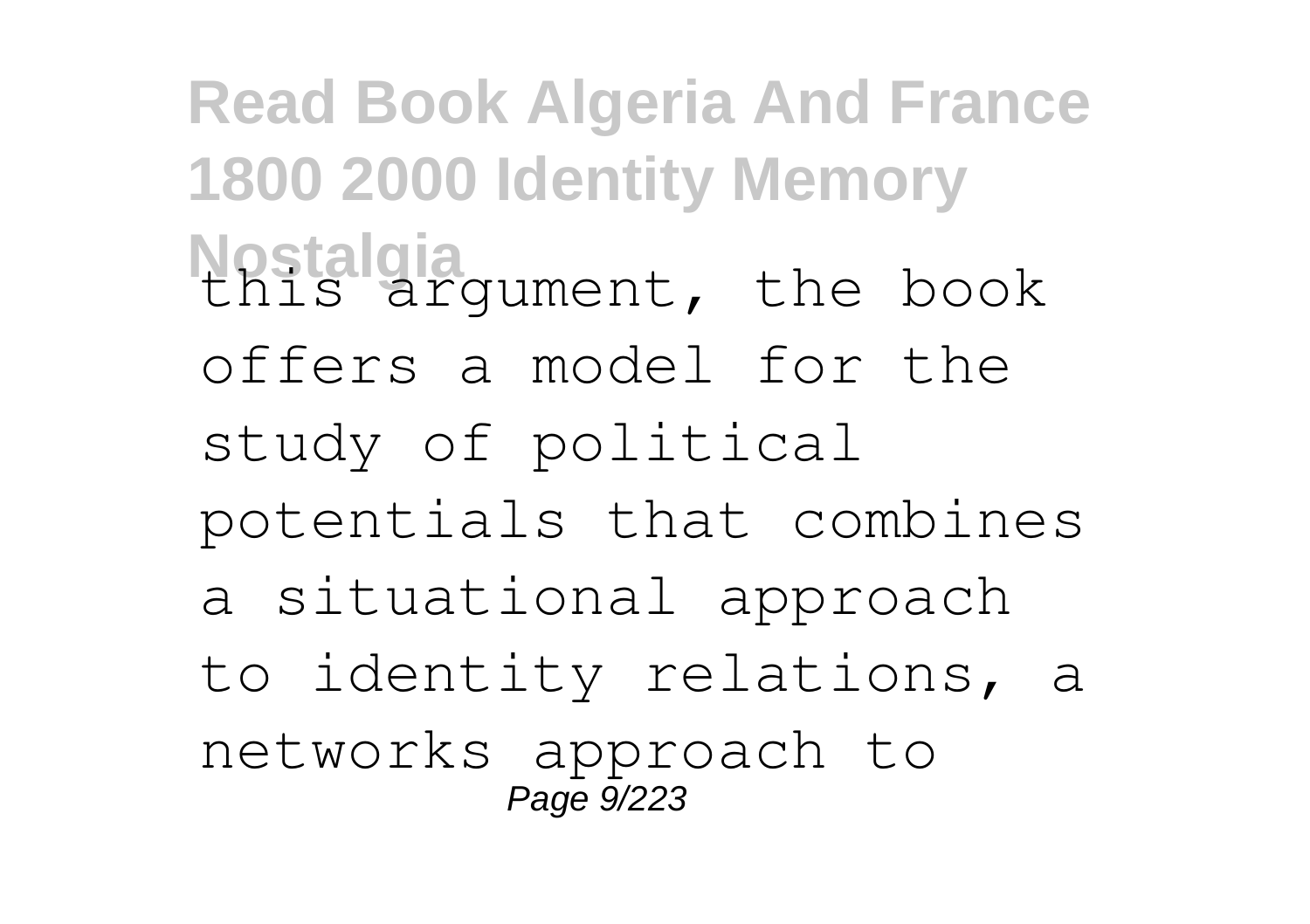**Read Book Algeria And France 1800 2000 Identity Memory** Nostalgia<br>subcultural practice, and a historical approach to political opportunity. The early part of this book traces the origins and development of this Page 10/223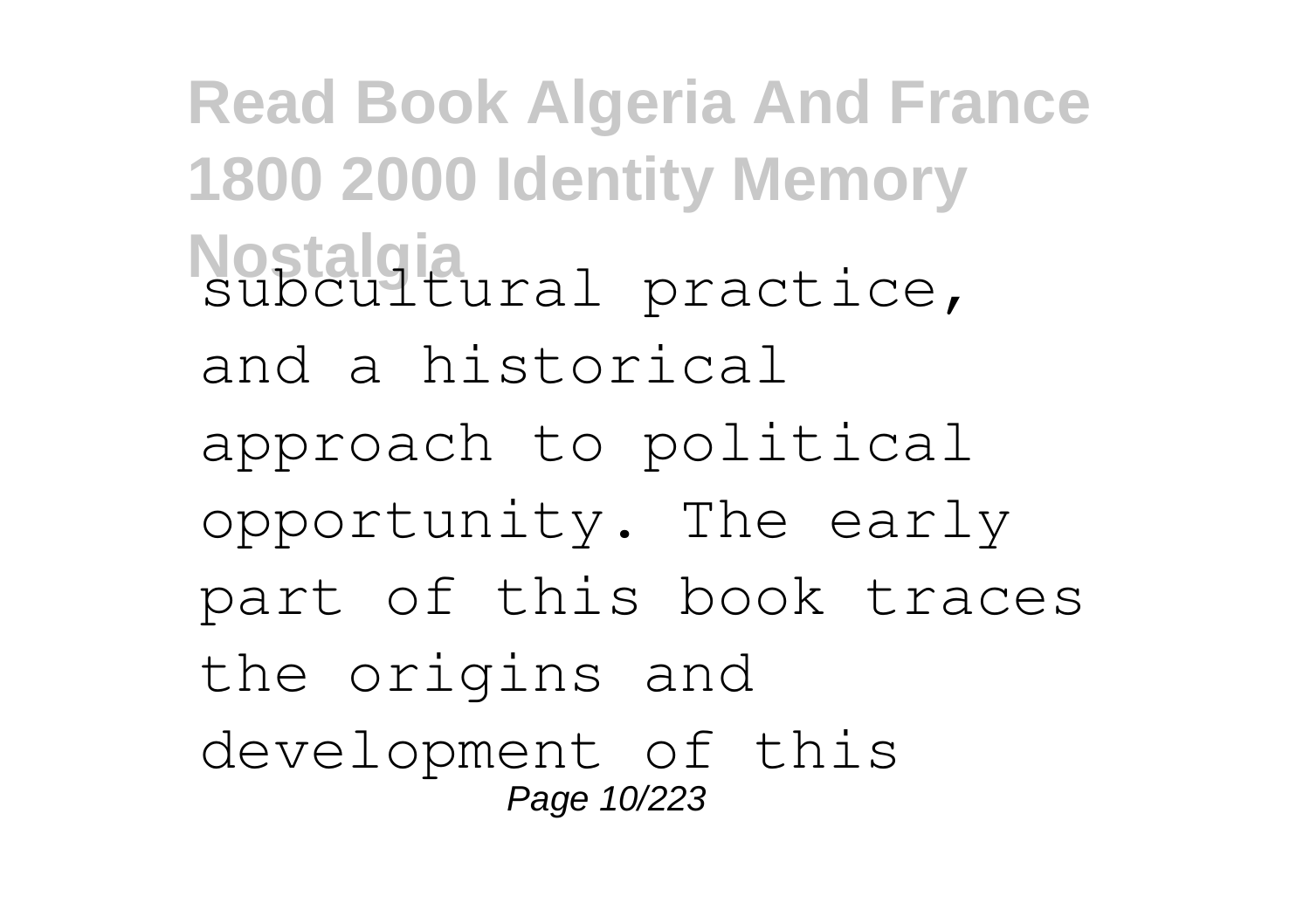**Read Book Algeria And France 1800 2000 Identity Memory Nostalgia** potential among the European settlers of French Algeria. The middle part examines its transmission via voluntary associations and its channeling into Page 11/223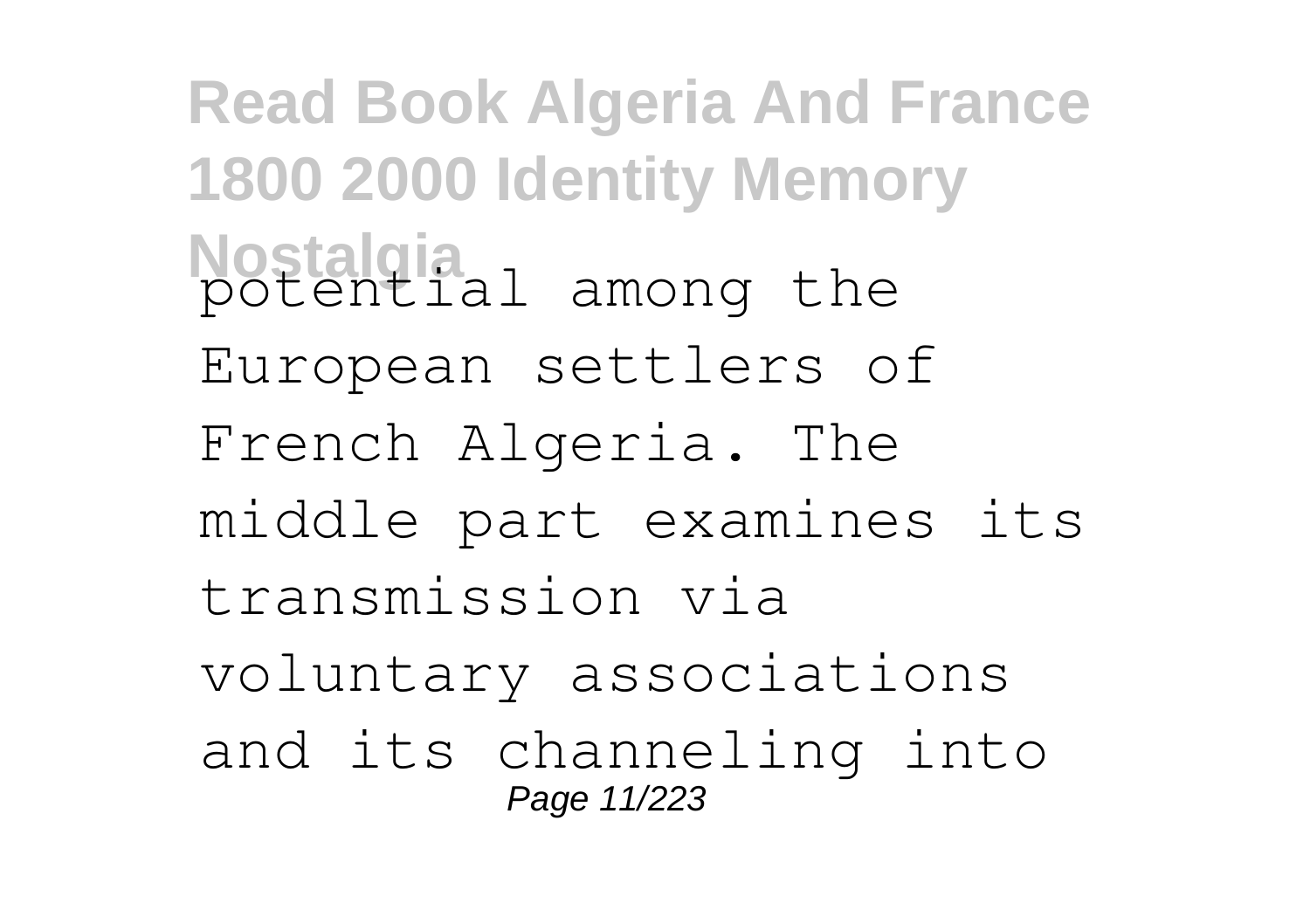**Read Book Algeria And France 1800 2000 Identity Memory Nostalgia** mainstream parties. The latter part examines the conditions under which this potential redirected into the far right. Starting with colonial Algeria, after Page 12/223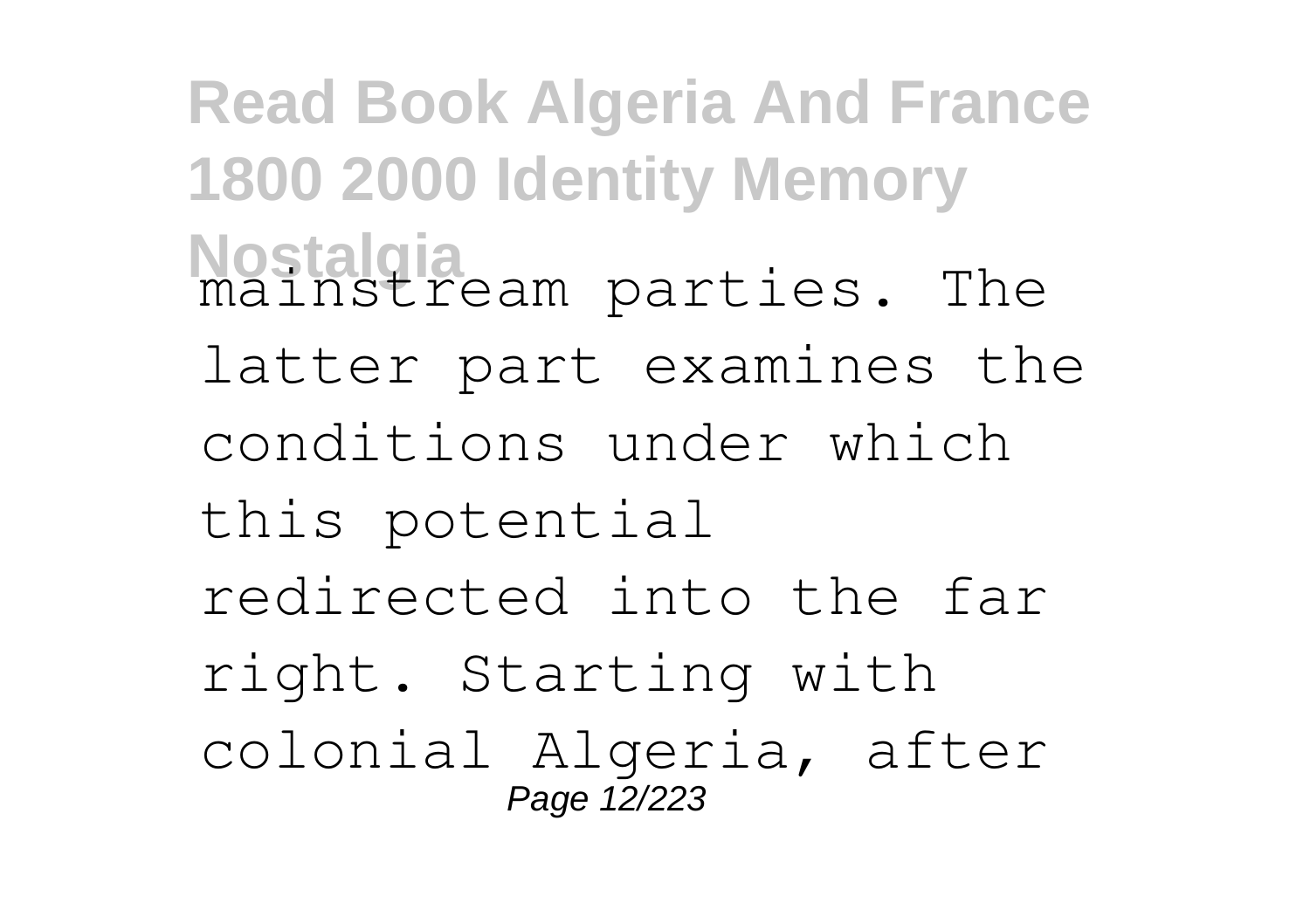**Read Book Algeria And France 1800 2000 Identity Memory Nostalgia** independence in 1962 the book moves between politics at three levels: France, the southeast region, and Toulon (which in 1995 became the largest city Page 13/223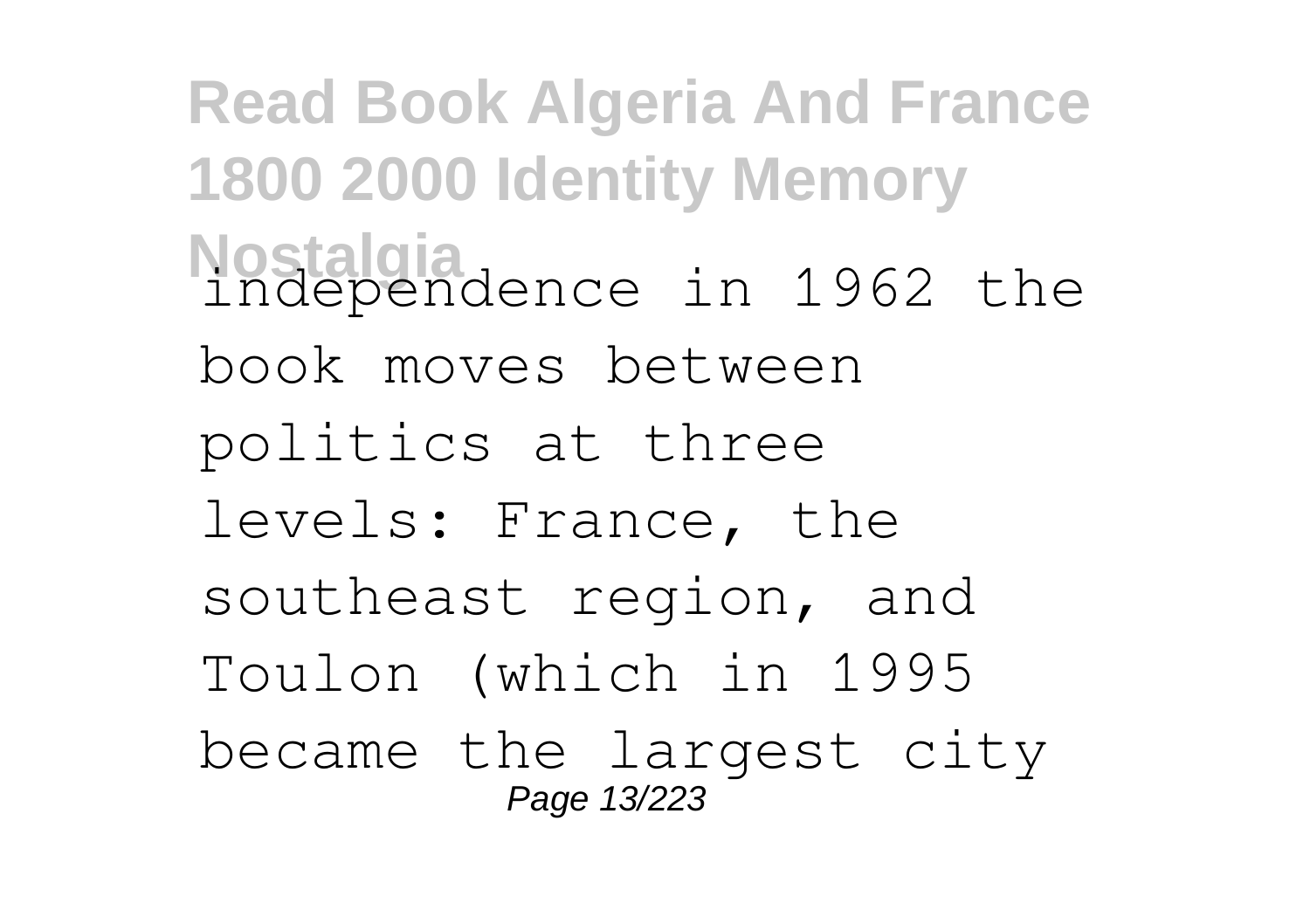**Read Book Algeria And France 1800 2000 Identity Memory Nostalgia** in postwar Europe to elect a far-right administration). Complementing economic explanations for nativism, this book argues that our Page 14/223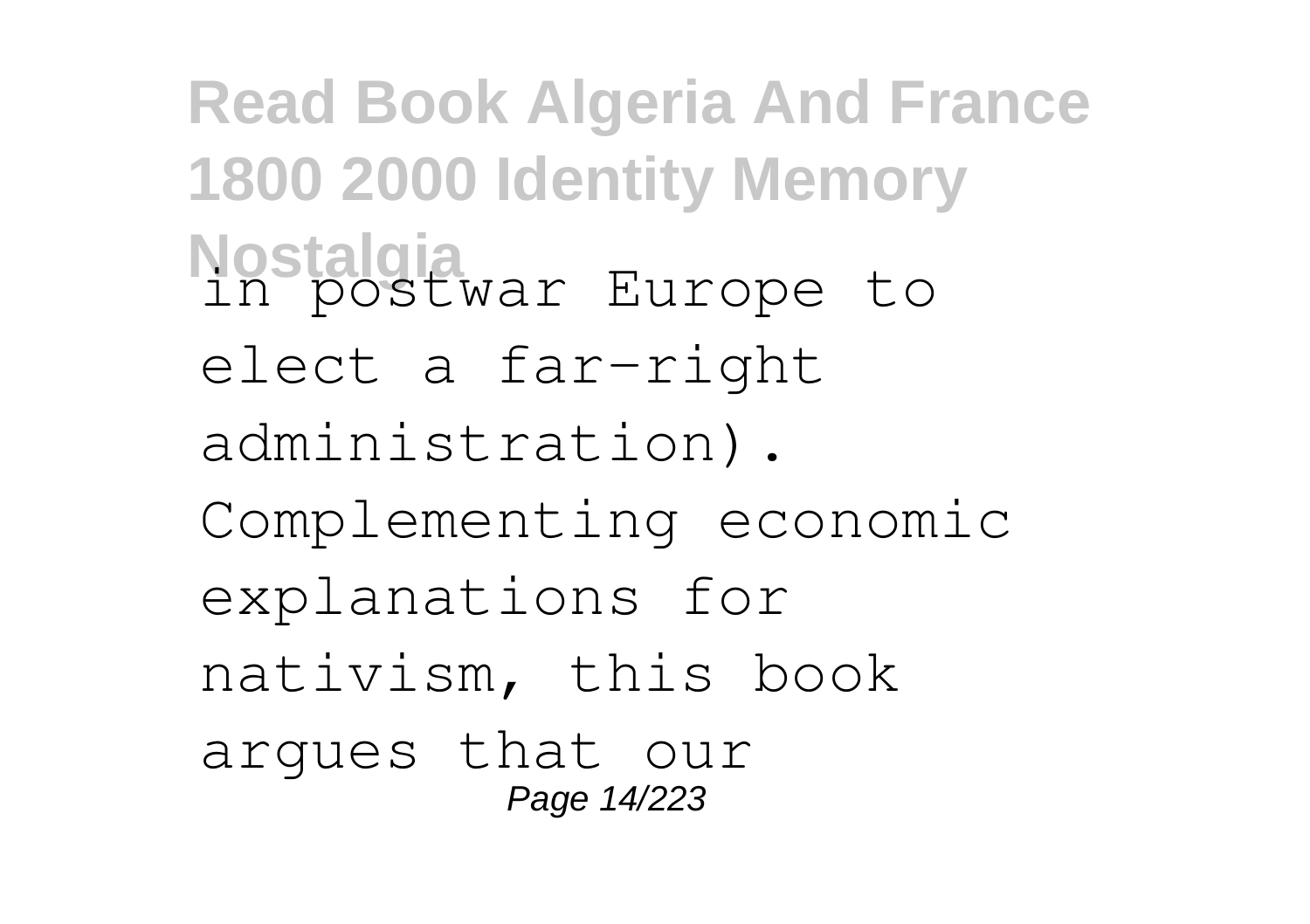**Read Book Algeria And France 1800 2000 Identity Memory Nostalgia** understanding of modernity errs when it disregards the potency of anachronistic remnants"-- The relationship between Algeria and France that Page 15/223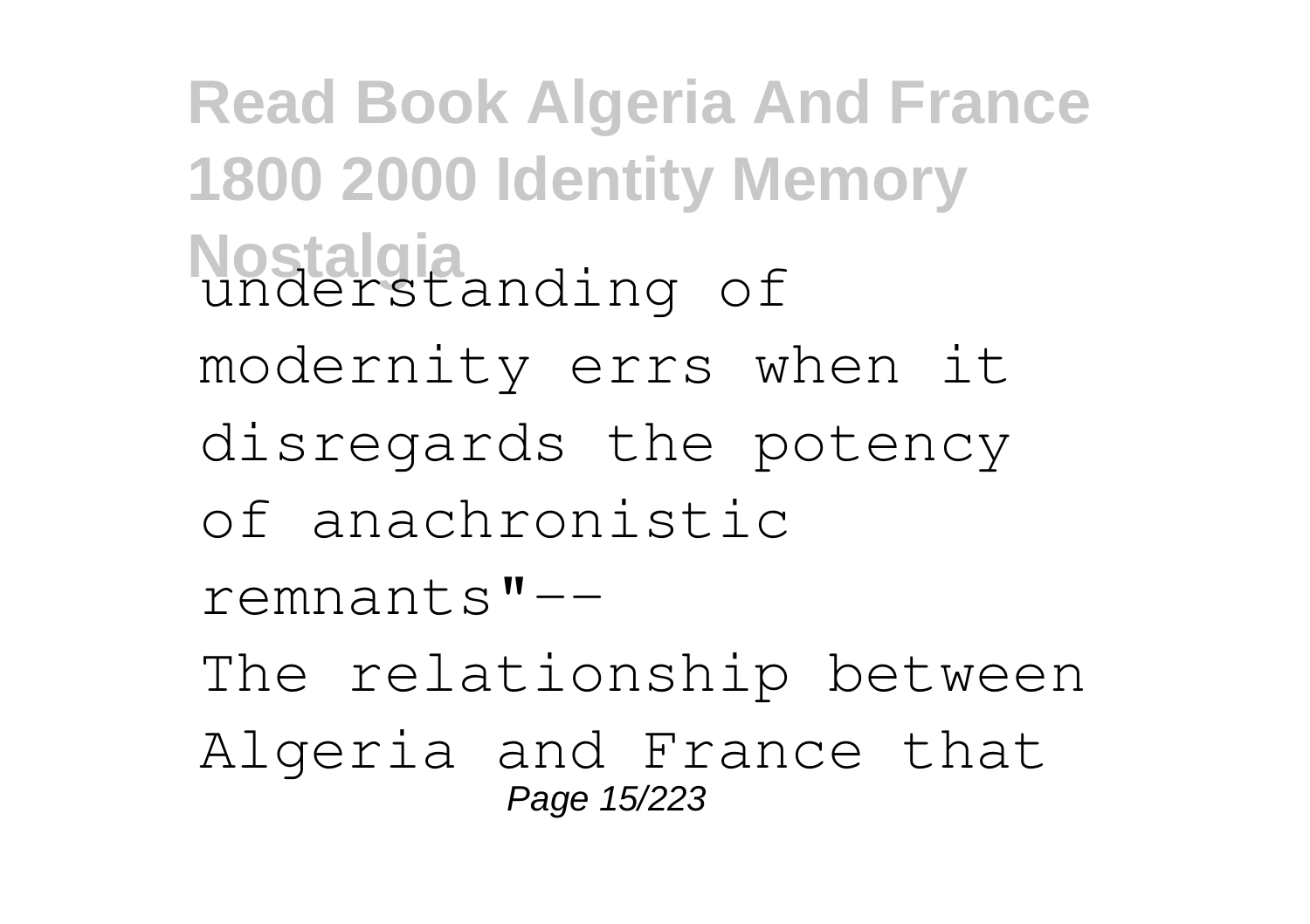**Read Book Algeria And France 1800 2000 Identity Memory Nostalgia** formed during the 132 years of colonial rule did not end in 1962 when Algeria gained its independence. This long period of occupation left an indelible mark Page 16/223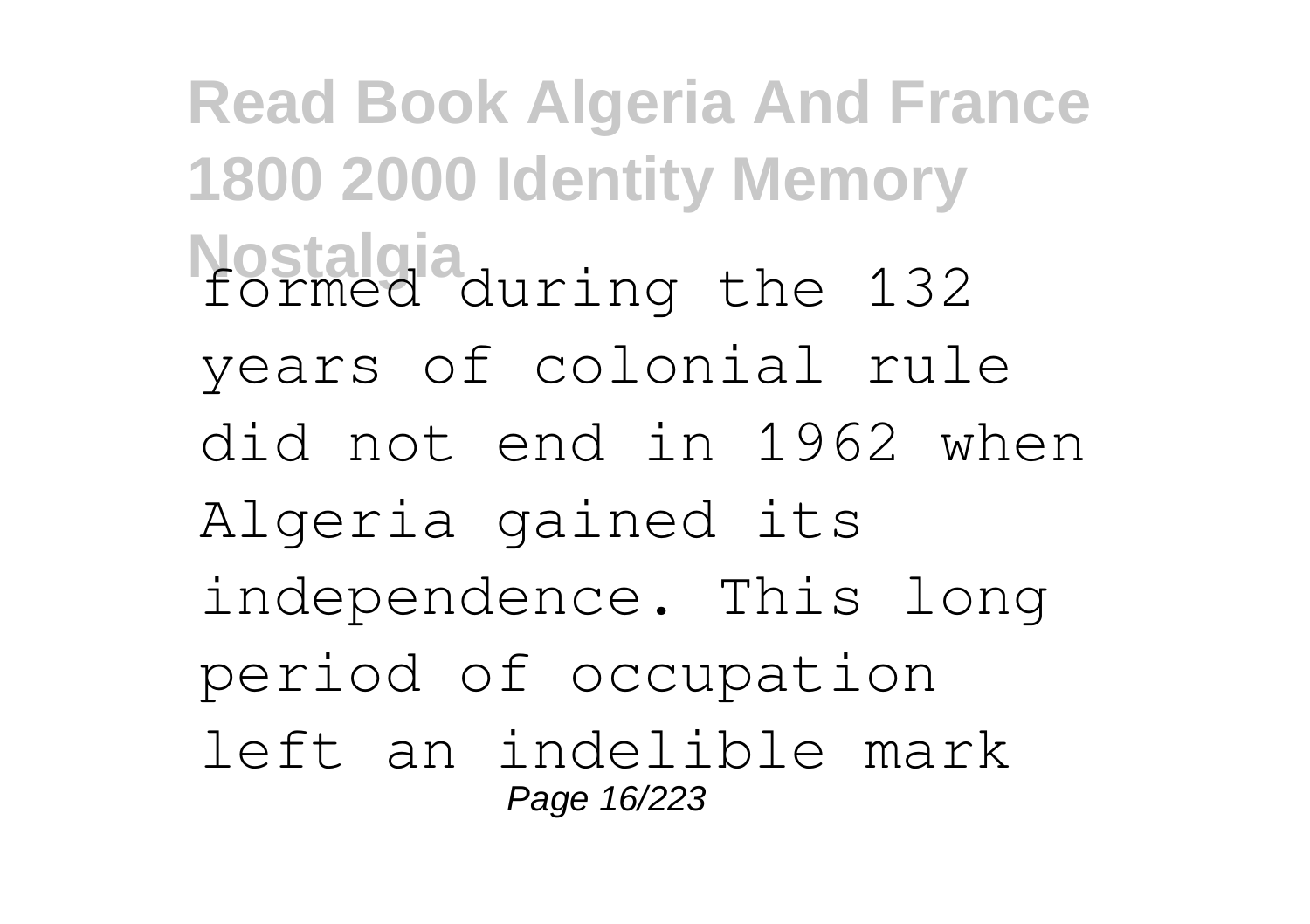**Read Book Algeria And France 1800 2000 Identity Memory Nostalgia**<br>on the social fabric of both societies, one that continues to influence their cultures, identities, and politics. Wide-ranging in scope yet Page 17/223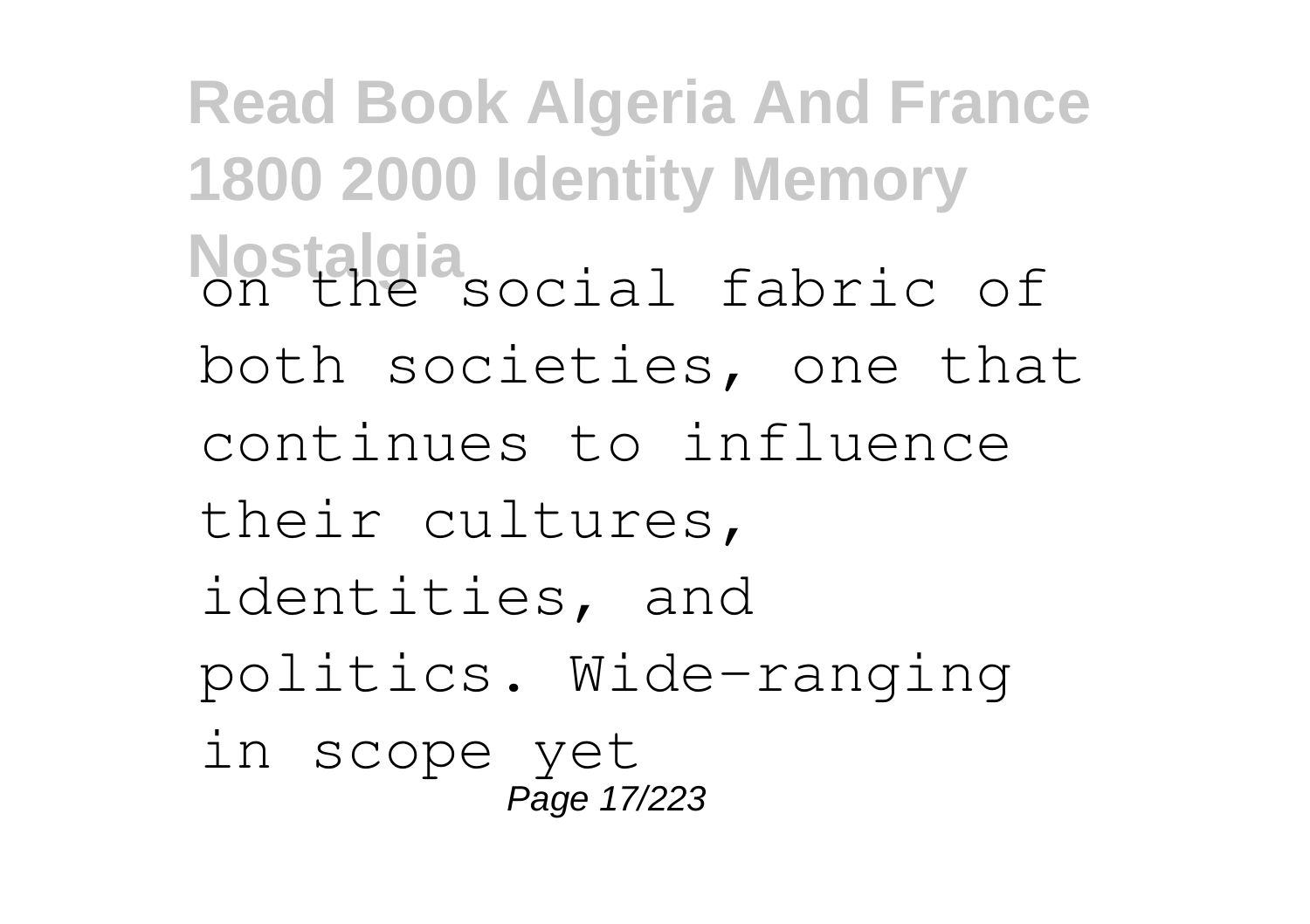**Read Book Algeria And France 1800 2000 Identity Memory Nostalgia** complementary in focus, the essays deftly convey the extent to which the French colonial experience in Algeria resonates on both sides of the Mediterranean. Page 18/223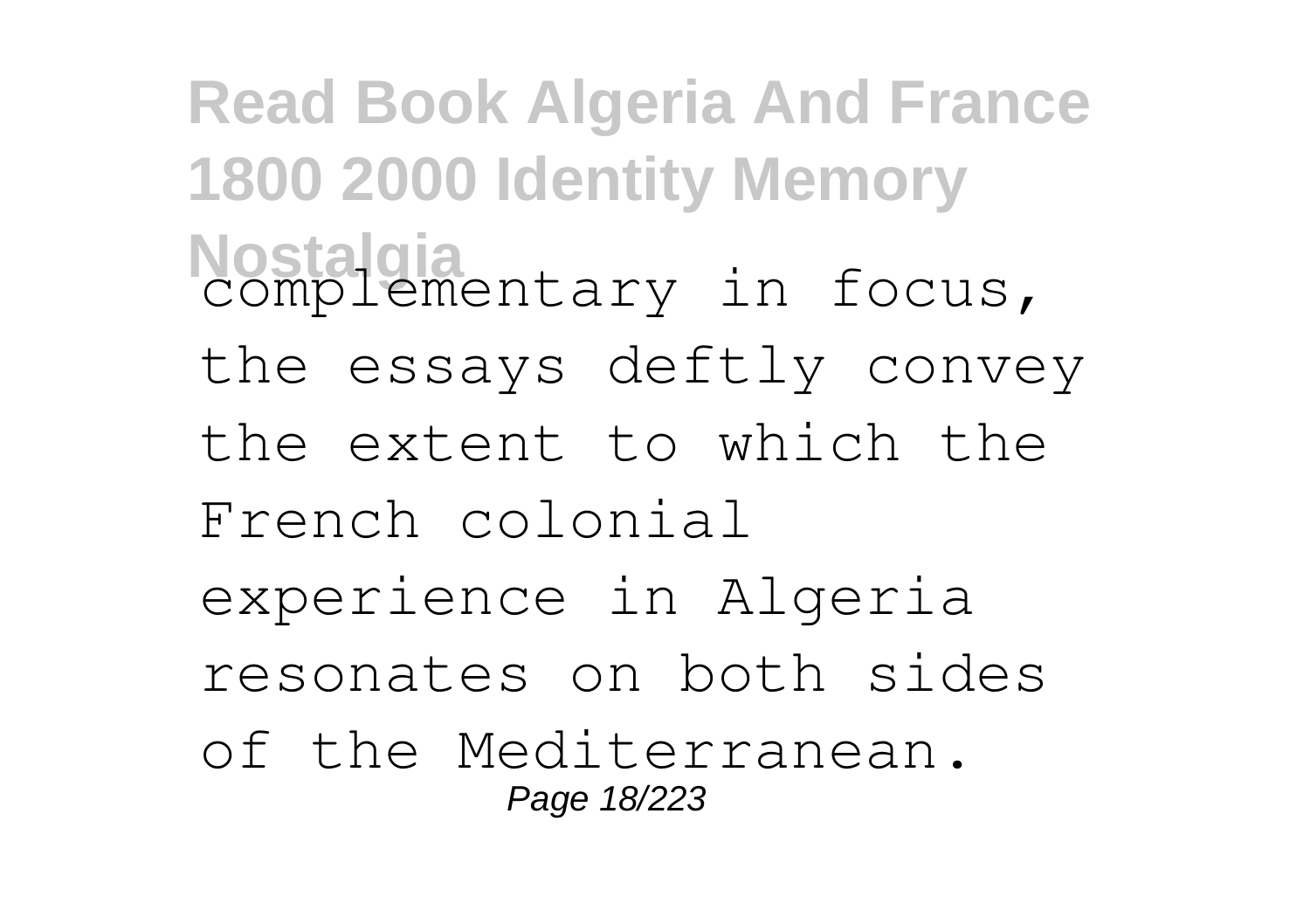**Read Book Algeria And France 1800 2000 Identity Memory** Nostalgia<br>Young and established scholars shed light on the linguistic, cultural, and social mechanisms of violence, remembrance, forgetting, fantasy, nostalgia, Page 19/223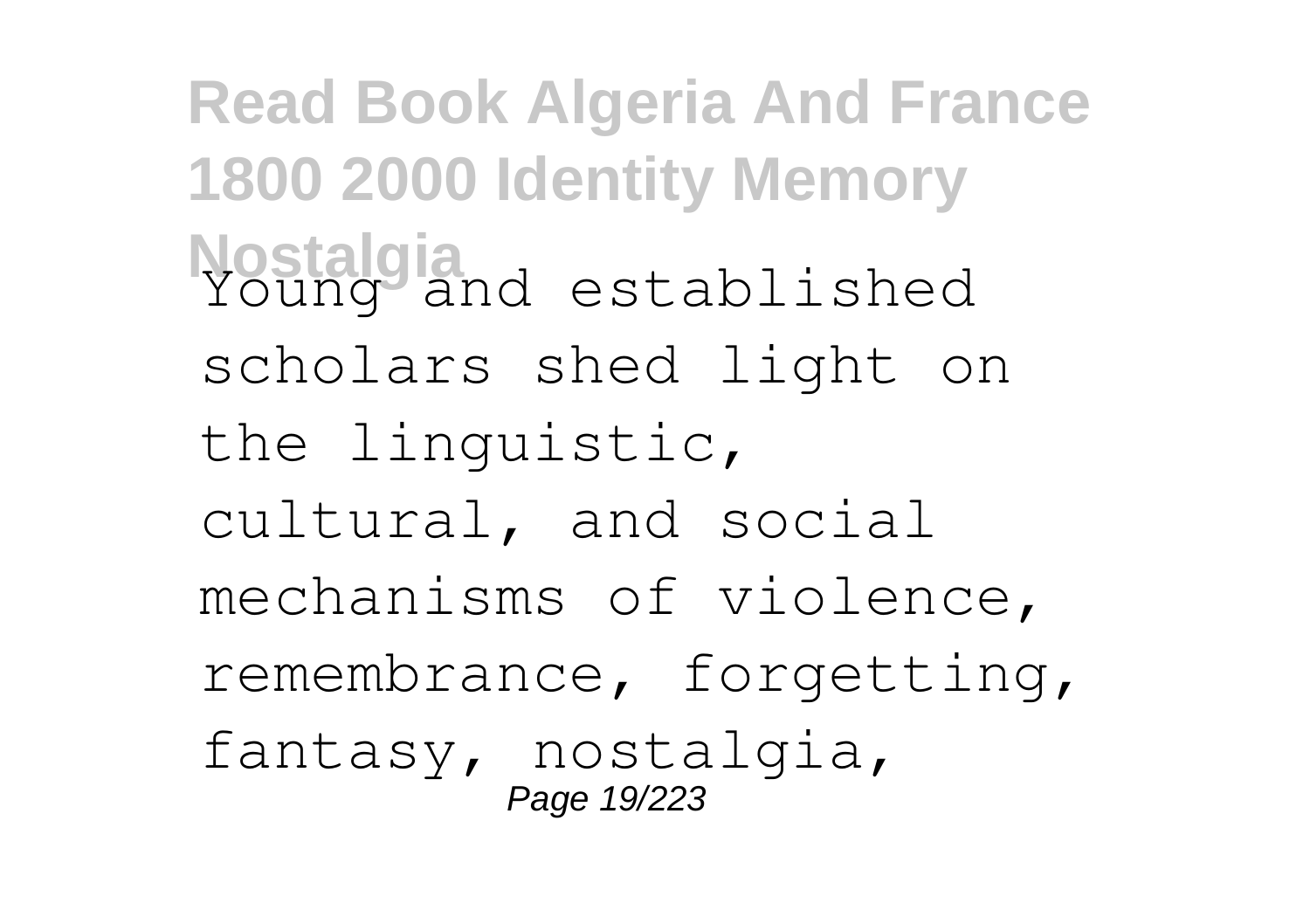**Read Book Algeria And France 1800 2000 Identity Memory Nostalgia** prejudice, mythmaking, and fractured identity. Addressing the nature of Franco-Algerian relations through such topics as migration, displacement, settler Page 20/223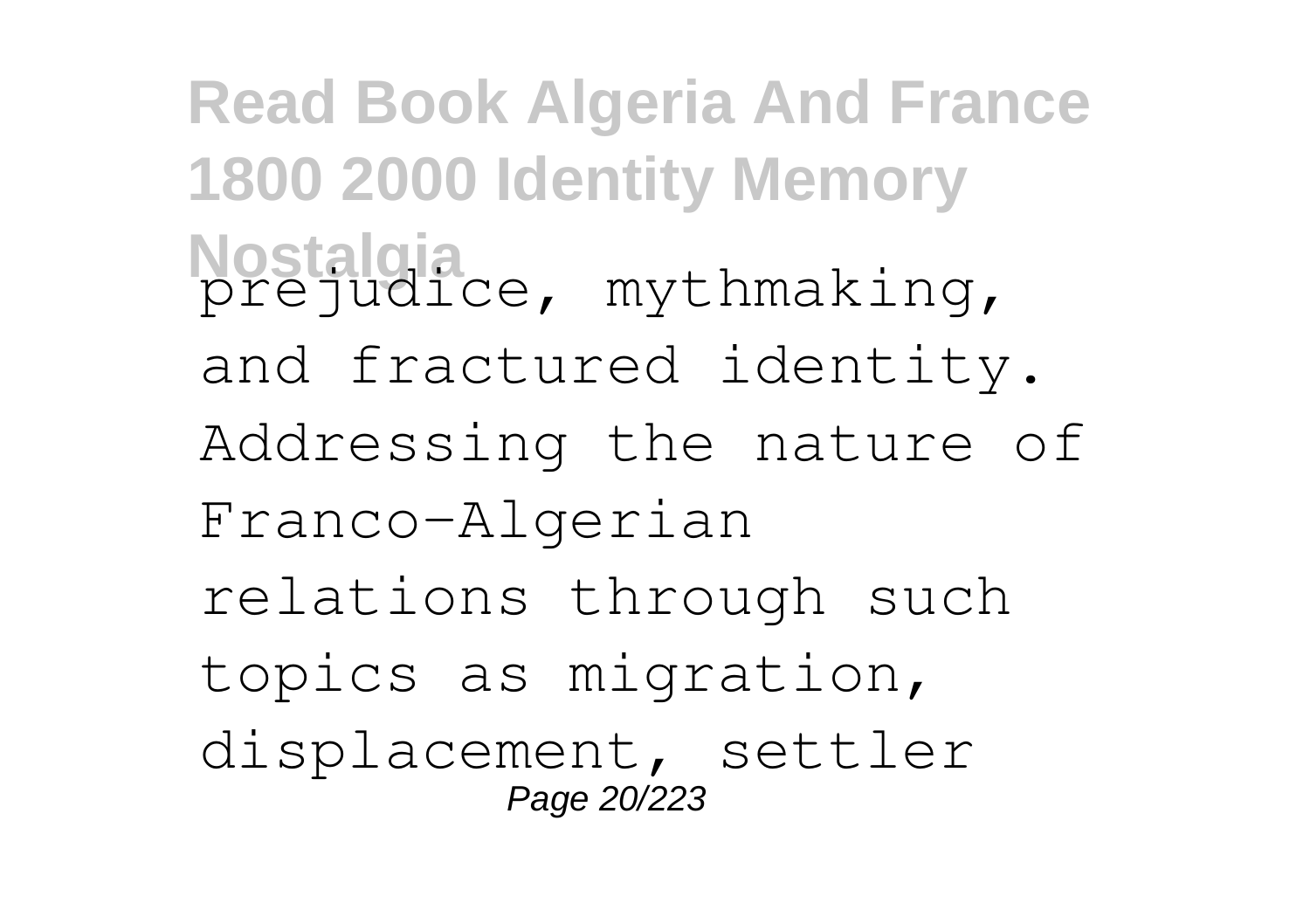**Read Book Algeria And France 1800 2000 Identity Memory** Nostalgia<br>colonialism, racism, and sexuality, these essays provide an important contribution to postcolonial studies, cultural studies, and North African history. Page 21/223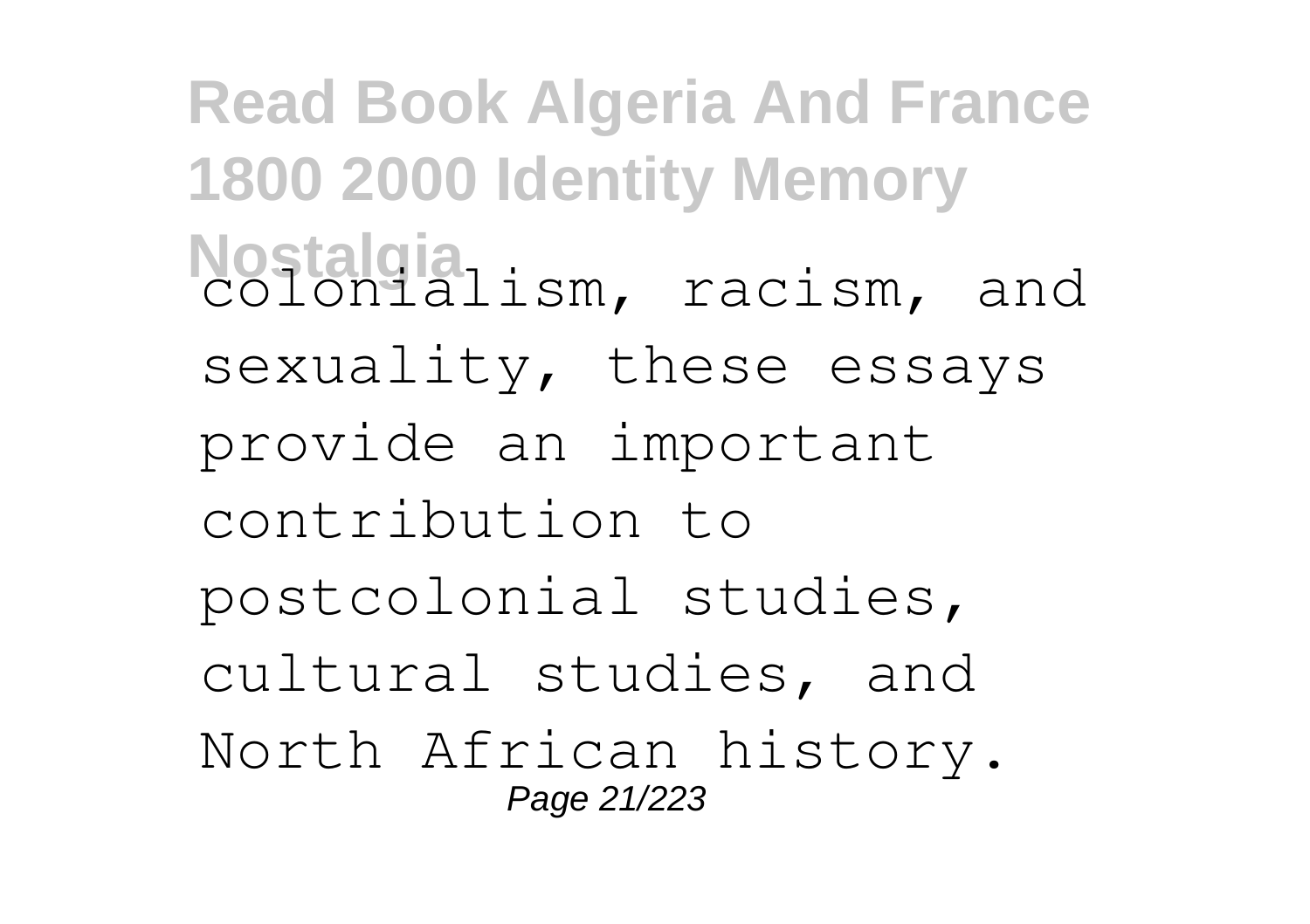**Read Book Algeria And France 1800 2000 Identity Memory Nostalgia** With renewed public debate surrounding the two countries' shared past and their interwoven communities today, this volume will be indispensable for -<br>Page 22/223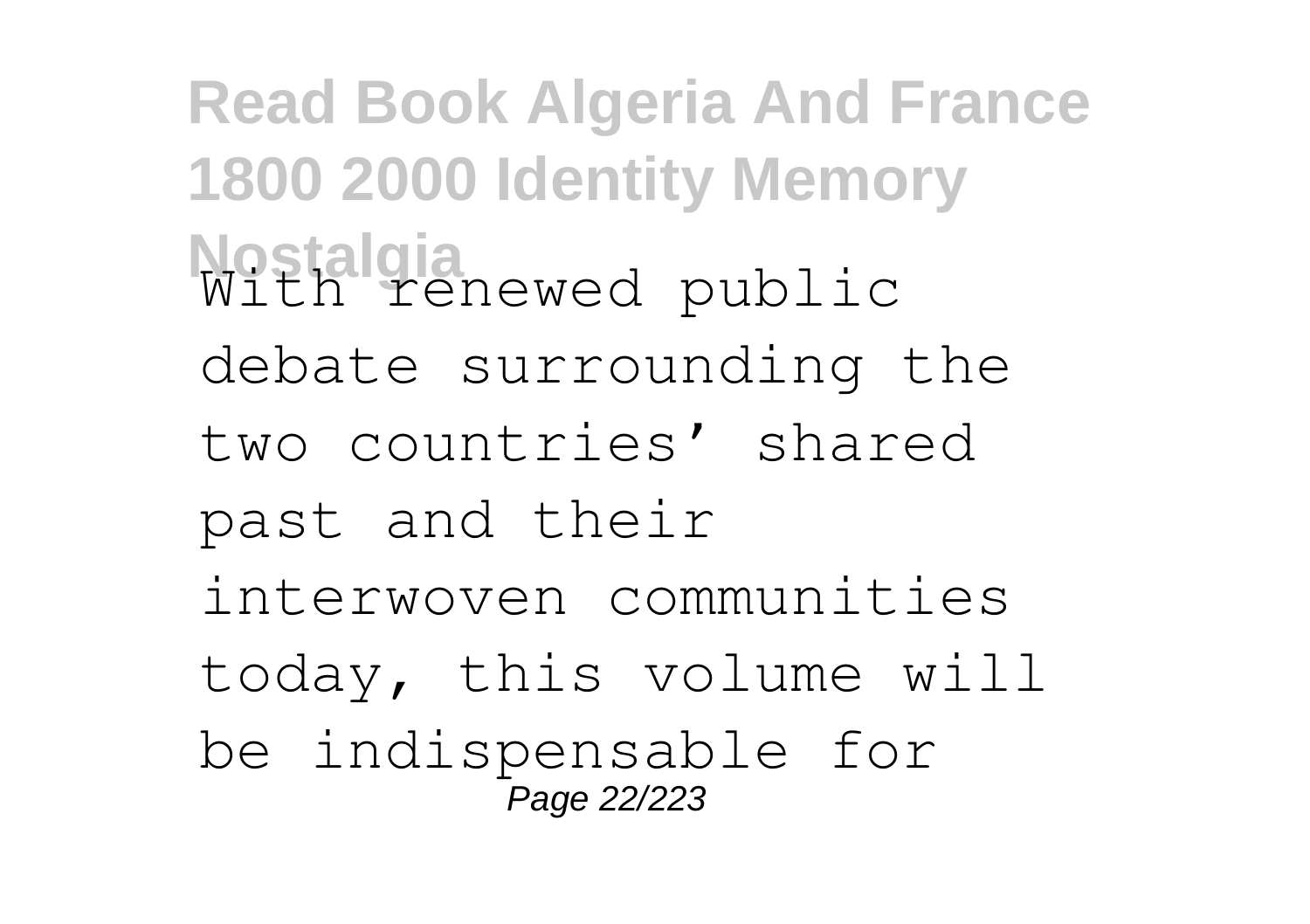**Read Book Algeria And France 1800 2000 Identity Memory Nostalgia**<br>anyone with an interest in the relations between Algeria and France and the literature on memory and nostalgia. Forgetful Remembrance examines the paradoxes Page 23/223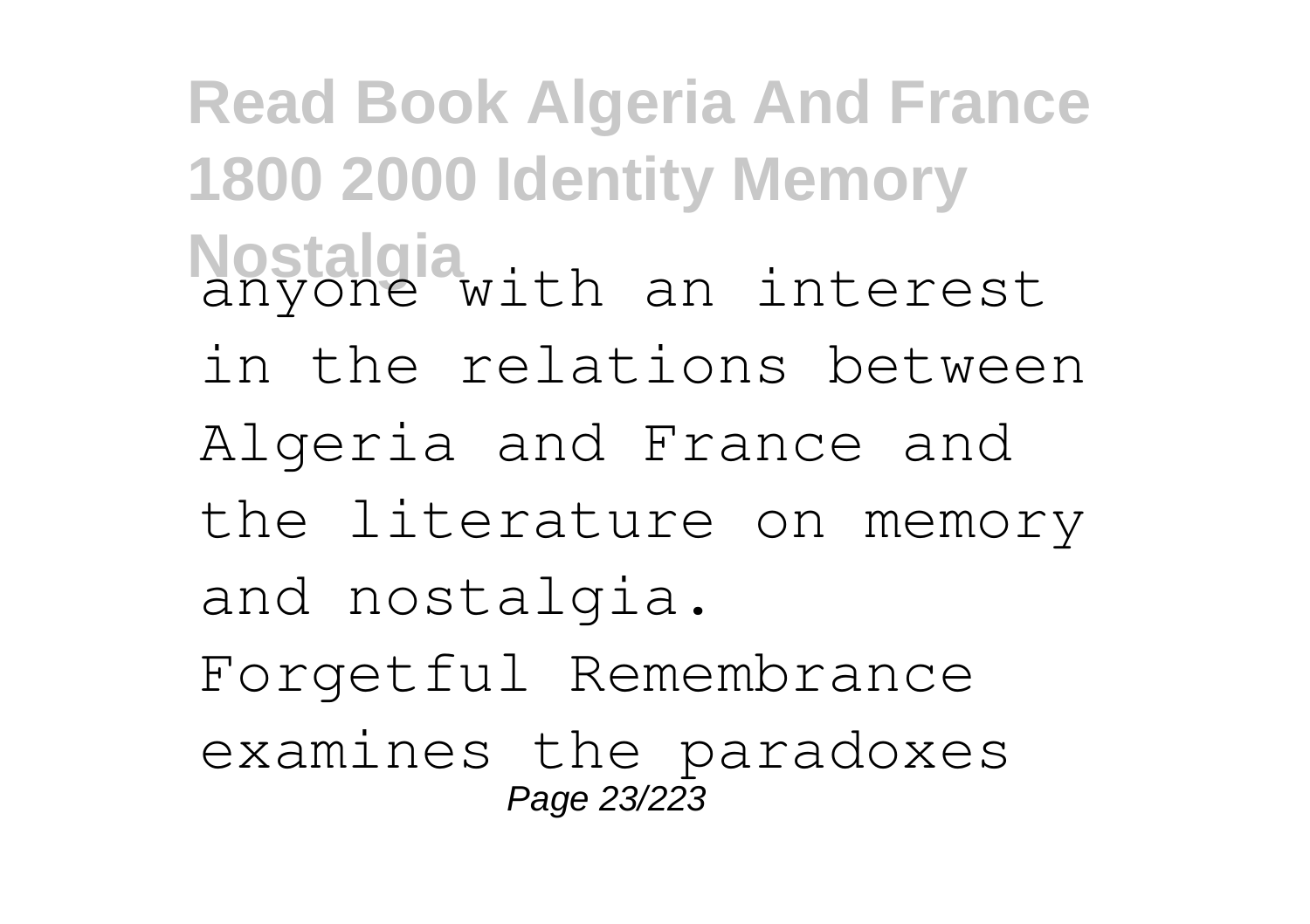**Read Book Algeria And France 1800 2000 Identity Memory** Nostalgia<br>Of what actually happens when communities persistently endeavour to forget inconvenient events. The question of how a society attempts to obscure problematic Page 24/223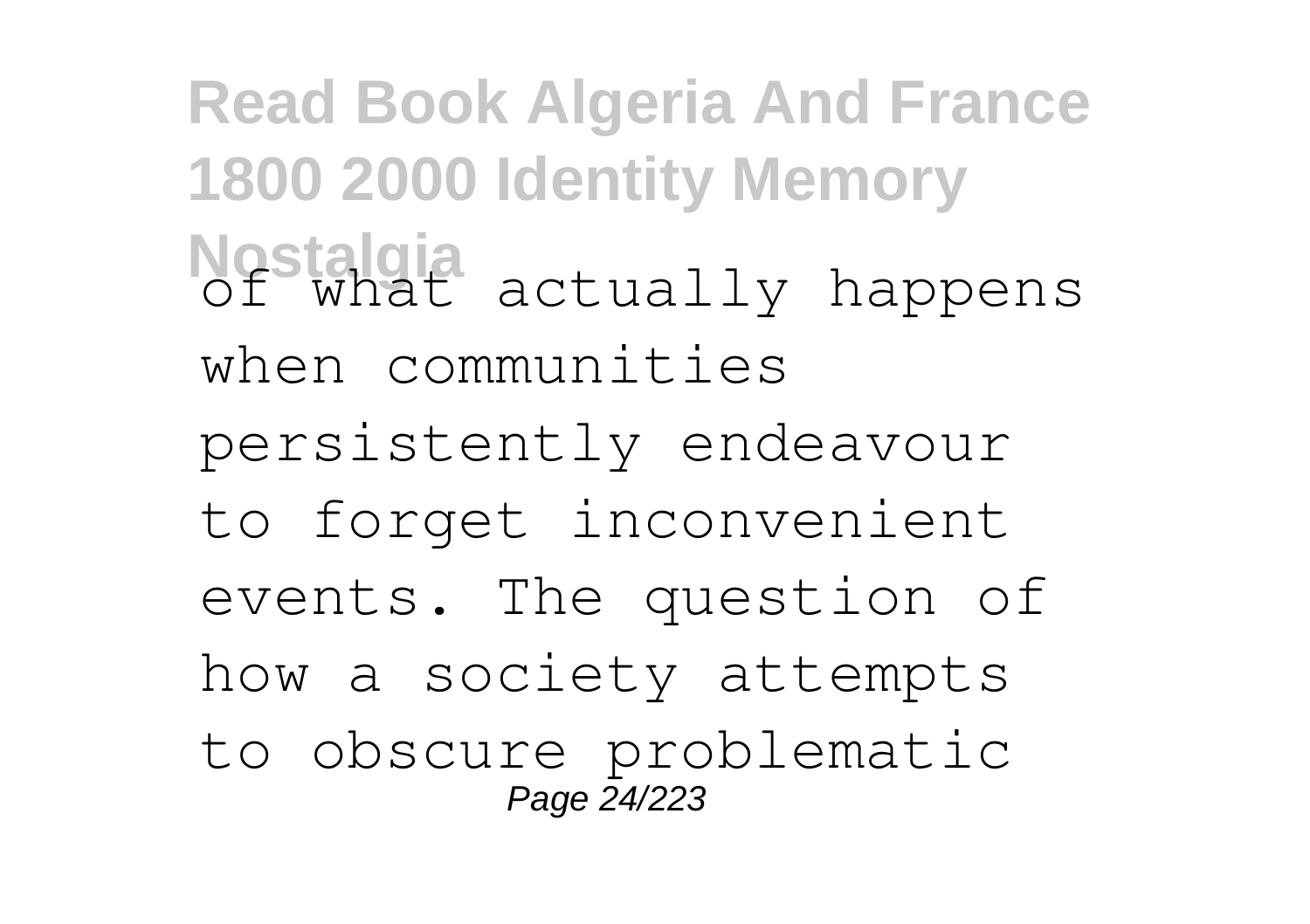**Read Book Algeria And France 1800 2000 Identity Memory Nostalgia** historical episodes is addressed through a detailed case study grounded in the northeastern counties of the Irish province of Ulster, where loyalist Page 25/223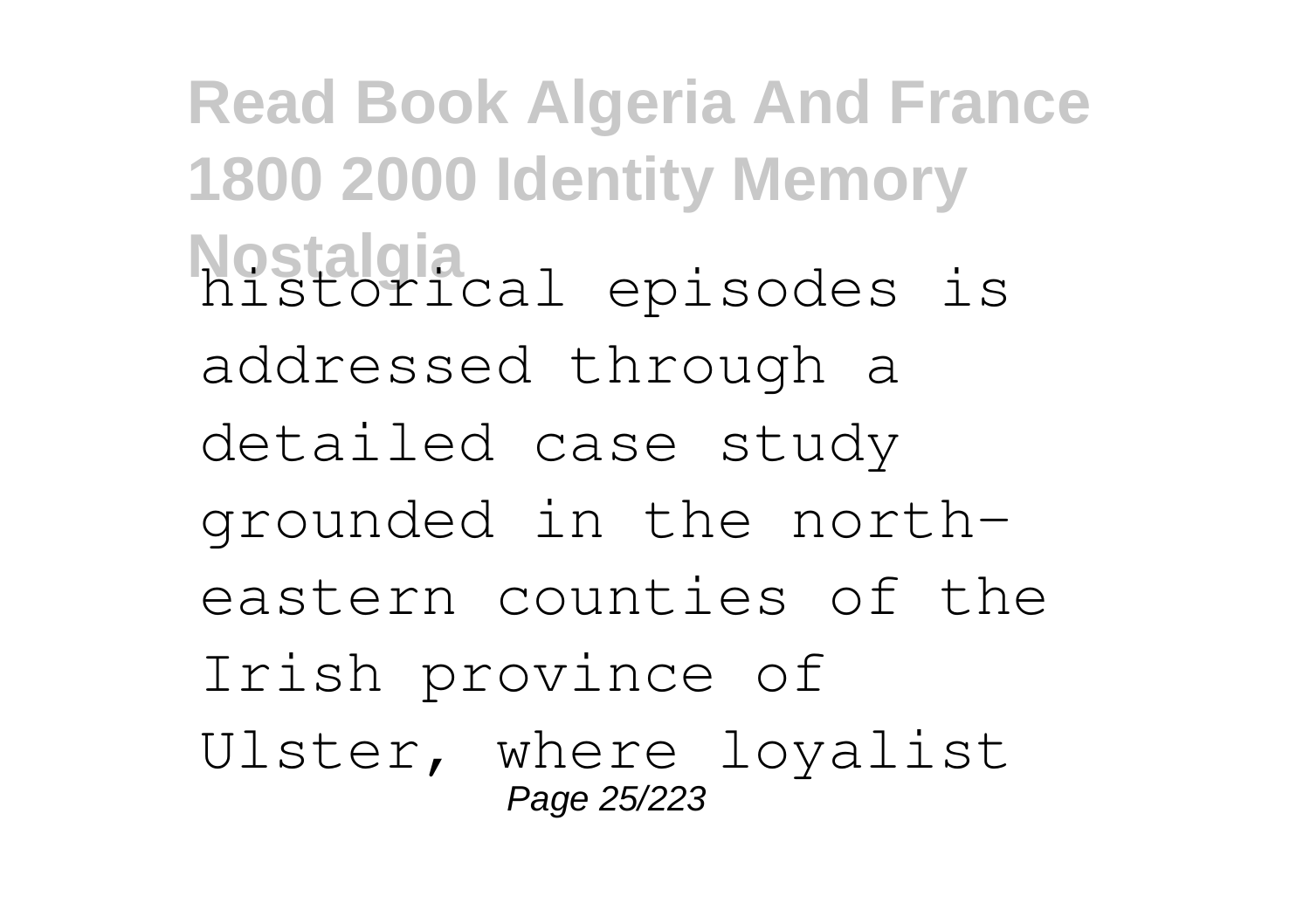**Read Book Algeria And France 1800 2000 Identity Memory Nostalgia** and unionist Protestants -- and in particular Presbyterians - repeatedly tried to repress over two centuries discomfiting recollections of Page 26/223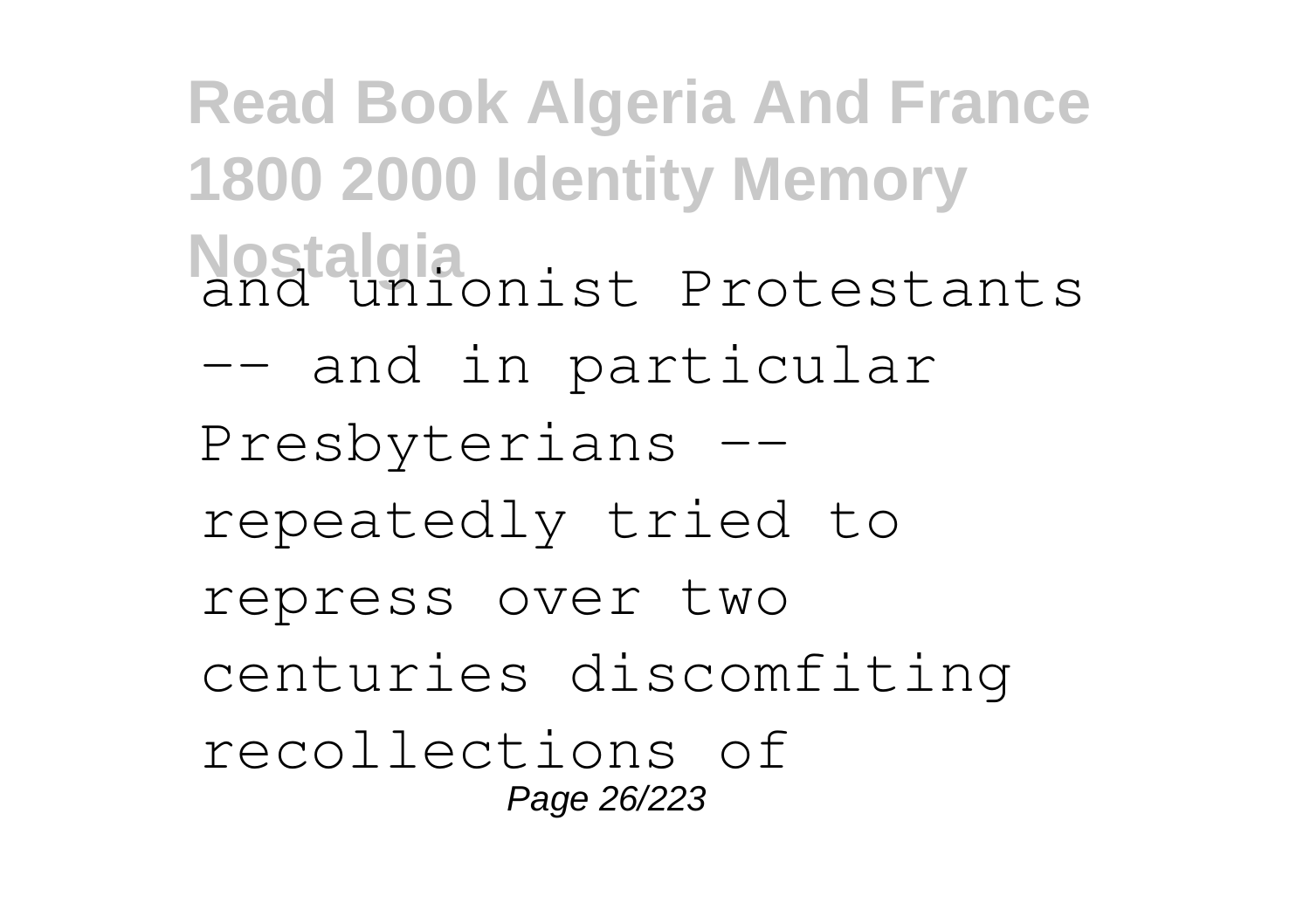**Read Book Algeria And France 1800 2000 Identity Memory Nostalgia** participation, alongside Catholics, in a republican rebellion in 1798. By exploring a rich variety of sources, Beiner makes it possible to closely follow the Page 27/223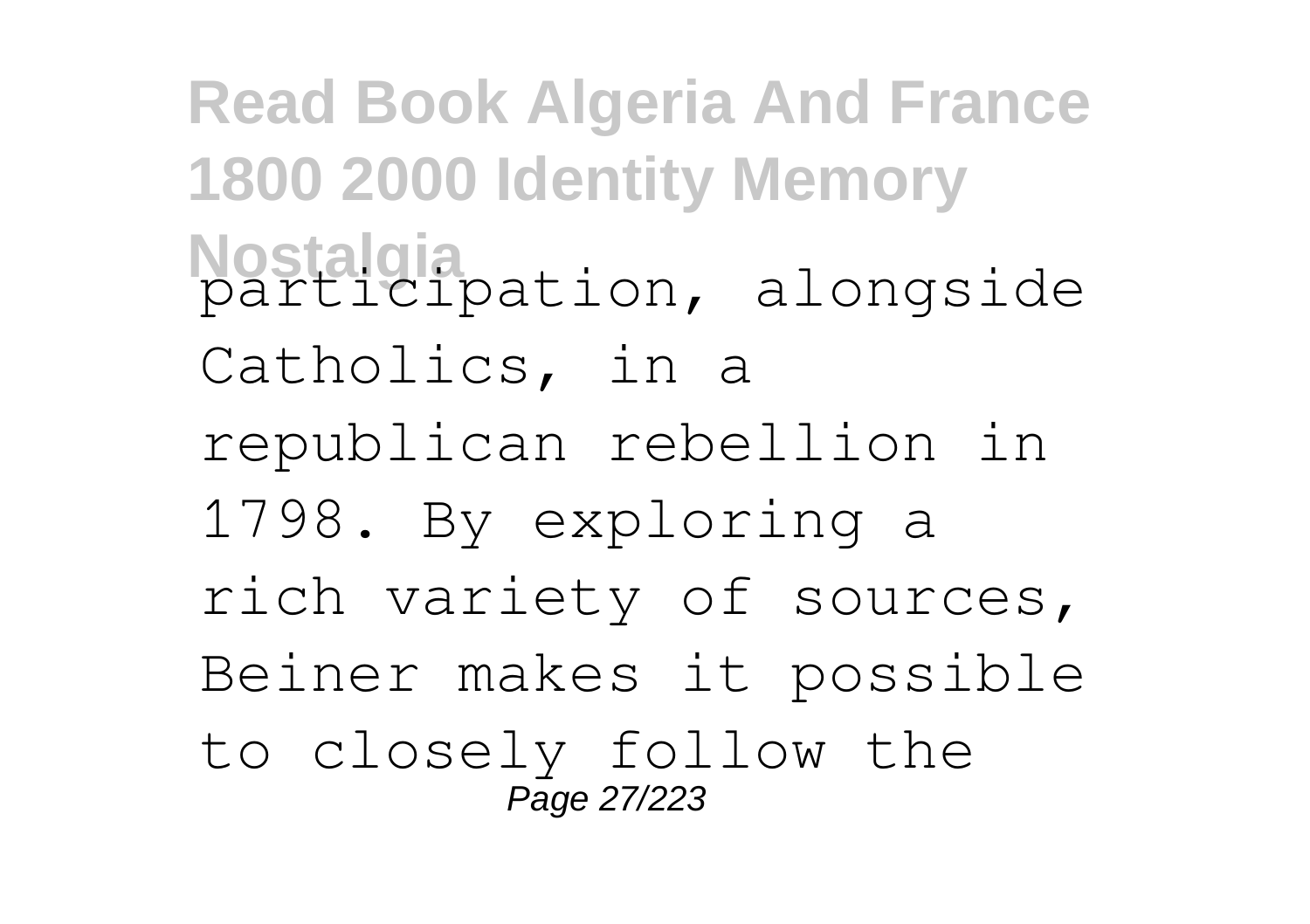**Read Book Algeria And France 1800 2000 Identity Memory Nostalgia** dynamics of social forgetting. His particular focus on vernacular historiography, rarely noted in official histories, reveals the Page 28/223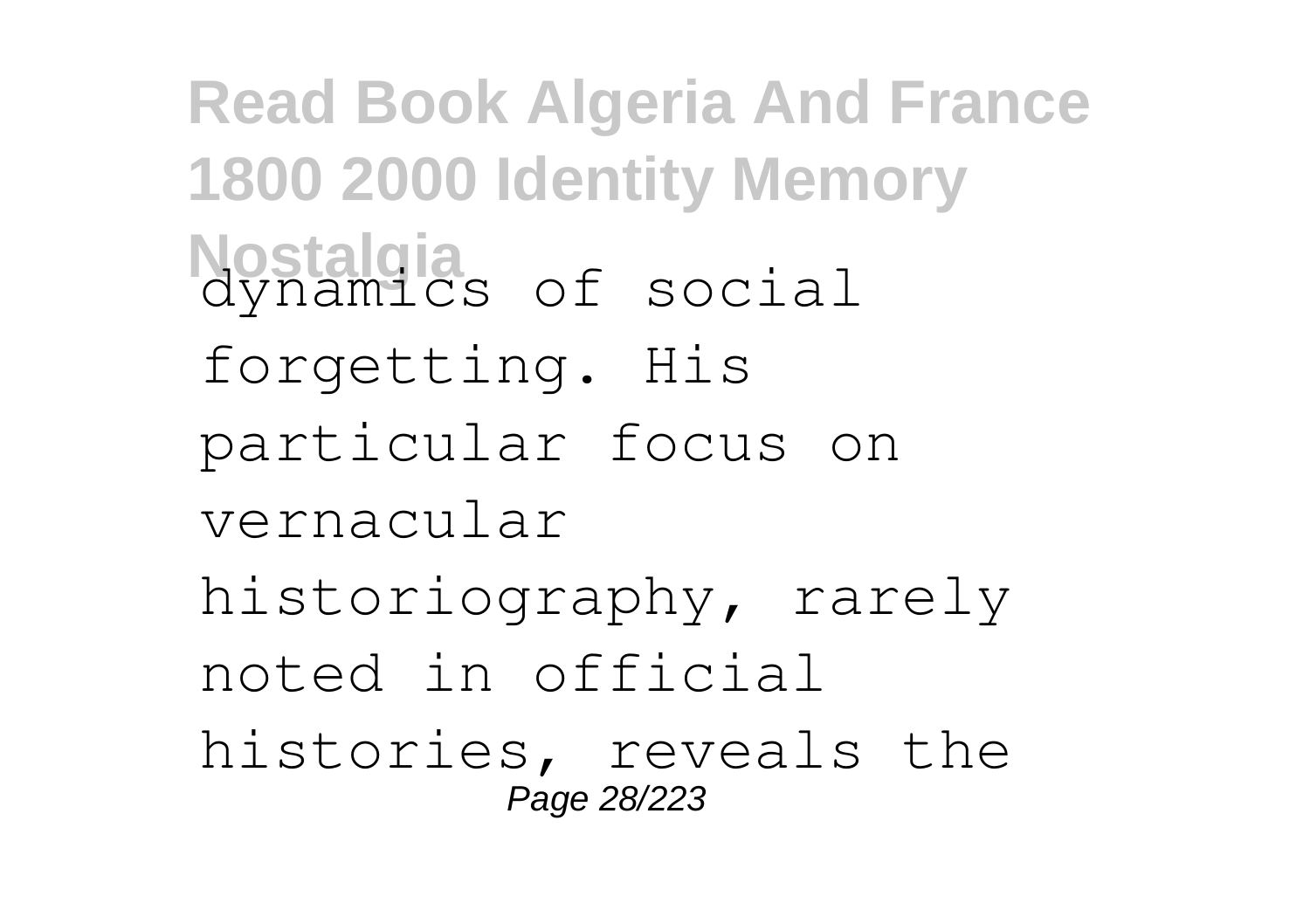**Read Book Algeria And France 1800 2000 Identity Memory** Nostalgia<br>tensions between professed oblivion in public and more subtle rituals of remembrance that facilitated muted traditions of forgetful remembrance, which were Page 29/223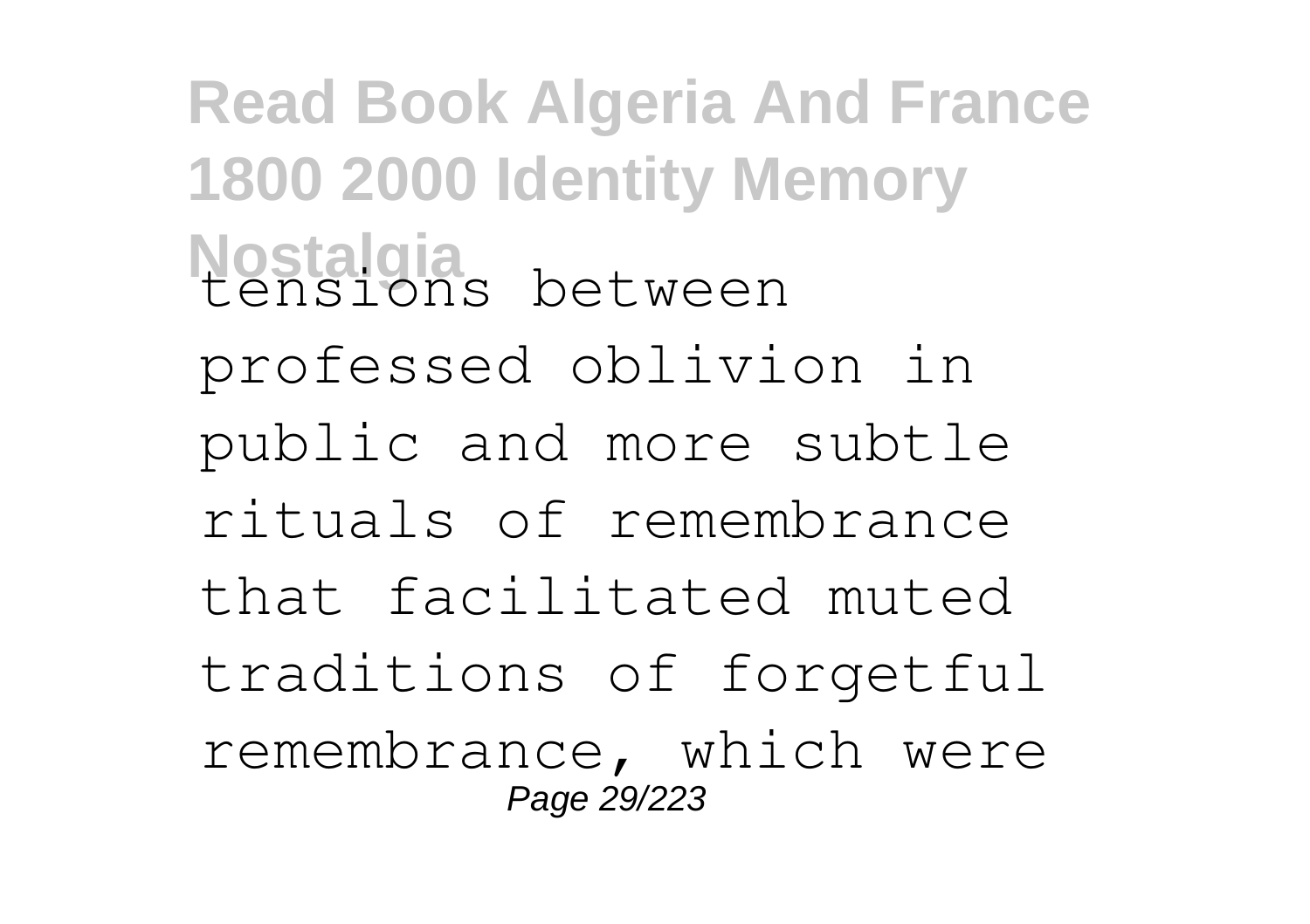**Read Book Algeria And France 1800 2000 Identity Memory Nostalgia** masked by a local culture of reticence and silencing. Throughout Forgetful Remembrance, comparative references demonstrate the wider relevance of the study Page 30/223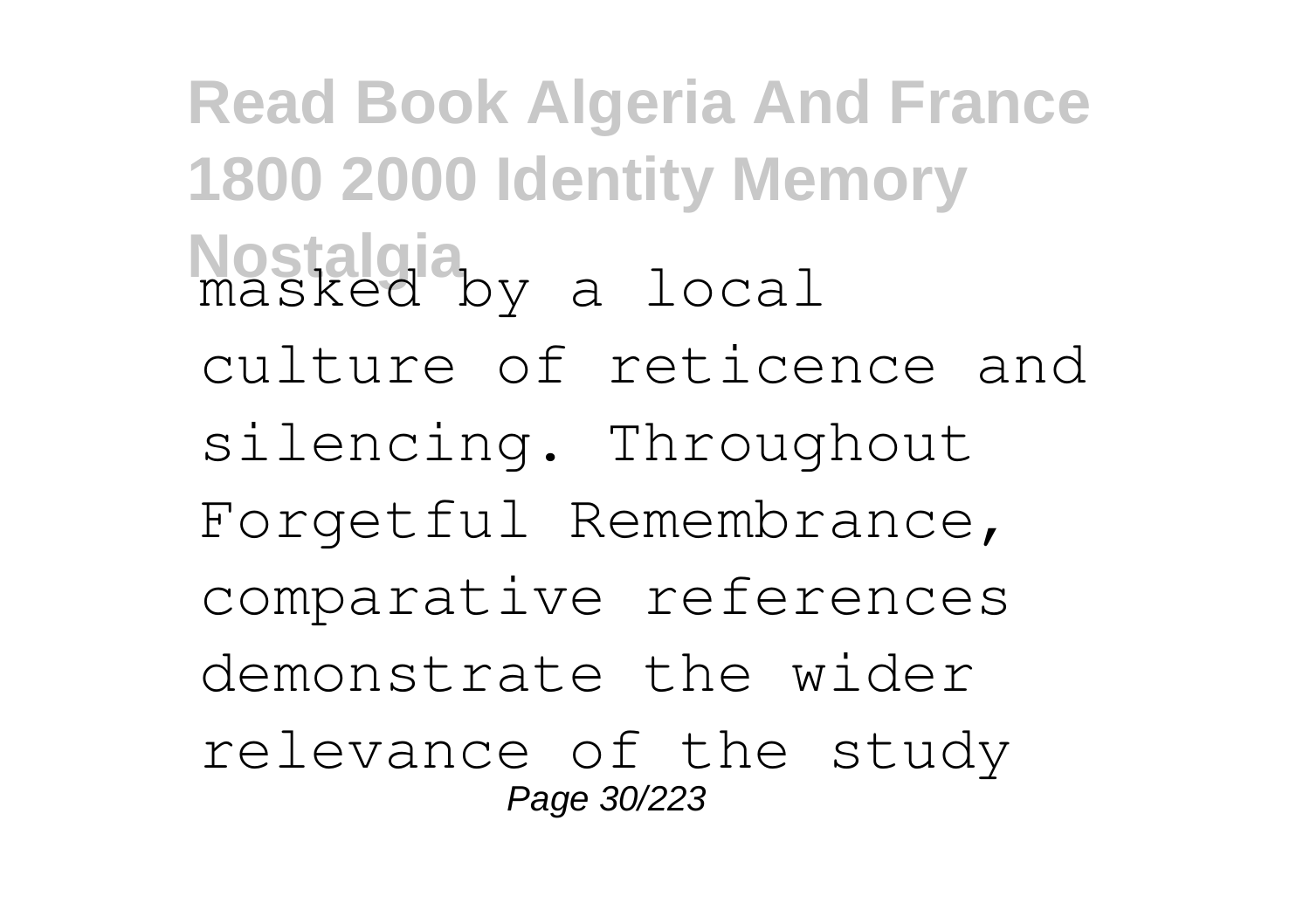**Read Book Algeria And France 1800 2000 Identity Memory Nostalgia**<br> **Of social** forgetting in Northern Ireland to numerous other cases where troublesome memories have been concealed behind a veil of supposed oblivion. Page 31/223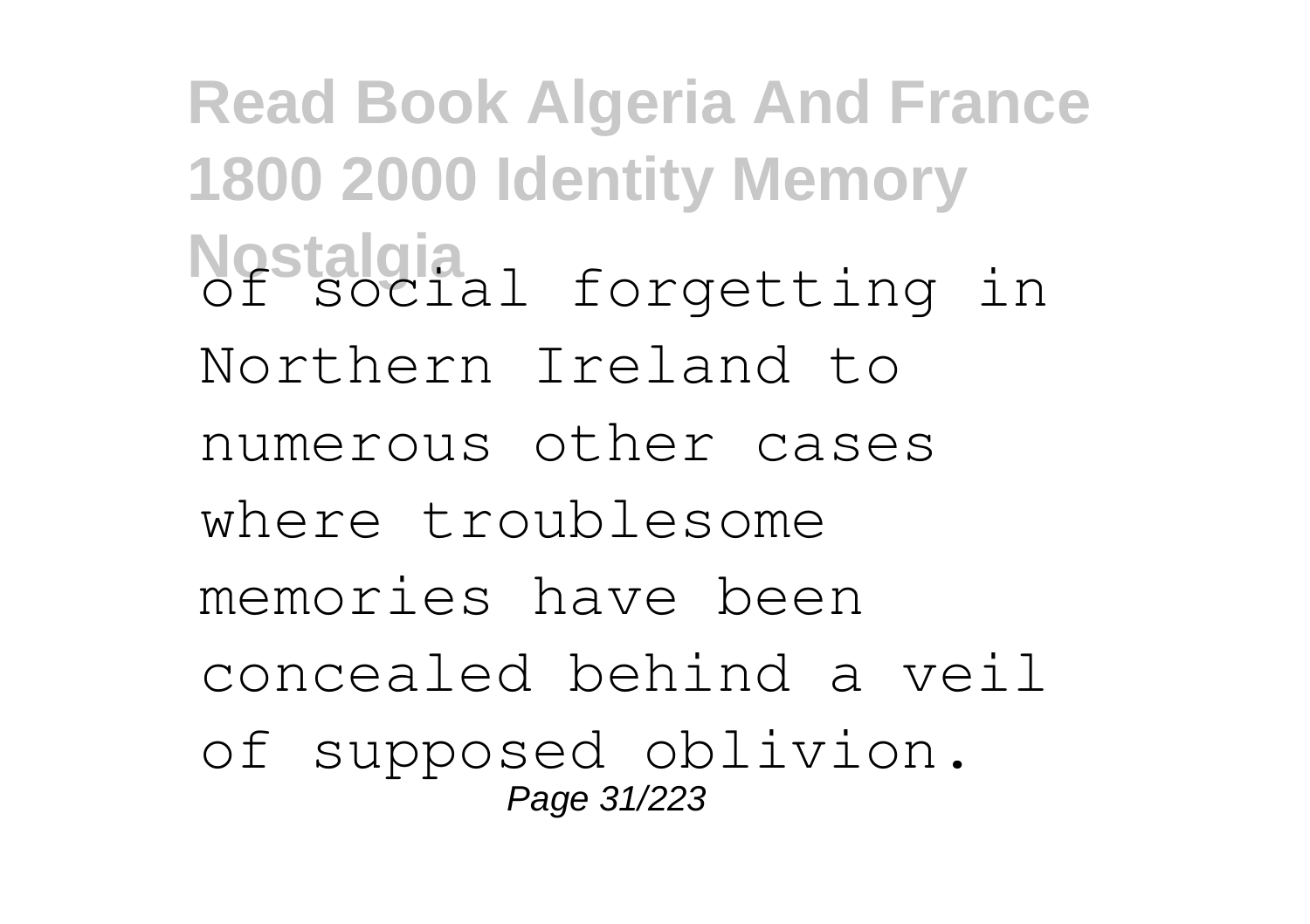**Read Book Algeria And France 1800 2000 Identity Memory Nostalgia** Colonialism and the Press in French Algeria, 1860-1914 Stereotyping, Prejudice, and Race in Colonial Algeria, New Edition The Harkis Page 32/223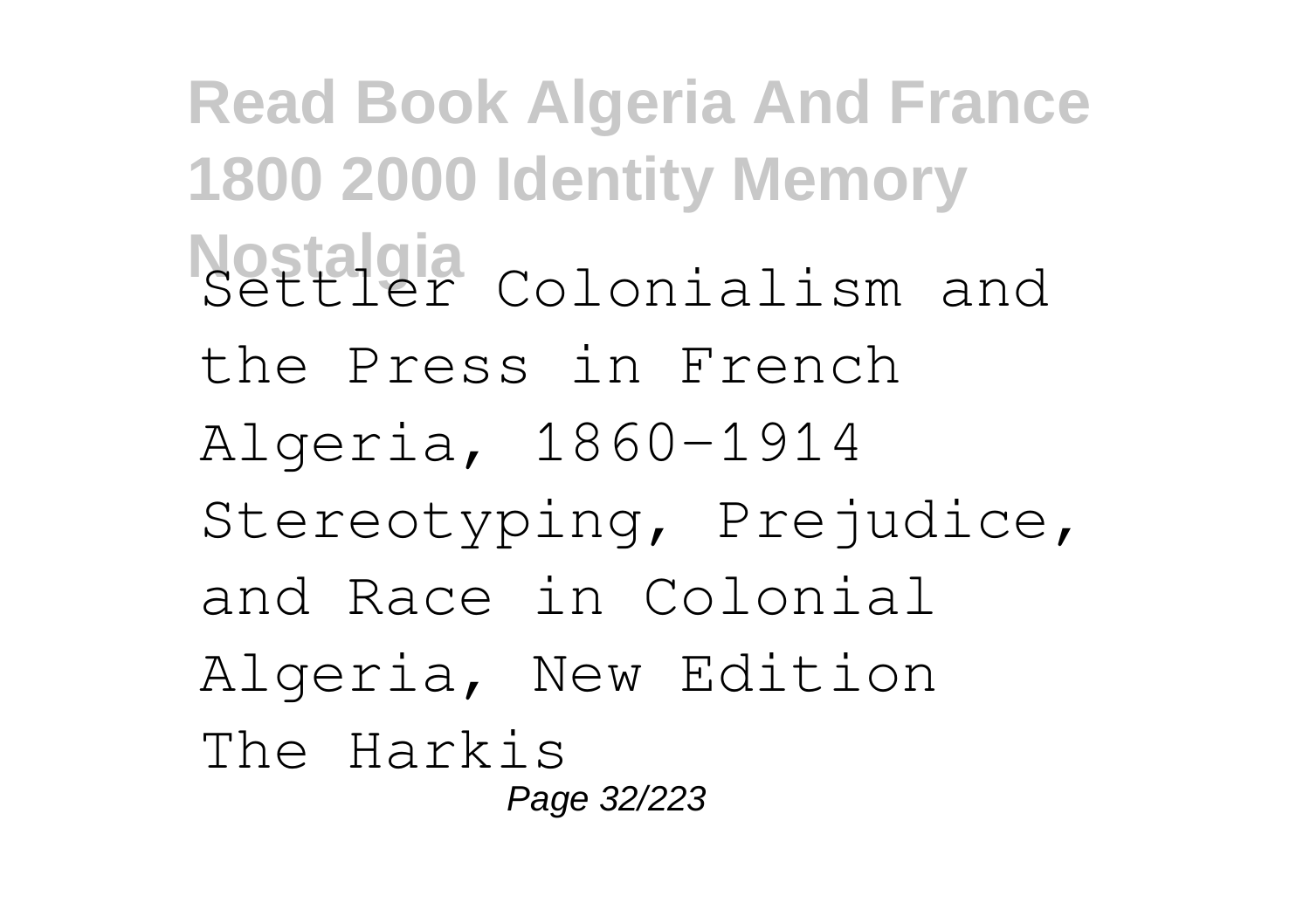**Read Book Algeria And France 1800 2000 Identity Memory Nostalgia** Imperial Identities The Tour de France in the Global Era The Algerian War and the Remaking of France Remembering French Algeria Page 33/223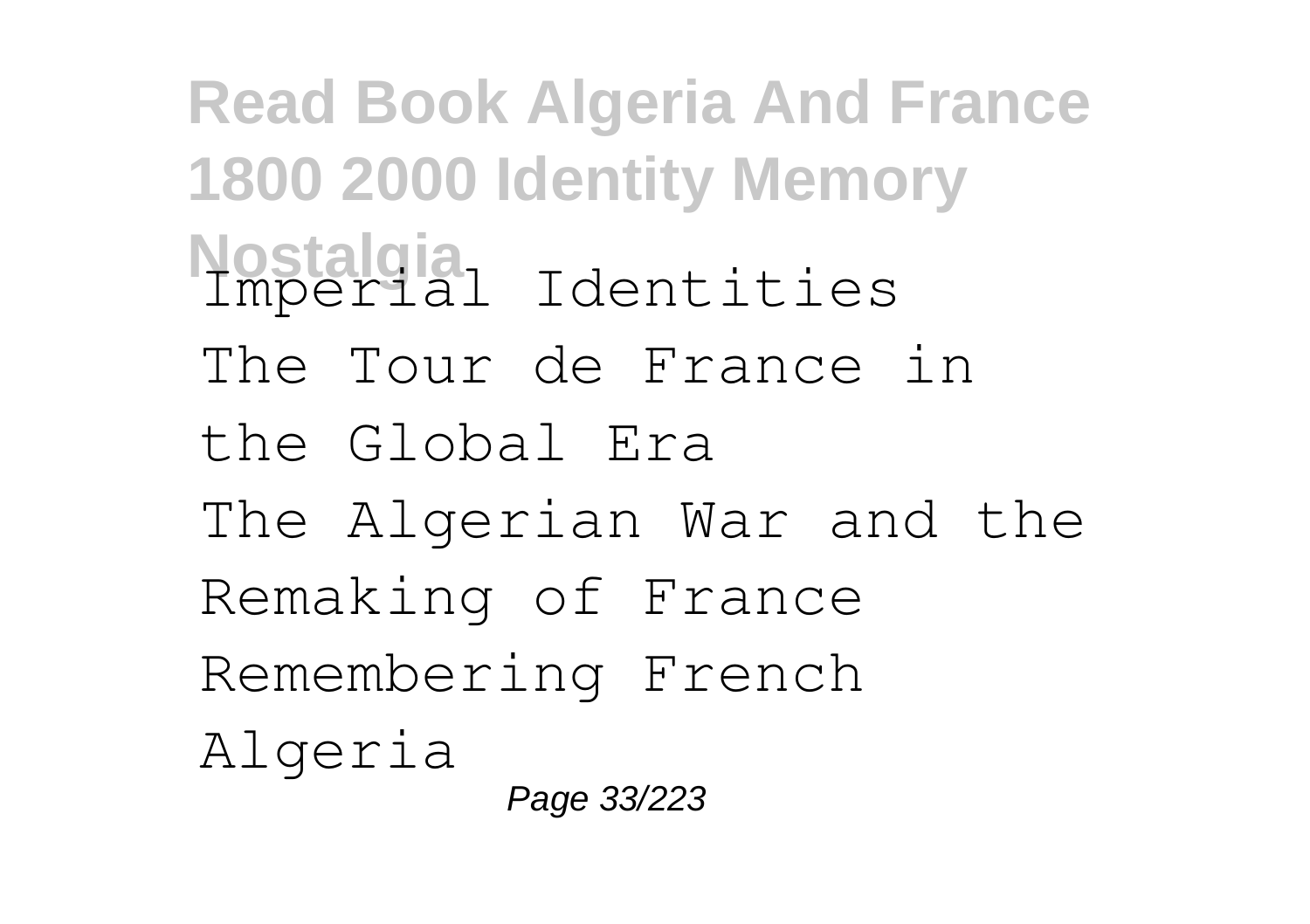**Read Book Algeria And France 1800 2000 Identity Memory** *Over fifty years after* Algerian independence from France, Franco-Algerian relationships and the complexities of the colonial legacy remain a key concern for many

Page 34/223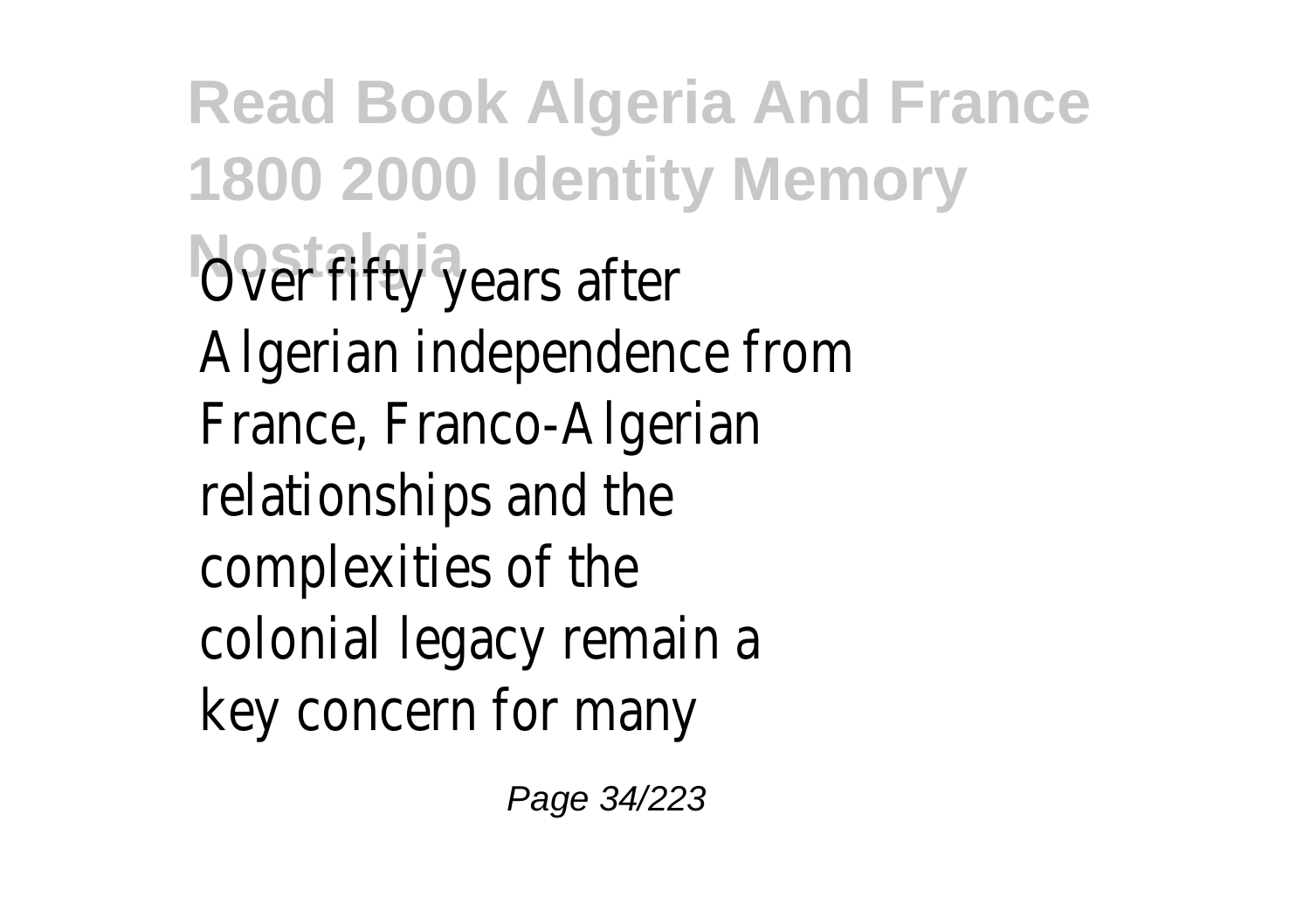**Read Book Algeria And France 1800 2000 Identity Memory Nostalgia** in both countries. In Contesting Views, Edward Welch and Joseph McGonagle explore the significant role visual culture has had in mitigating this fraugh

Page 35/223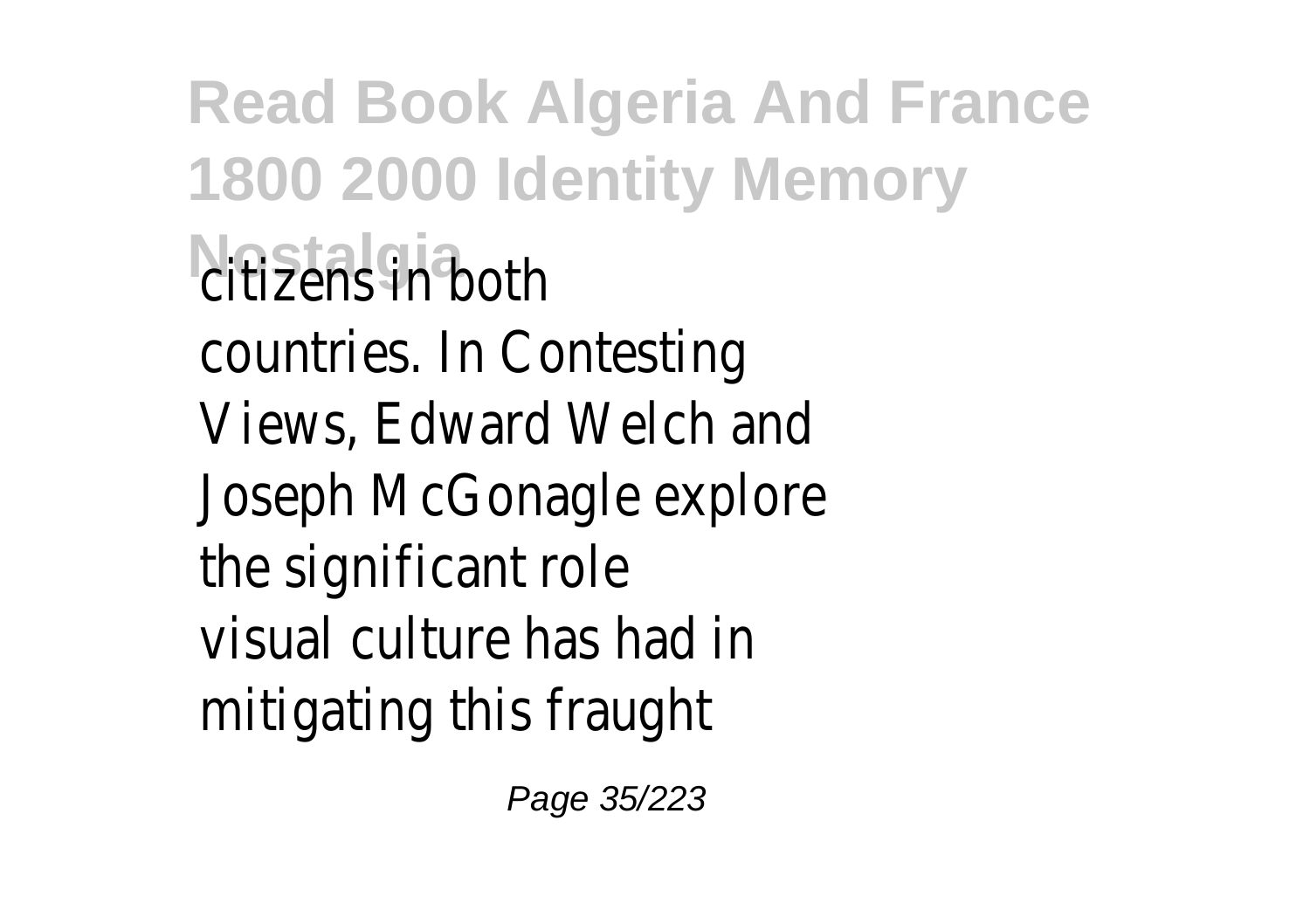**Read Book Algeria And France 1800 2000 Identity Memory Natitionship.** They trace the circulation of and connections between a diverse range of still and moving images from both sides of the Mediterranean, offering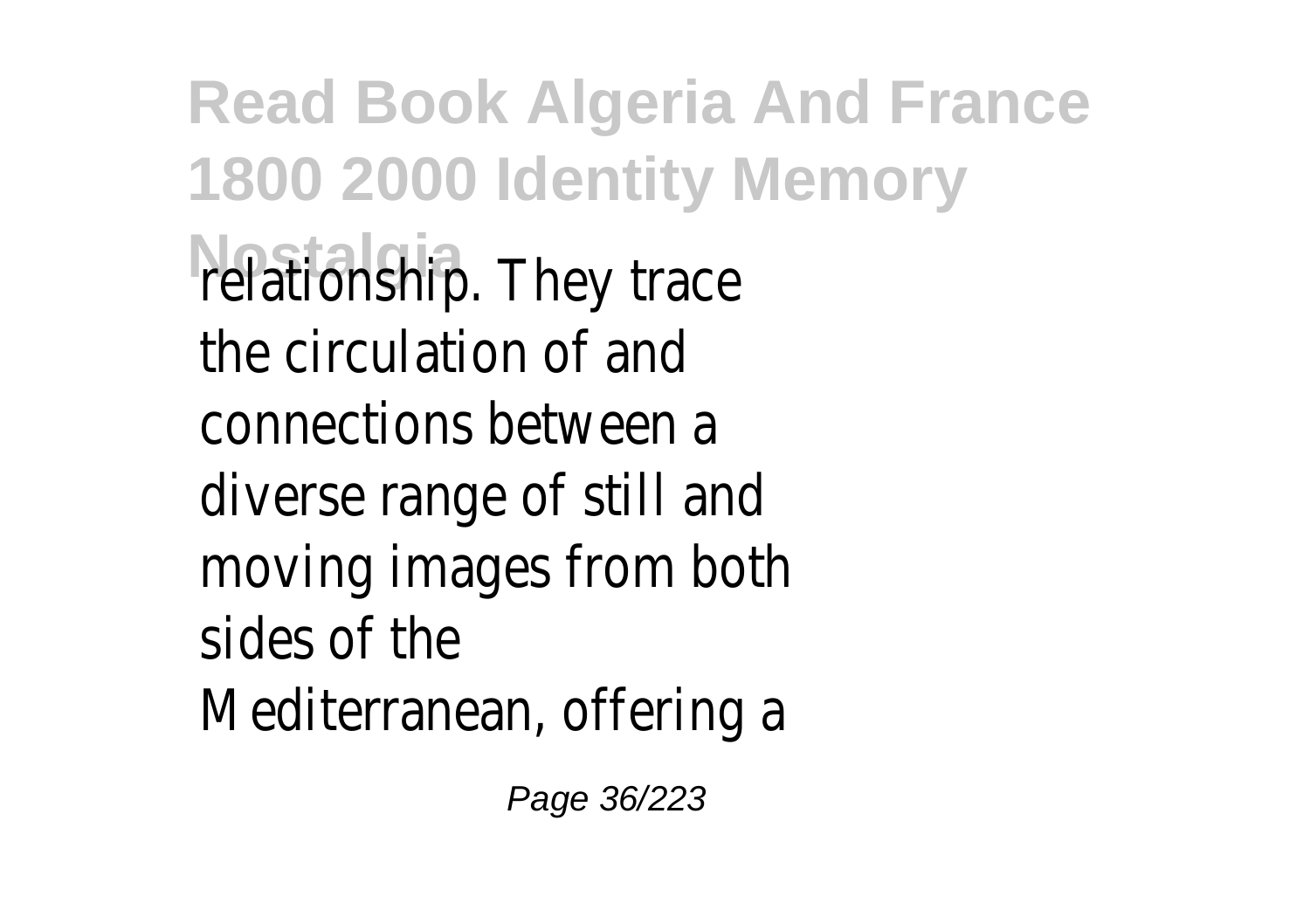**Read Book Algeria And France 1800 2000 Identity Memory New understanding of the** postcolonial experience in Europe and North Africa and wider contemporary geopolitics as they play out in visual culture. With this guide, major

Page 37/223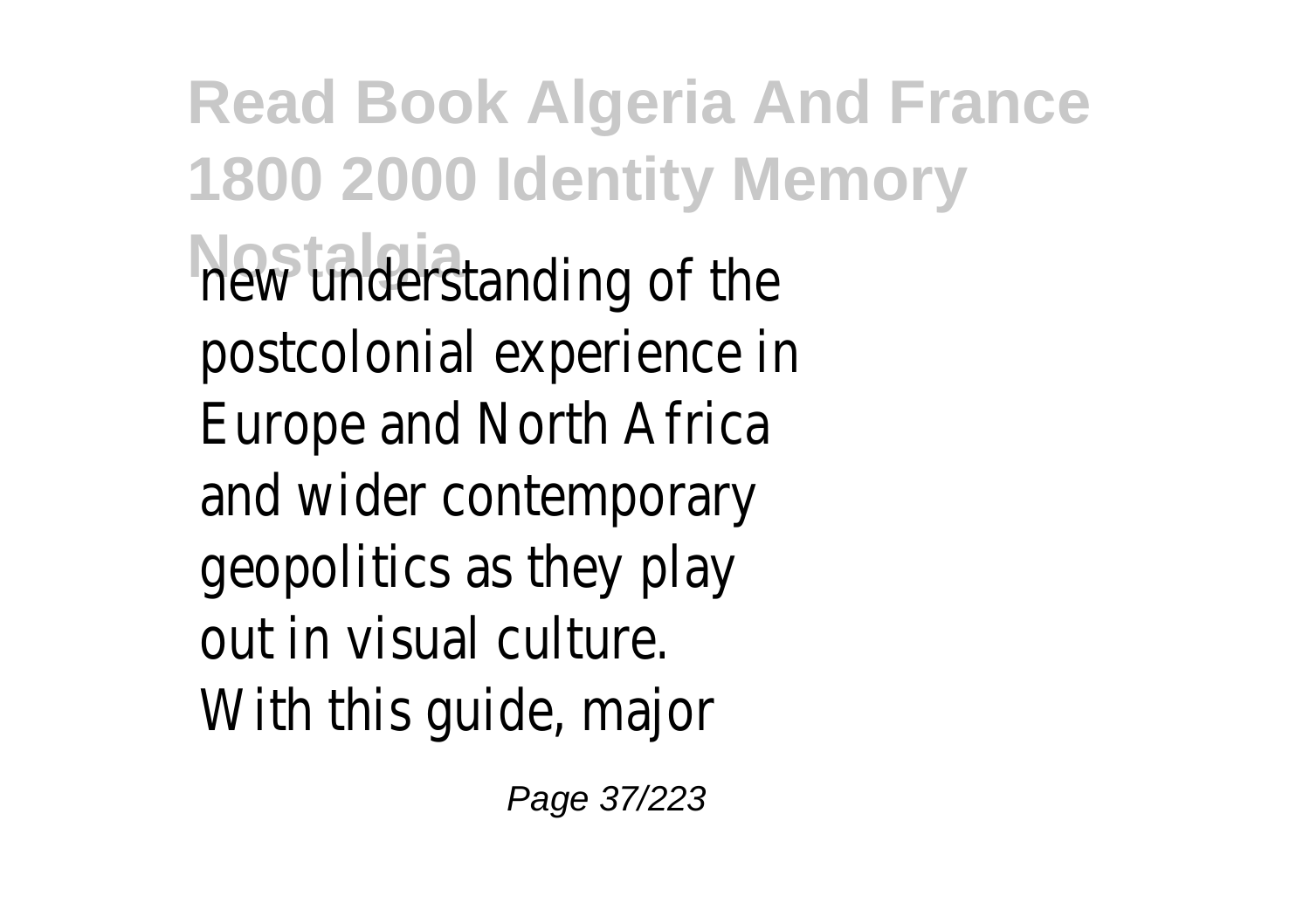**Read Book Algeria And France 1800 2000 Identity Memory Nostalgia** help for nineteenthcentury World History term papers has arrived to enrich and stimulate students in challenging and enjoyable ways. • Each event entry begins with a

Page 38/223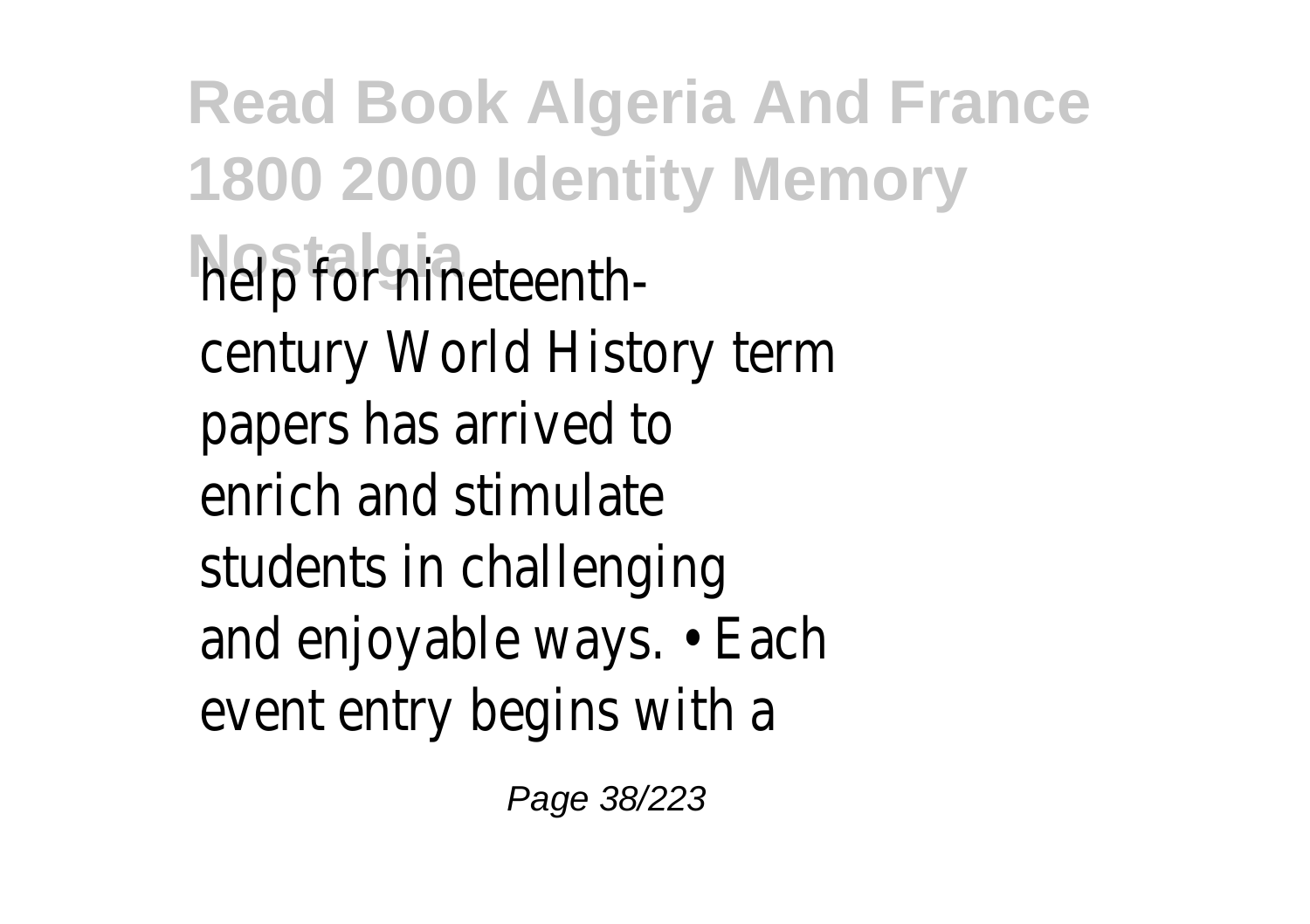**Read Book Algeria And France 1800 2000 Identity Memory Nostalgia** brief summary to pique interest • Each entry offers original and thought-provoking term paper ideas in both standard and alternative formats that often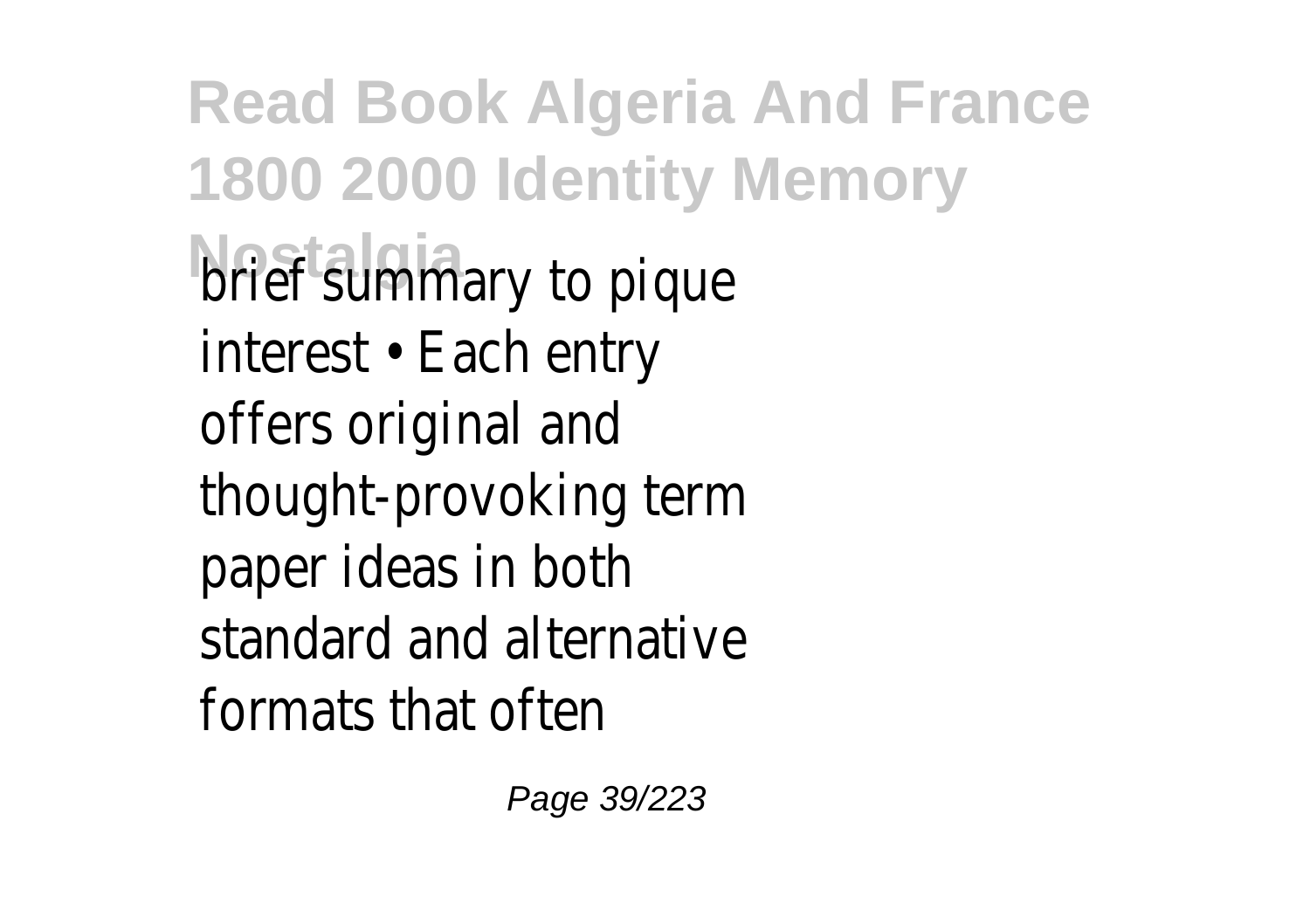**Read Book Algeria And France 1800 2000 Identity Memory Nostalgia** incorporate the latest in electronic media, such as the iPod and iMovie • The best in primary and secondary sources for further research are annotated • Vetted, stable

Page 40/223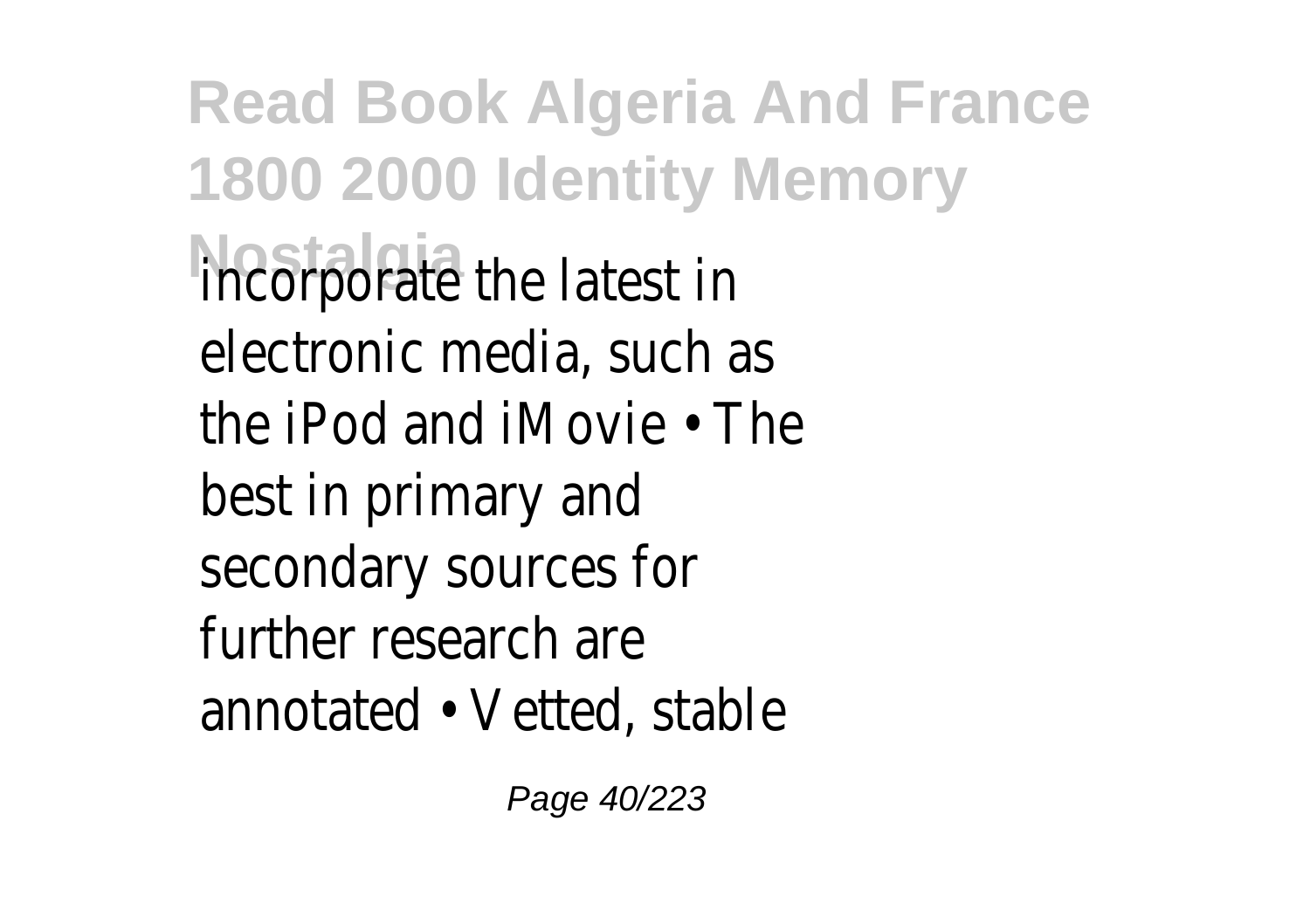**Read Book Algeria And France 1800 2000 Identity Memory Website suggestions and** multimedia resources, usually videos, are noted for further viewing • Alternative term paper suggestions encourage roleplaying to personalize the

Page 41/223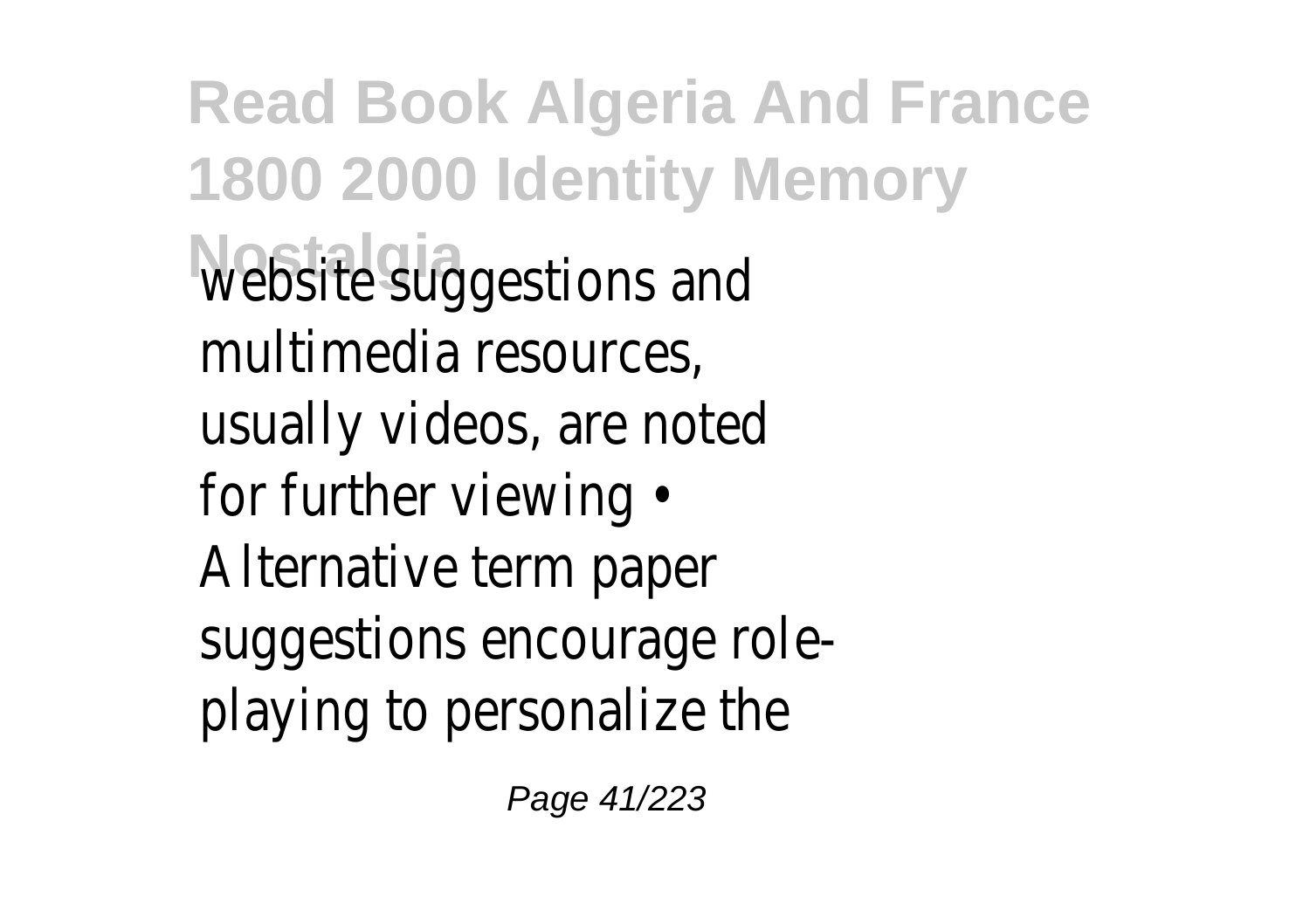**Read Book Algeria And France 1800 2000 Identity Memory** learning experience In 1830, with France's colonial empire in ruins, Charles X ordered his army to invade Ottoman Algiers. Victory did not salvage his regime from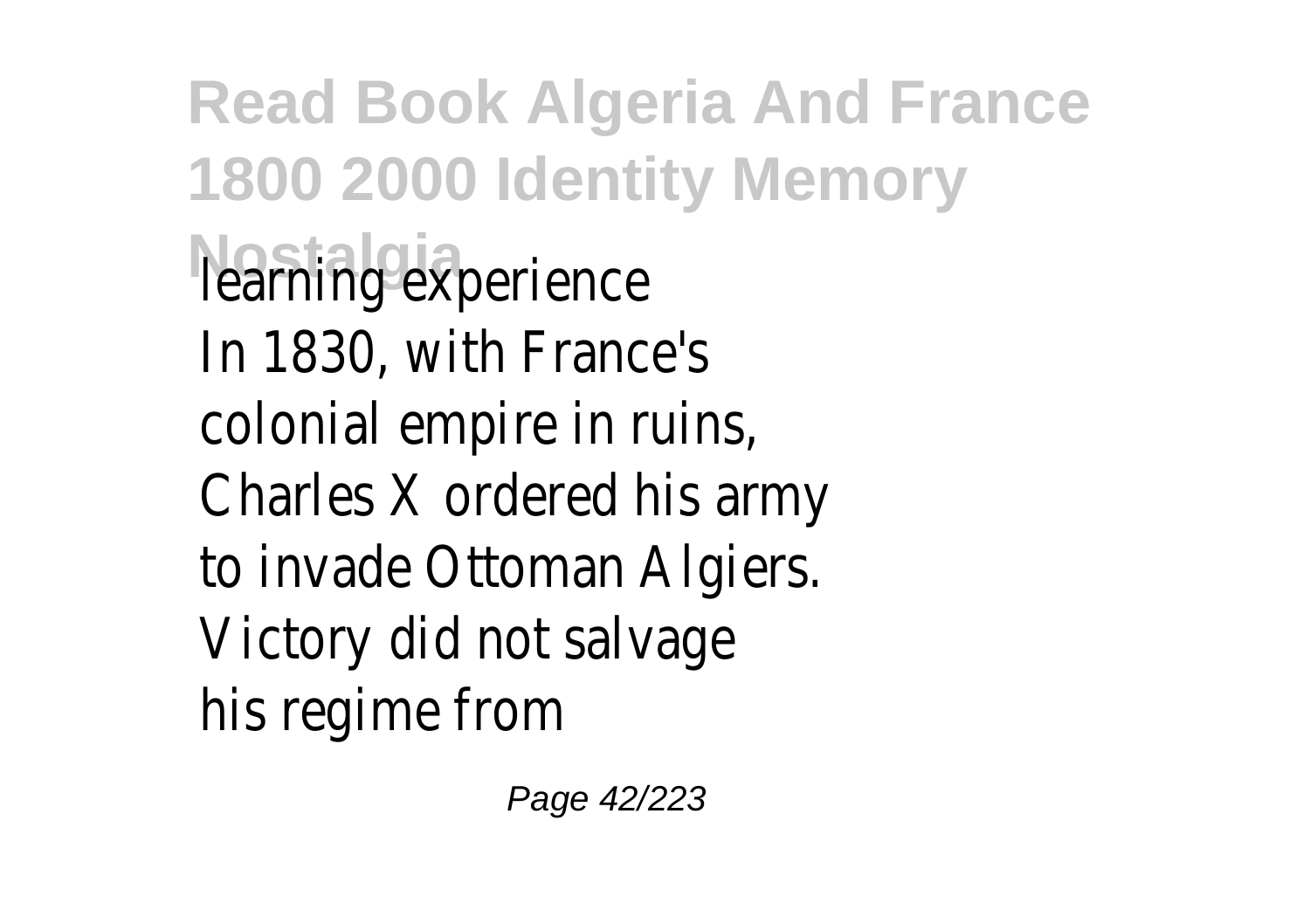**Read Book Algeria And France 1800 2000 Identity Memory Nevolution**, but it began the French conquest of Algeria, which was continued and consolidated by the succeeding July Monarchy. In By Sword and Plow, Jennifer E. Sessions

Page 43/223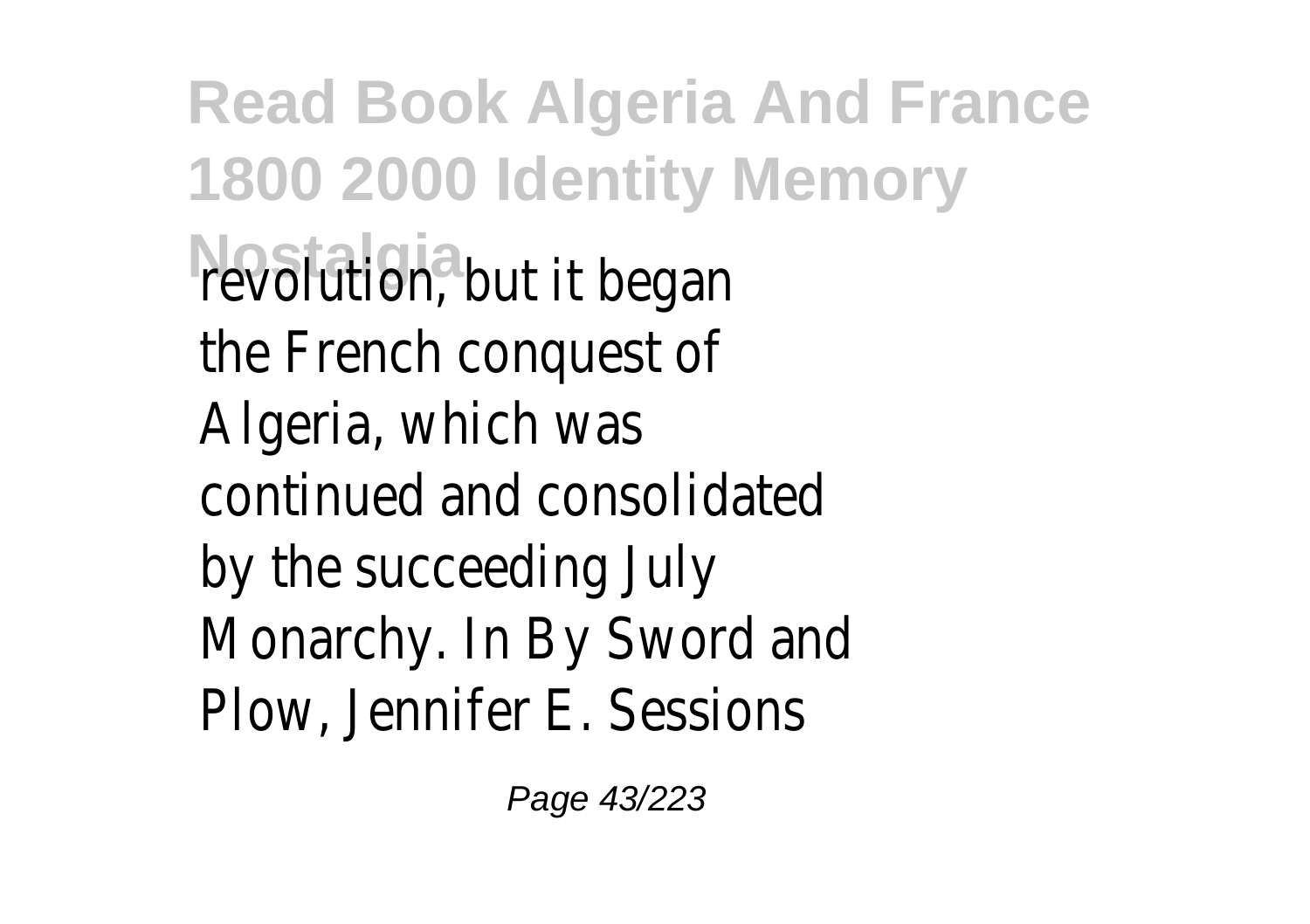**Read Book Algeria And France 1800 2000 Identity Memory explains why France chose** first to conquer Algeria and then to transform it into its only large-scale settler colony. Deftly reconstructing the political culture of mid-

Page 44/223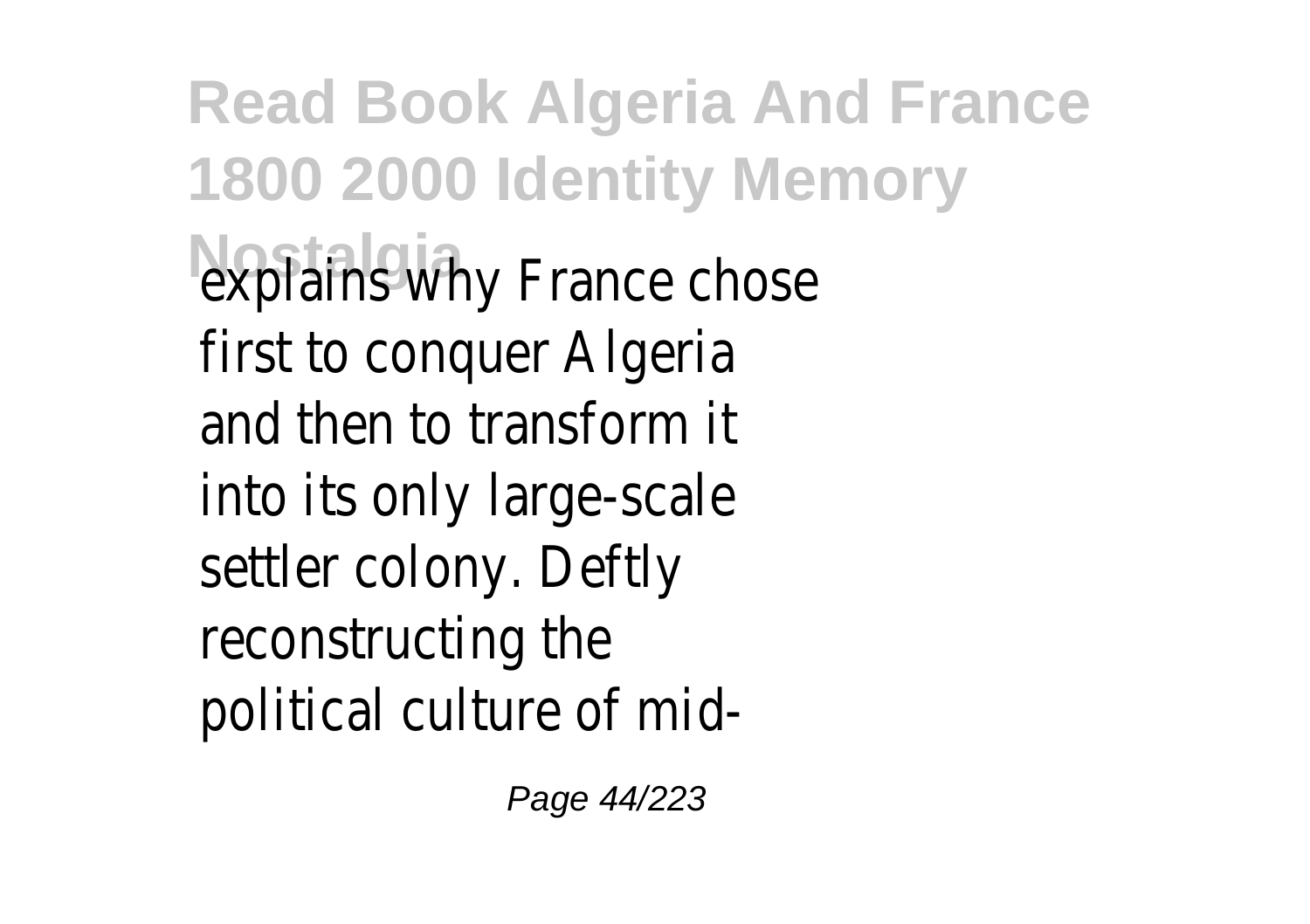**Read Book Algeria And France 1800 2000 Identity Memory hineteenth-century France,** she also sheds light on policies whose long-term consequences remain a source of social, cultural, and political tensions in France and its

Page 45/223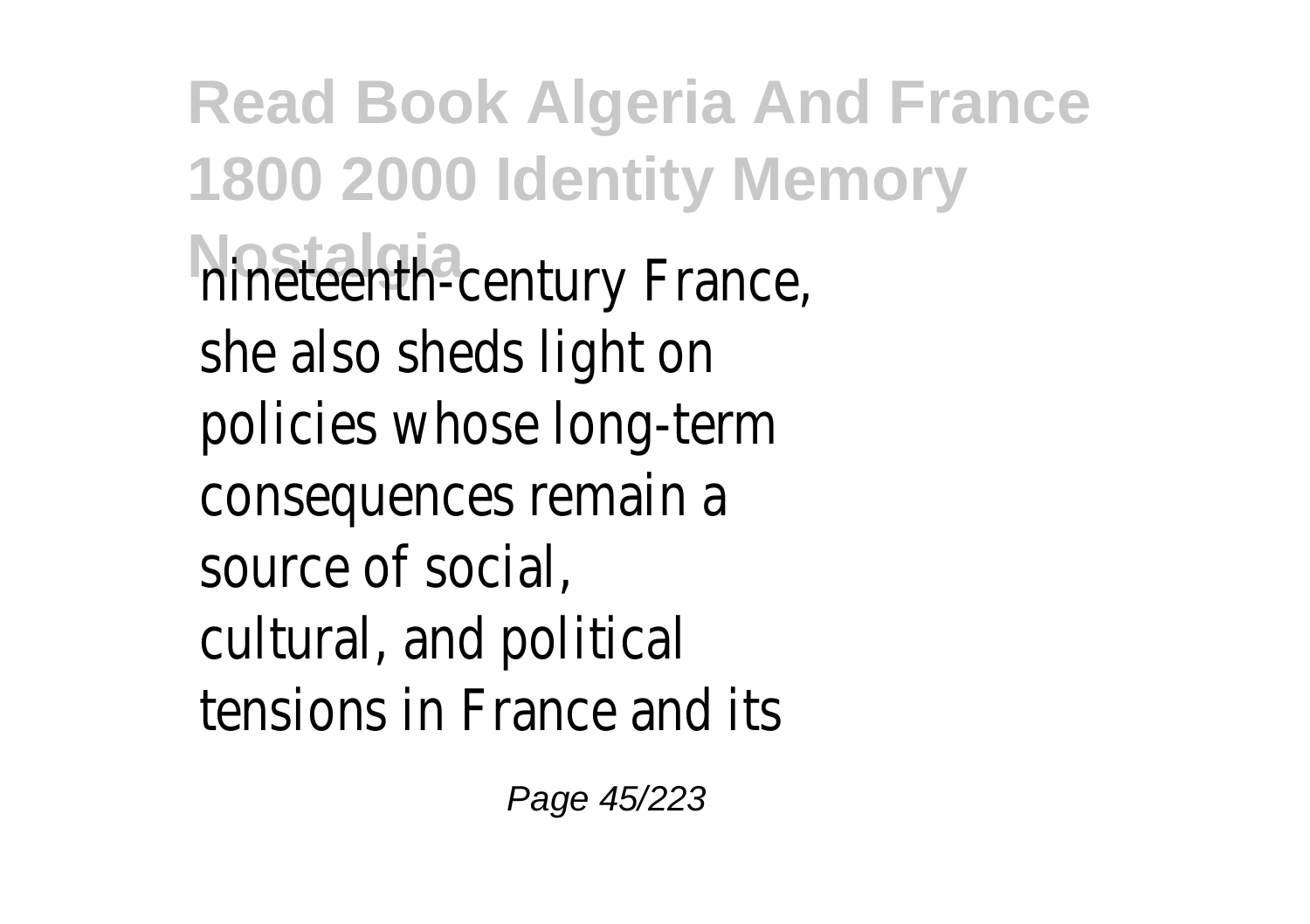**Read Book Algeria And France 1800 2000 Identity Memory** former colony. In Sessions's view, French expansion in North Africa was rooted in contests over sovereignty and male citizenship in the wake of the Atlantic revolutions

Page 46/223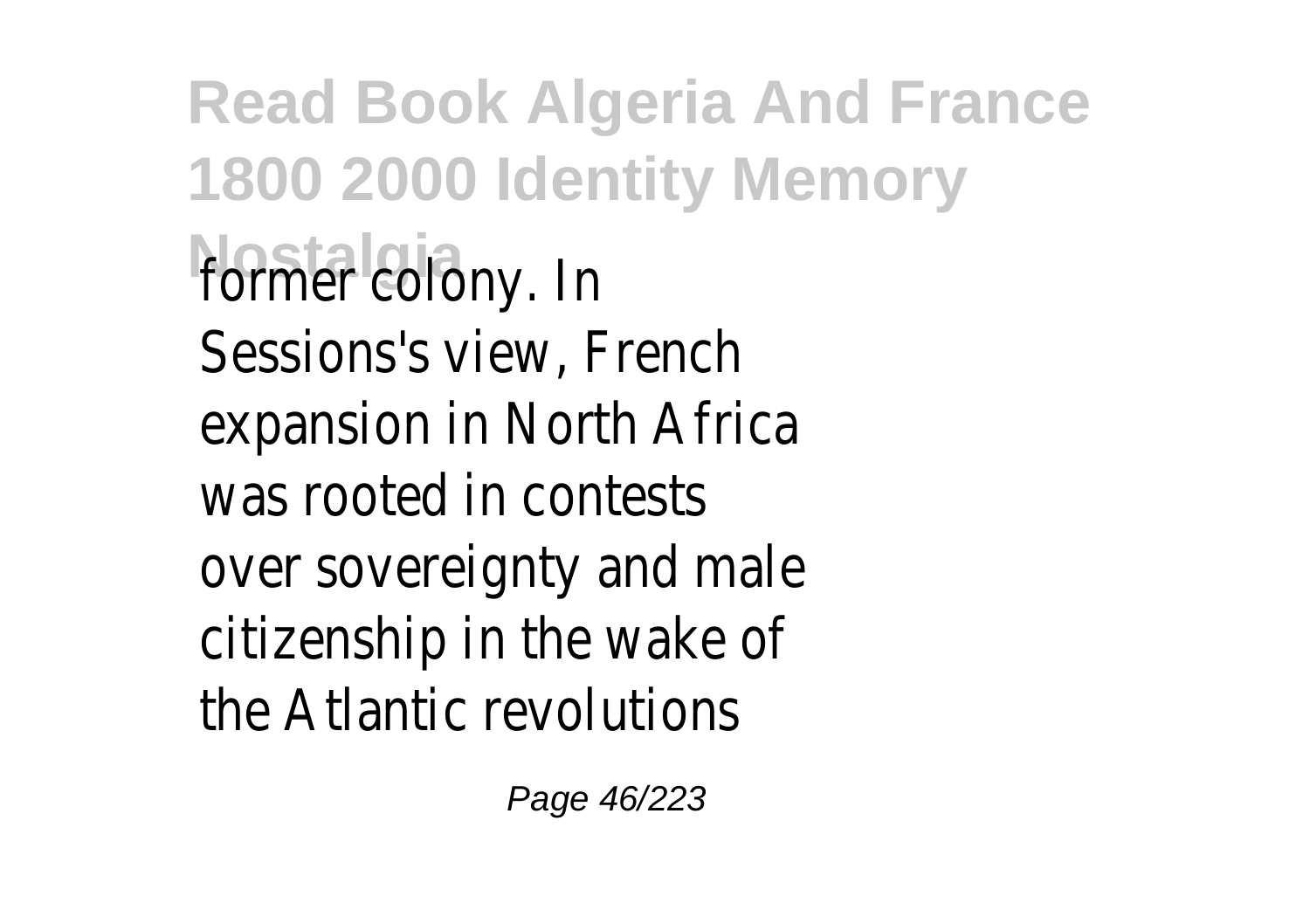**Read Book Algeria And France 1800 2000 Identity Memory No the eighteenth century.** The French monarchy embraced warfare as a means to legitimize new forms of rule, incorporating the Algerian army into royal

Page 47/223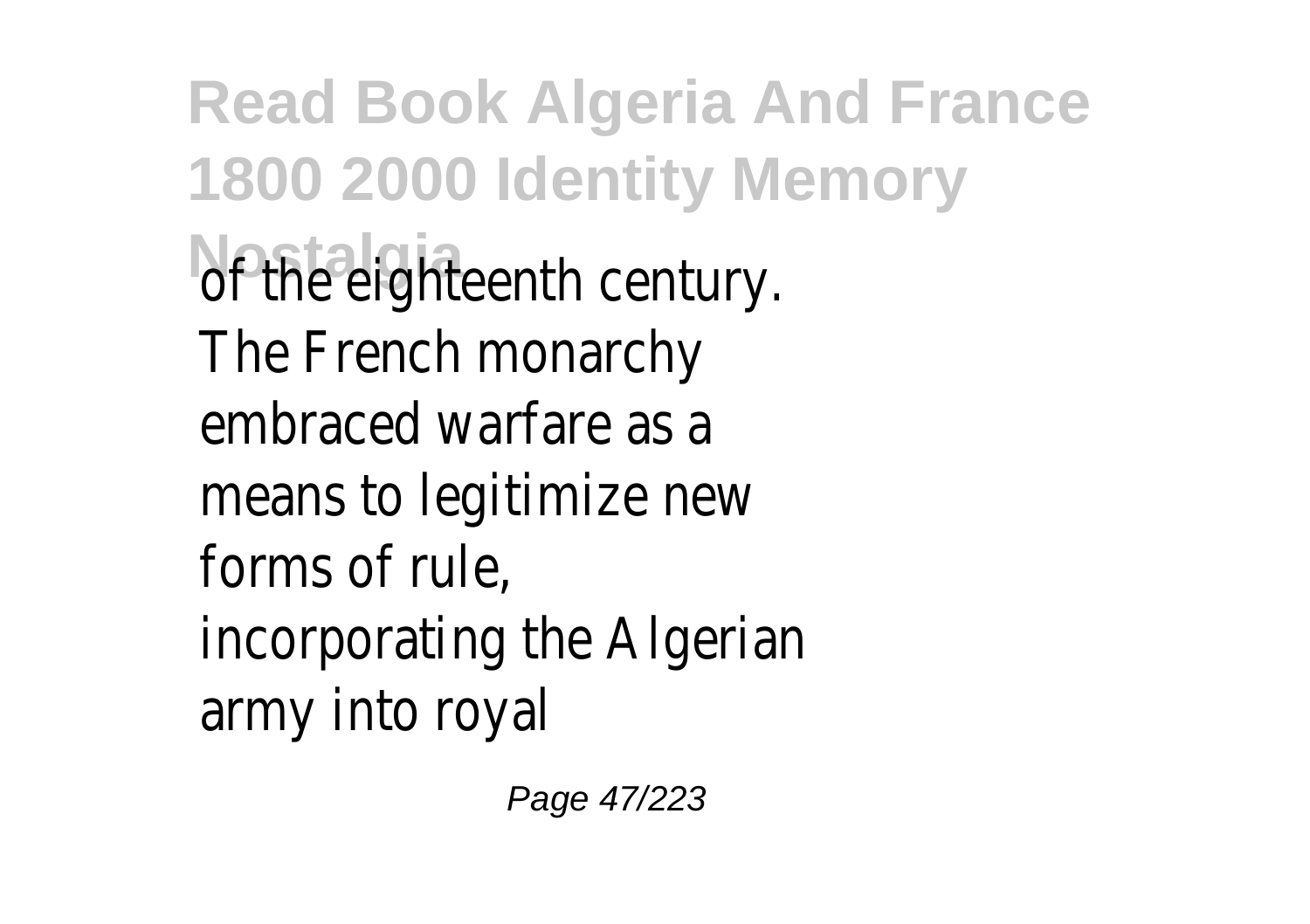**Read Book Algeria And France 1800 2000 Identity Memory** *<u>Iconography</u>* and public festivals. Colorful broadsides, songs, and plays depicted the men of the Armée d'Afrique as citizen soldiers. Social reformers and colonial

Page 48/223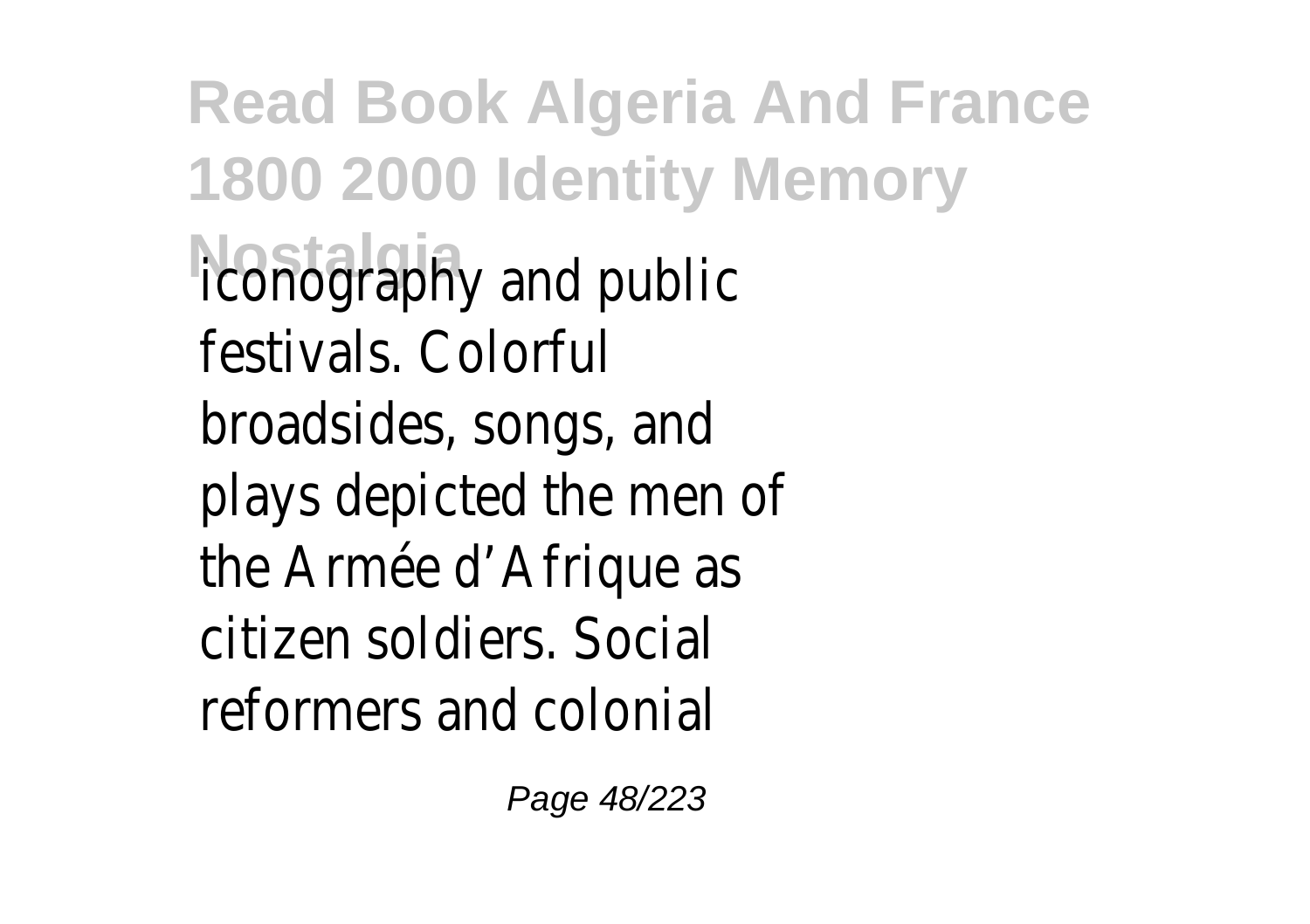**Read Book Algeria And France 1800 2000 Identity Memory Nostalgia** theorists formulated plans to settle Algeria with European emigrants. The propaganda used to recruit settlers featured imagery celebrating Algeria's agricultural potential,

Page 49/223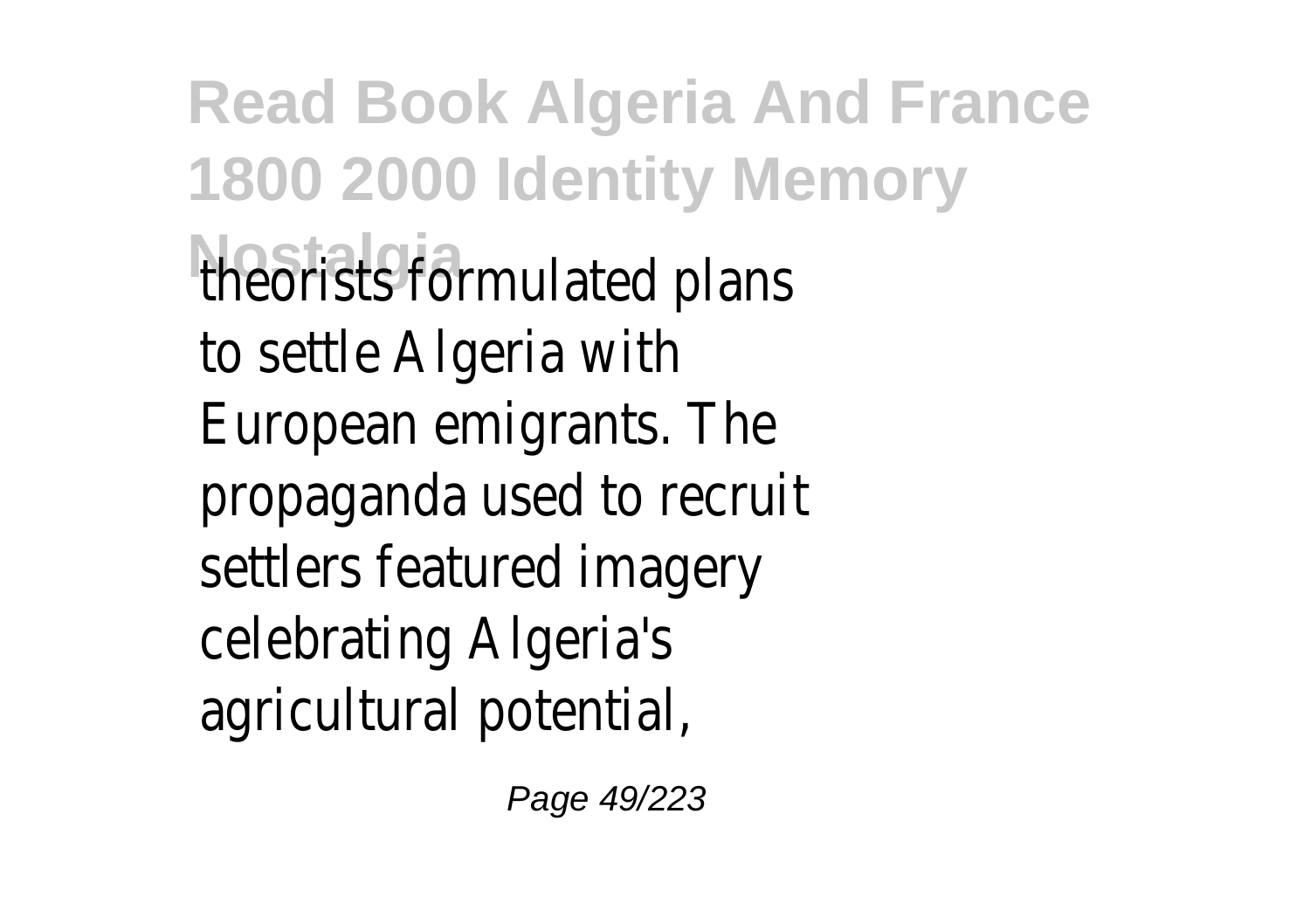**Read Book Algeria And France 1800 2000 Identity Memory Not the male emigrants who** responded were primarily poor, urban laborers who saw the colony as a place to exercise what they saw as their right to work. Generously illustrated

Page 50/223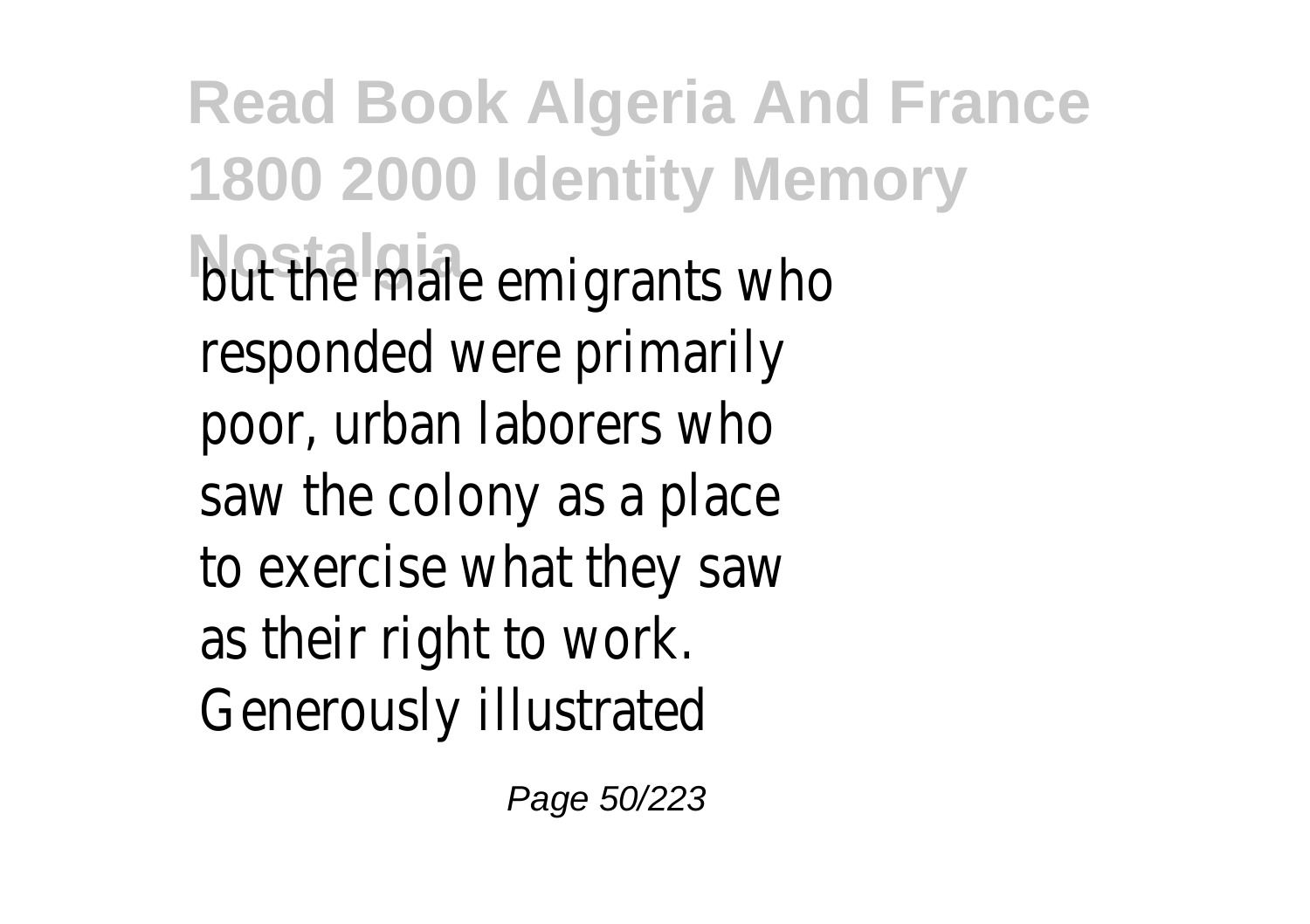**Read Book Algeria And France 1800 2000 Identity Memory With examples of this** imperialist iconography, Sessions's work connects a wide-ranging culture of empire to specific policies of colonization during a pivotal period in

Page 51/223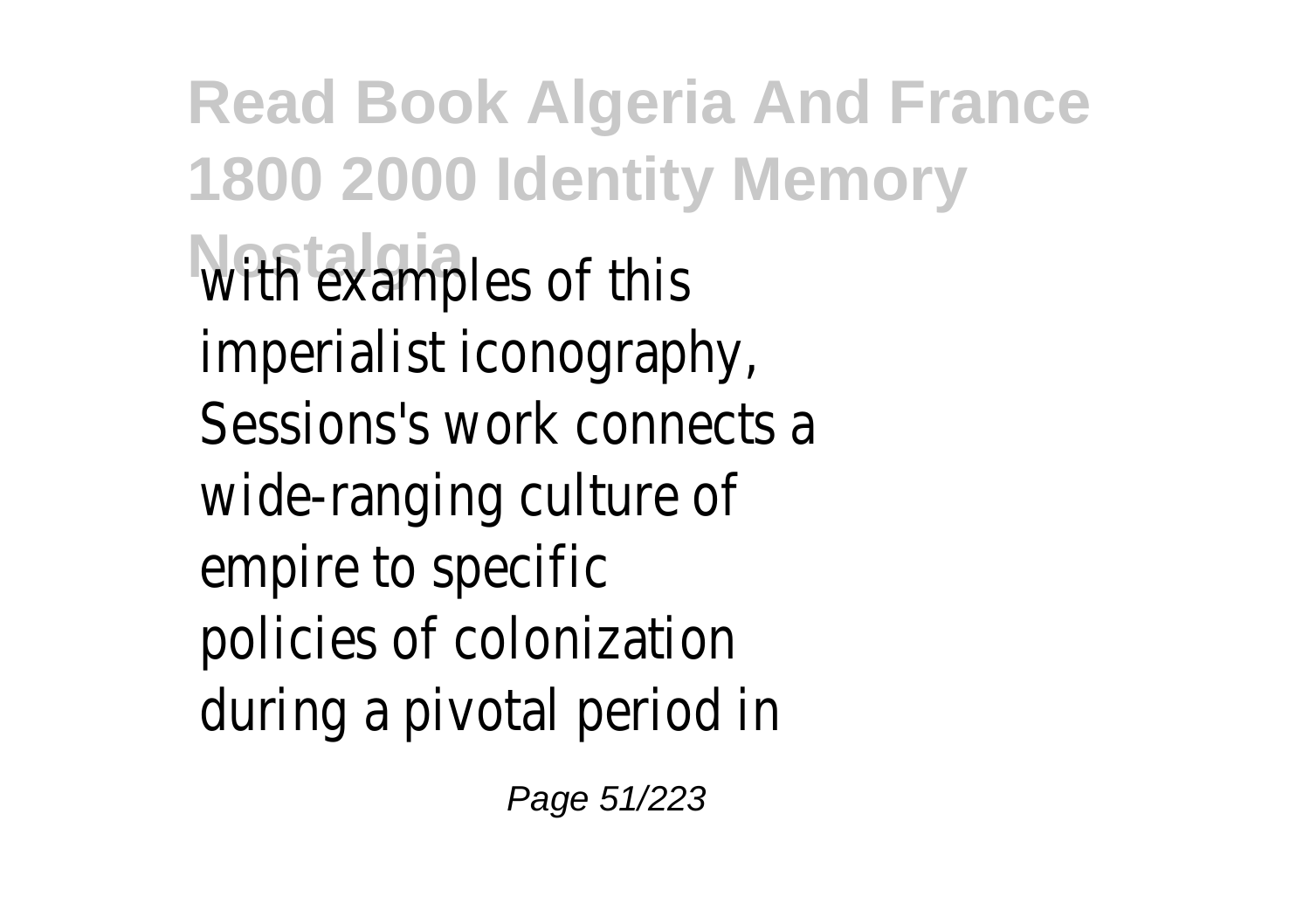**Read Book Algeria And France 1800 2000 Identity Memory** the genesis of modern France. Jews and Muslims of Morocco collects accounts of the intersecting worlds and emergent shared customs and culture,

Page 52/223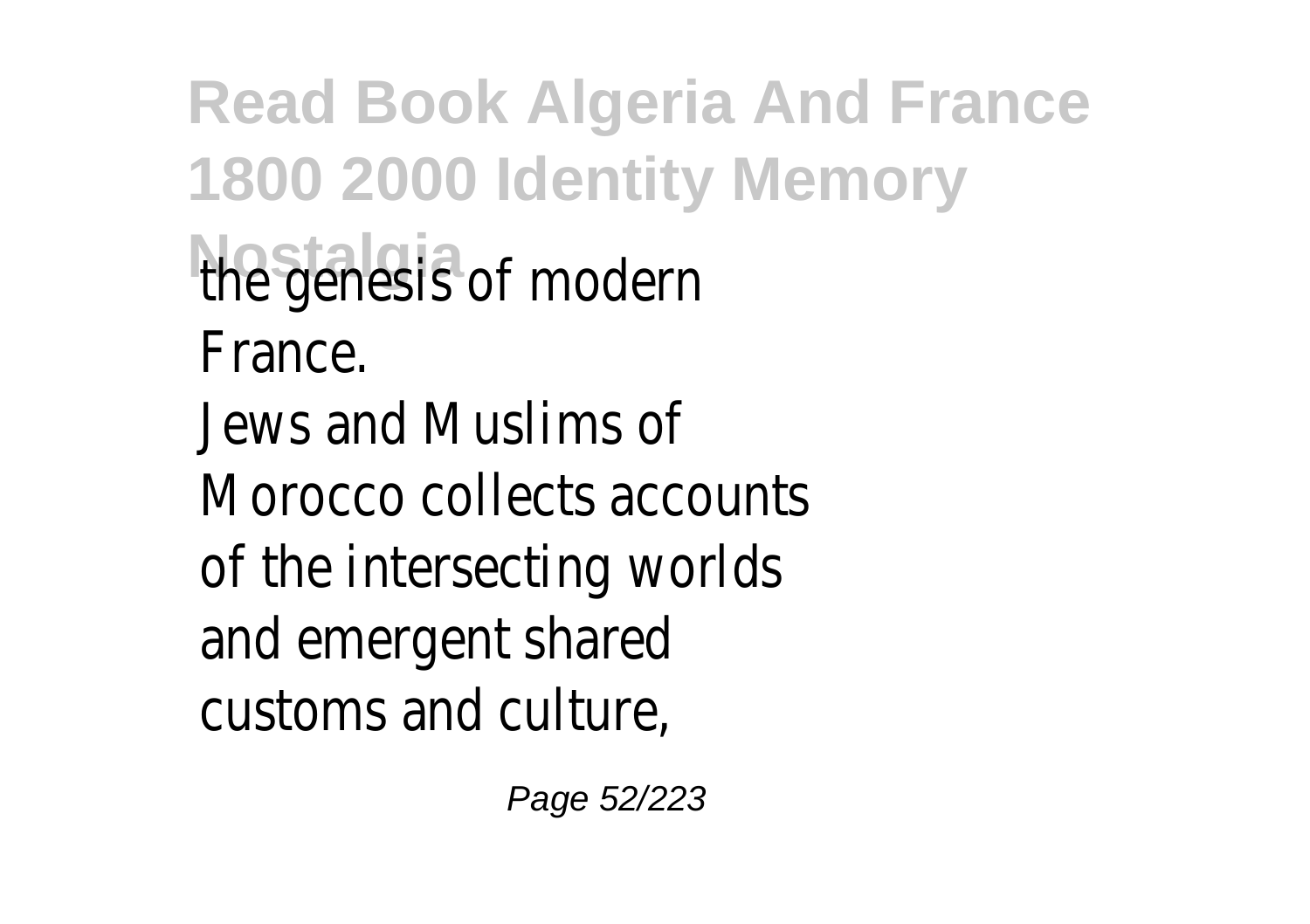**Read Book Algeria And France 1800 2000 Identity Memory Nostalling that the unique** atmosphere in Morocco allowed for Rabbinic empowerment and a more practical approach to halakhah. The aftermath of Algeria's

Page 53/223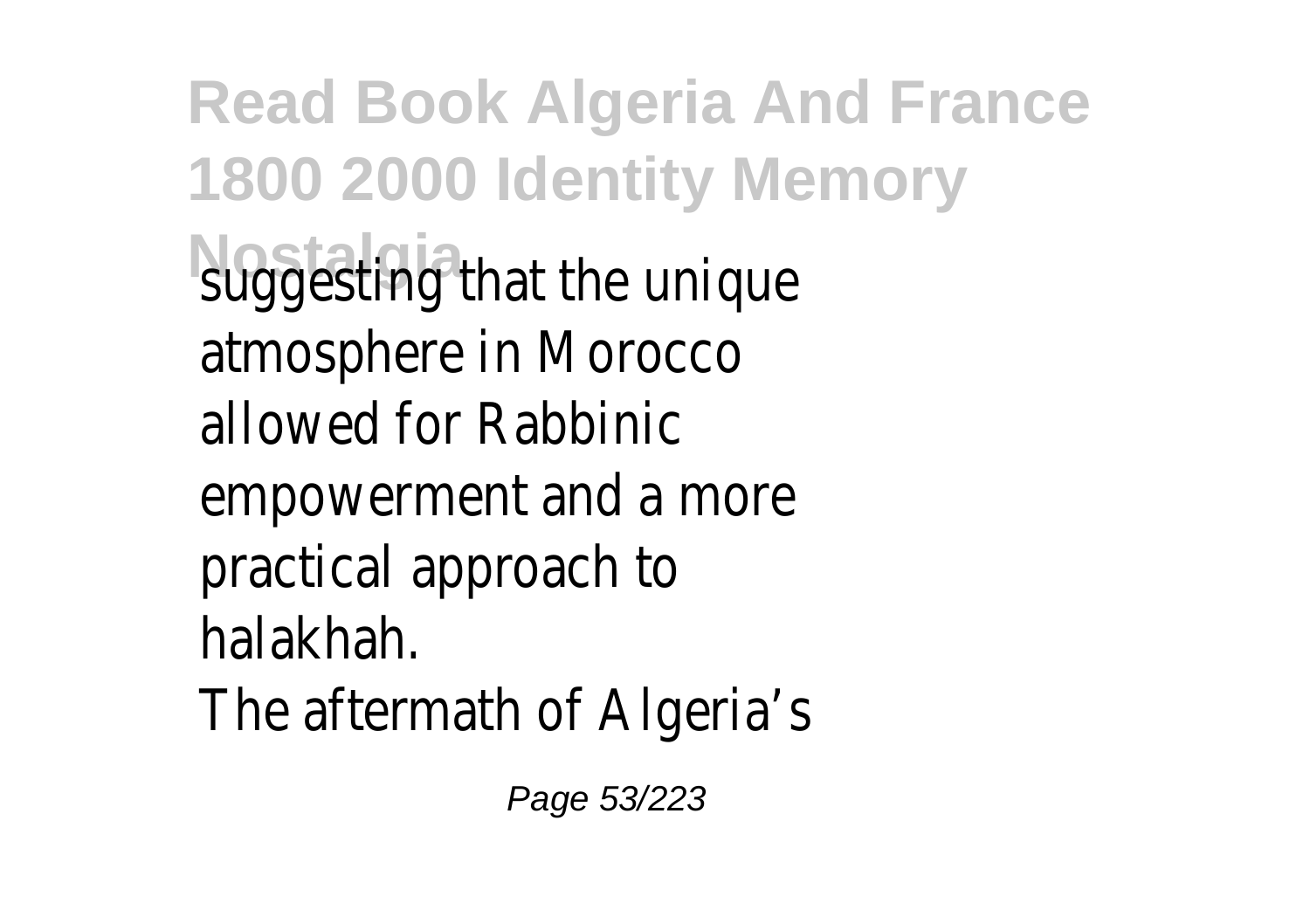**Read Book Algeria And France 1800 2000 Identity Memory Nevolutionary war for** independence coincided with the sexual revolution in France, and in this book Todd Shepard argues that these two movements are inextricably linked.?

Page 54/223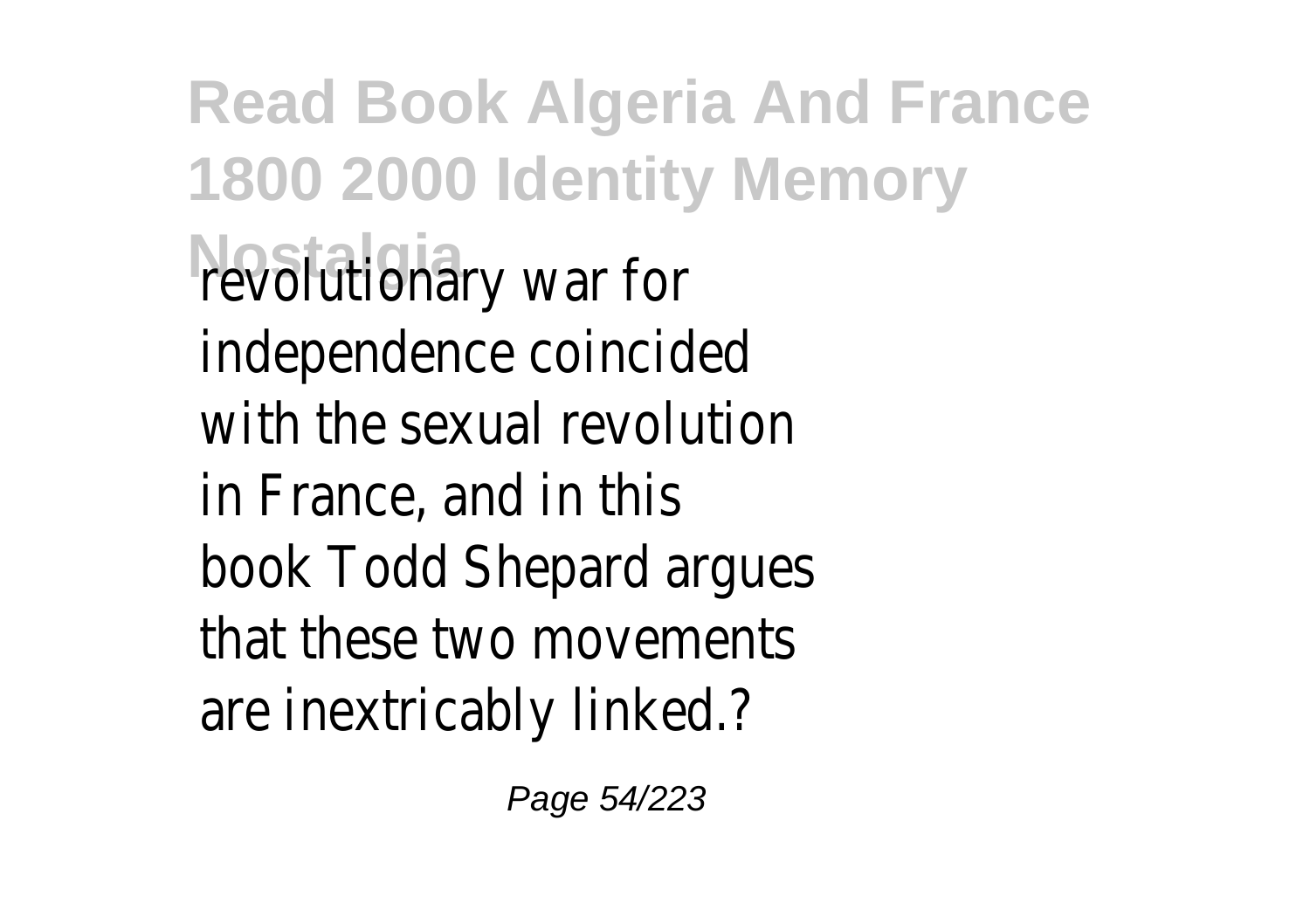**Read Book Algeria And France 1800 2000 Identity Memory Nostalgia** Sex, France, and Arab Men is a history of how and why—from the upheavals of French Algeria in 1962 through the 1970s—highly sexualized claims about Arabs were omnipresent in

Page 55/223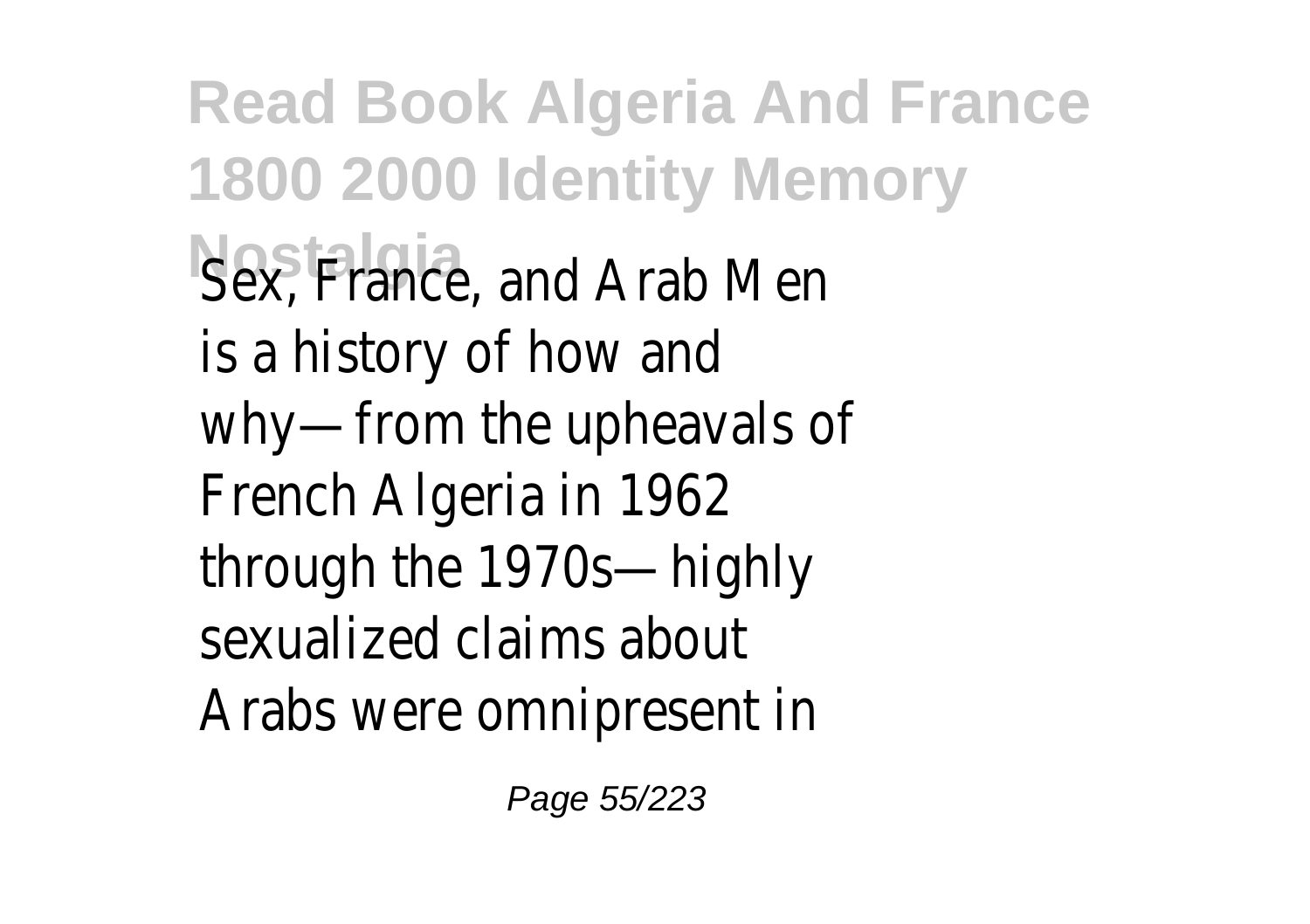**Read Book Algeria And France 1800 2000 Identity Memory Important** public French discussions, both those that dealt with sex and those that spoke of Arabs. Shepard explores how the so-called sexual revolution took shape in a

Page 56/223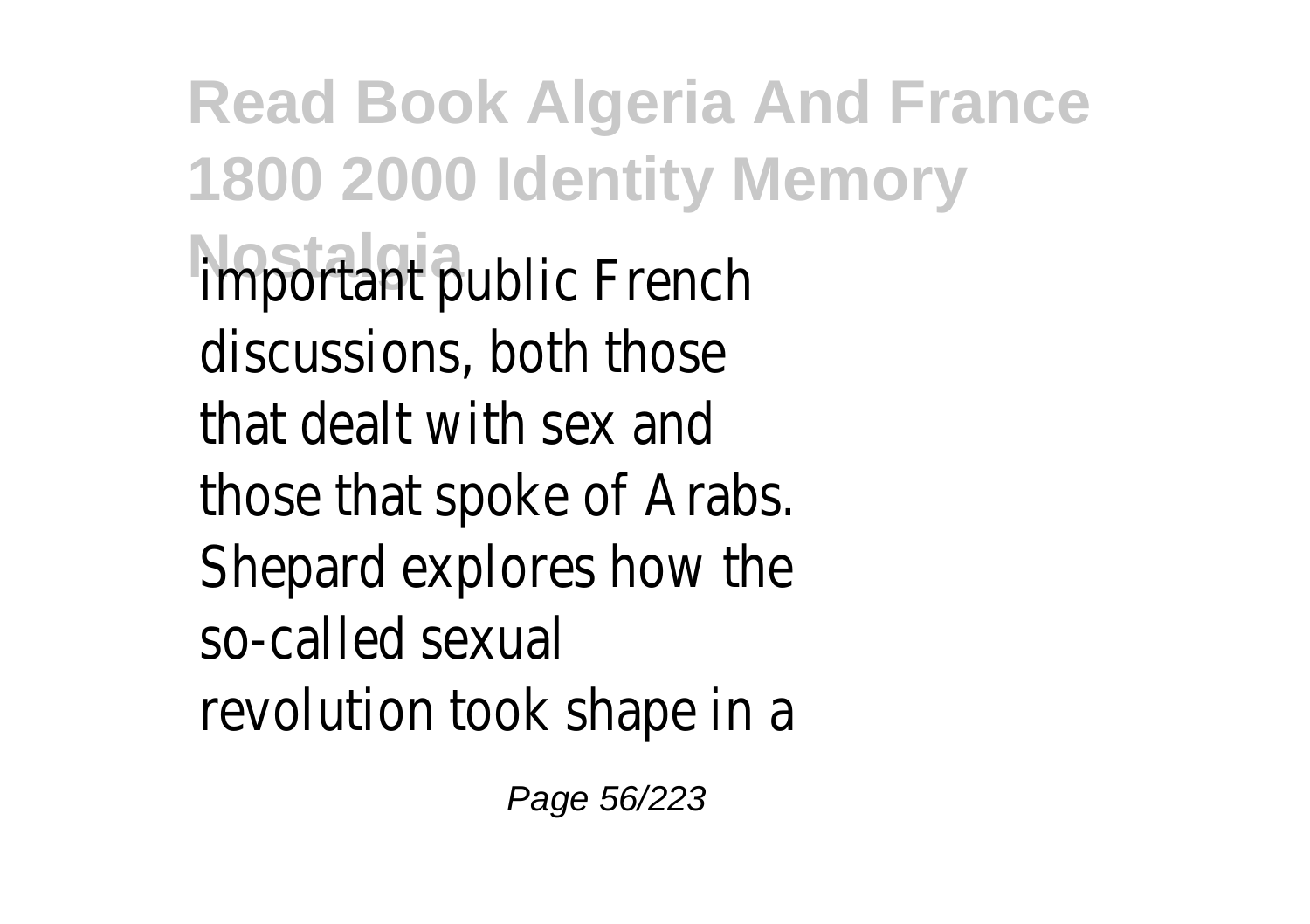**Read Book Algeria And France 1800 2000 Identity Memory France profoundly** influenced by the ongoing effects of the Algerian revolution. Shepard's analysis of both events alongside one another provides a frame that

Page 57/223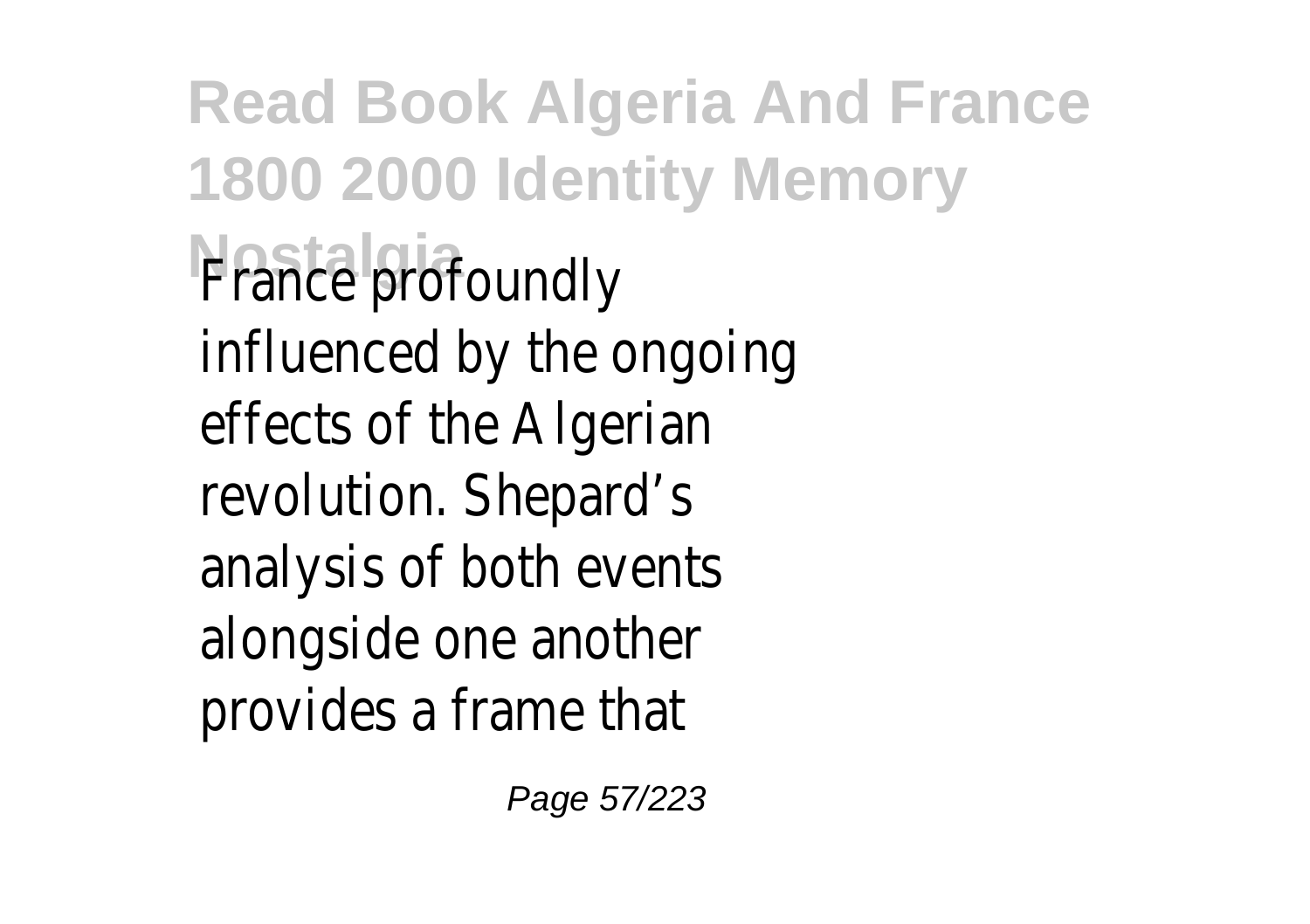**Read Book Algeria And France 1800 2000 Identity Memory** renders visible the ways that the fight for sexual liberation, usually explained as an American and European invention, developed out of the worldwide anticolonial

Page 58/223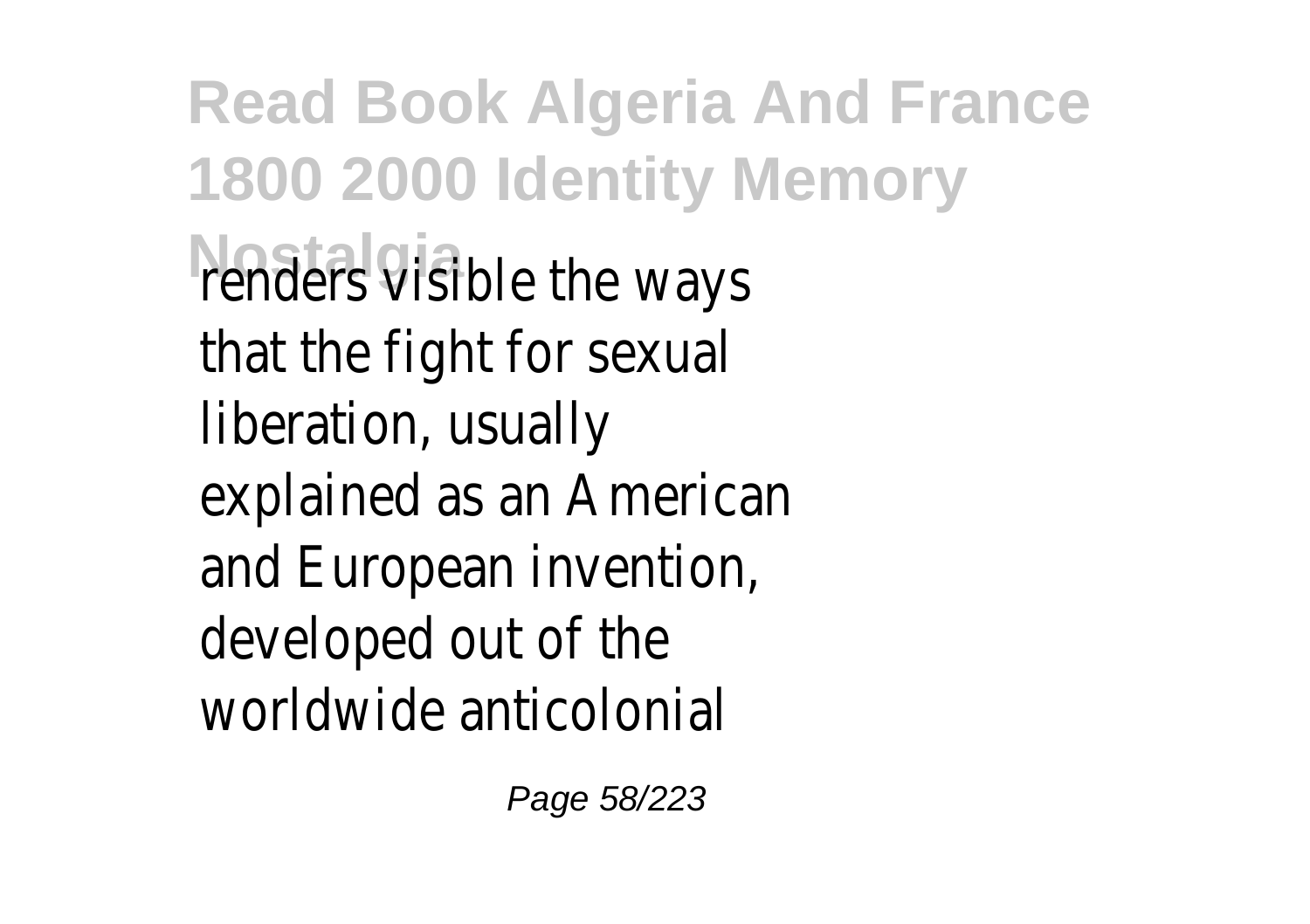**Read Book Algeria And France 1800 2000 Identity Memory** movement of the midtwentieth century. The Invention of Decolonization The Wound That Never Heals A Global Context Identity, Memory,

Page 59/223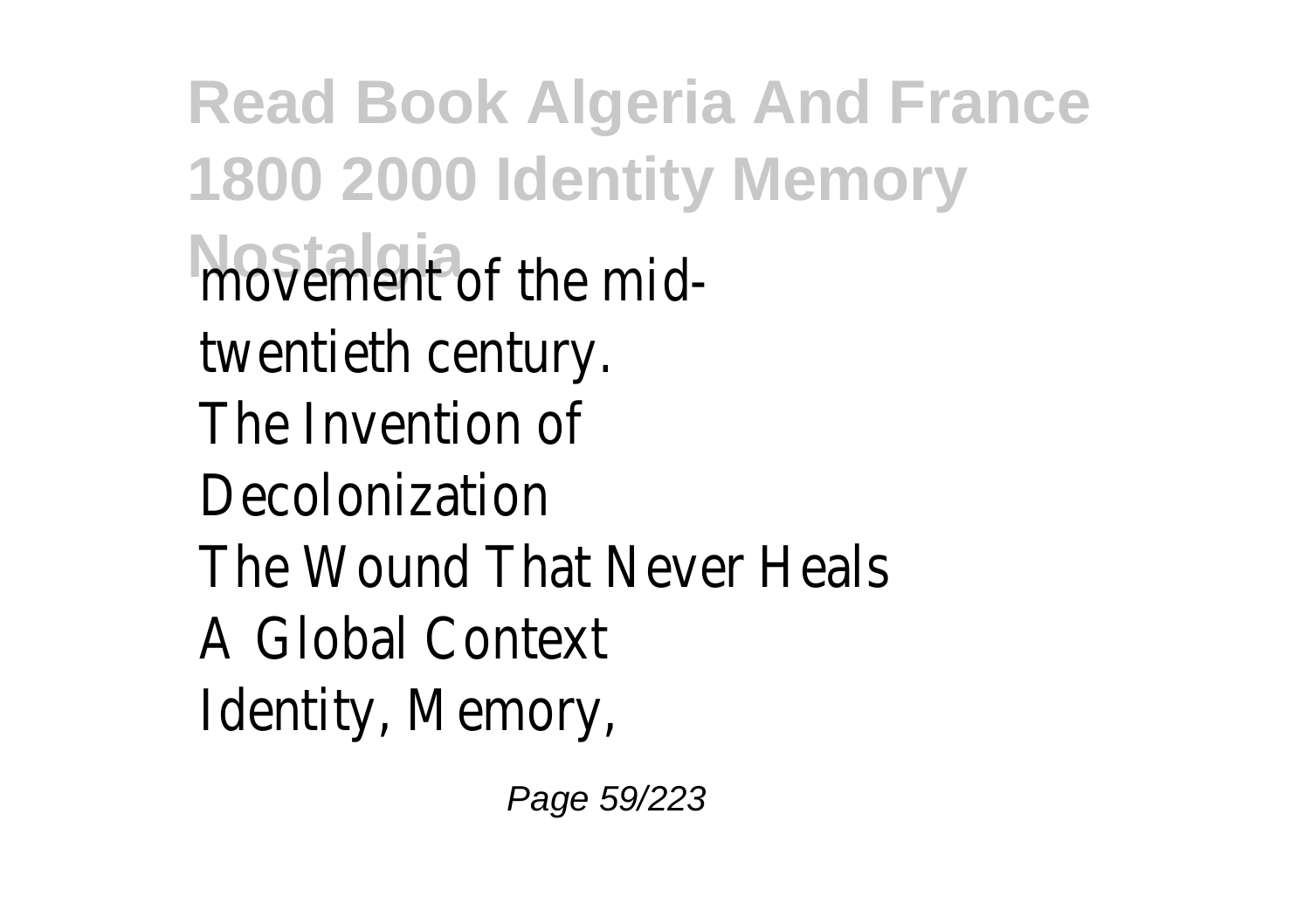**Read Book Algeria And France 1800 2000 Identity Memory Nostalgia** Nostalgia Constructing Narratives of Settler Memory and Identity in Literature and On-Screen Creating Identities in Modern France

Page 60/223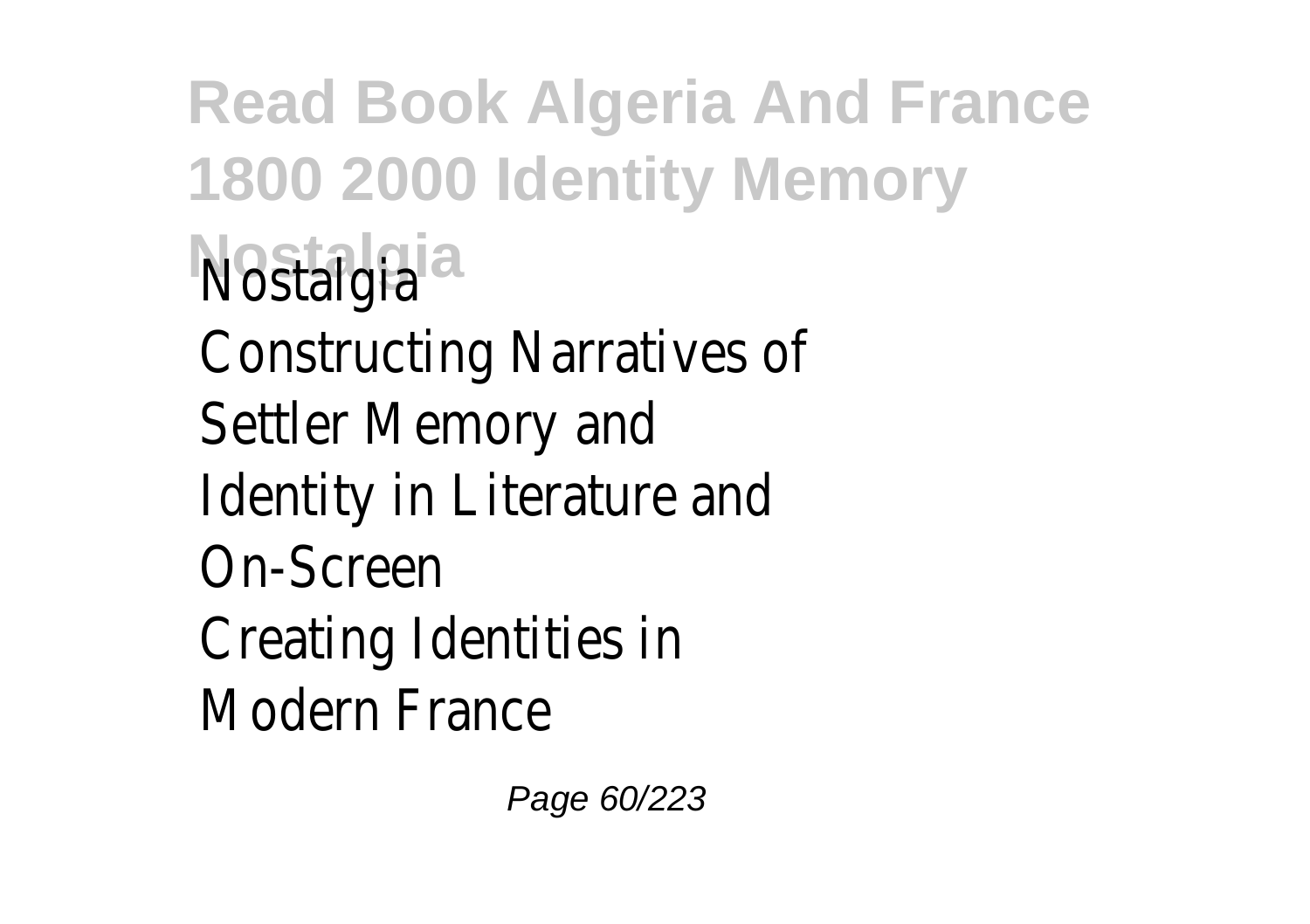**Read Book Algeria And France 1800 2000 Identity Memory Queering the French-**Algerian War and Its Postcolonial Legacies Post-Migratory Cultures in Postcolonial France offers a critical assessment of the ways in which French writers, filmmakers, Page 61/223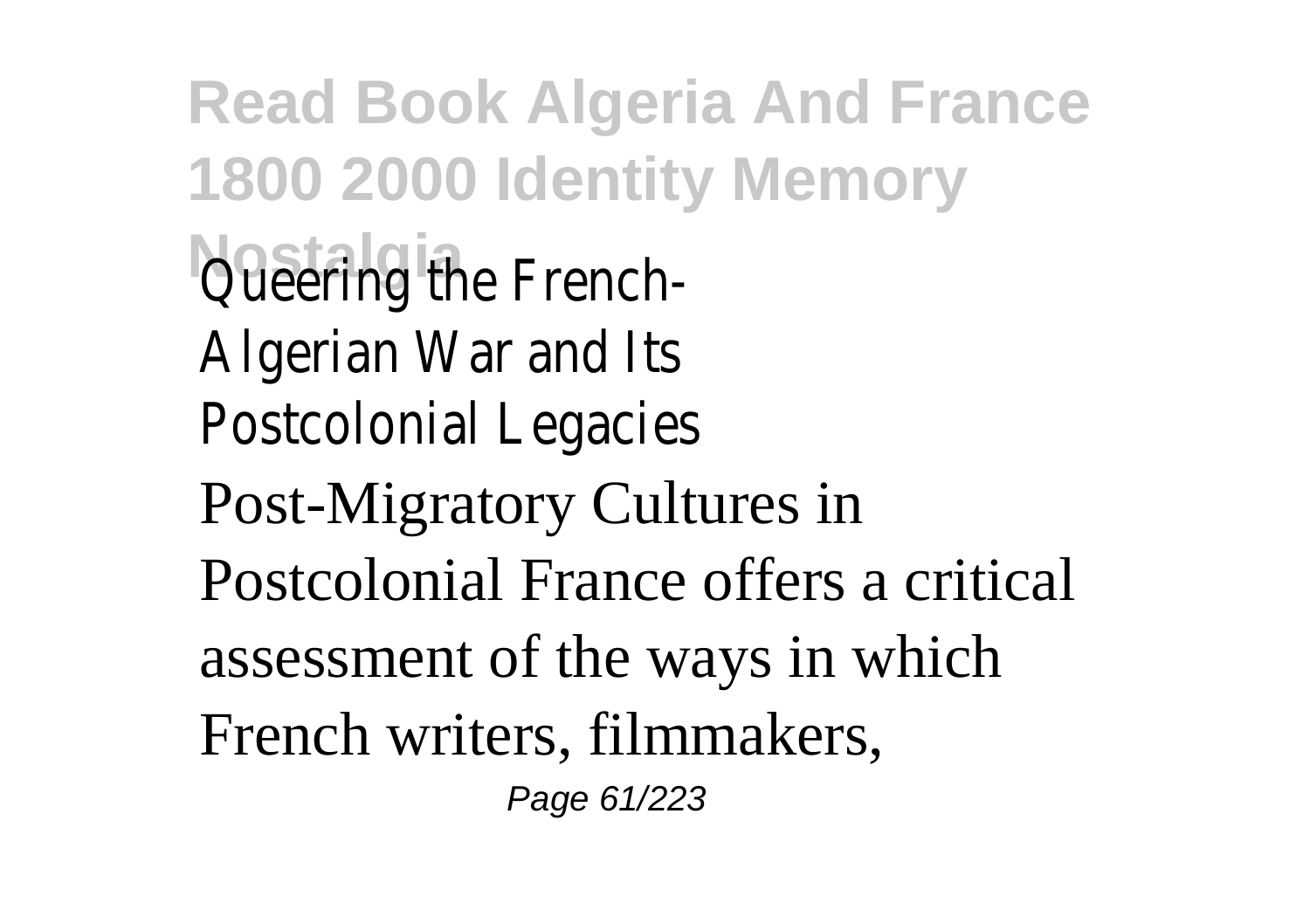**Read Book Algeria And France 1800 2000 Identity Memory Nostalgia** musicians and other artists descended from immigrants from former colonial territories bring their specificity to bear on the bounds and applicability of French republicanism, Frenchness and national identity, and contemporary Page 62/223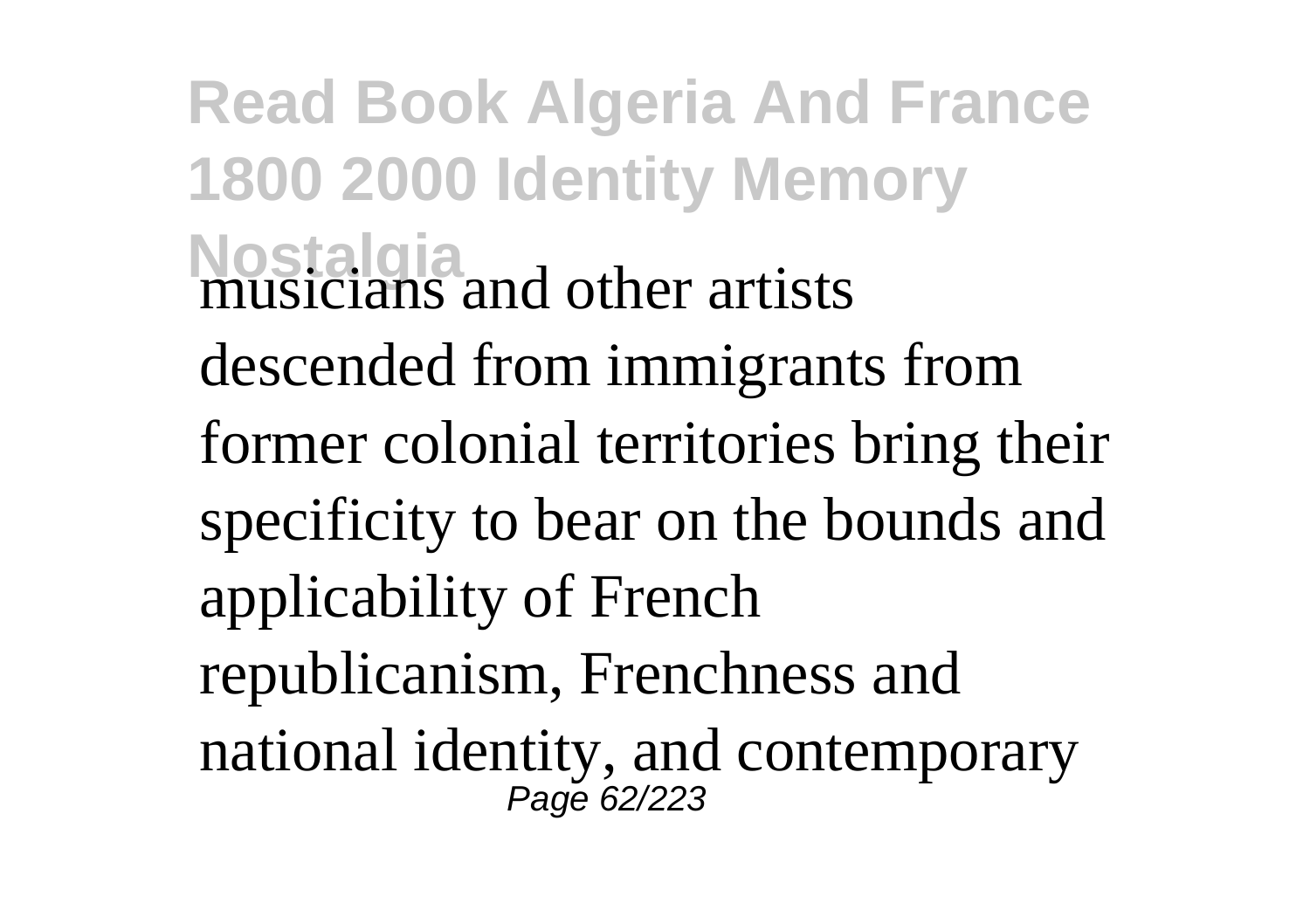**Read Book Algeria And France 1800 2000 Identity Memory Nostalgia** cultural production in France. In mobilizing a range of approaches and methodologies pertinent to their specialist fields of inquiry, contributors to this volume share in the common objective of elucidating the cultural productions of what we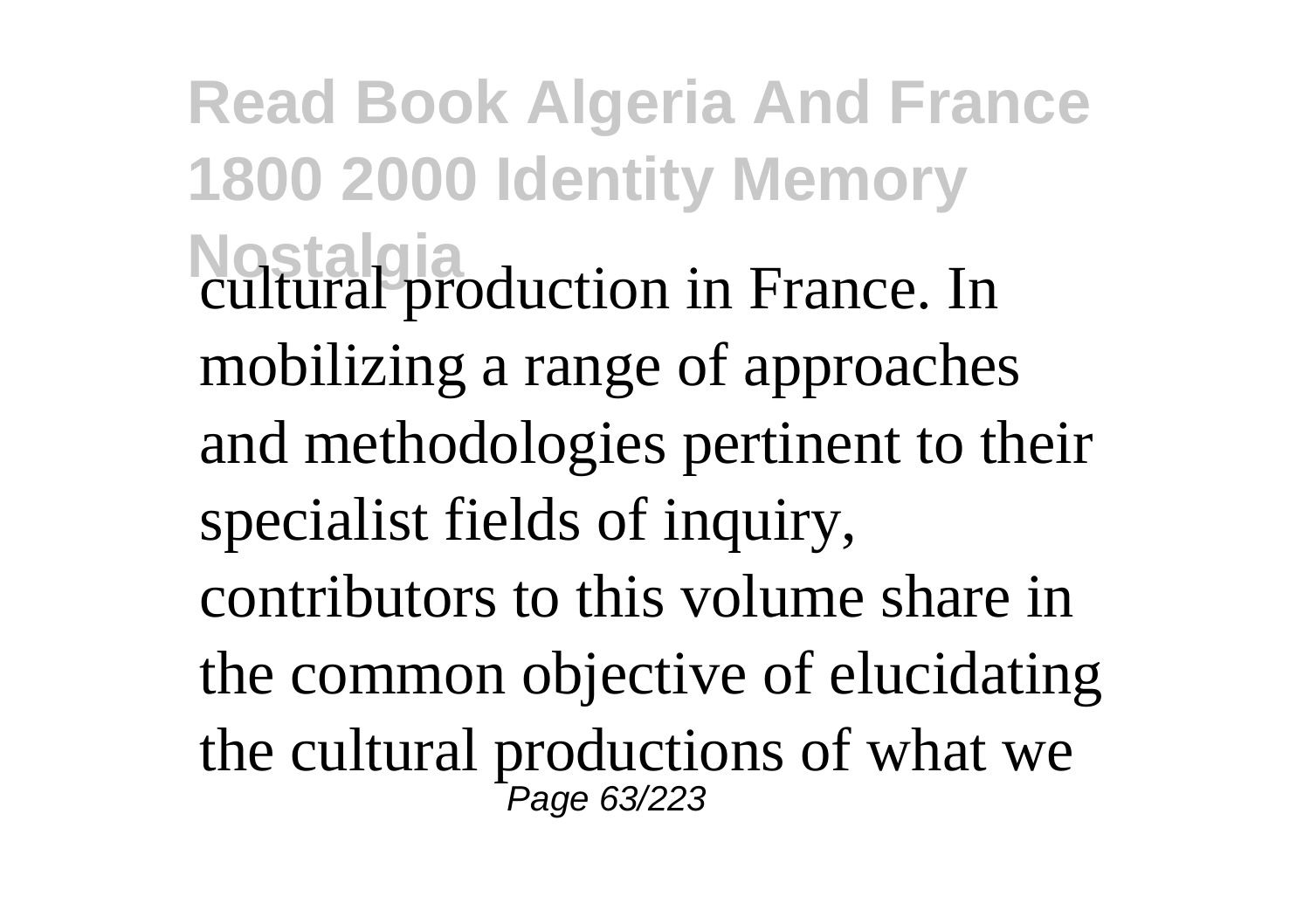**Read Book Algeria And France 1800 2000 Identity Memory Nostalgia** are calling post-migratory (secondand third-generation) postcolonial minorities. The volume provides a lens through which to query the dimensions of postcoloniality and transnationalism in relation to postmigratory postcolonial minorities in Page 64/223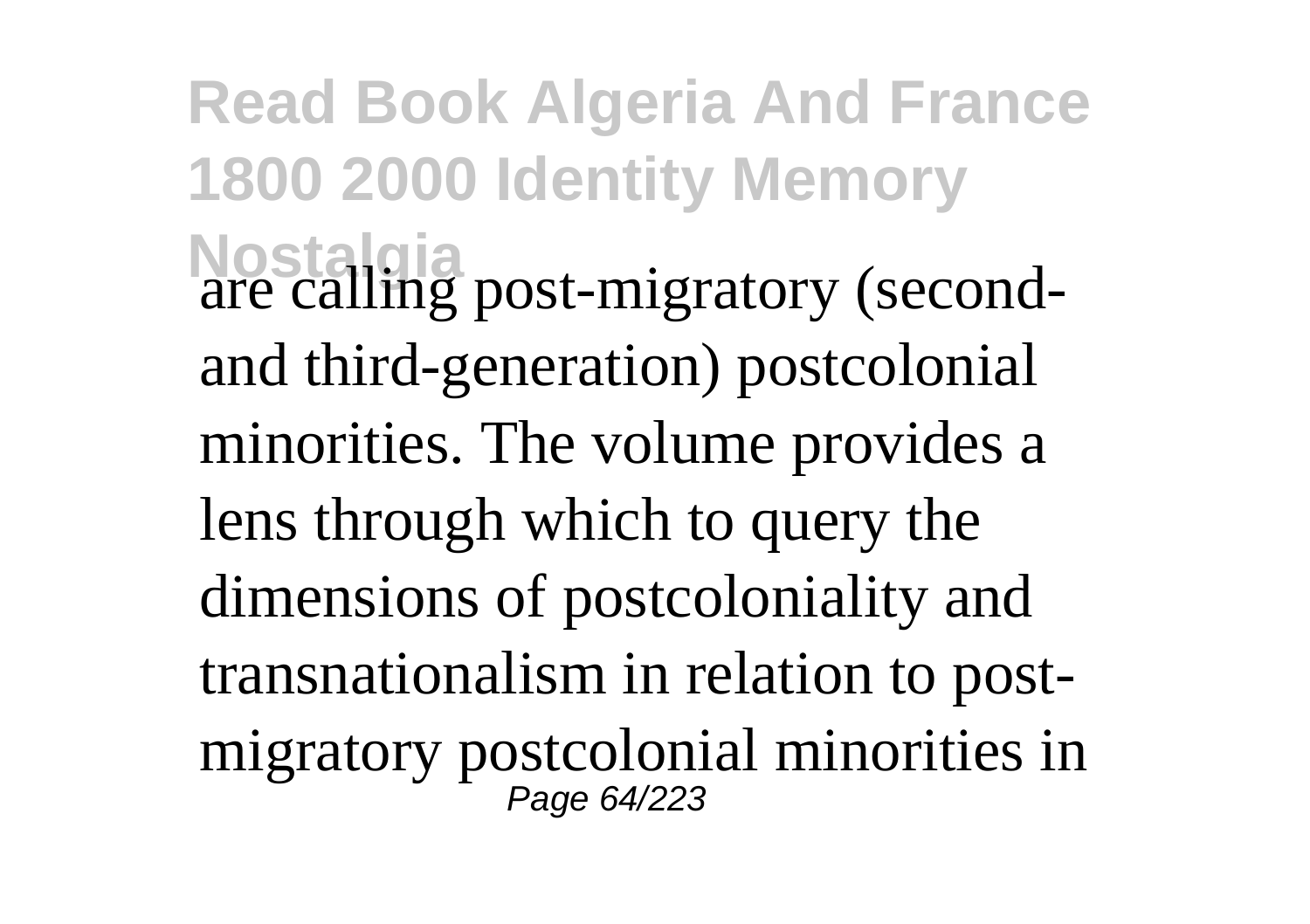**Read Book Algeria And France 1800 2000 Identity Memory Nostalgia** France and identifies points of convergence and conversation among them in the range of their cultural production. The cultural practitioners considered query traditional French high culture and its pathways and institutions; some Page 65/223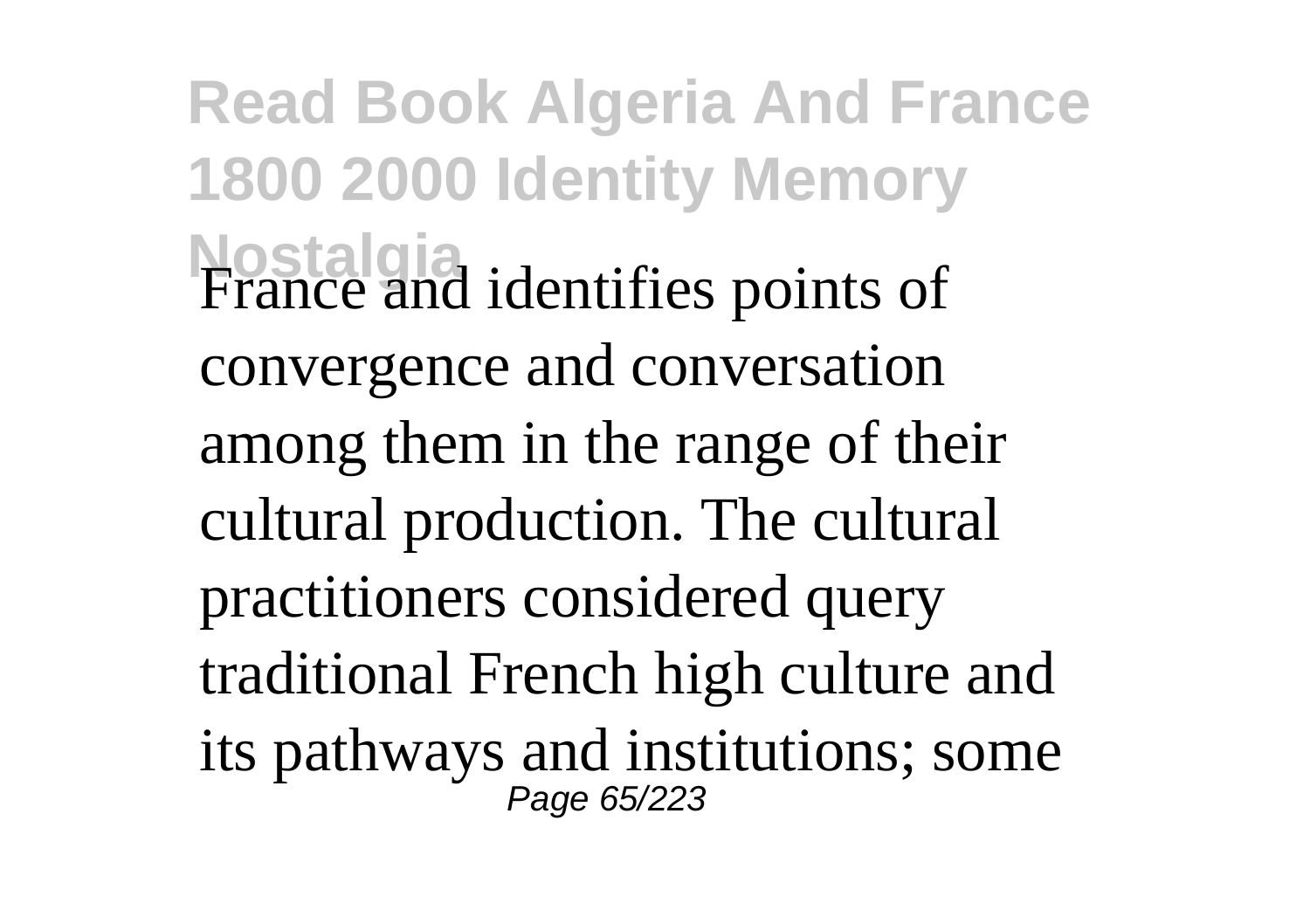**Read Book Algeria And France 1800 2000 Identity Memory Nostalgia** emerge as autodidacts, introducing new forms of authorship and activism; they inflect French cultural production with different 'accents', some experimental and even avantgarde in nature. As the volume contributors show, though post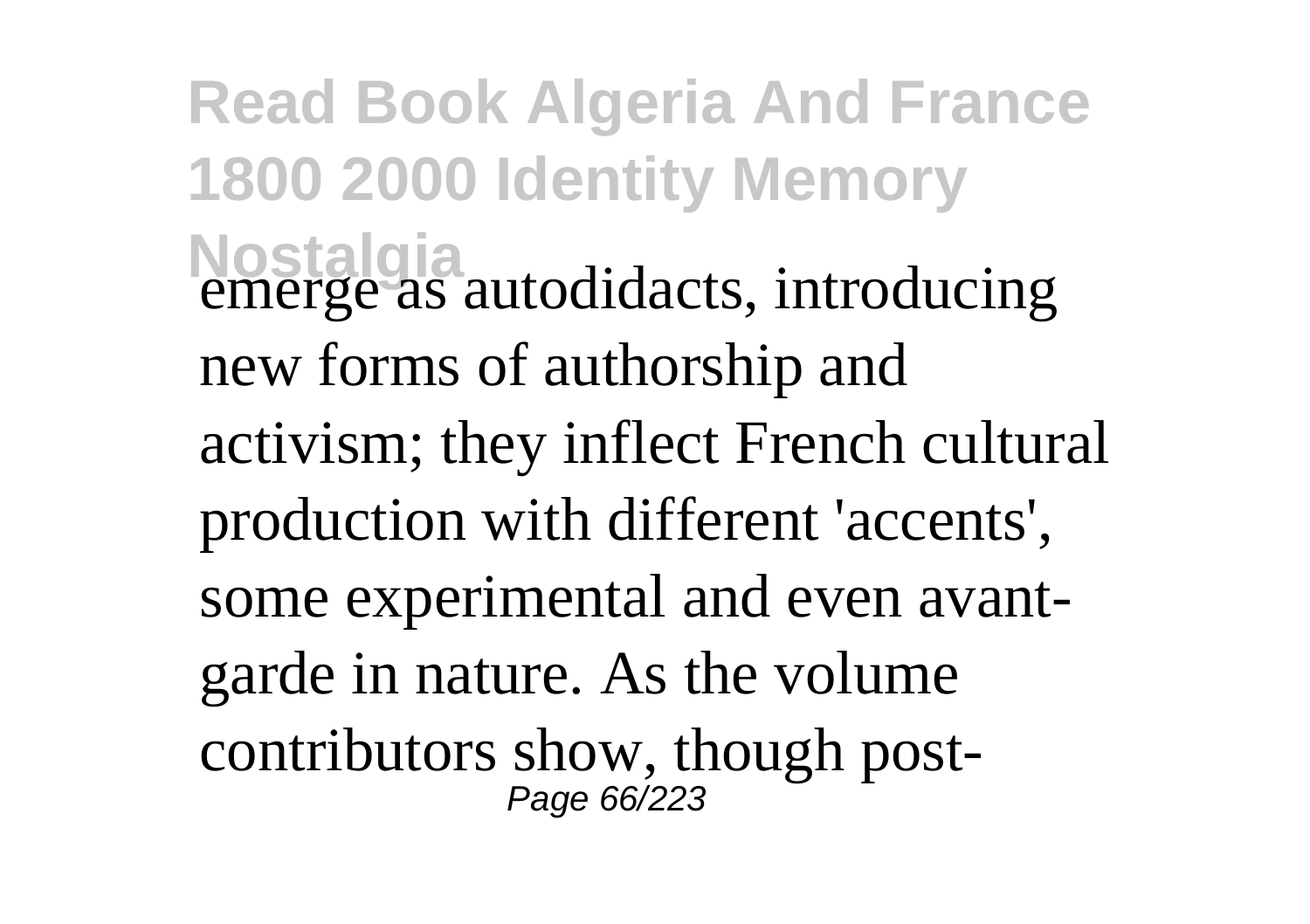**Read Book Algeria And France 1800 2000 Identity Memory Nostalgia** migratory postcolonial minorities sometimes express dis-settlement, they also provide an incisive view of social identities in France today and their own compelling visions for the future.

This collection of original essays by  $P_{\text{age 67/223}}$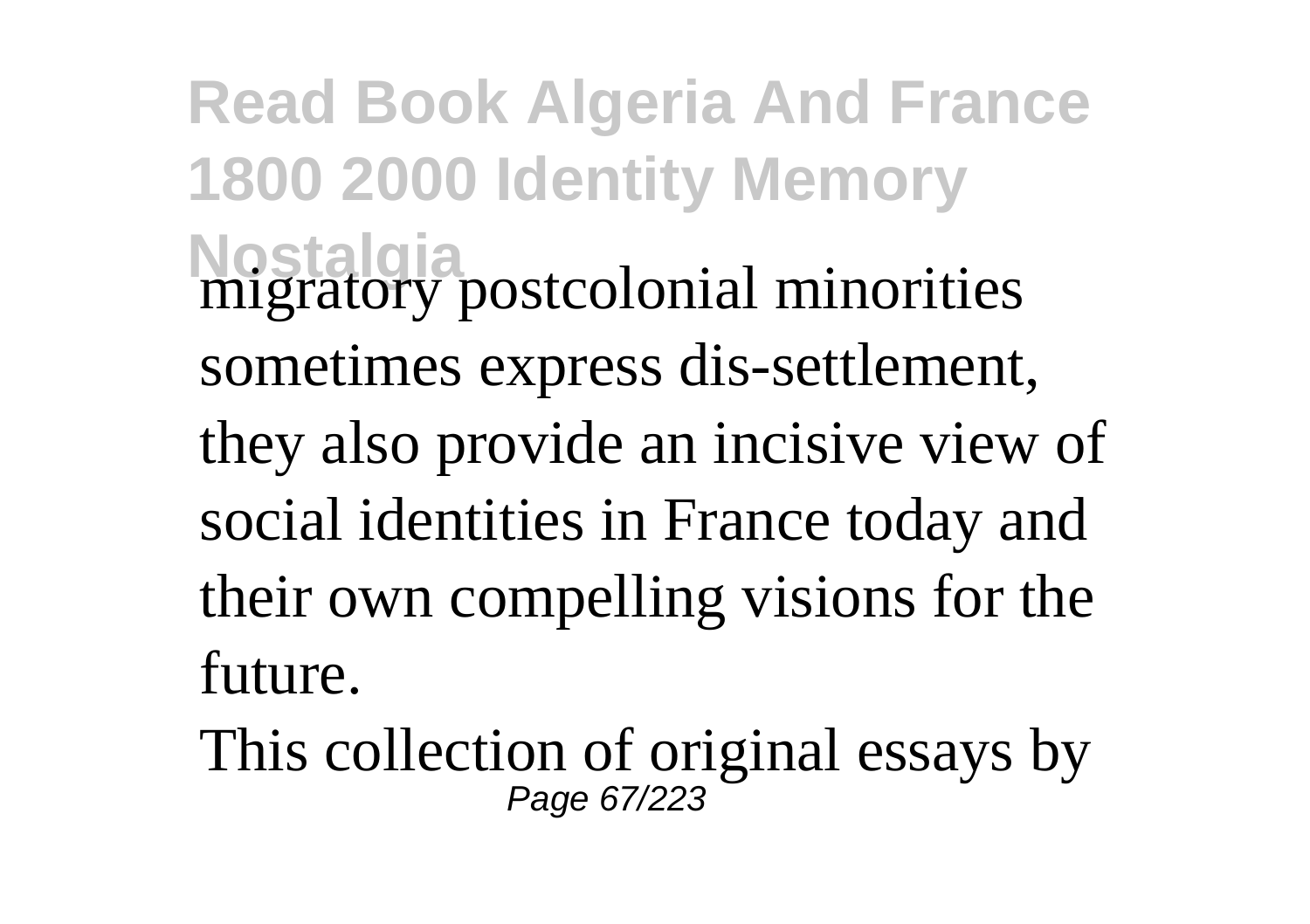**Read Book Algeria And France 1800 2000 Identity Memory Nostalgia** leading historians of political thought examines modern European thinkers' writings about conquest, colonization, and empire. The creation of vast transcontinental empires and imperial trading networks played a key role in the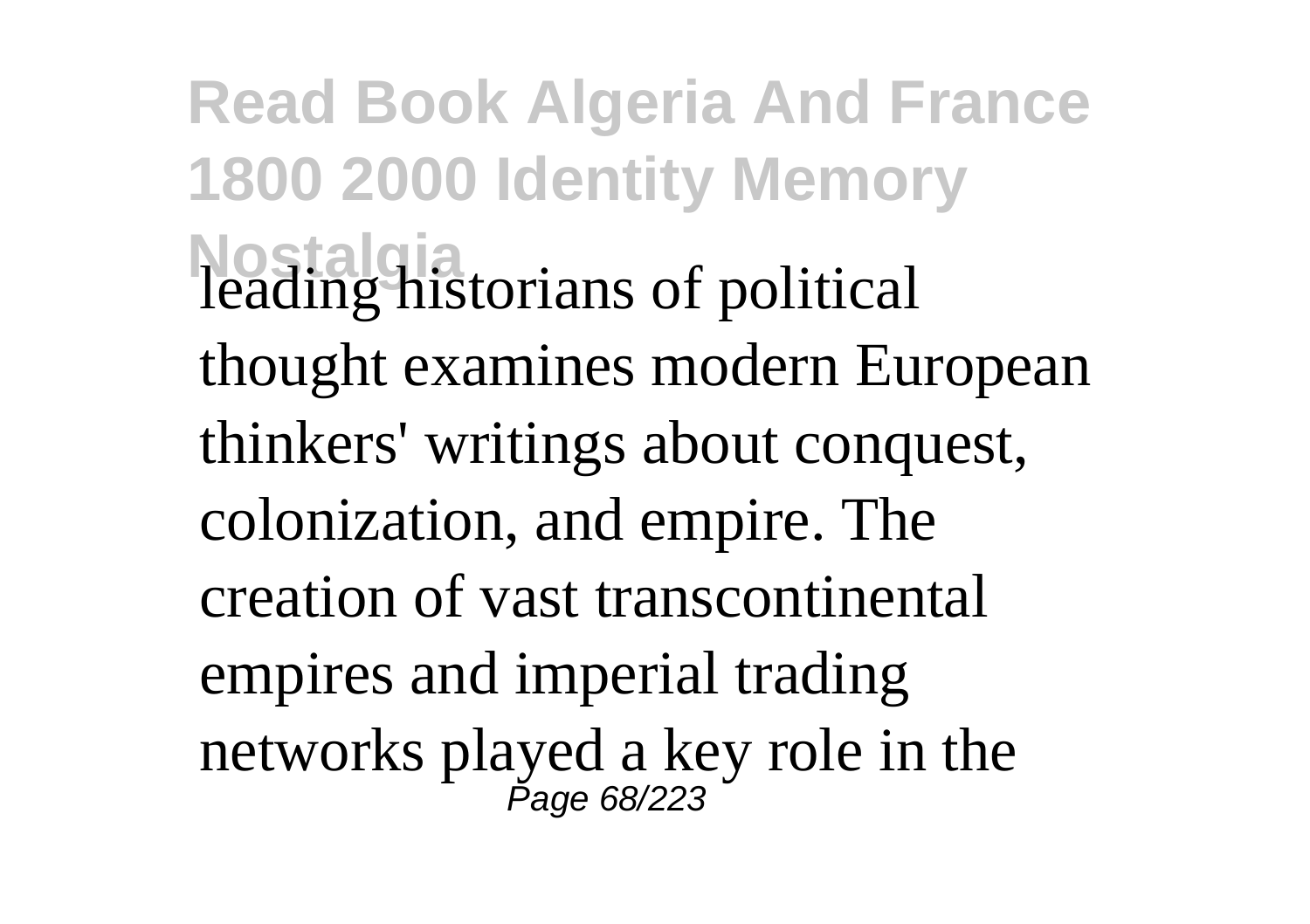**Read Book Algeria And France 1800 2000 Identity Memory Nostalgia** development of modern European political thought. The rise of modern empires raised fundamental questions about virtually the entire contested set of concepts that lay at the heart of modern political philosophy, such as property,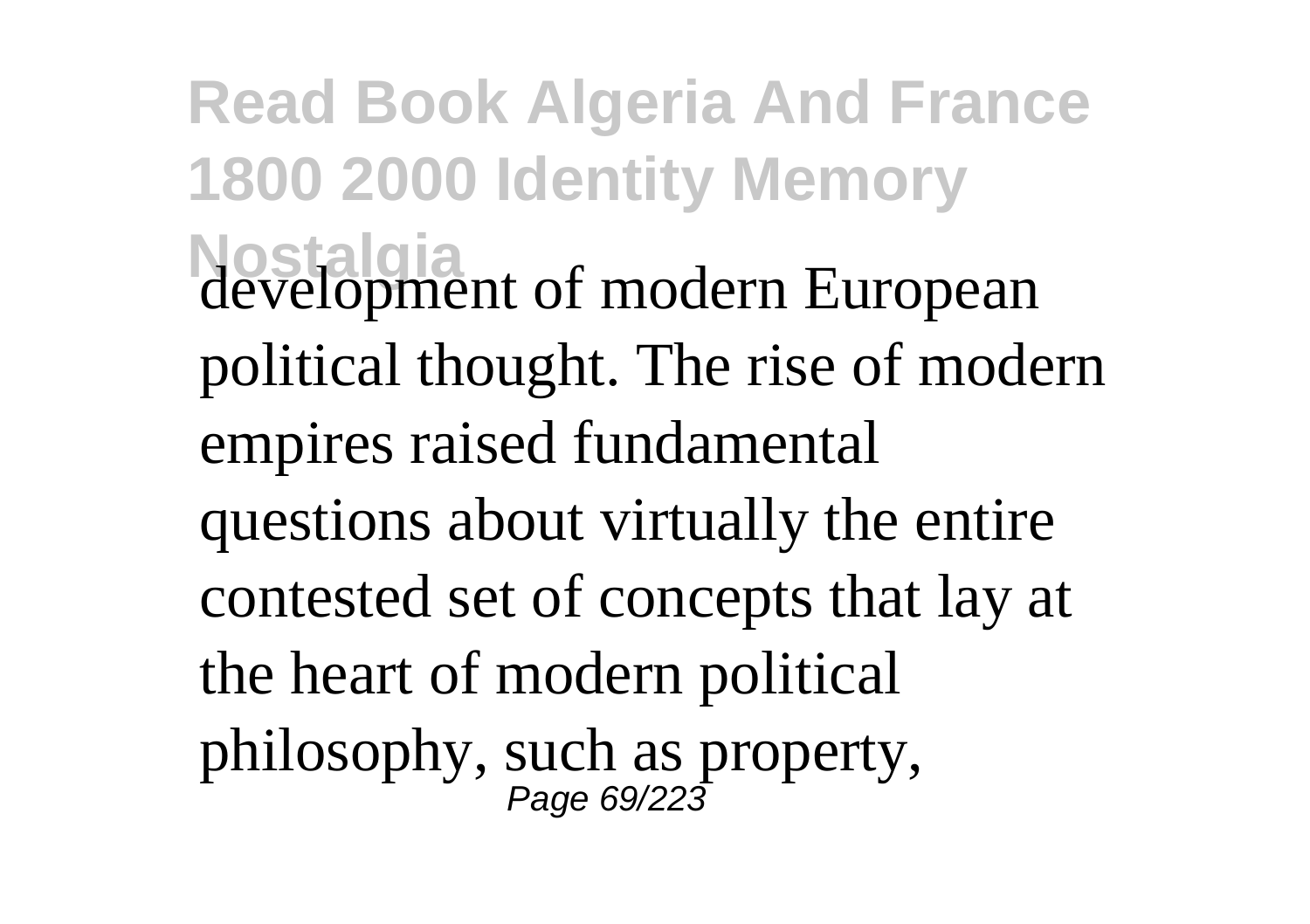**Read Book Algeria And France 1800 2000 Identity Memory Nostalgia** sovereignty, international justice, war, trade, rights, transnational duties, civilization, and progress. From Renaissance republican writings about conquest and liberty to sixteenth-century writings about the Spanish conquest of the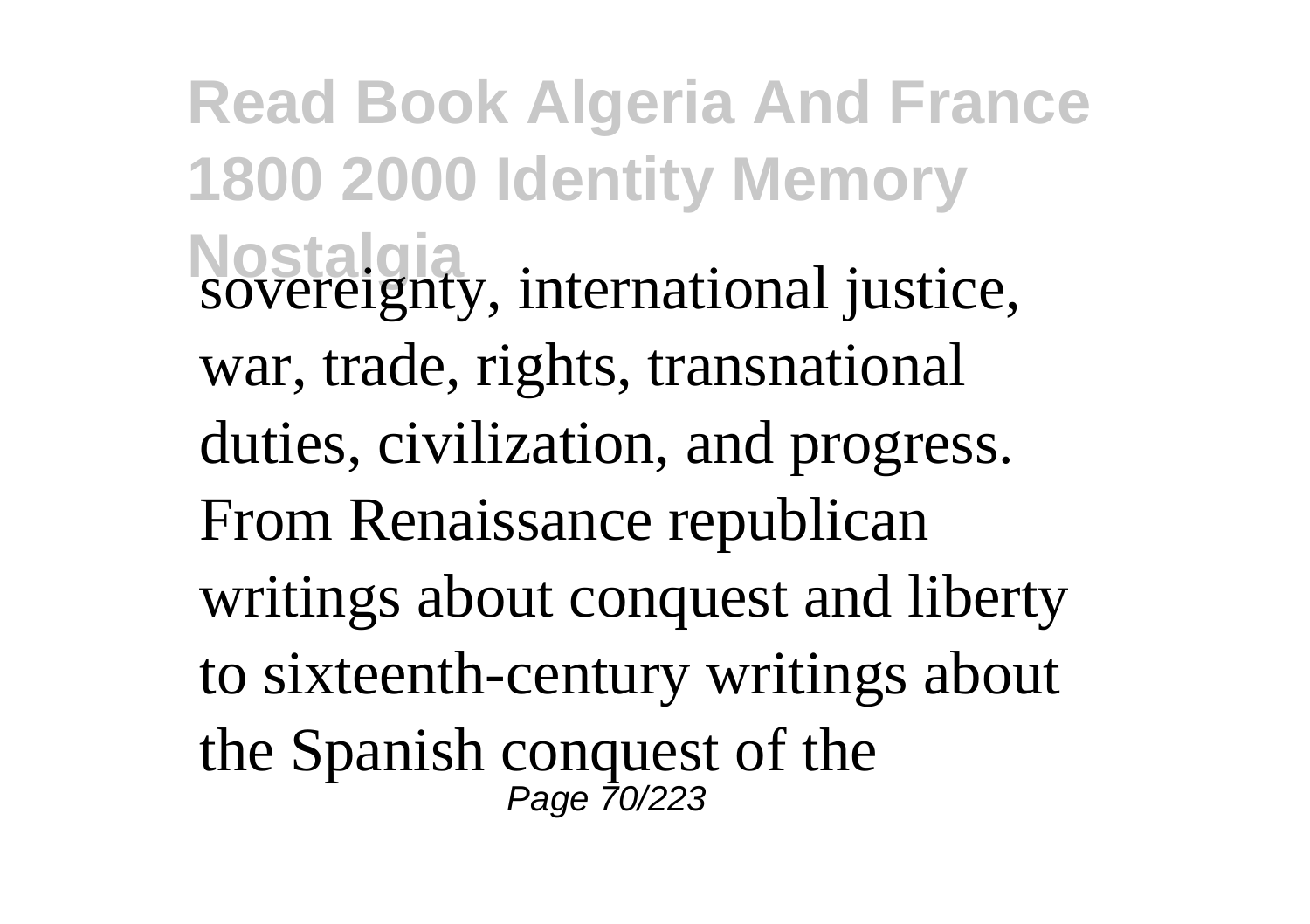**Read Book Algeria And France 1800 2000 Identity Memory Nostalgia** Americas through Enlightenment perspectives about conquest and global commerce and nineteenthcentury writings about imperial activities both within and outside of Europe, these essays survey the central moral and political questions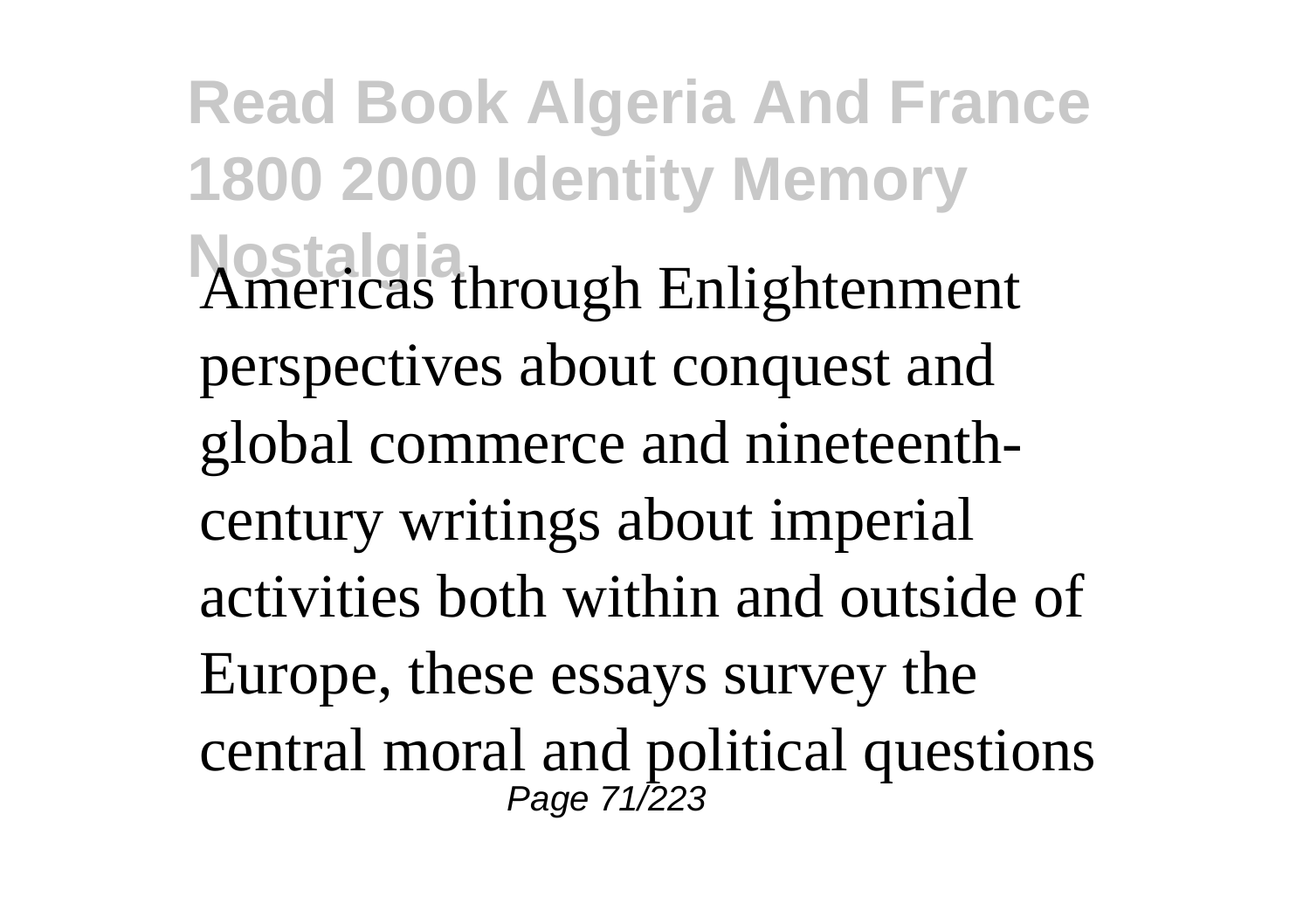**Read Book Algeria And France 1800 2000 Identity Memory Nostalgia** occasioned by the development of overseas empires and European encounters with the non-European world among theologians, historians, philosophers, diplomats, and merchants.

Examines the relationship between Page 72/223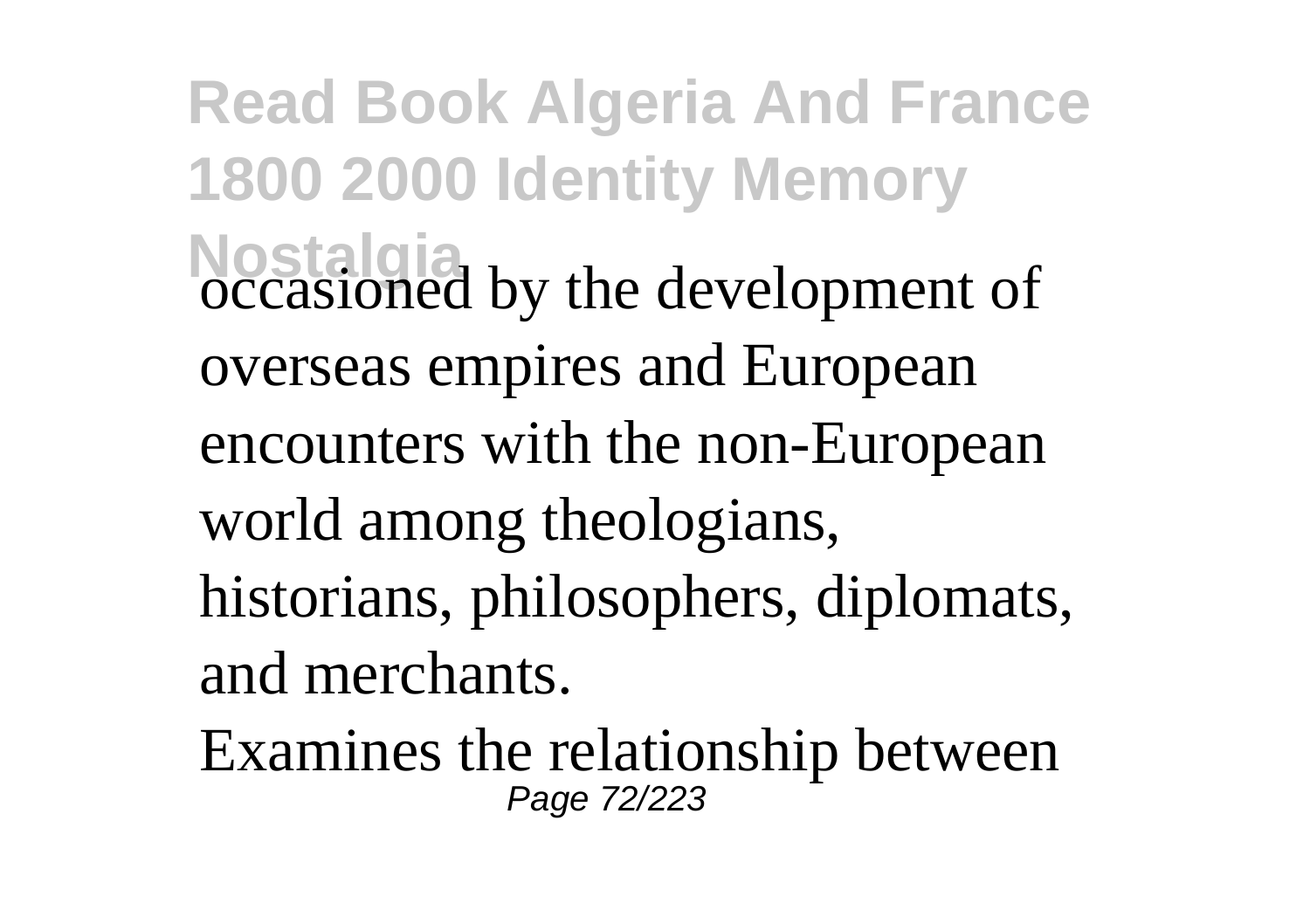**Read Book Algeria And France 1800 2000 Identity Memory Nostalgia** antisemitism and the practices of citizenship in a colonial context, focusing on experiences of Algerian Jews.

These essays explain French identity as a fluid process rather than a category into which French citizens Page 73/223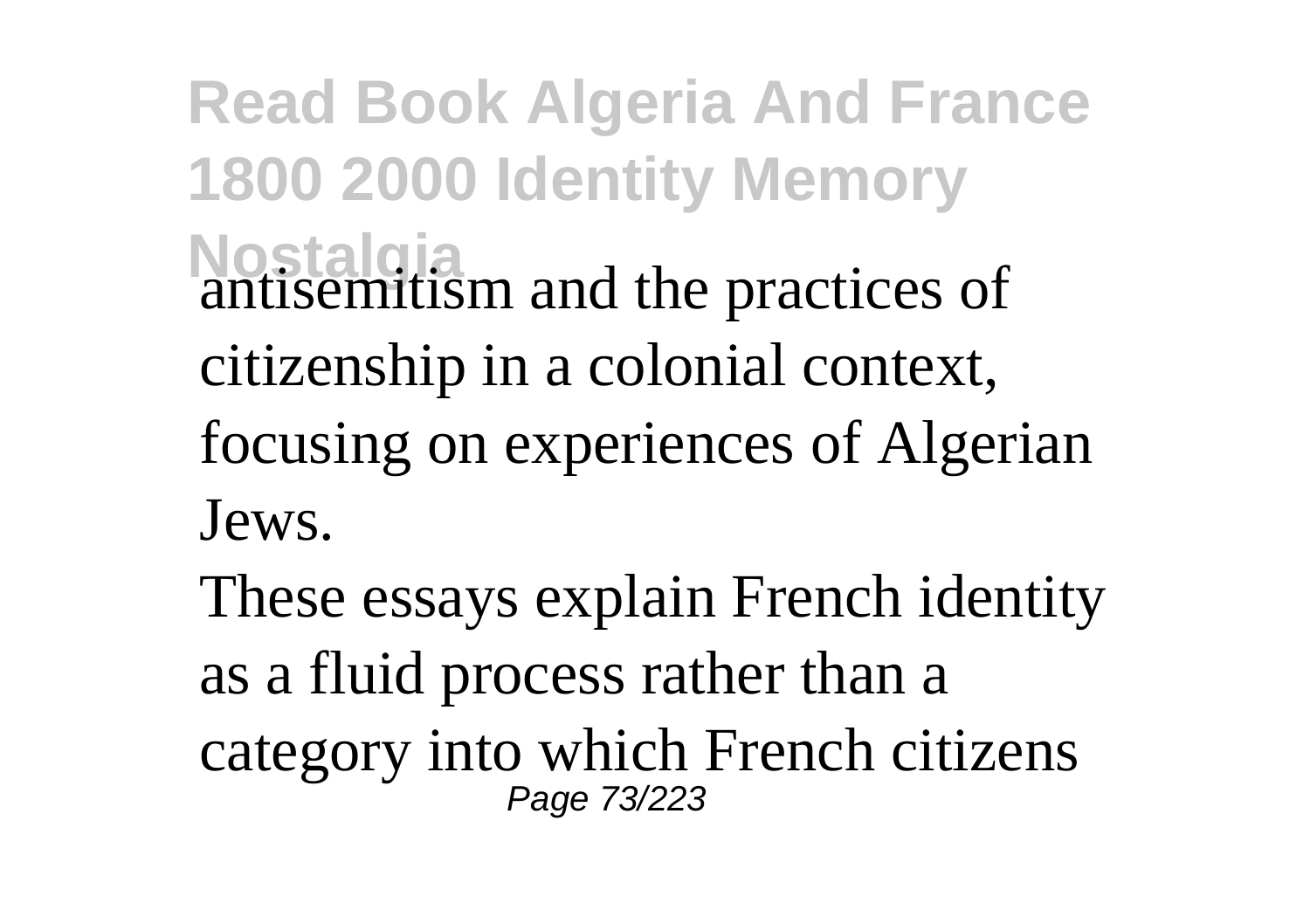**Read Book Algeria And France 1800 2000 Identity Memory Nostalgia** (and immigrants) are expected to fit. They offer examples drawn from an imperial history of France that show the power of the periphery to shape diverse and dynamic modern French identities at its centre.

Mobility and Migration in Film and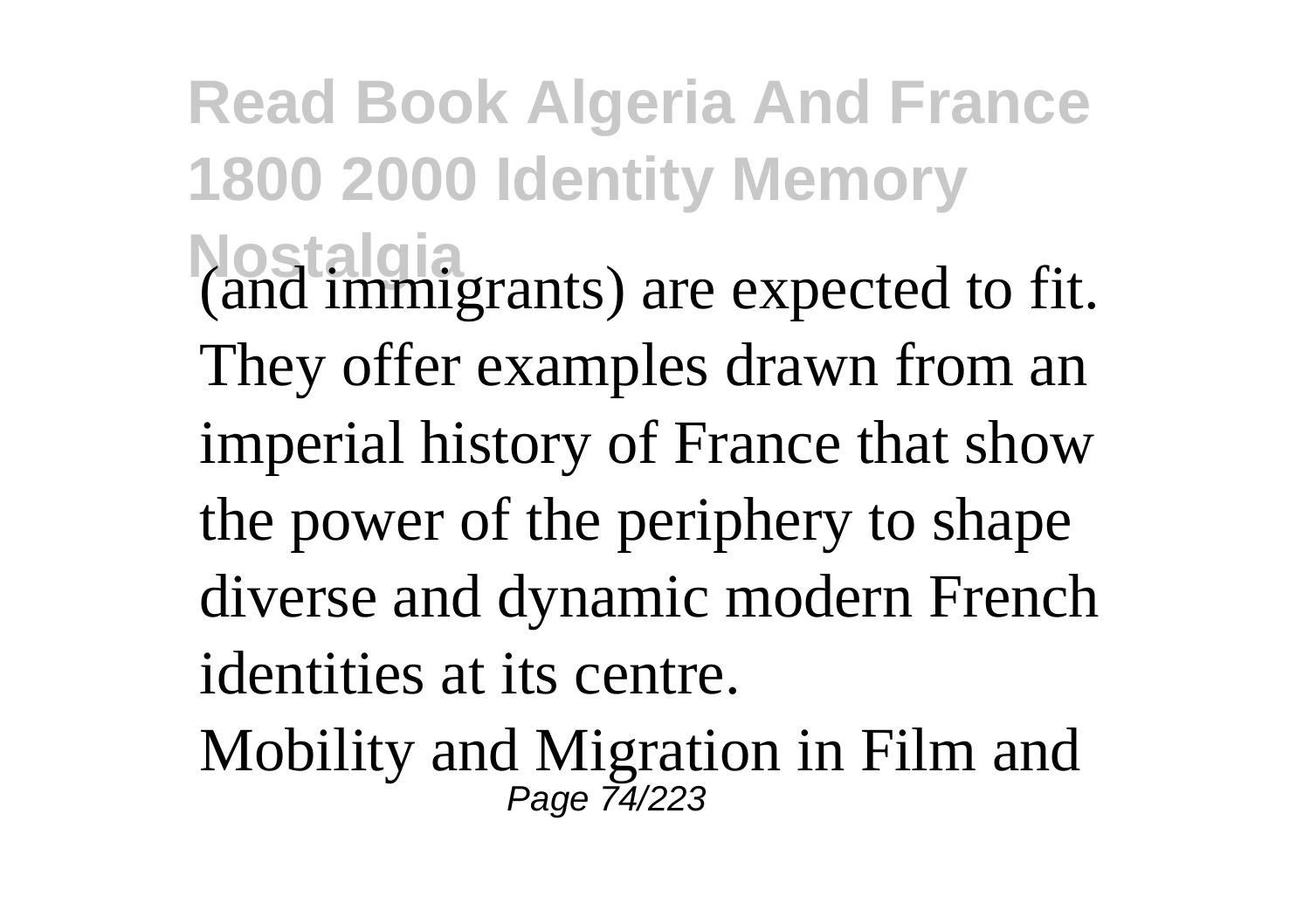**Read Book Algeria And France 1800 2000 Identity Memory Nostalgia** Moving Image Art explores cinematic and artistic representations of migration and mobility in Europe from the 1990s to today. Drawing on theories of migrant and diasporic cinema, moving-image art, and mobility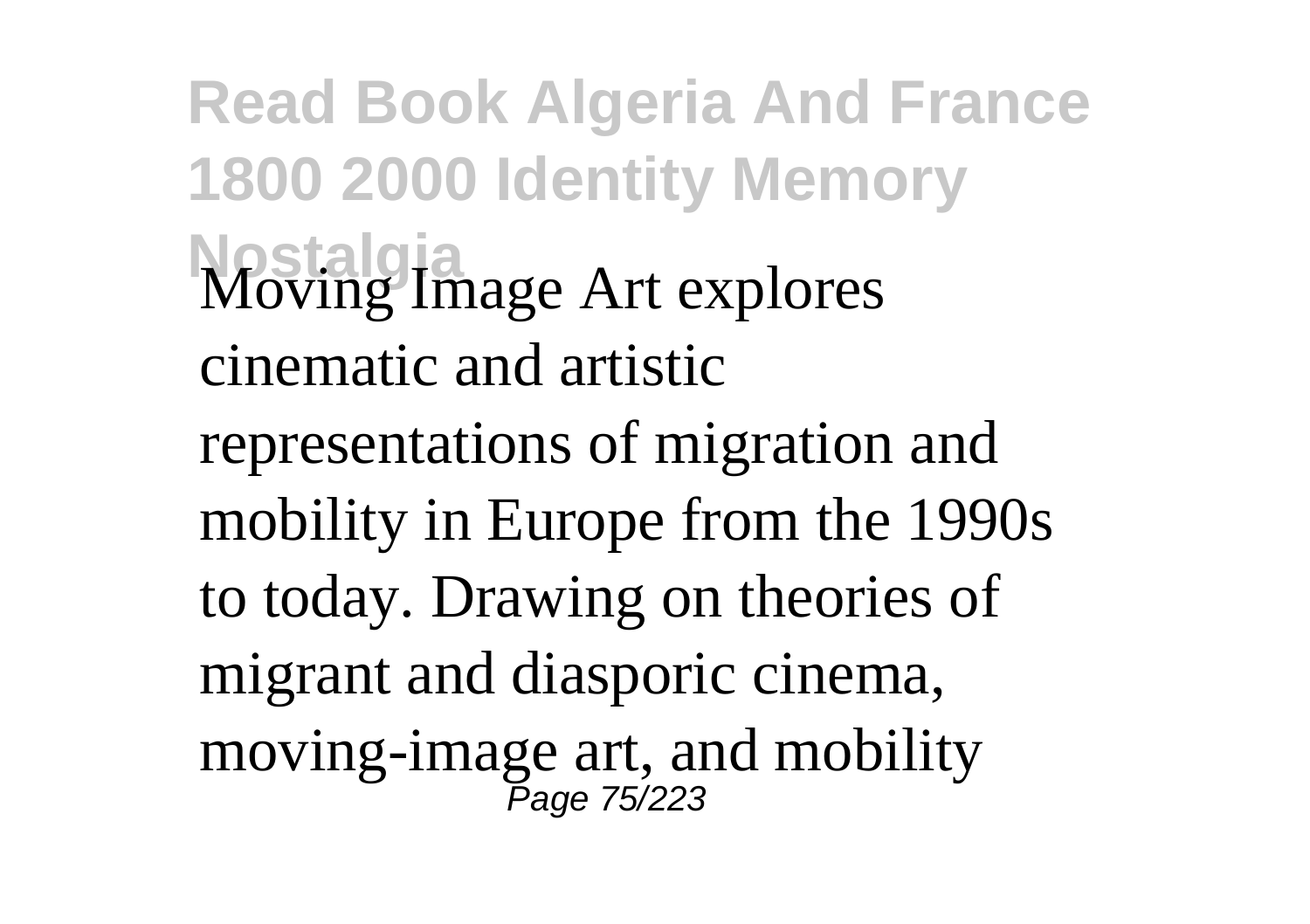**Read Book Algeria And France 1800 2000 Identity Memory Nostalgia** studies, Bayraktar provides historically situated close readings of films, videos, and cinematic installations that concern migratory networks and infrastructures across Europe, the Middle East, and Africa. Probing the notion of Europe as a Page 76/223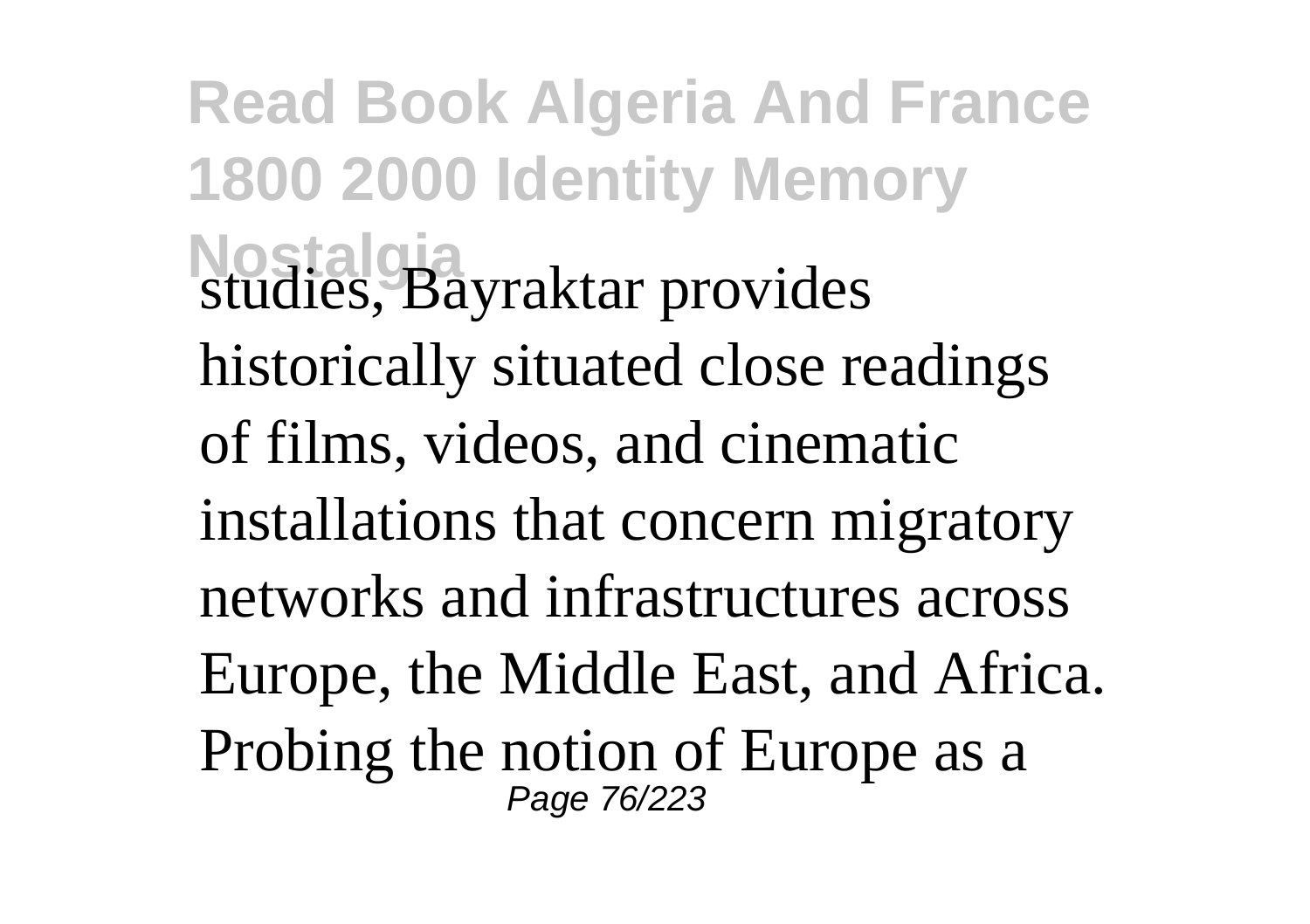**Read Book Algeria And France 1800 2000 Identity Memory Nostalgia** coherent entity and a borderless space, this interdisciplinary study investigates the ways in which European ideals of mobility and fluidity are deeply enmeshed with forced migration, illegalization, and xenophobia. With a specific focus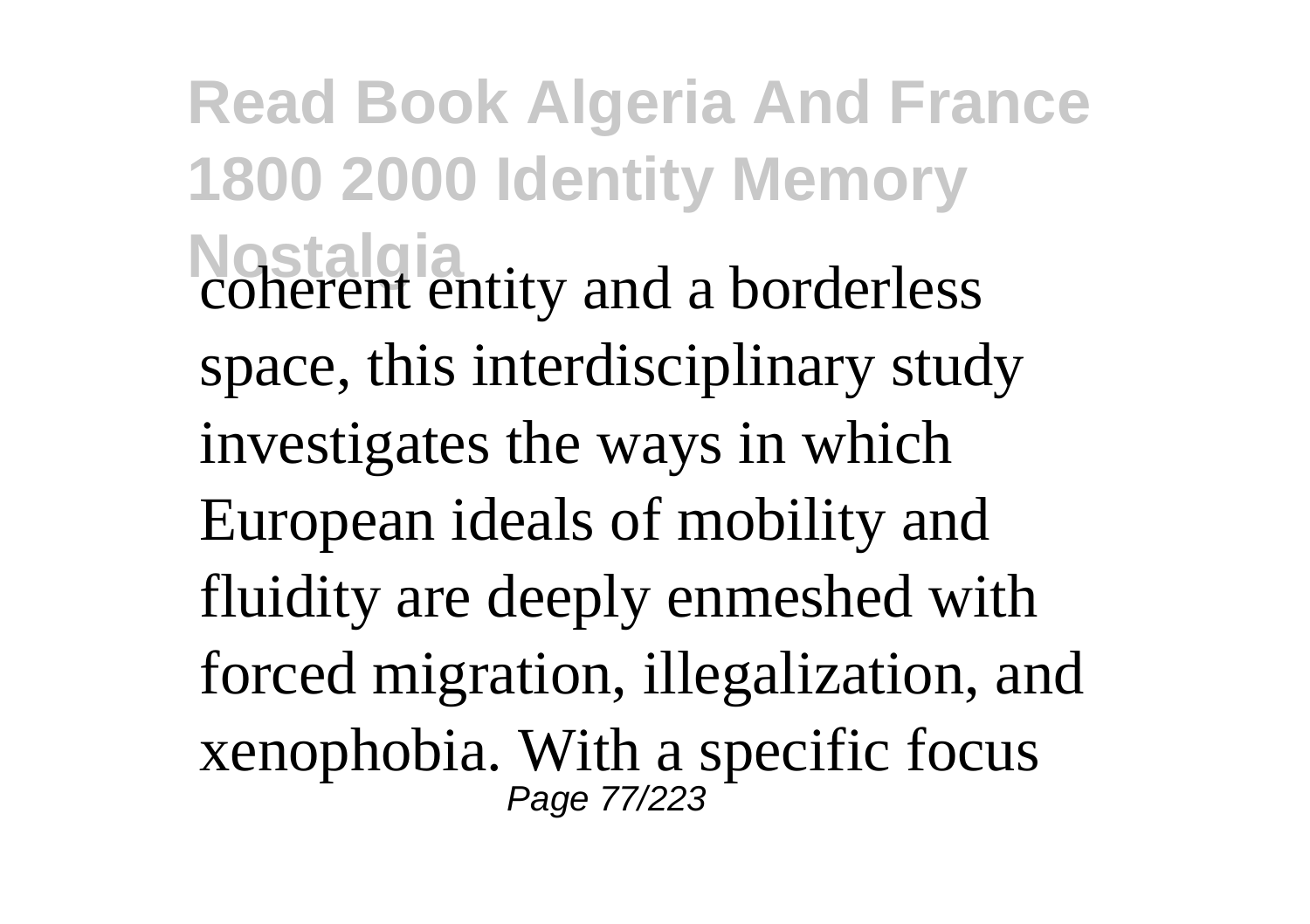**Read Book Algeria And France 1800 2000 Identity Memory Nostalgia**<br>on distinct forms of mobility such as labor migration, postcolonial migration, tourism, and refugee mobilities, Bayraktar studies the new counter-hegemonic imaginations invoked by the work of filmmakers such as Ay?e Polat,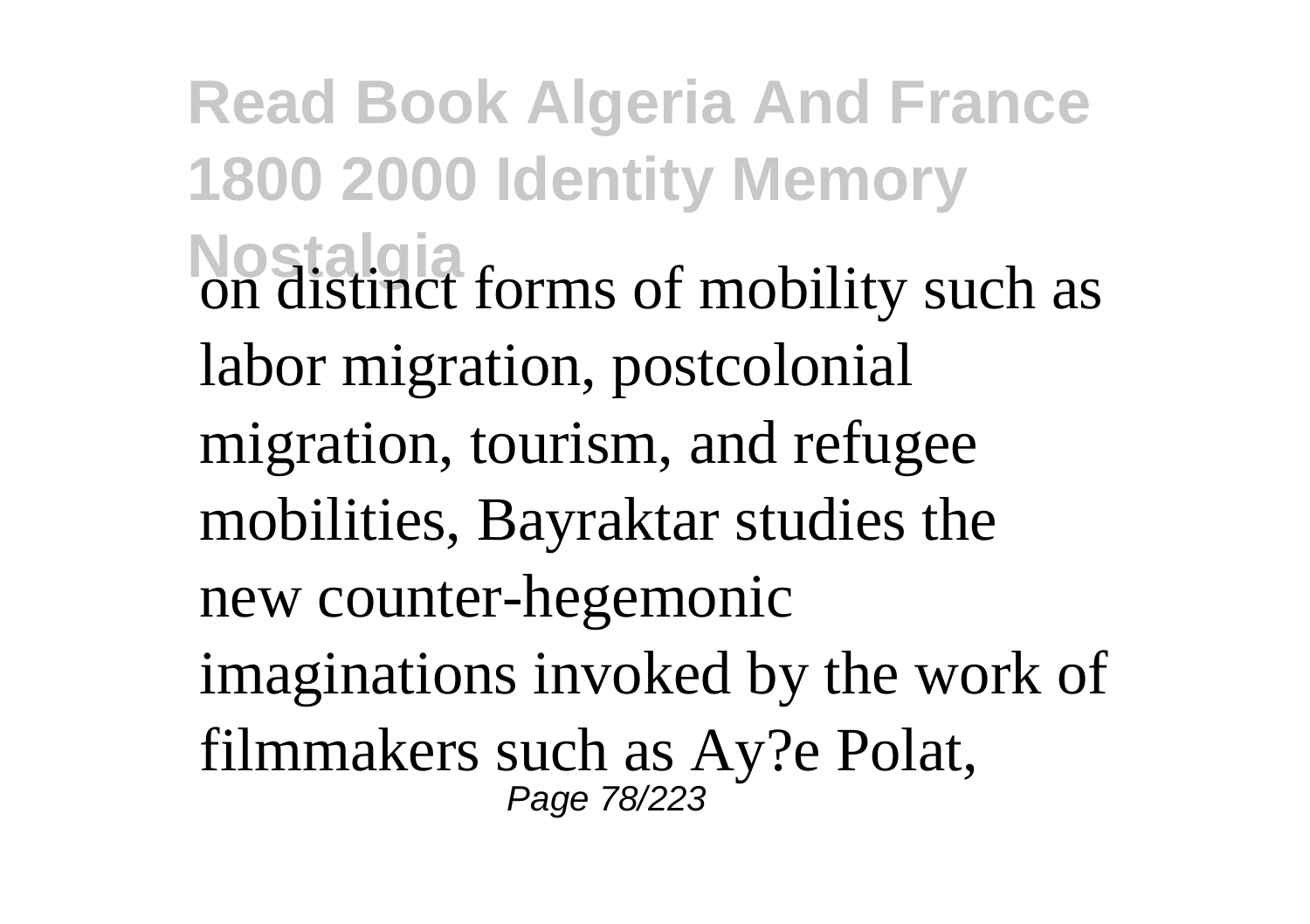**Read Book Algeria And France 1800 2000 Identity Memory Nostalgia** Fatih Akin, Michael Haneke, and Tony Gatlif as well as video essays and installations of artists such as Kutlu? Ataman, Ursula Biemann, Ergin Çavu?o?lu, Maria Iorio and Raphaël Cuomo. Challenging aesthetic as well as national, Page 79/223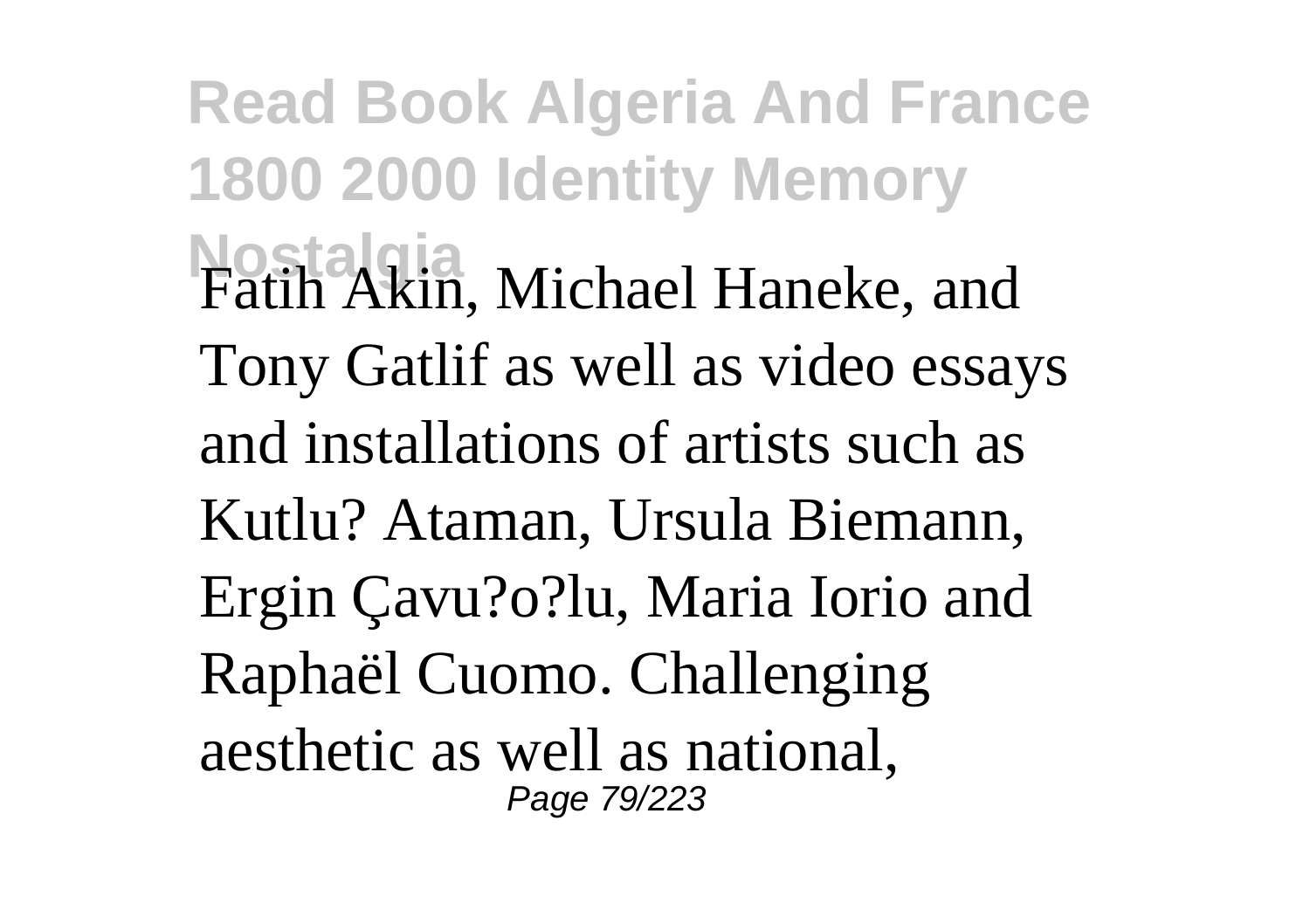**Read Book Algeria And France 1800 2000 Identity Memory Nostalgia** cultural, and political boundaries, the works central to this book envision Europe as a diverse, inclusive, and unfixed continent that is reimagined from many elsewheres well beyond its borders. A History of Decolonization and Page 80/223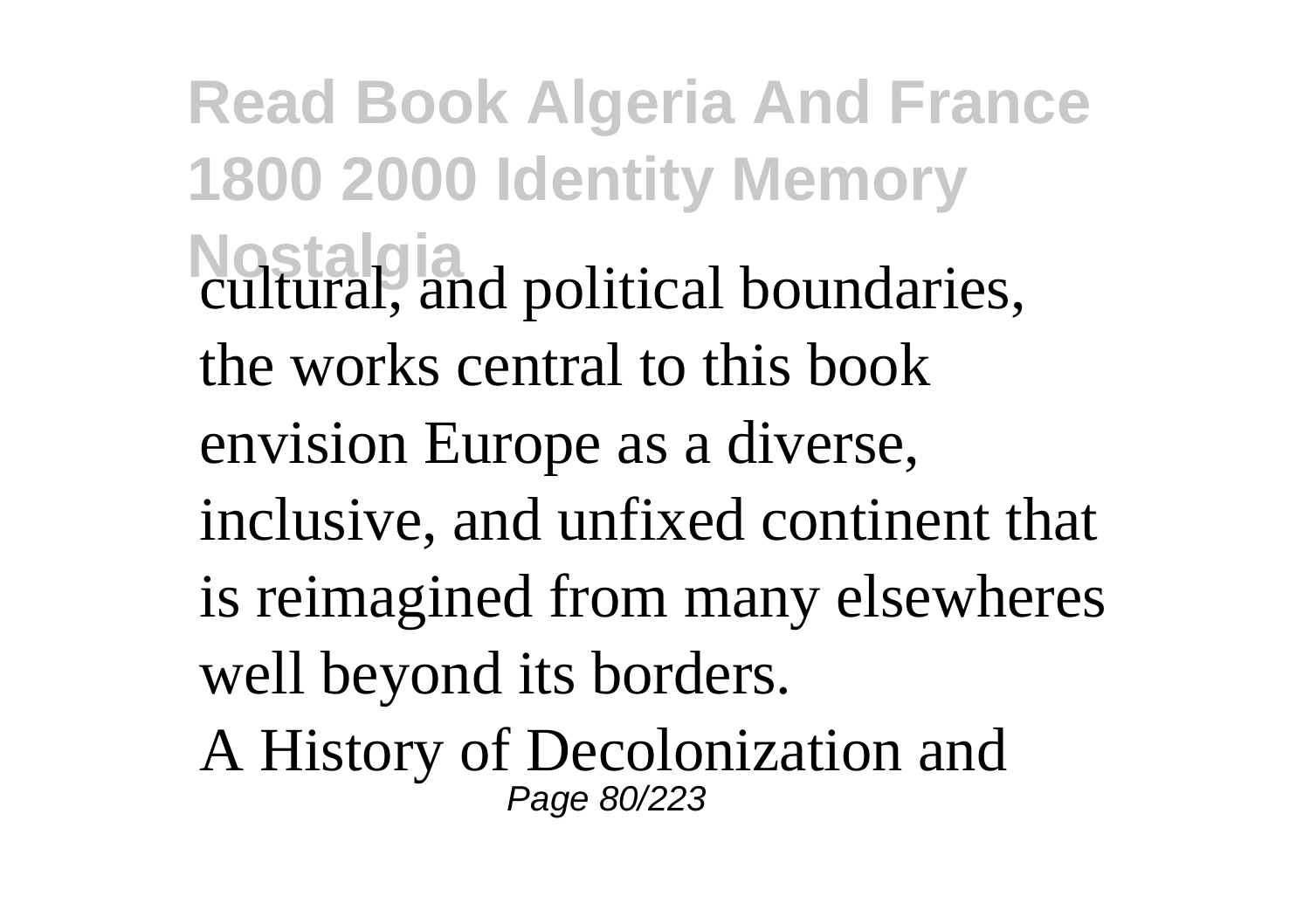## **Read Book Algeria And France 1800 2000 Identity Memory Nostalgia** Transformation

- The Algerian War, The Algerian Revolution
- France and the Conquest of Algeria
- Sex, France, and Arab Men,
- 1962–1979
- A History of Algeria Page 81/223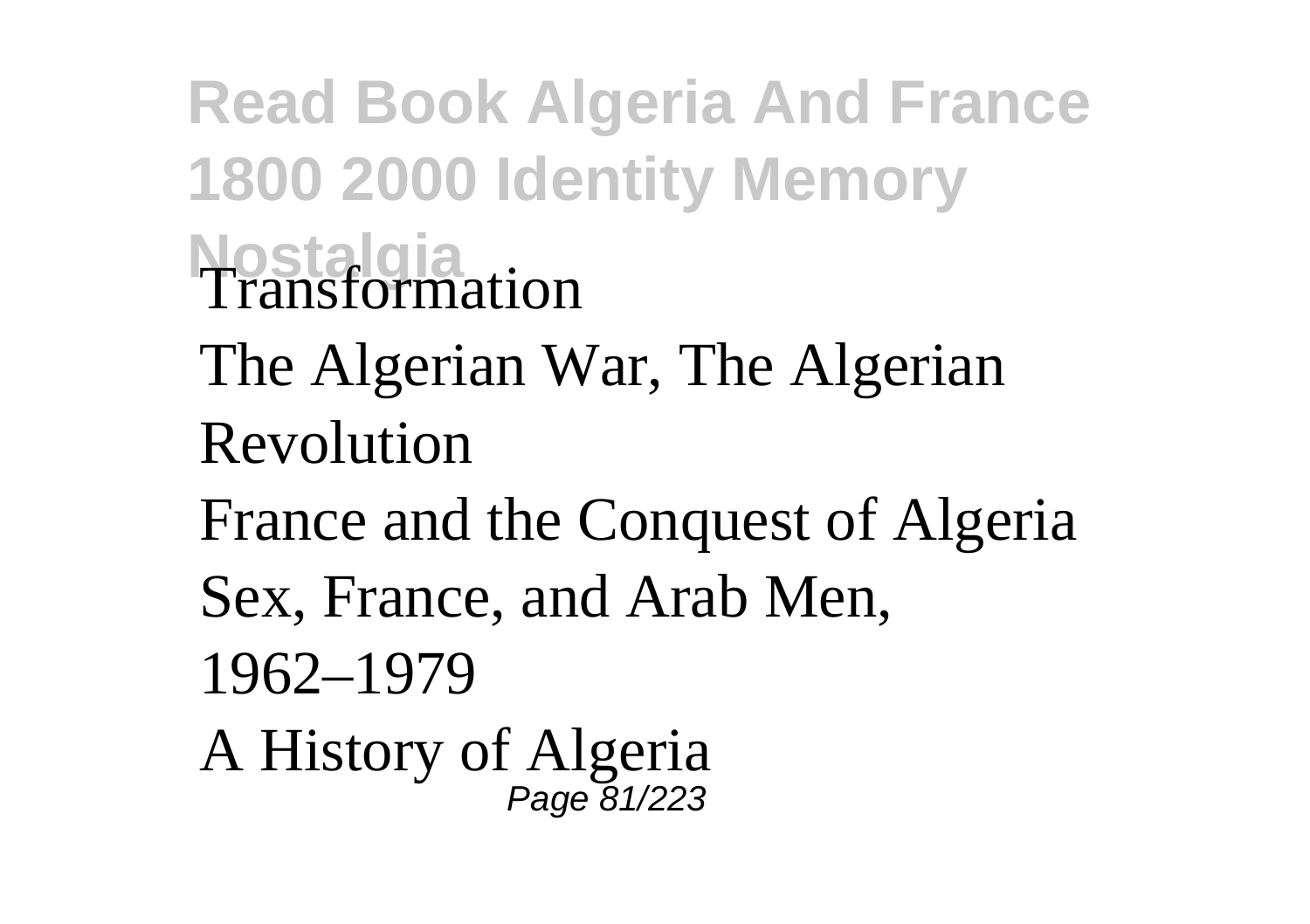**Read Book Algeria And France 1800 2000 Identity Memory Nostalgia** Empire's Legacy By Sword and Plow Through a range of case studies from eastern and western Europe, this book breaks new ground in investigating the extent to which European peoples living<br>Page 82/223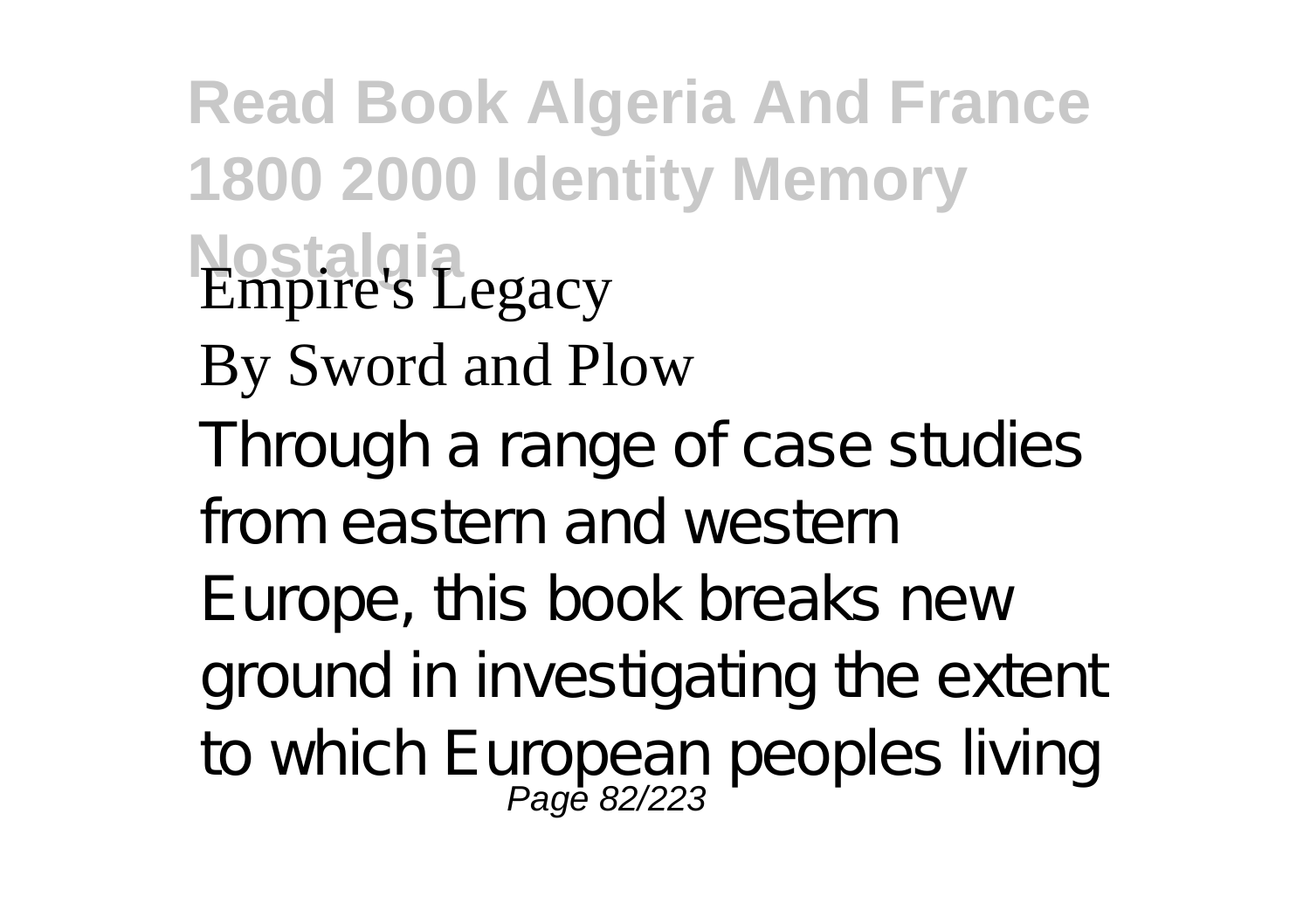**Read Book Algeria And France 1800 2000 Identity Memory Nostalgia**<br>Within Europe were also subjected to the ideologies and practices of colonialism. "This book is an incredibly clear presentation of why the Algerian War mattered, what happened, the key contexts which produced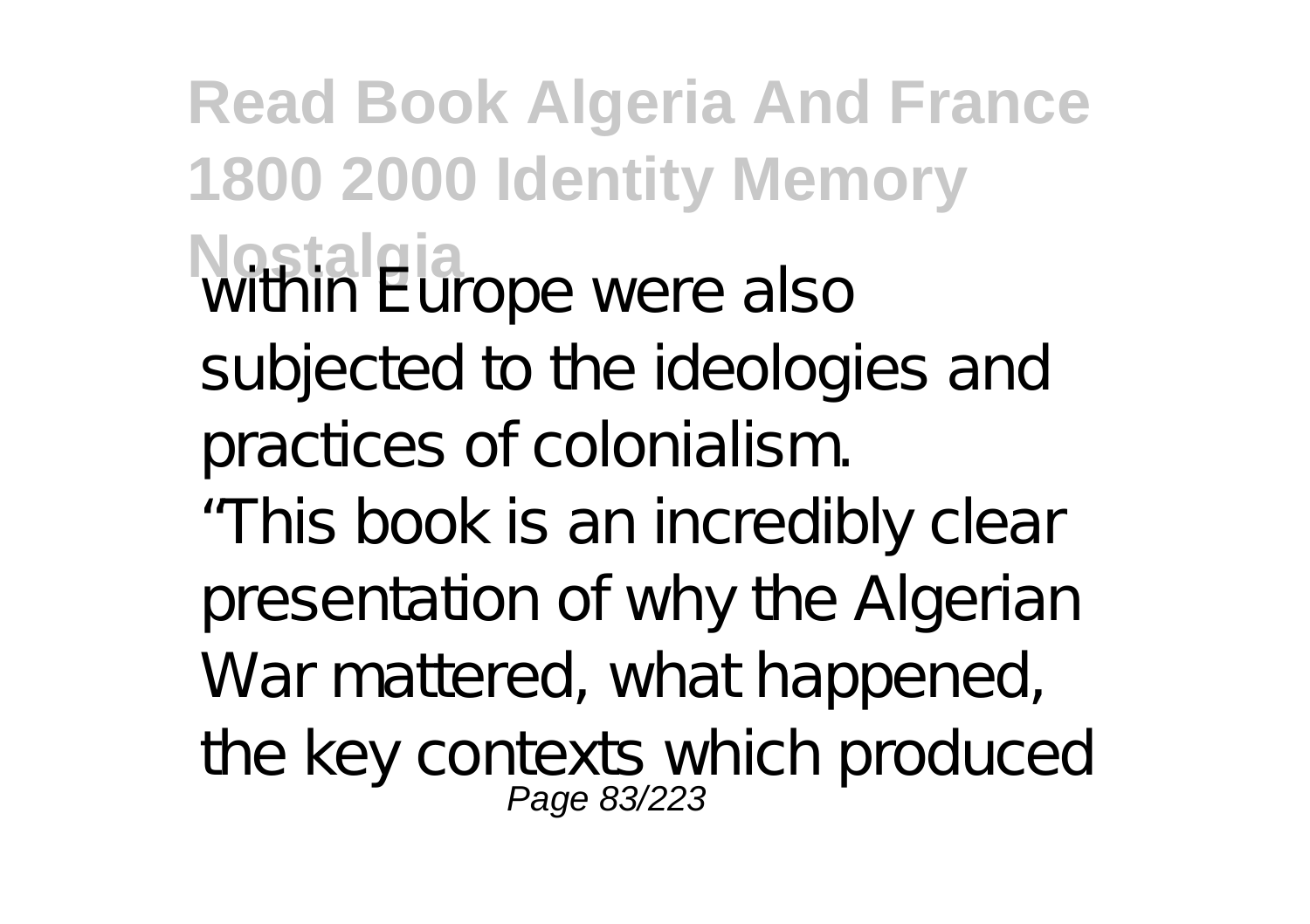**Read Book Algeria And France 1800 2000 Identity Memory Nostalgia**<br>this conflict and those that shaped it, as well as offering a brilliant entry point to teach or demonstrate how historiography works, how historians do history."- Todd Shepard, Arthur O. Lovejoy Professor of History,<br>Page 84/223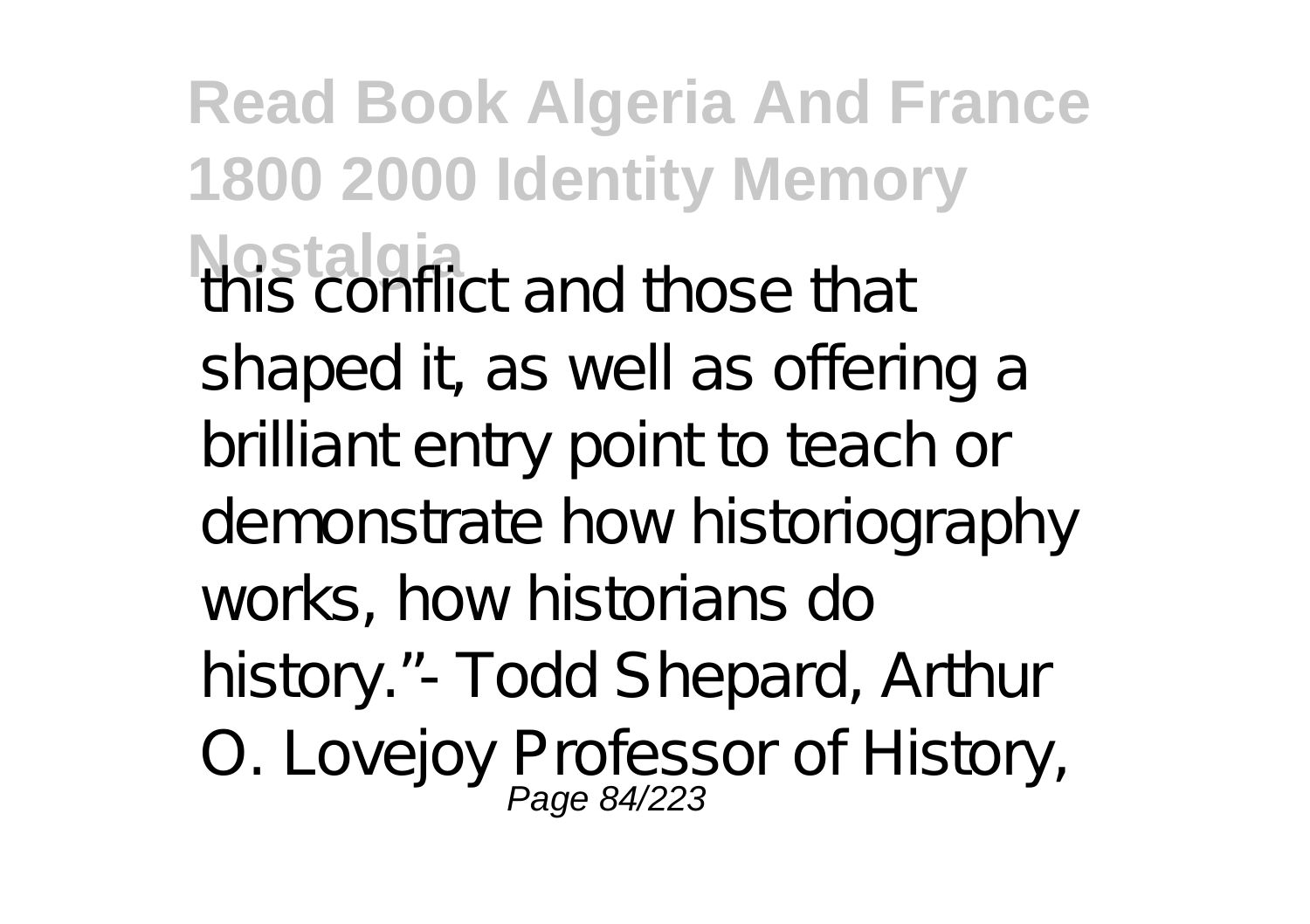**Read Book Algeria And France 1800 2000 Identity Memory Nostalgia** John Hopkins University, USA "This is a fantastic book which fills an important gap in the historical scholarship. Natalya Vince has managed the seemingly impossible task of presenting a nuanced history of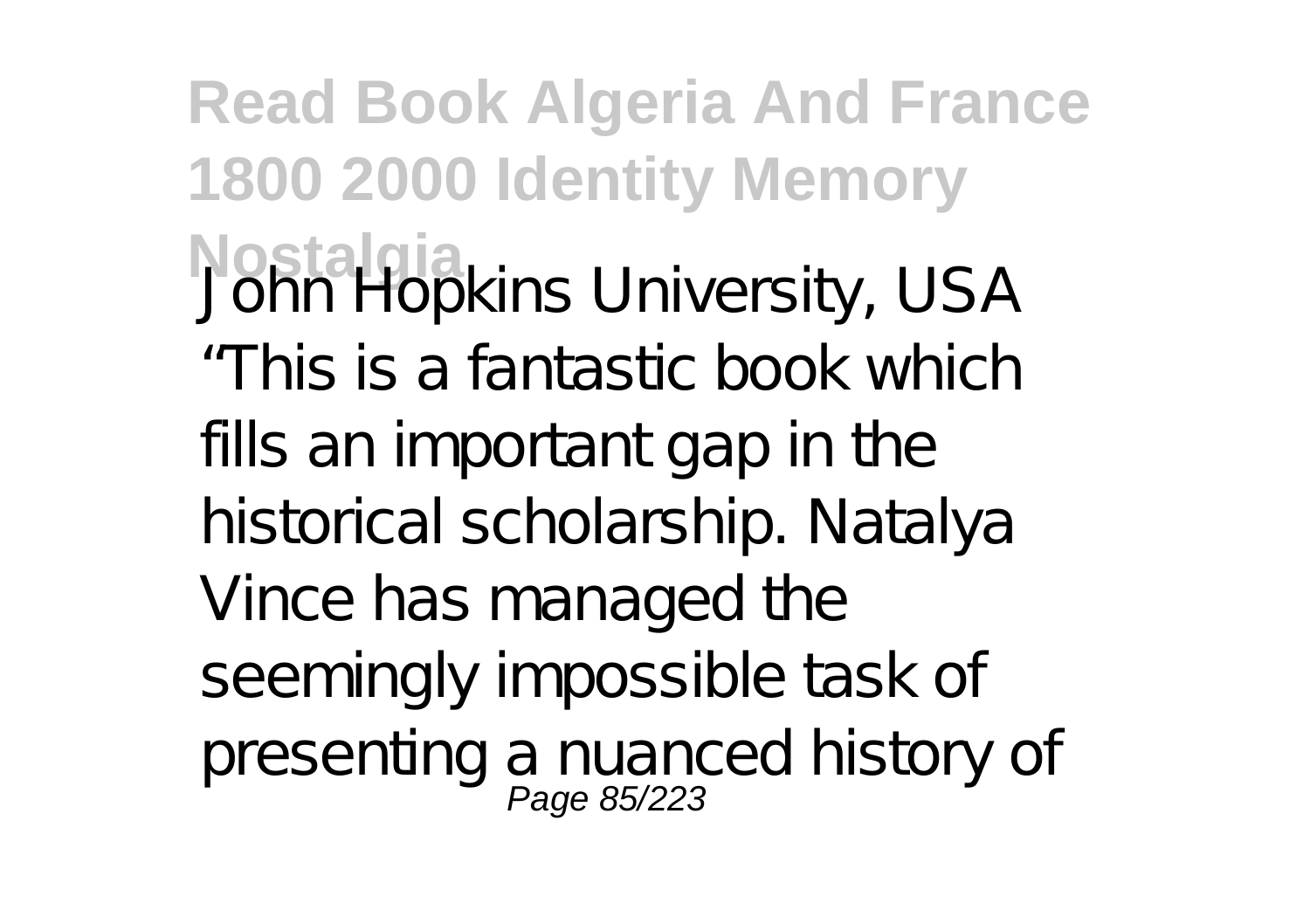**Read Book Algeria And France 1800 2000 Identity Memory Nostalgia** the Algerian War / Algerian Revolution in clear, concise terms." - Sarah Frank, Associate Lecturer of History, St Andrews University, UK "This brilliant and beautifully written book achieves the seemingly impossible task of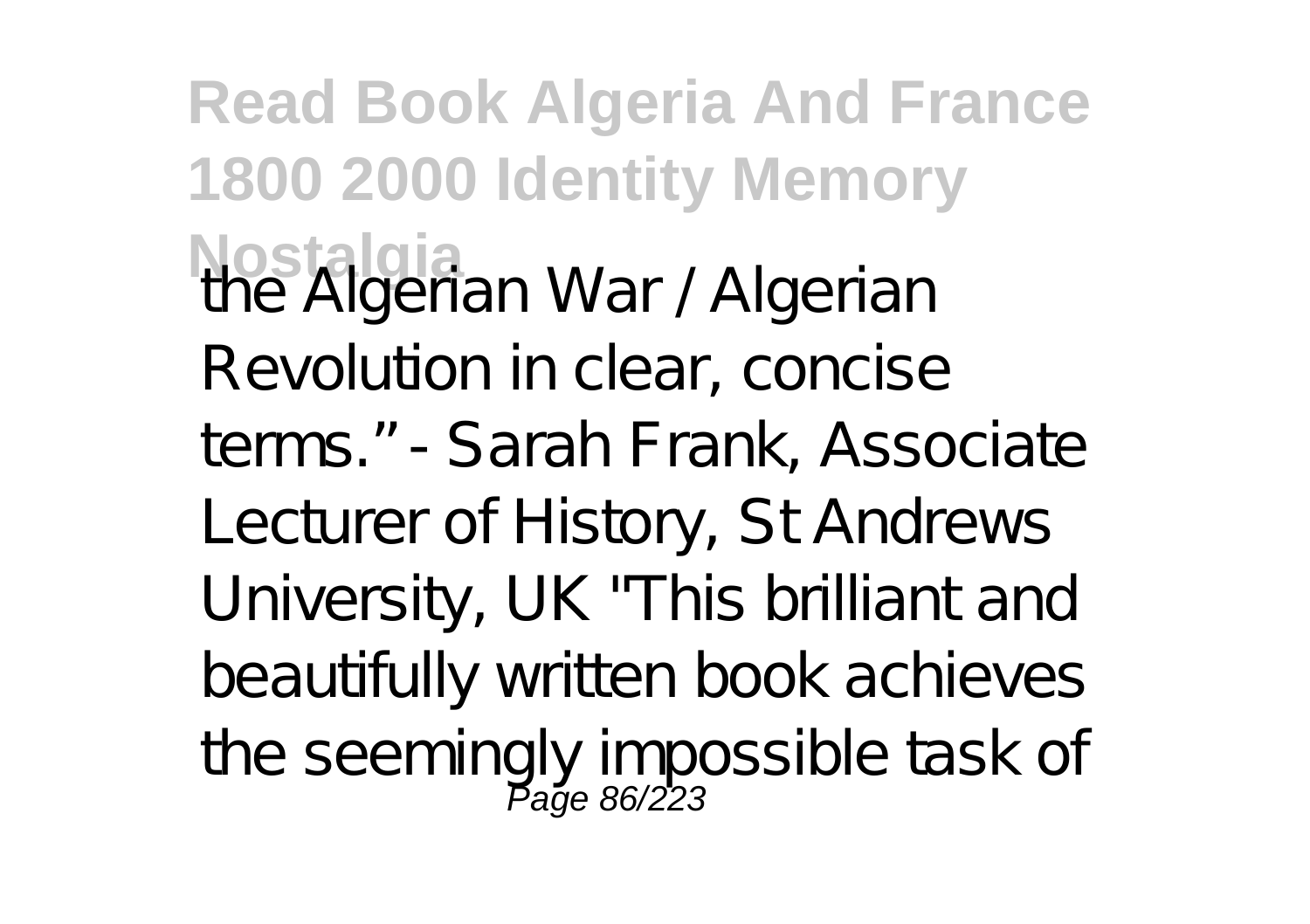**Read Book Algeria And France 1800 2000 Identity Memory Nostalgia**<br>**offering a lucid and nuanced** guide to the massive body of historical writing on the Algerian war. The book will immediately become essential and indispensable reading not only for students at all levels but also Page 87/223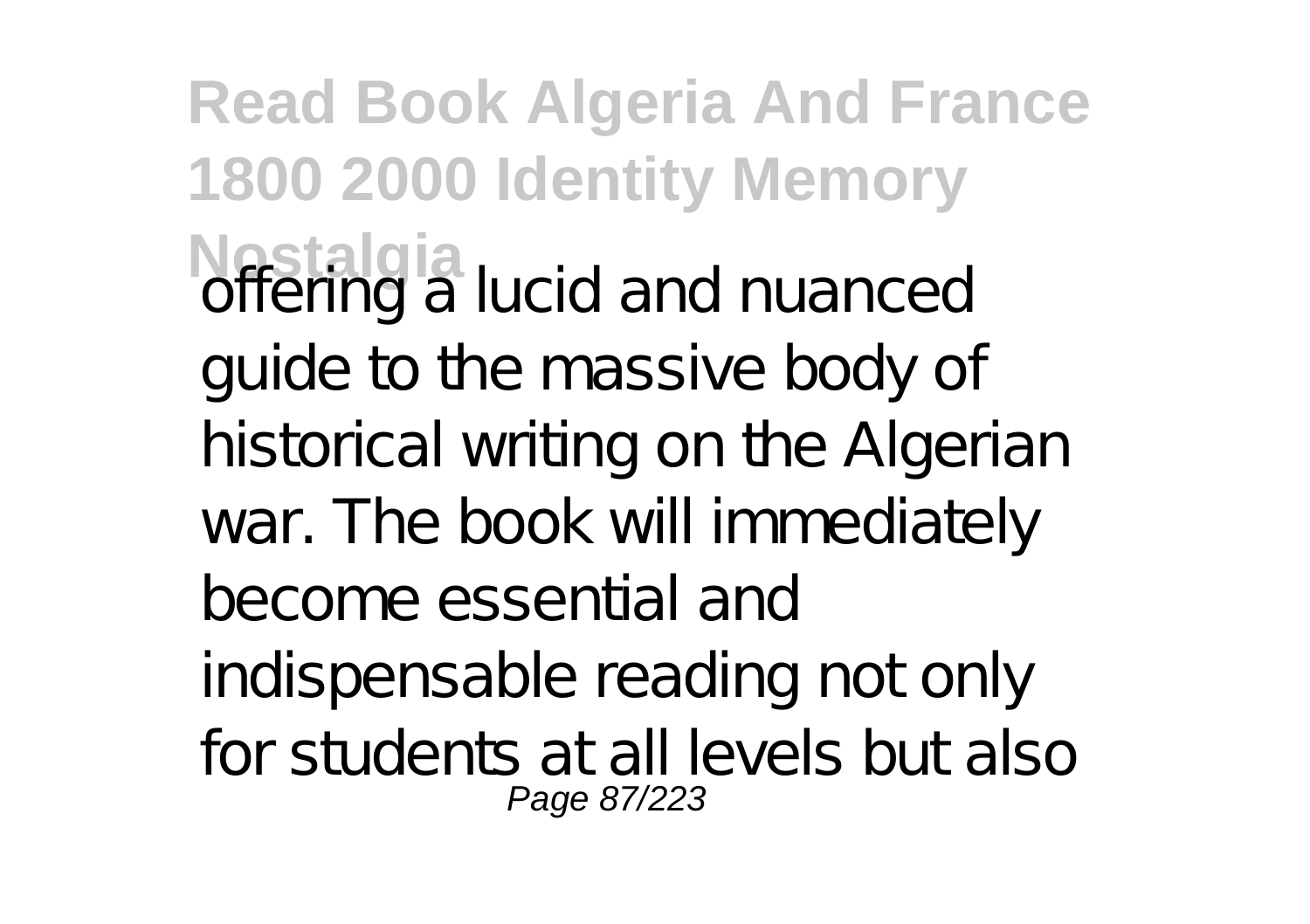**Read Book Algeria And France 1800 2000 Identity Memory Nostalgia** for teachers and historians."- Julian Jackson, Professor of Modern French History, Queen Mary University of London, UK This book provides a new analysis of the contested history of one of the most violent wars of Page 88/223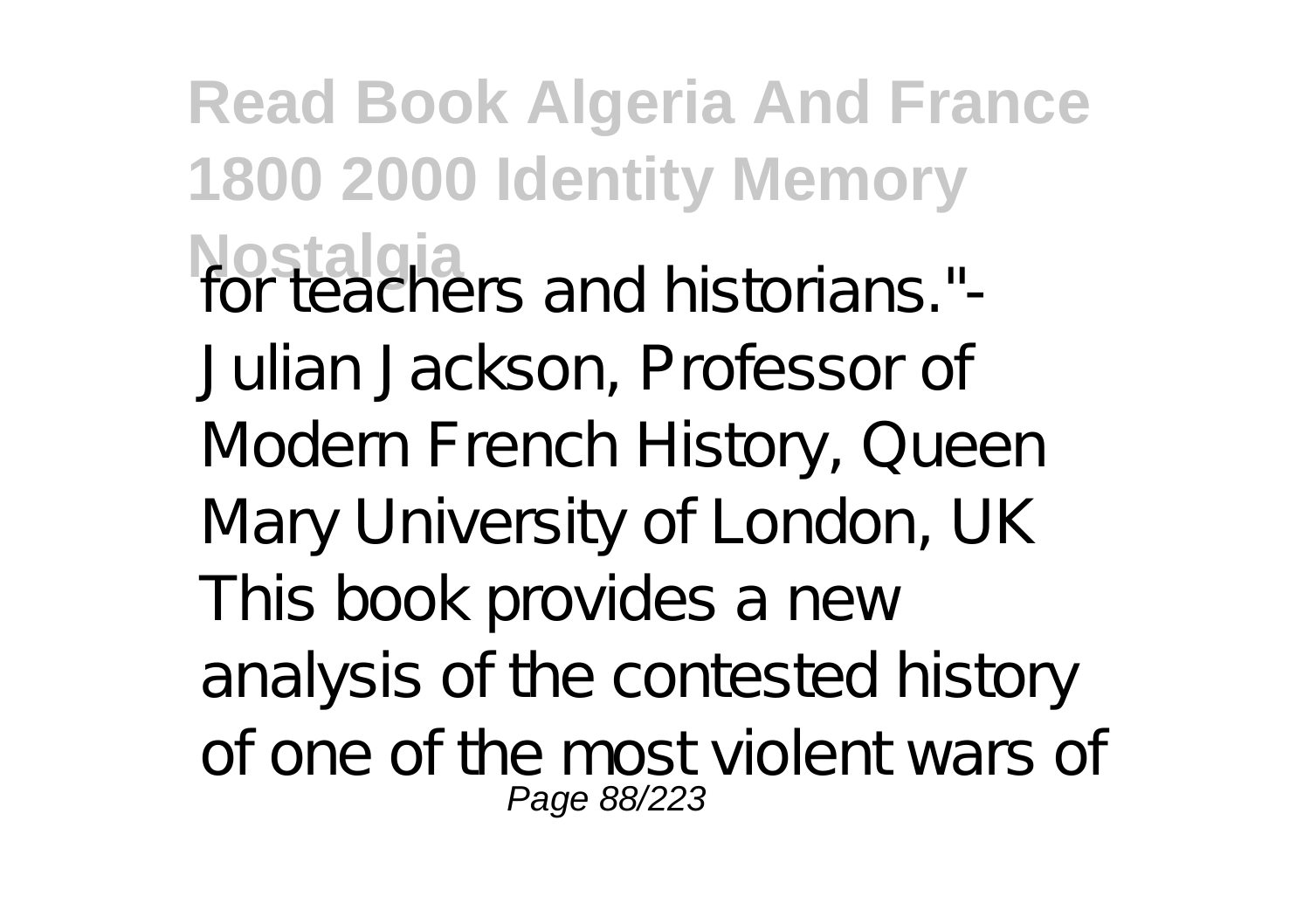**Read Book Algeria And France 1800 2000 Identity Memory Nostalgia** decolonisation of the twentieth century – the Algerian War/ the Algerian Revolution between 1954 and 1962. It brings together an engaging account of its origins, course and legacies with an incisive examination of how Page 89/223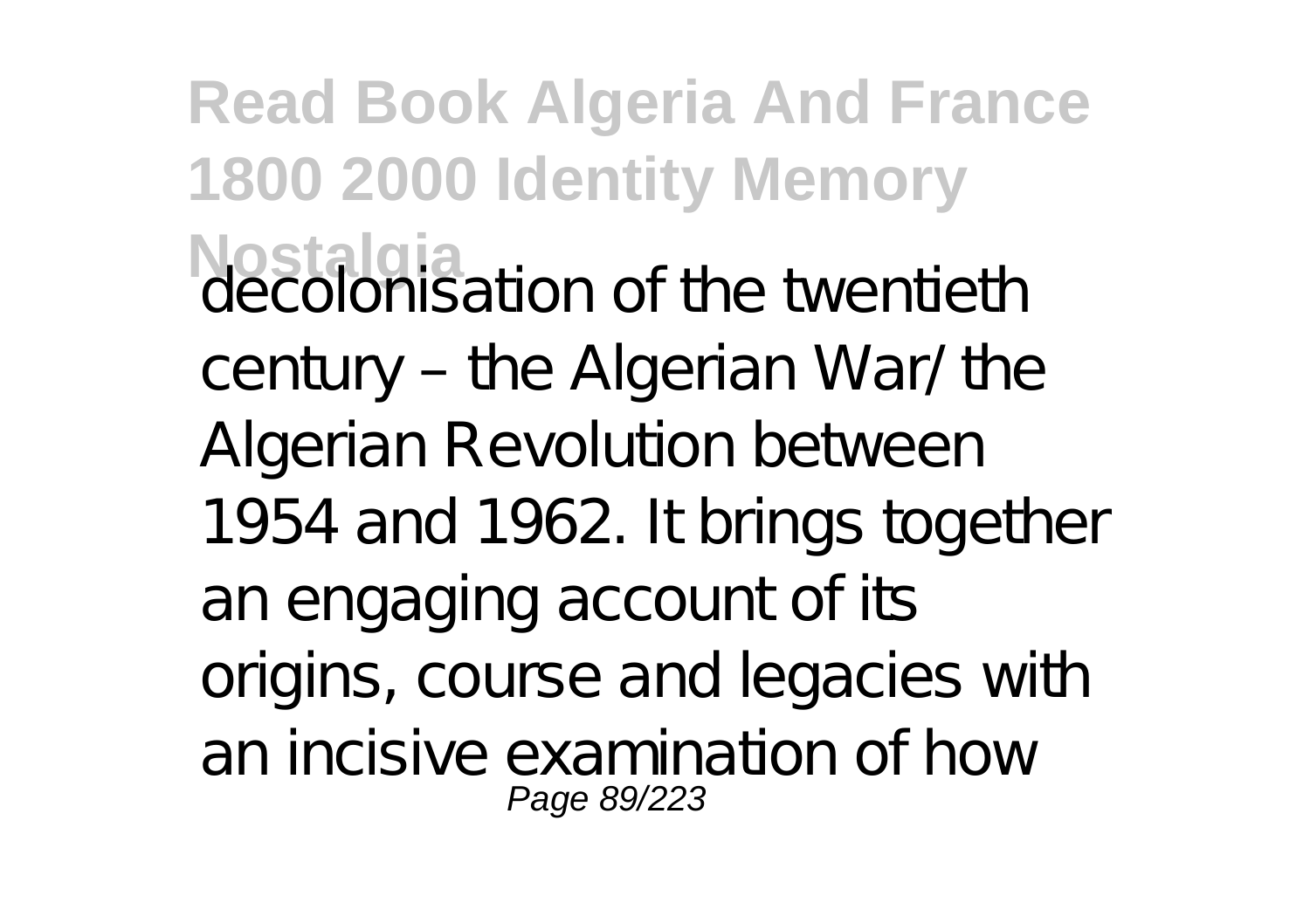**Read Book Algeria And France 1800 2000 Identity Memory Nostalgia** interpretations of the conflict have shifted and why it continues to provoke intense debate. Locating the war in a centurylong timeframe stretching from 1914 to the present, it multiplies the perspectives from which<br>Page 90/223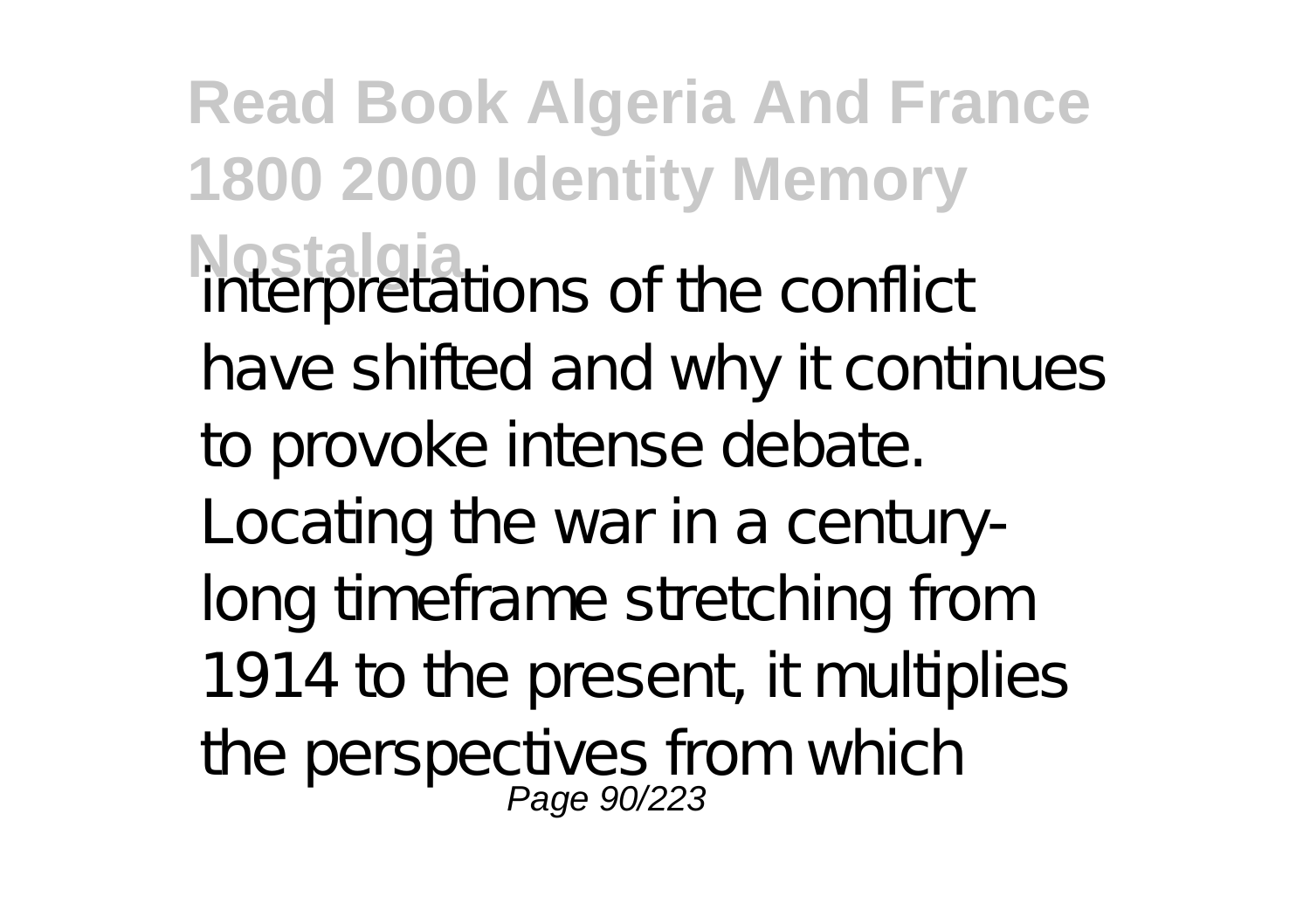**Read Book Algeria And France 1800 2000 Identity Memory Nostalgia**<br>events can be seen. The pronouncements of politicians are explored alongside the testimony of rural women who provided logistical support for guerrillas in the National Liberation Front. The broader Page 91/223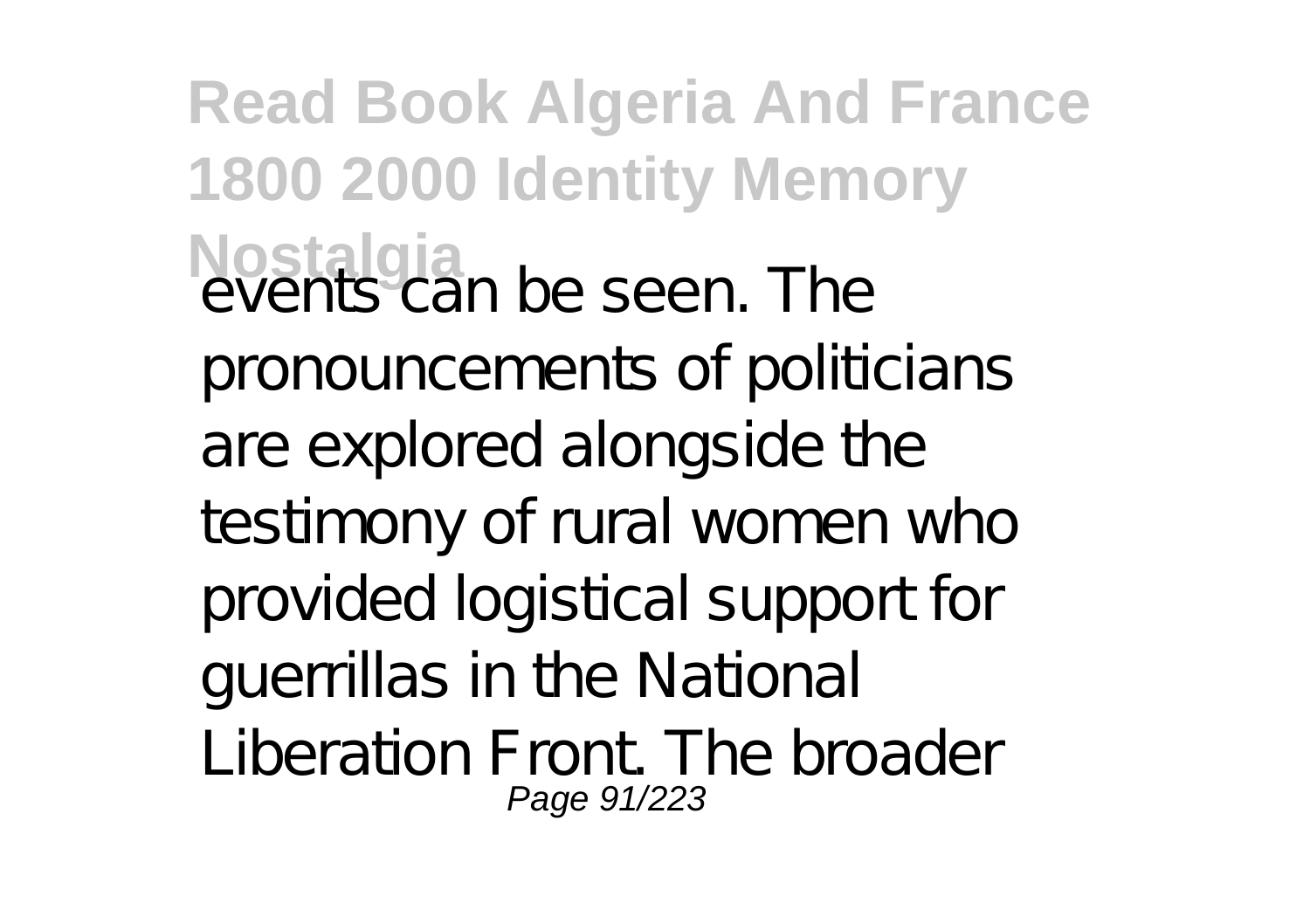**Read Book Algeria And France 1800 2000 Identity Memory Nostalgia** context of decolonisation and the Cold War is considered alongside the experiences of colonised men serving in the French army. Unpacking the historiography of the end of a colonial empire, the rise of anti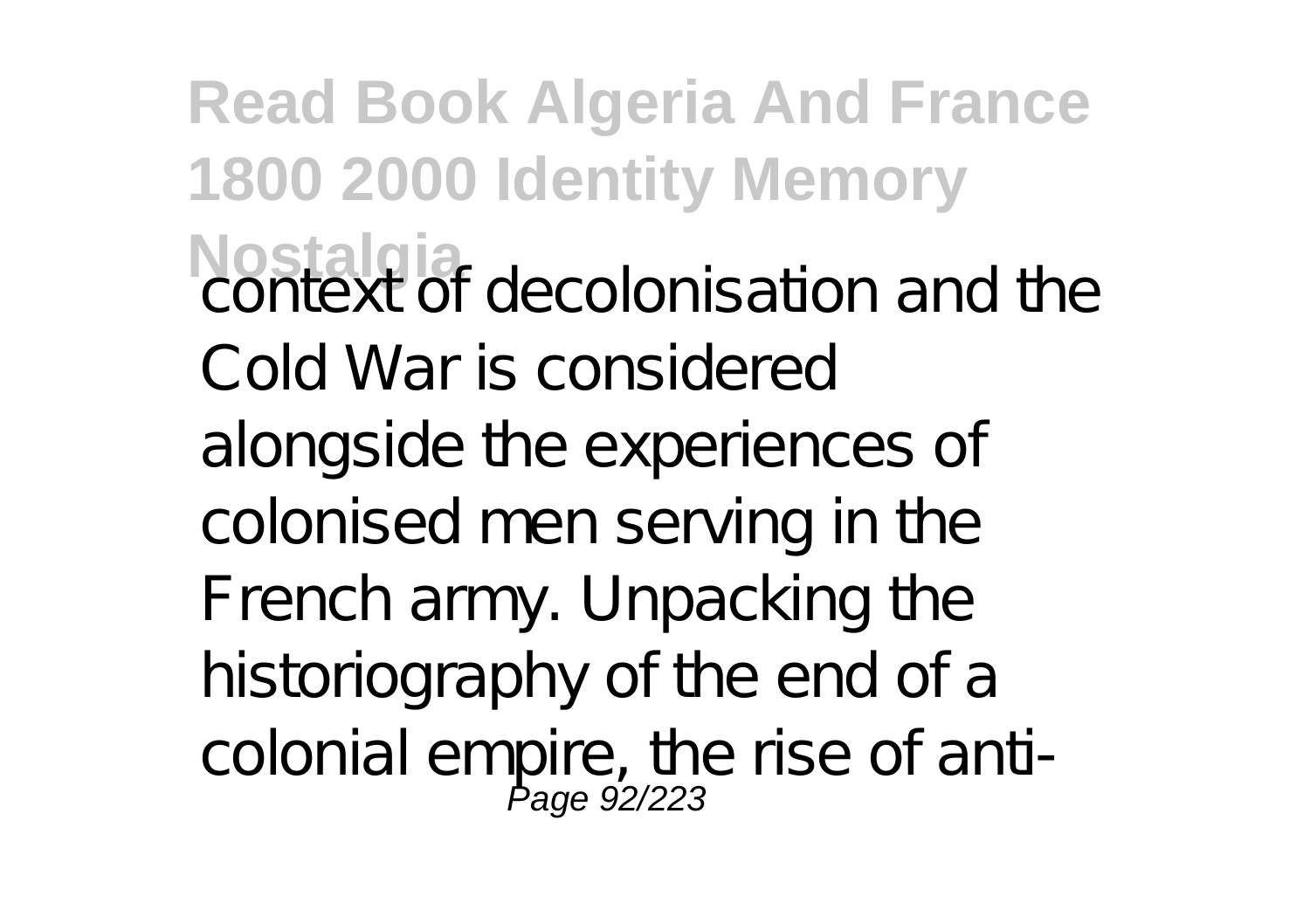**Read Book Algeria And France 1800 2000 Identity Memory Nostalgia** colonial nationalism and their post-colonial aftermaths, it provides an accessible insight into how history is written. Genocide, Ethnonationalism, and the United Nations examines a series of related crises in human Page 93/223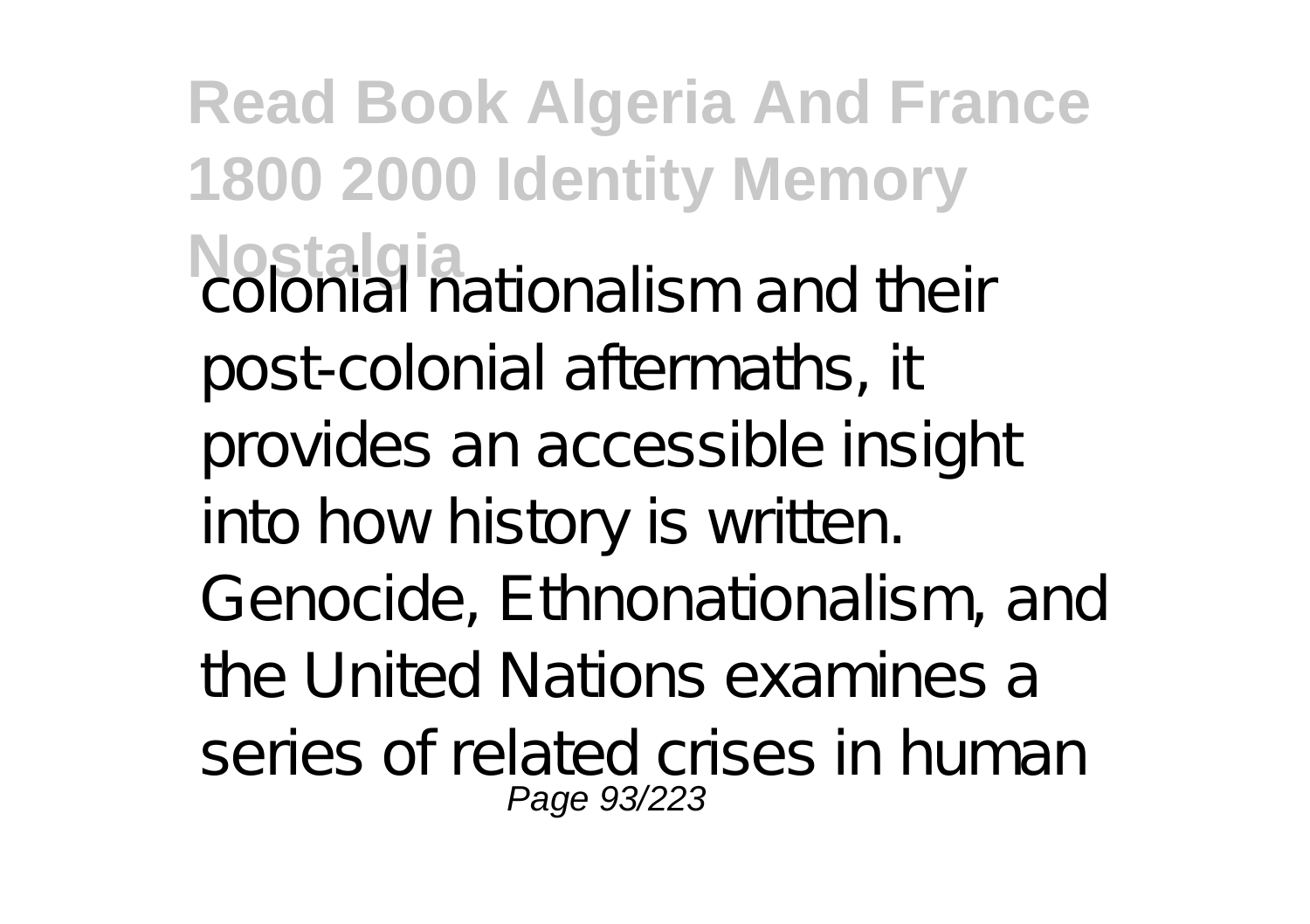**Read Book Algeria And France 1800 2000 Identity Memory Nostalgia** civilization growing out of conflicts between powerful states or empires and indigenous or stateless peoples. This is the first book to attempt to explore the causes of genocide and other mass killing by a detailed<br>Page 94/223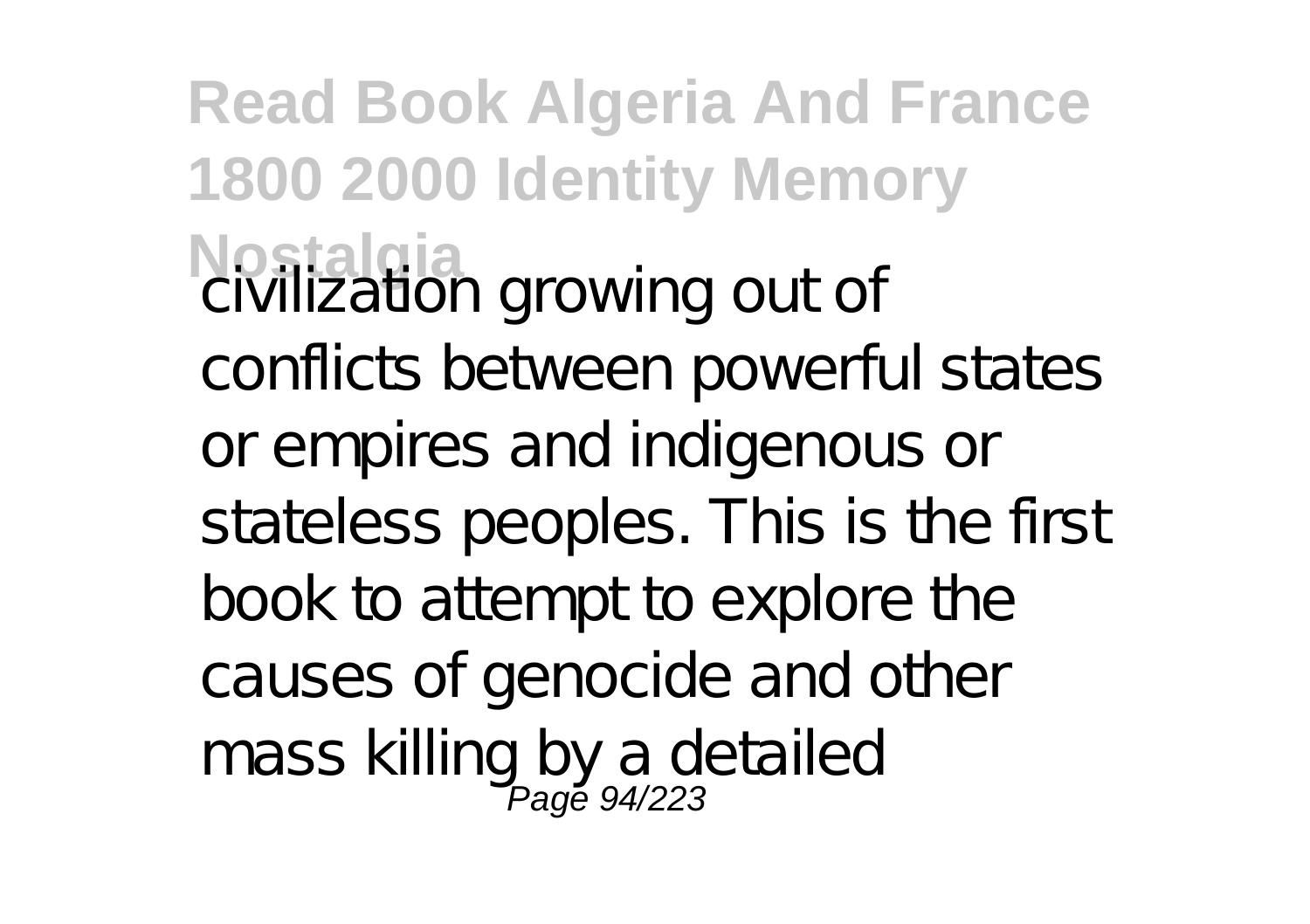**Read Book Algeria And France 1800 2000 Identity Memory Nostalgia** exploration of UN archives covering the period spanning from 1945 through 2011. Hannibal Travis argues that large states and empires disproportionately committed or facilitated genocide and other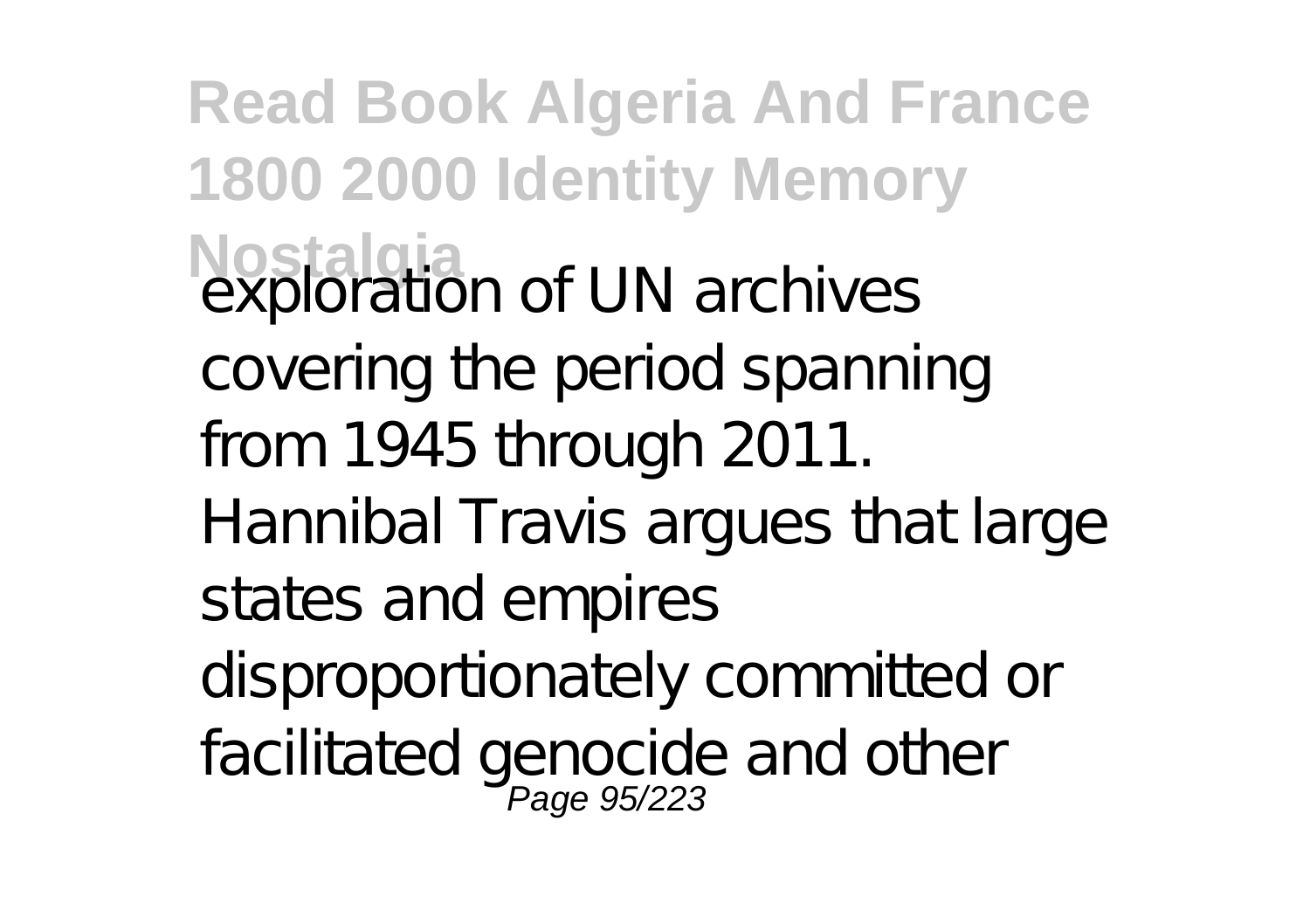**Read Book Algeria And France 1800 2000 Identity Memory Nostalgia** mass killings between 1945 and 2011. His research incorporates data concerning factors linked to the scale of mass killing, and recent findings in human rights, political science, and legal theory. Turning to potential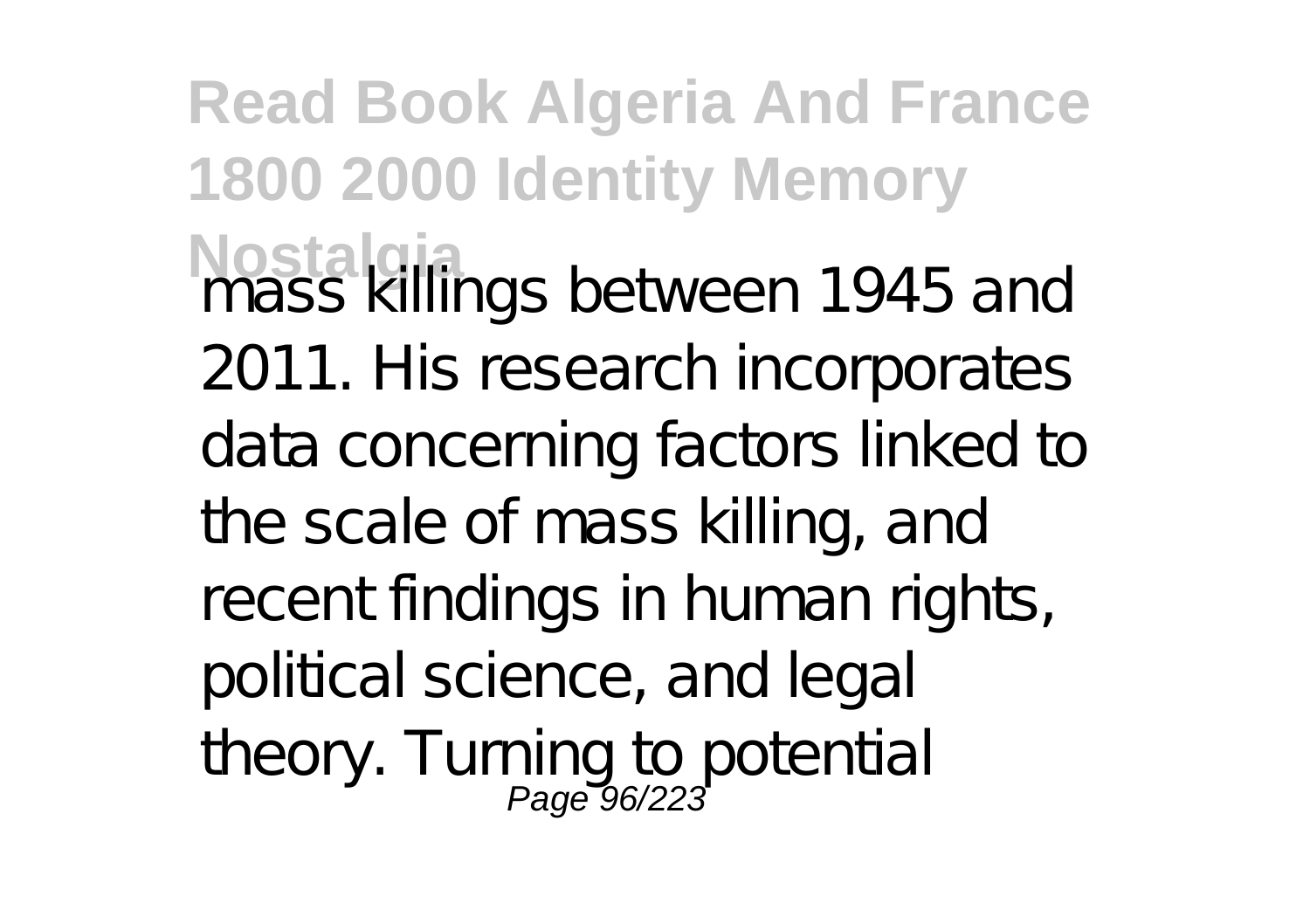**Read Book Algeria And France 1800 2000 Identity Memory Nostalgia**<br>solutions, he argues that the concept of genocide imagines a future system of global governance under which the nation-state itself is made subject to law. The United Nations, however, has deflected Page 97/223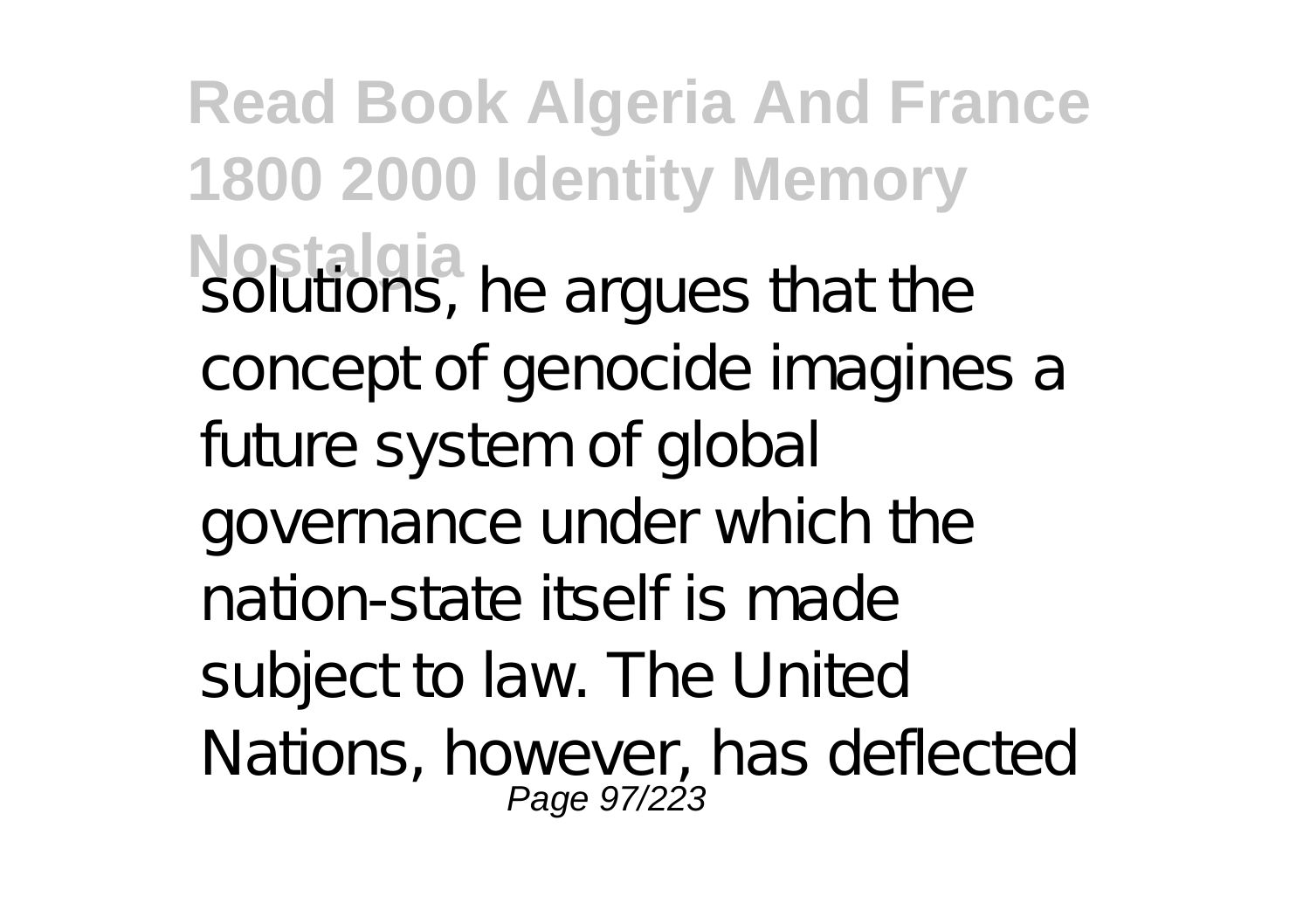**Read Book Algeria And France 1800 2000 Identity Memory Nostalgia**<br>the possibility of such a cosmopolitical law. It selectively condemns genocide and has established an institutional structure that denies most peoples subjected to genocide of a realistic possibility of global<br>Page 98/223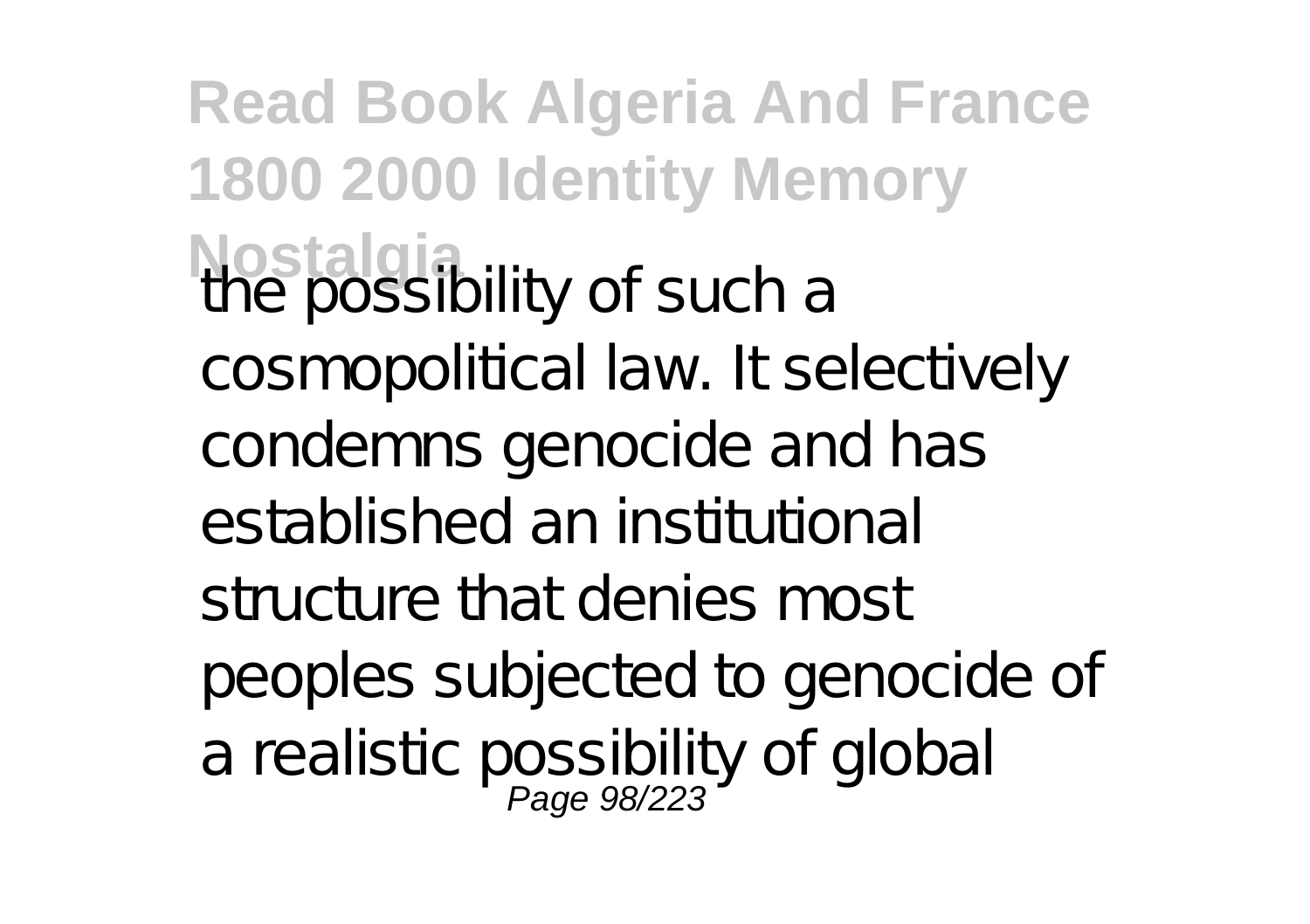**Read Book Algeria And France 1800 2000 Identity Memory Nostalgia** justice, lacks a robust international criminal tribunal or UN army, and even encourages "security" cooperation among states that have proven to be destructive of peoples in the past. Questions raised include: Page 99/223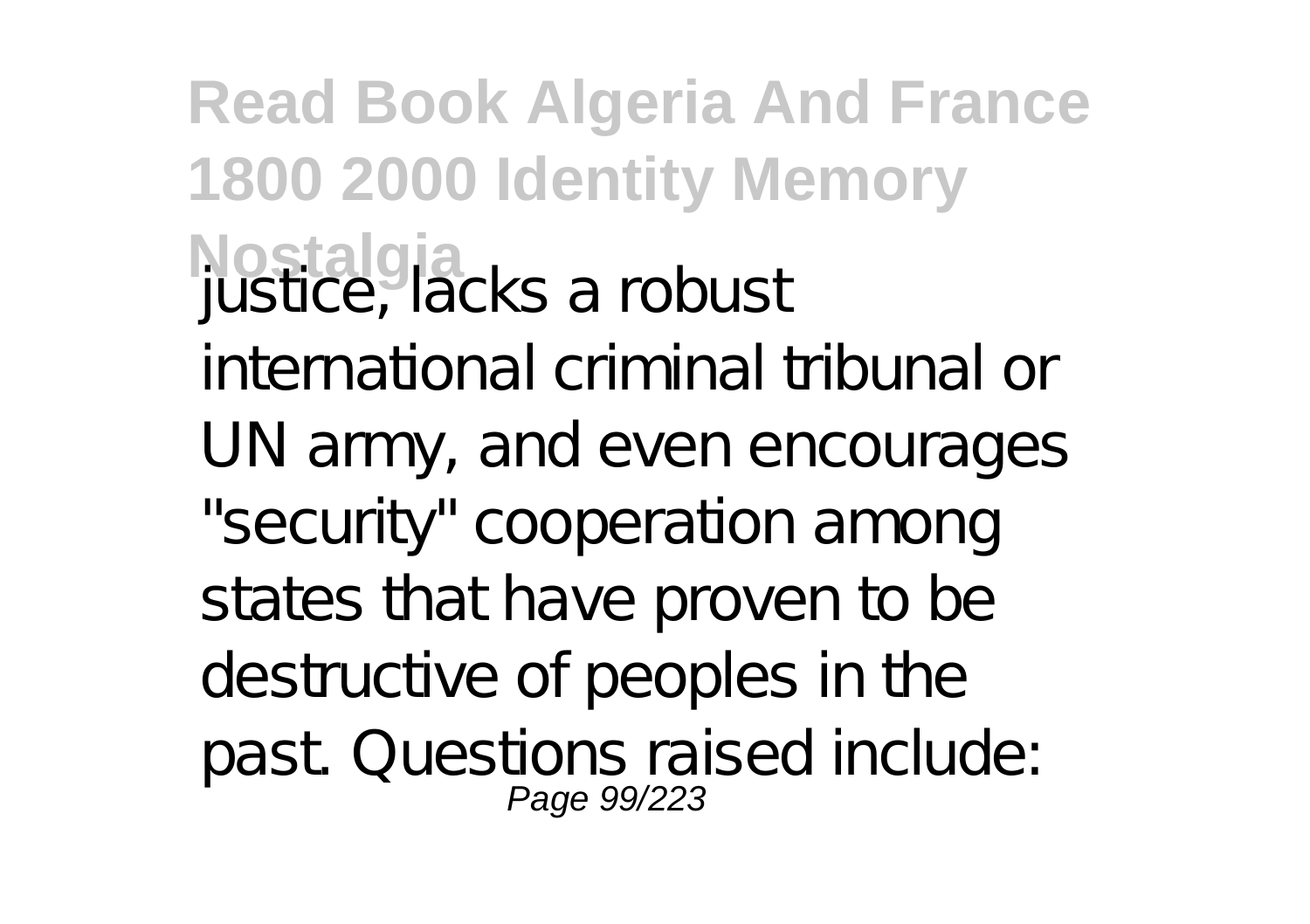**Read Book Algeria And France 1800 2000 Identity Memory** What have been the causes of mass killing during the period since the United Nations Charter entered into force in 1945? How does mass killing spread across international borders, and what is the role of resource wealth, the Page 100/223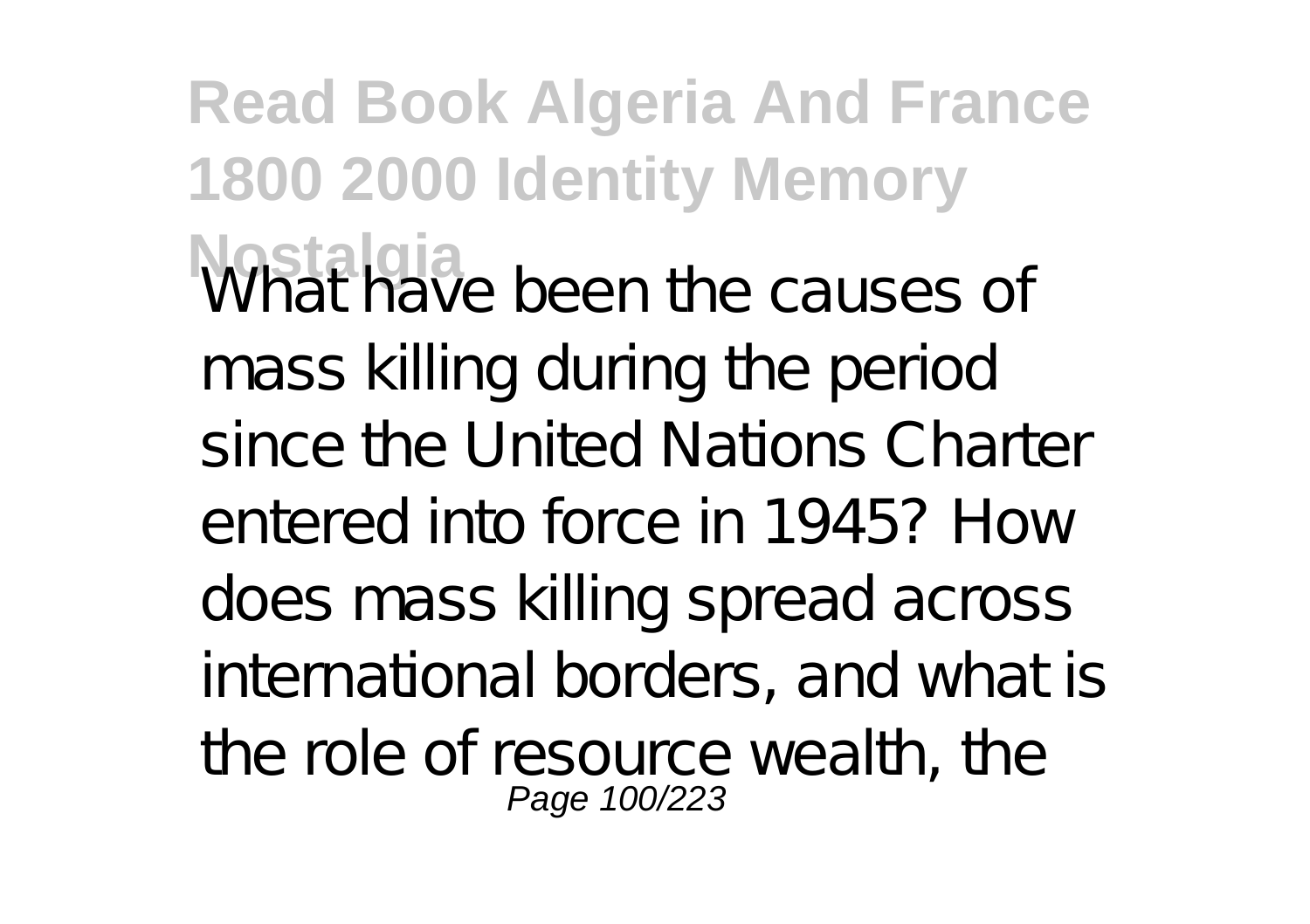**Read Book Algeria And France 1800 2000 Identity Memory Nostalgia** arms trade, and external interference in this process? Have the United Nations or the International Criminal Court faced up to the problem of genocide and other forms of mass killing, as is their mandate?<br>Page 101/223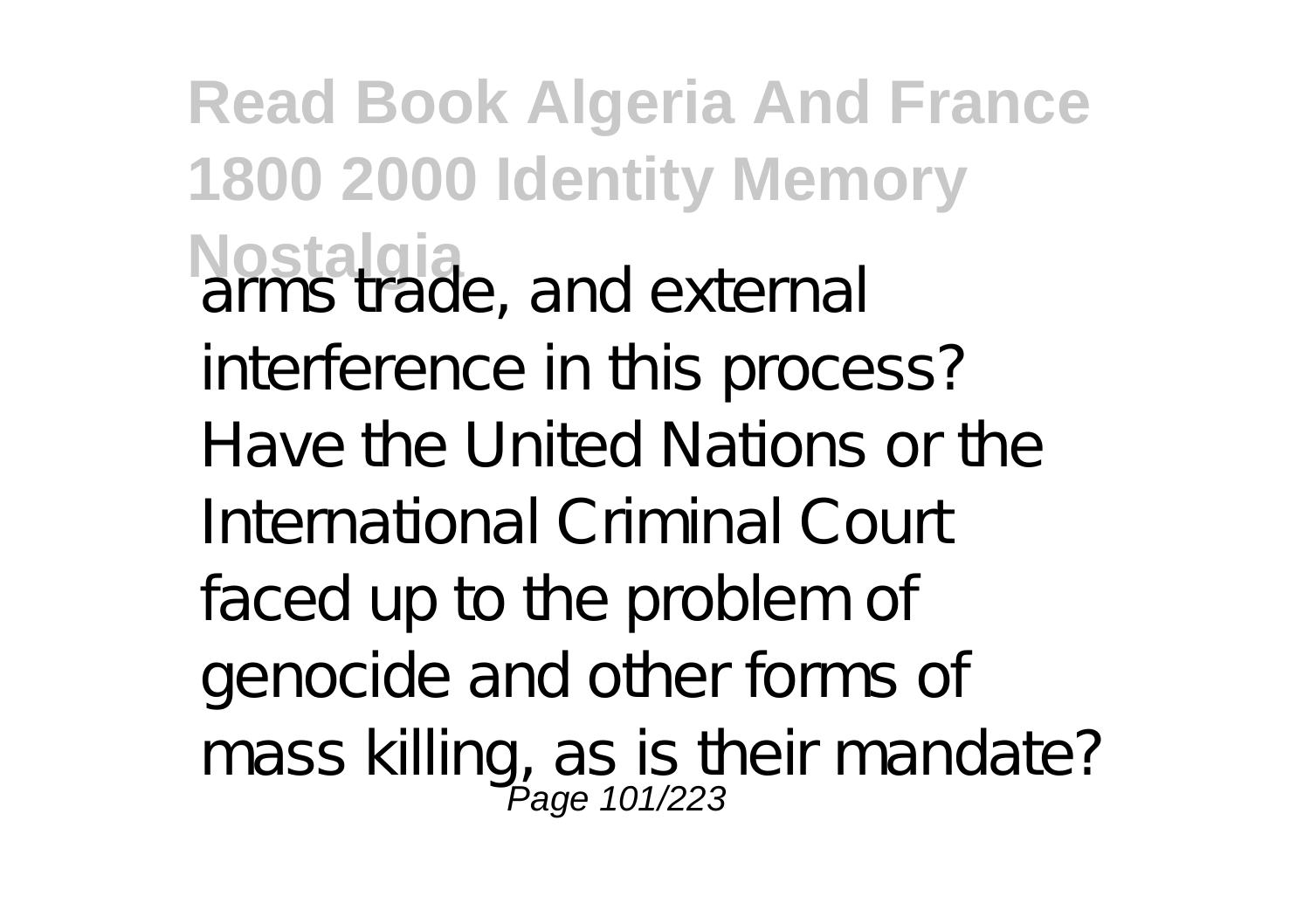**Read Book Algeria And France 1800 2000 Identity Memory Nostalgia** When Algerian nationalists launched a rebellion against French rule in November 1954, France was forced to cope with a varied and adaptable Algerian strategy. In this volume, originally published in 1963,<br>Page 102/223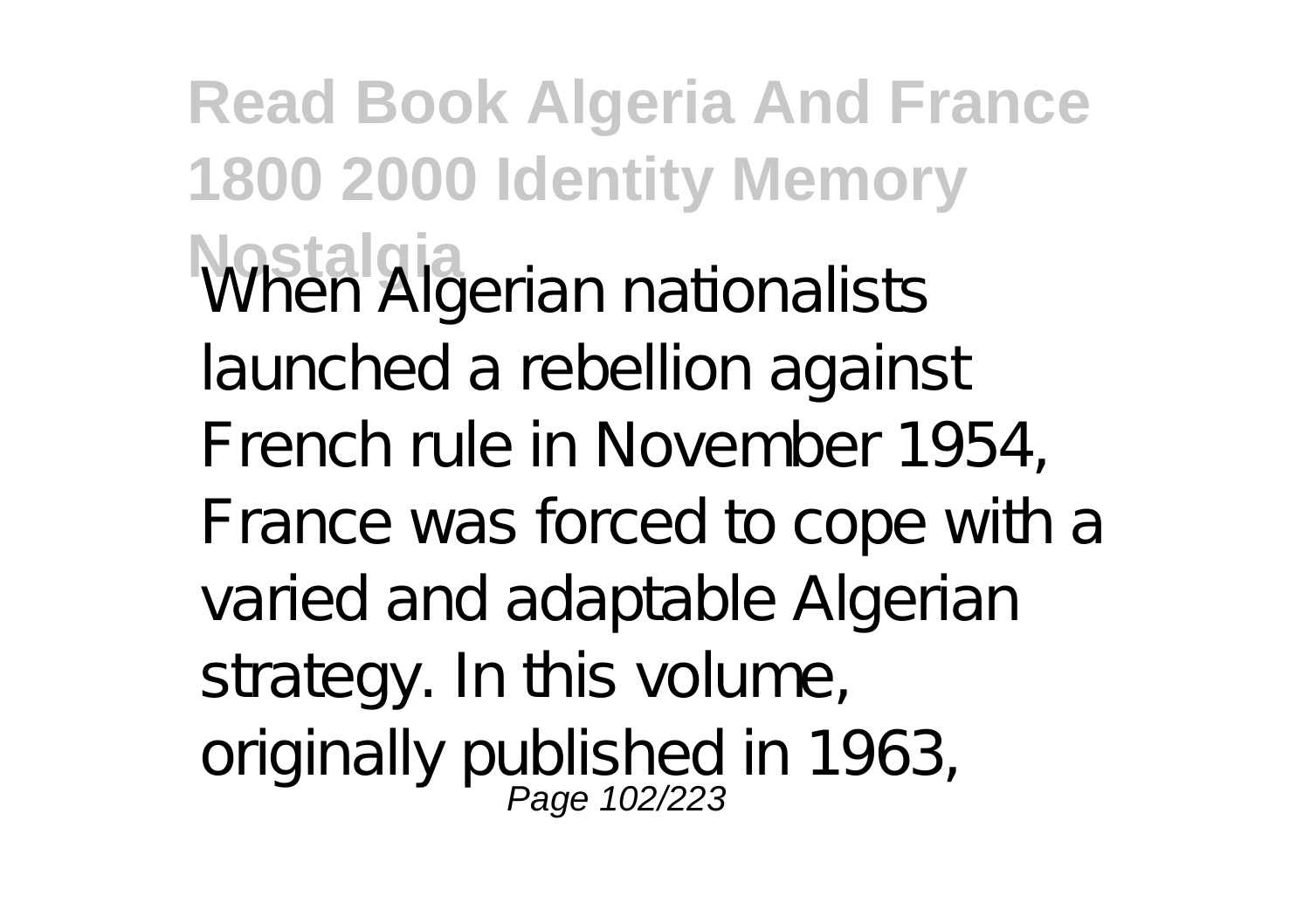**Read Book Algeria And France 1800 2000 Identity Memory Nostalgia** David Galula reconstructs the story of his highly successful command at the height of the rebellion. This groundbreaking work, with a new foreword by Bruce Hoffman, remains relevant to present-day Page 103/223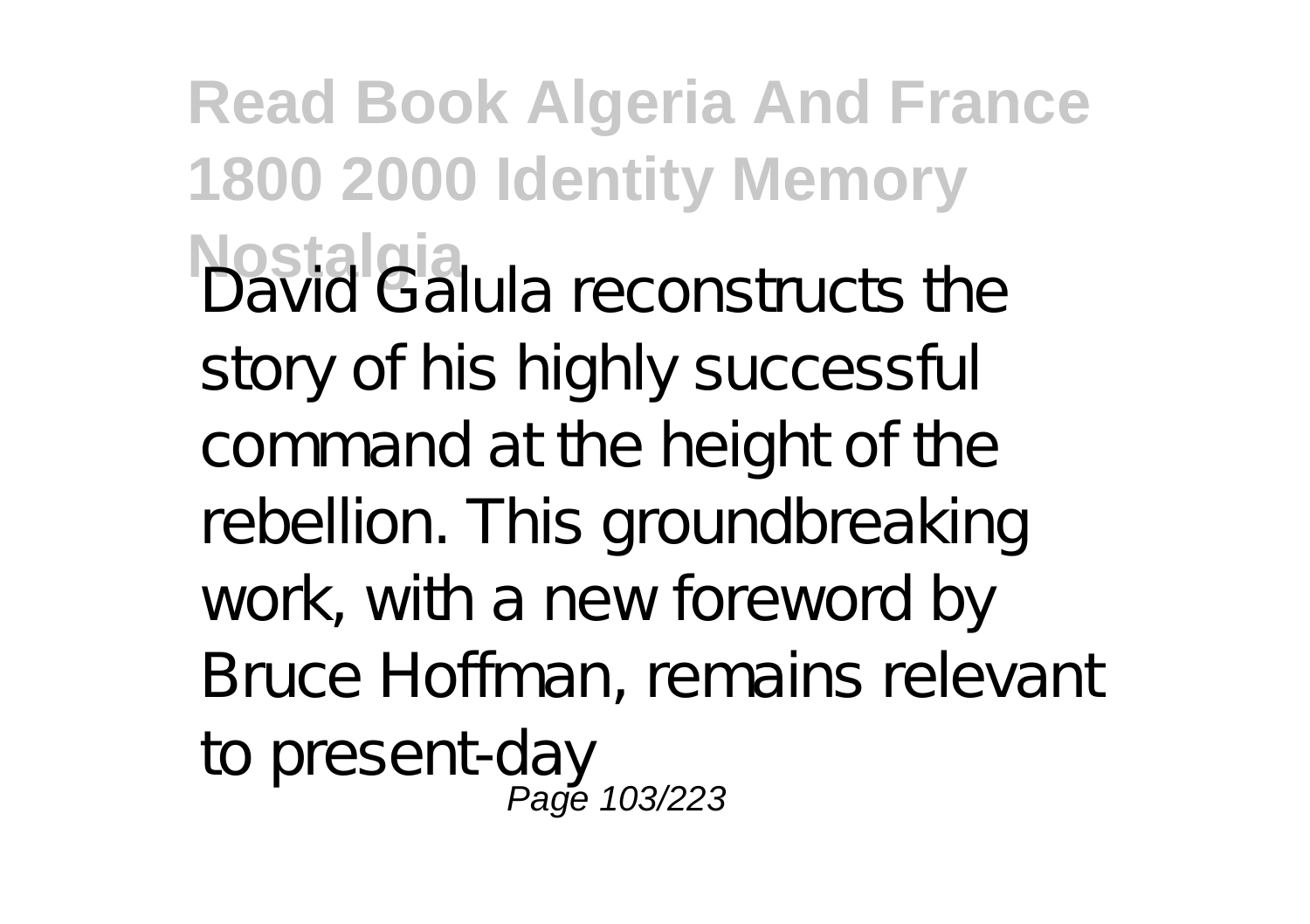**Read Book Algeria And France 1800 2000 Identity Memory Nostalgia**<br>counterinsurgency operations. Are countries truly reconciled after successful conflict resolution? Are only resourcerich regions capable of reconciliation, while supposedly resource-poor ones are<br>Page 104/223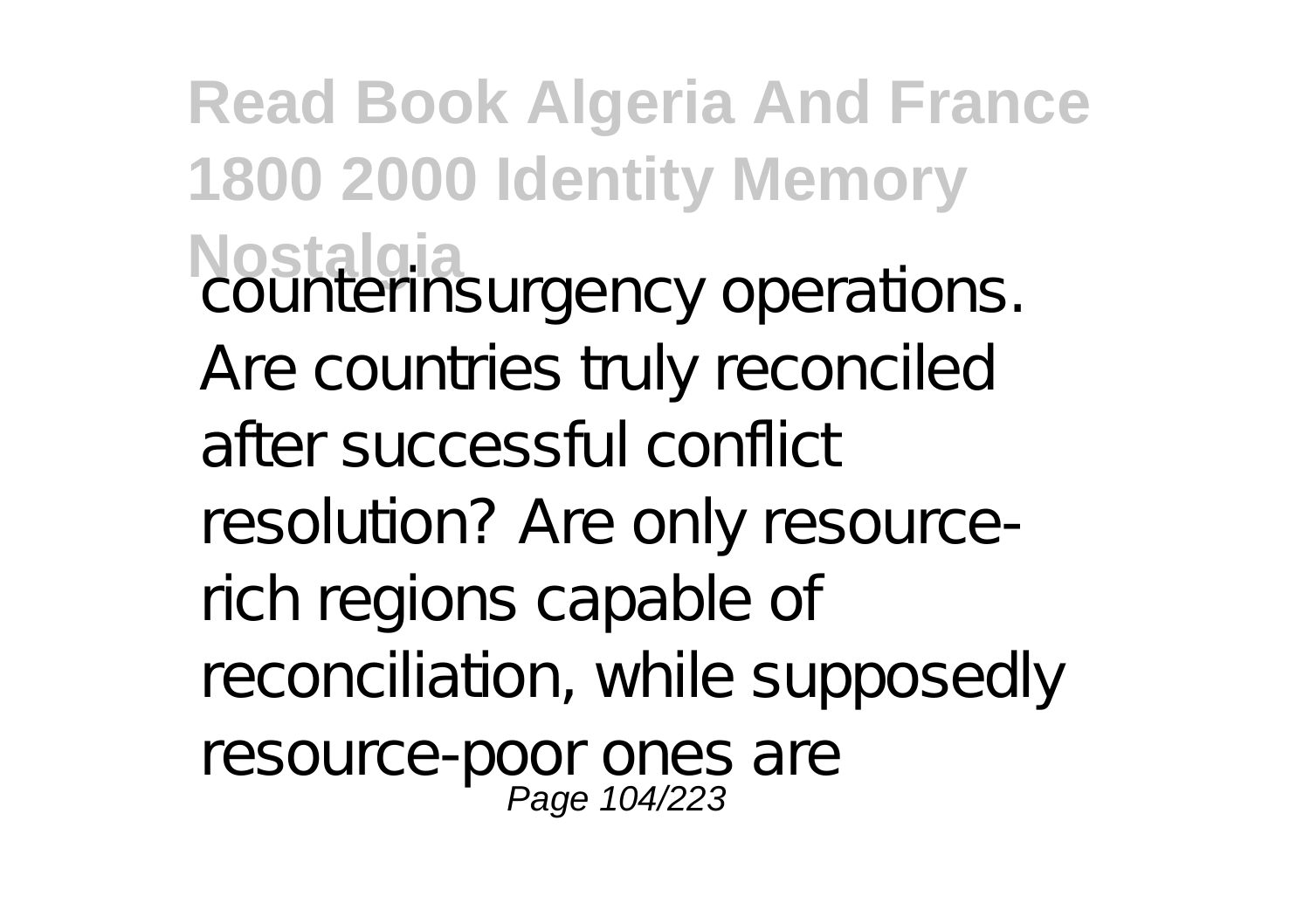**Read Book Algeria And France 1800 2000 Identity Memory Nostalgia** condemned to recurring conflicts? This book examines the availability of various resources for political reconciliation, and explores how they are utilized in overcoming particular obstacles during the<br>Page 105/223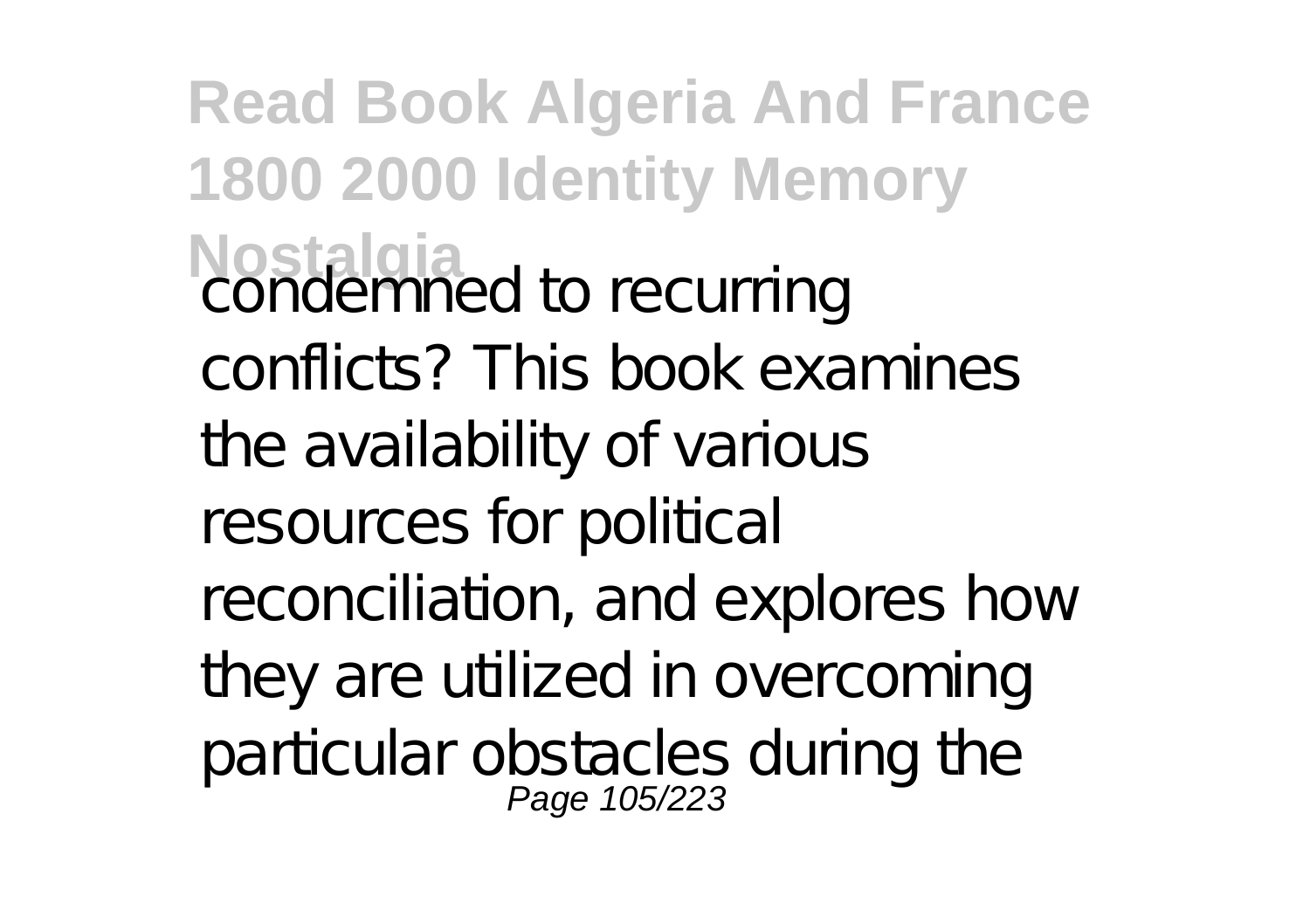**Read Book Algeria And France 1800 2000 Identity Memory Nostalgia**<br>process. While the existing literature focus on themes such as justice, apology and resentment, the analysis here is centered on intellectual resources in terms of ideas, memory cultures, master<br>Page 106/223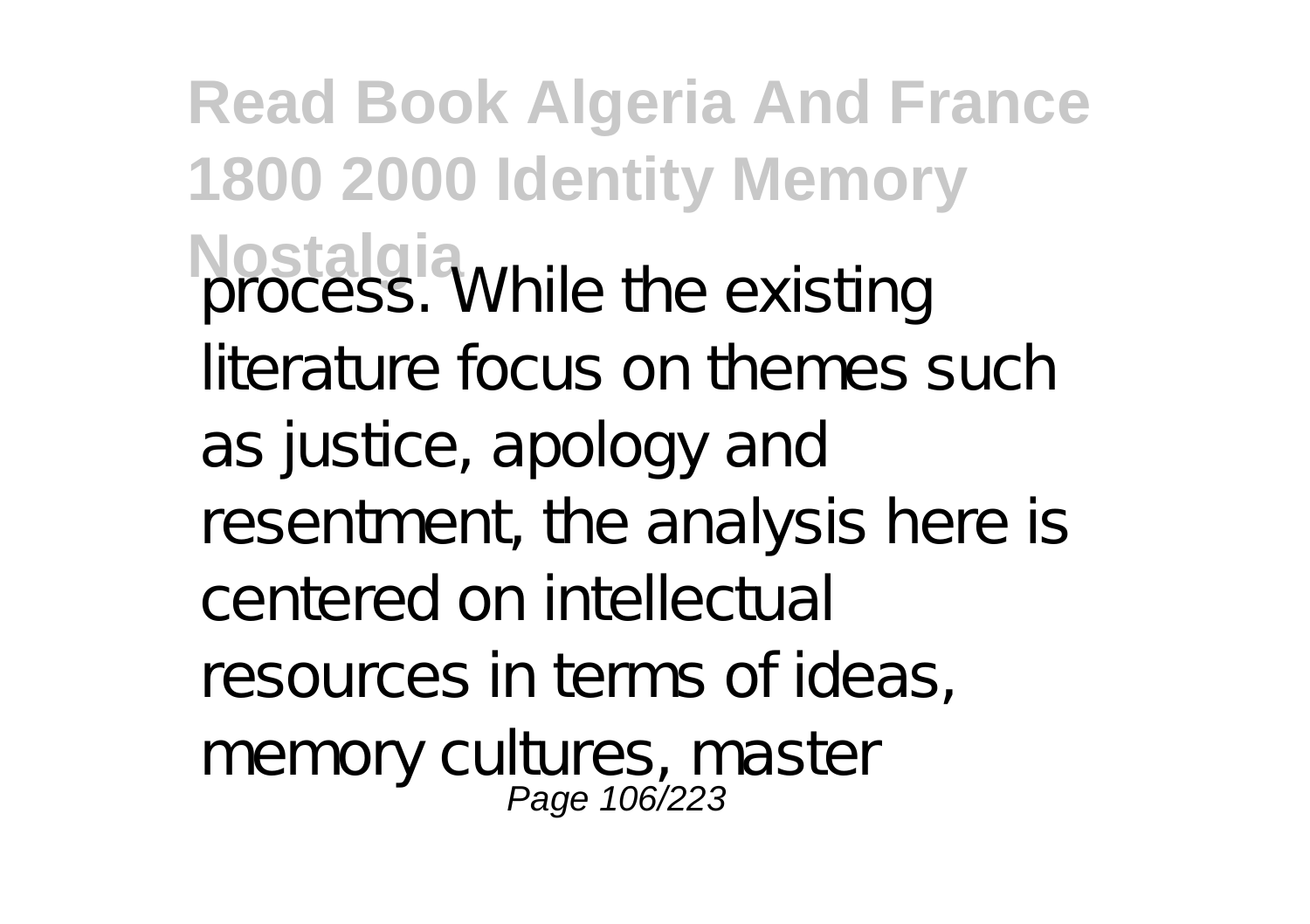**Read Book Algeria And France 1800 2000 Identity Memory Nostalgia** narratives, economic incentives, civil society initiatives and object lessons. The research and comparative research in this volume are conducted by renowned regional experts from South Africa to the Asia-Pacific, Page 107/223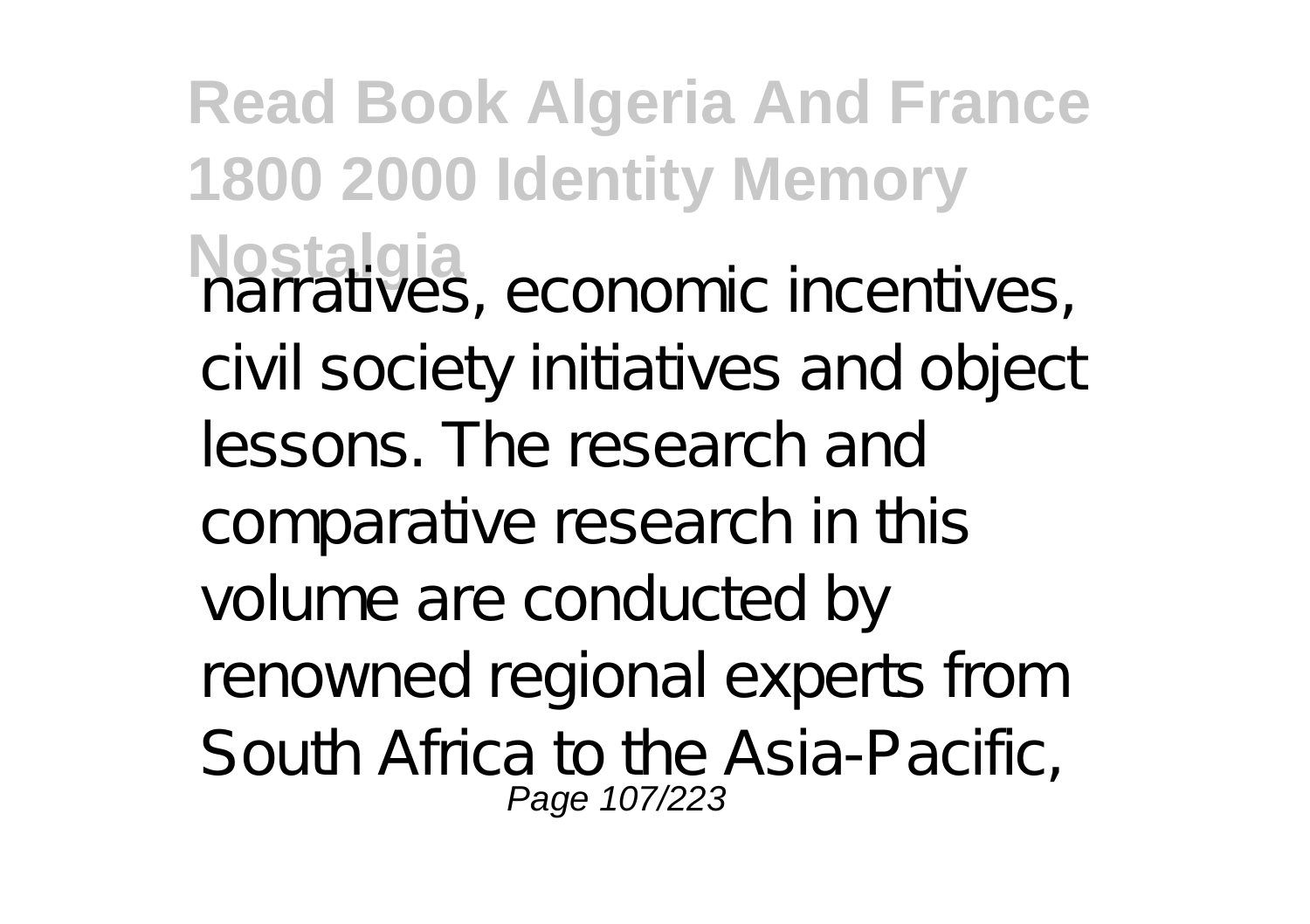**Read Book Algeria And France 1800 2000 Identity Memory Nostalgia**<br>thus providing multidisciplinary perspectives and new insight on the subject. Jews and Muslims in Morocco Mobility and Migration in Film and Moving Image Art Contesting Views<br>Page 108/223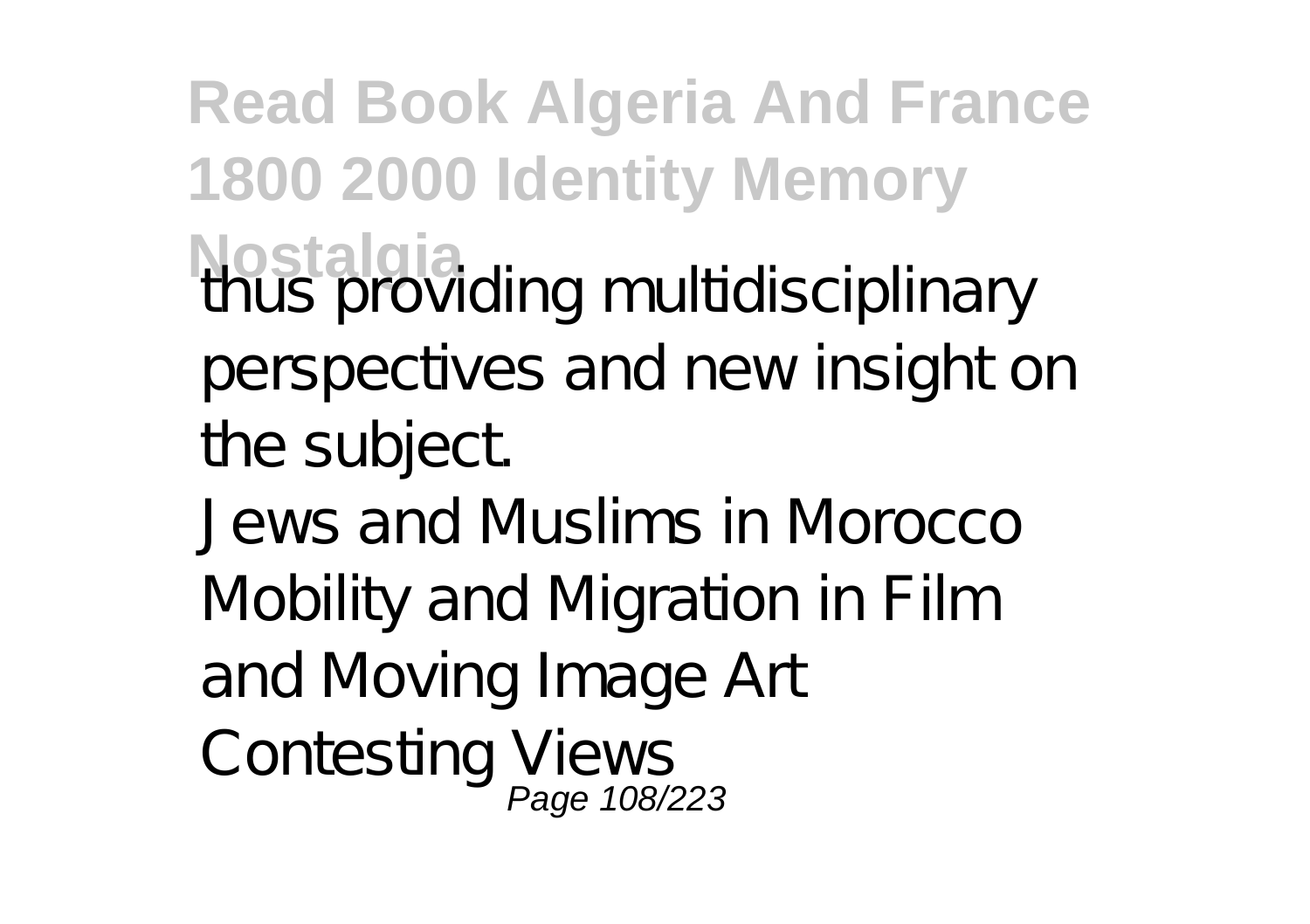## **Read Book Algeria And France 1800 2000 Identity Memory Nostalgia** Algeria and France, 1800-2000 Pacification in Algeria, 1956-1958 The Shadow of Colonialism on Europe's Modern Past

"Hybrid Anxieties utilizes literature and Page 109/223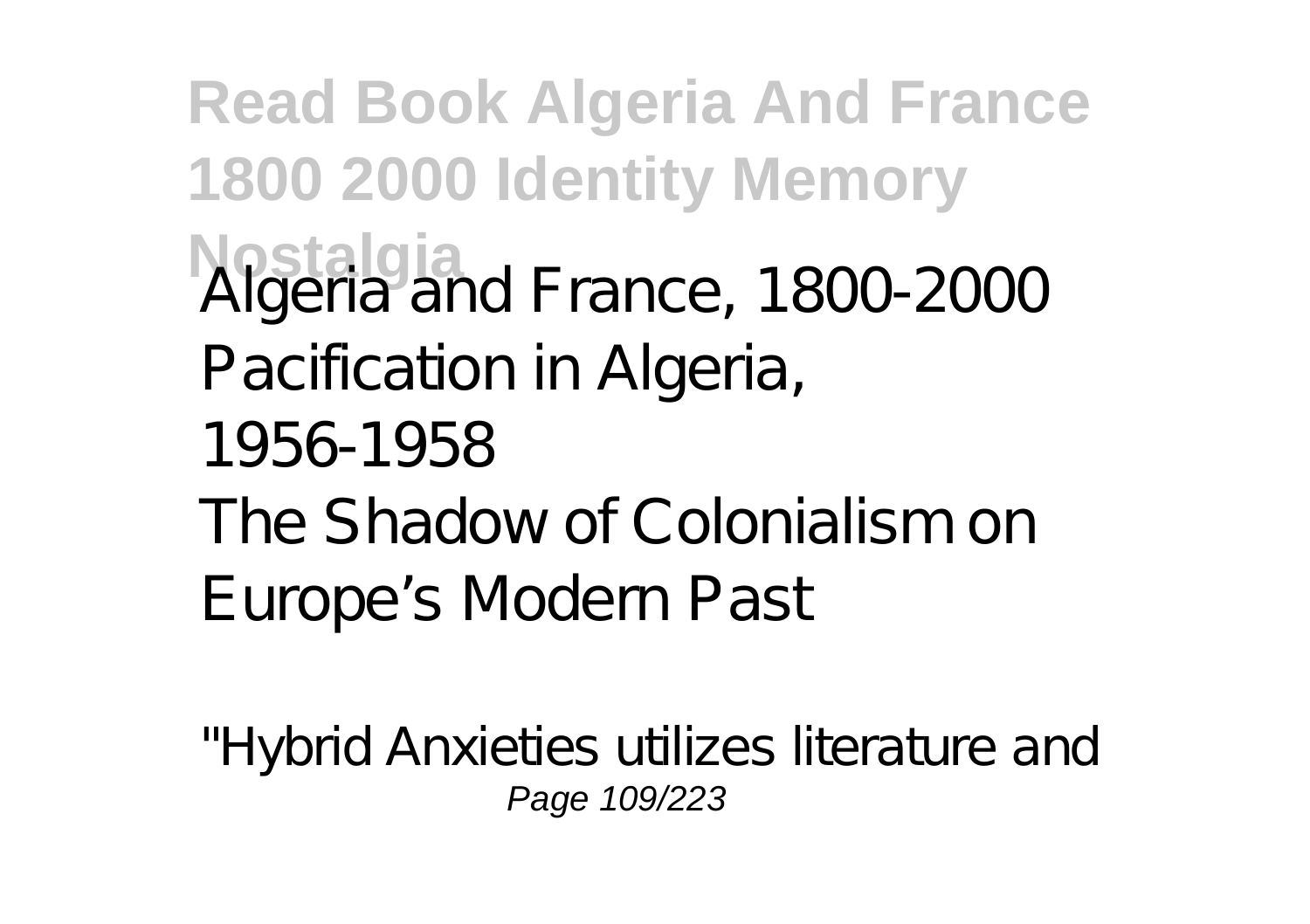**Read Book Algeria And France 1800 2000 Identity Memory** film as a means to investigate the ways in which the French-Algerian War and its postcolonial legacies have precipitated a crisis in gender and sexuality"--

This volume explores the relationship between place, traumatic memory, and narrative. Drawing on cases from Page 110/223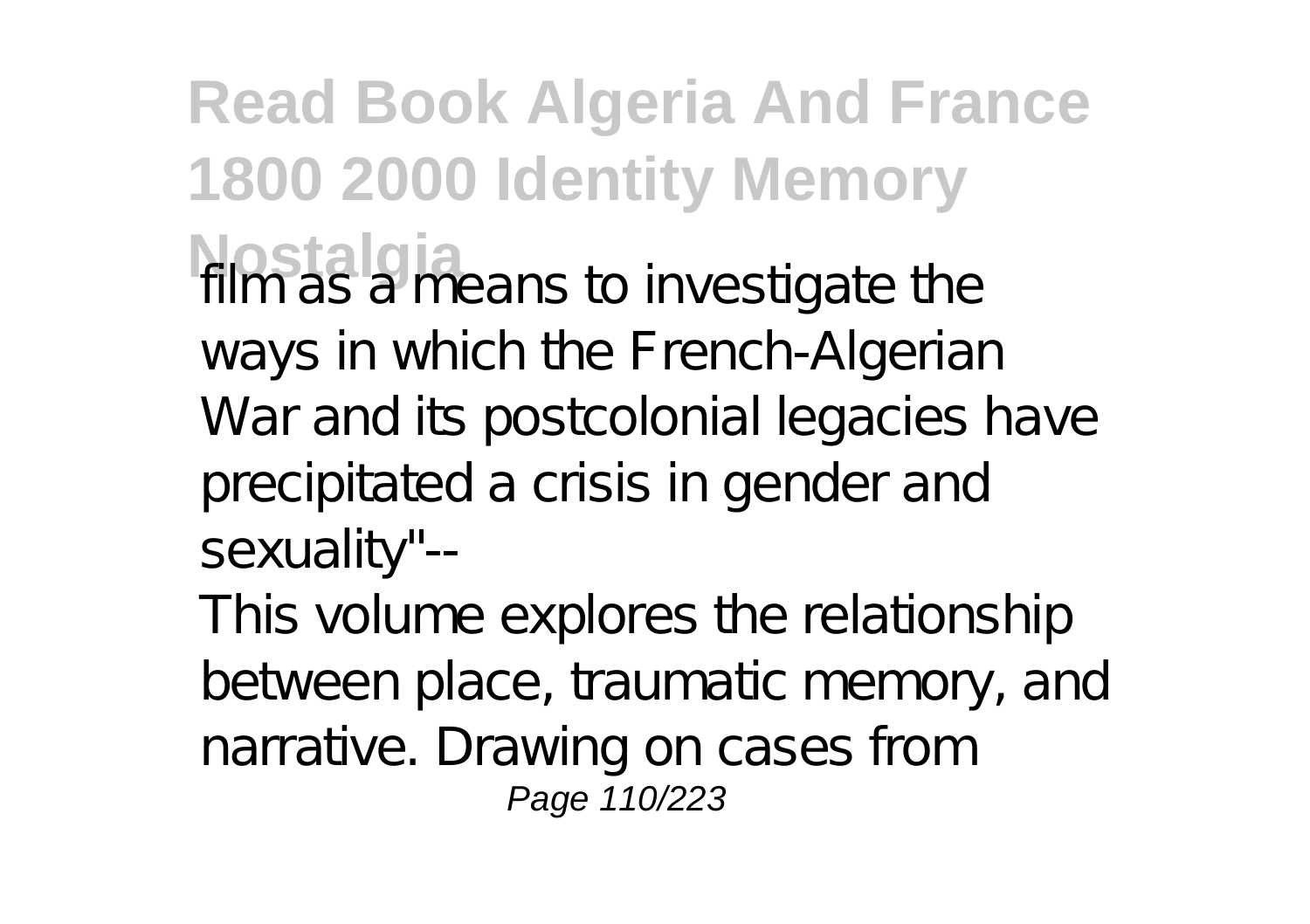**Read Book Algeria And France 1800 2000 Identity Memory Nostalgia** Africa, Asia, Europe, Oceania, and North and South America, the book provides a uniquely cross-cultural and global approach. Covering a wide range of cultural and linguistic contexts, the volume is divided into three parts: memorial spaces, sites of trauma, and traumatic representations. Page 111/223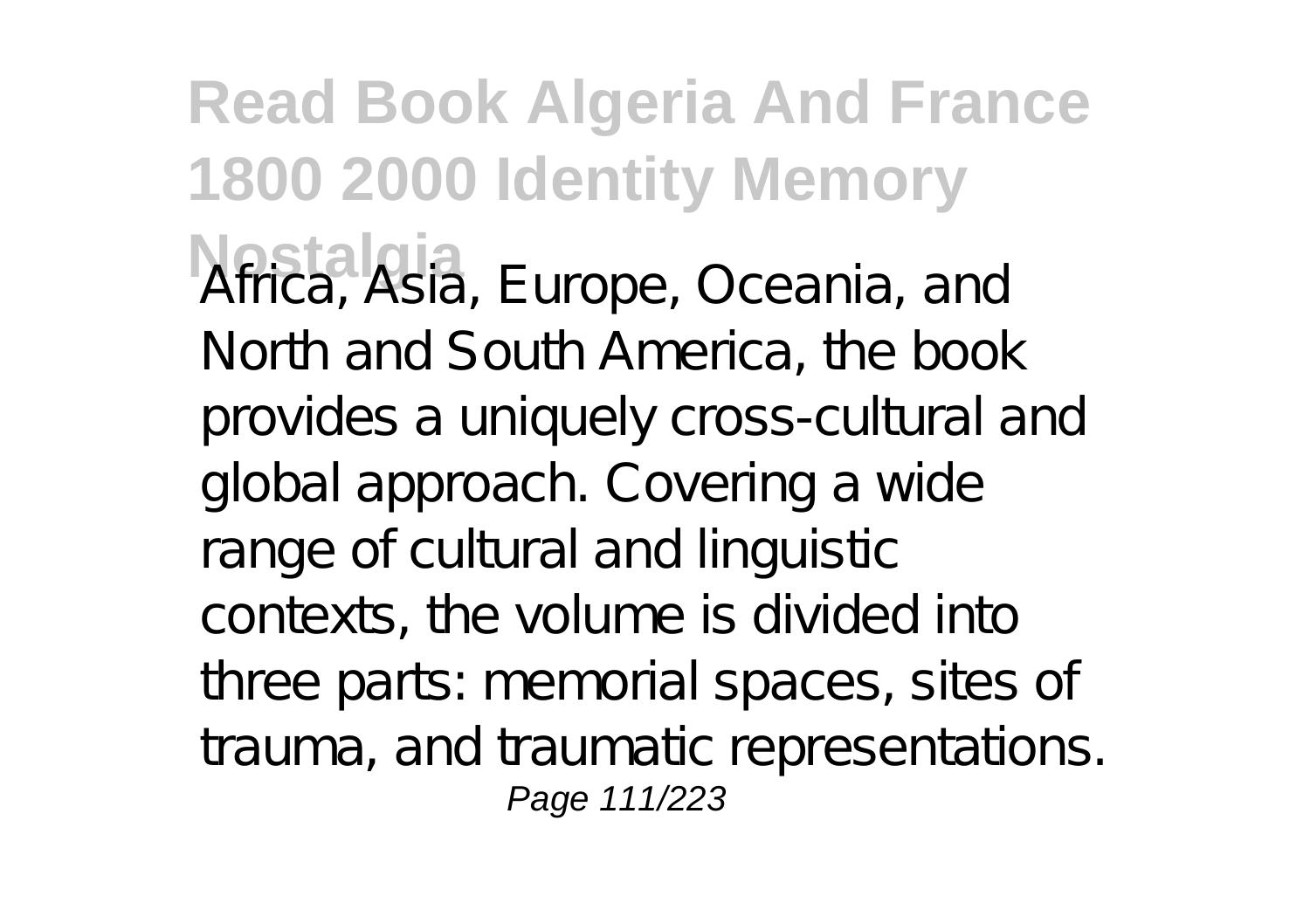**Read Book Algeria And France 1800 2000 Identity Memory Nostalgia** The contributions explore how acknowledgement of past suffering is key to the complex inter-relationship between the politics of memory, expressions of victimhood, and collective memory. Contributors take note of differing aspects of memorial culture, such as those embedded in Page 112/223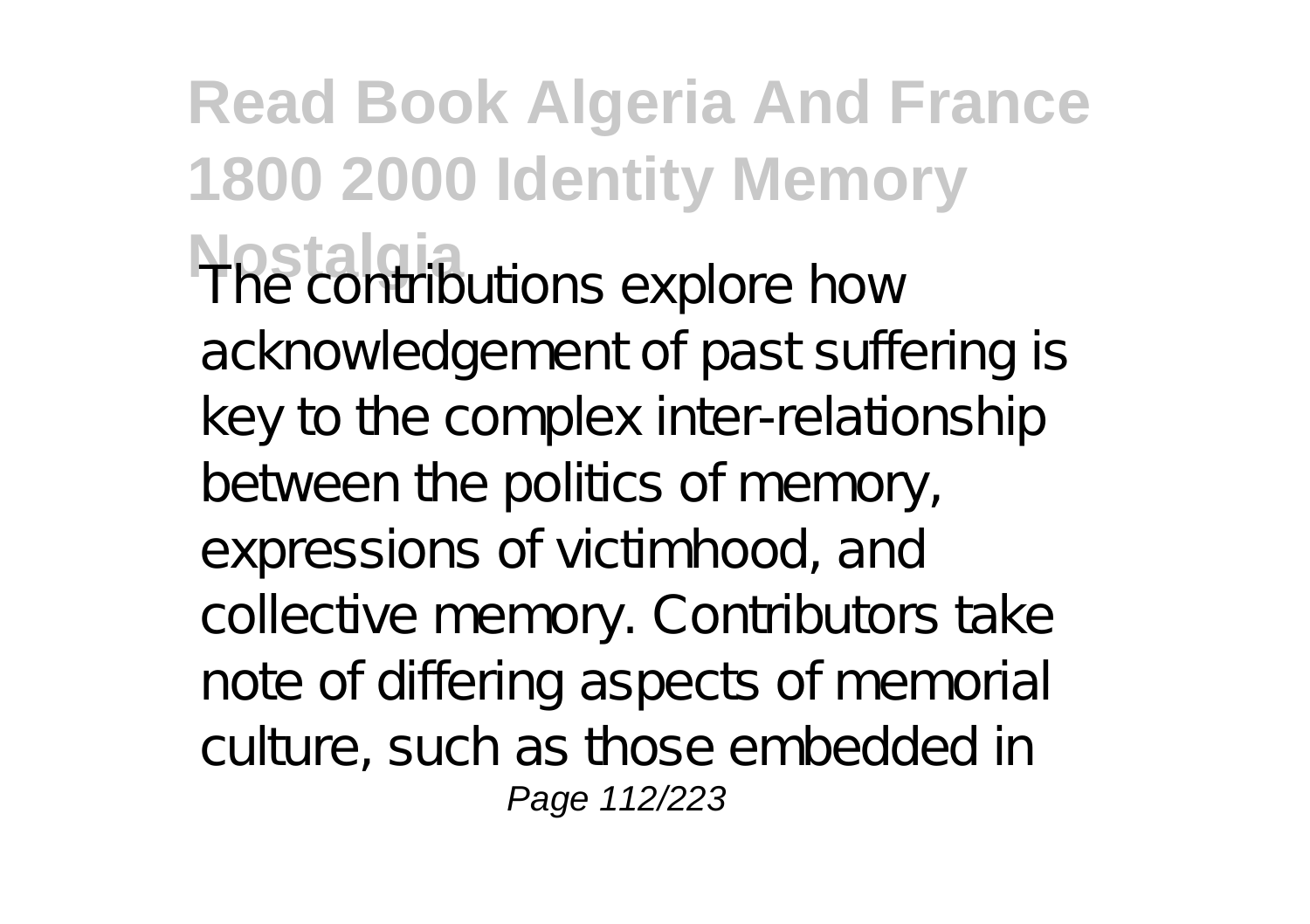**Read Book Algeria And France 1800 2000 Identity Memory Nostalgia** war memorials, mass grave sites, and exhibitions, as well as journalistic, literary and visual forms of commemorations, to investigate how narratives of memory can give meaning and form to places of trauma. After invading Tunisia in 1881, the French installed a protectorate in Page 113/223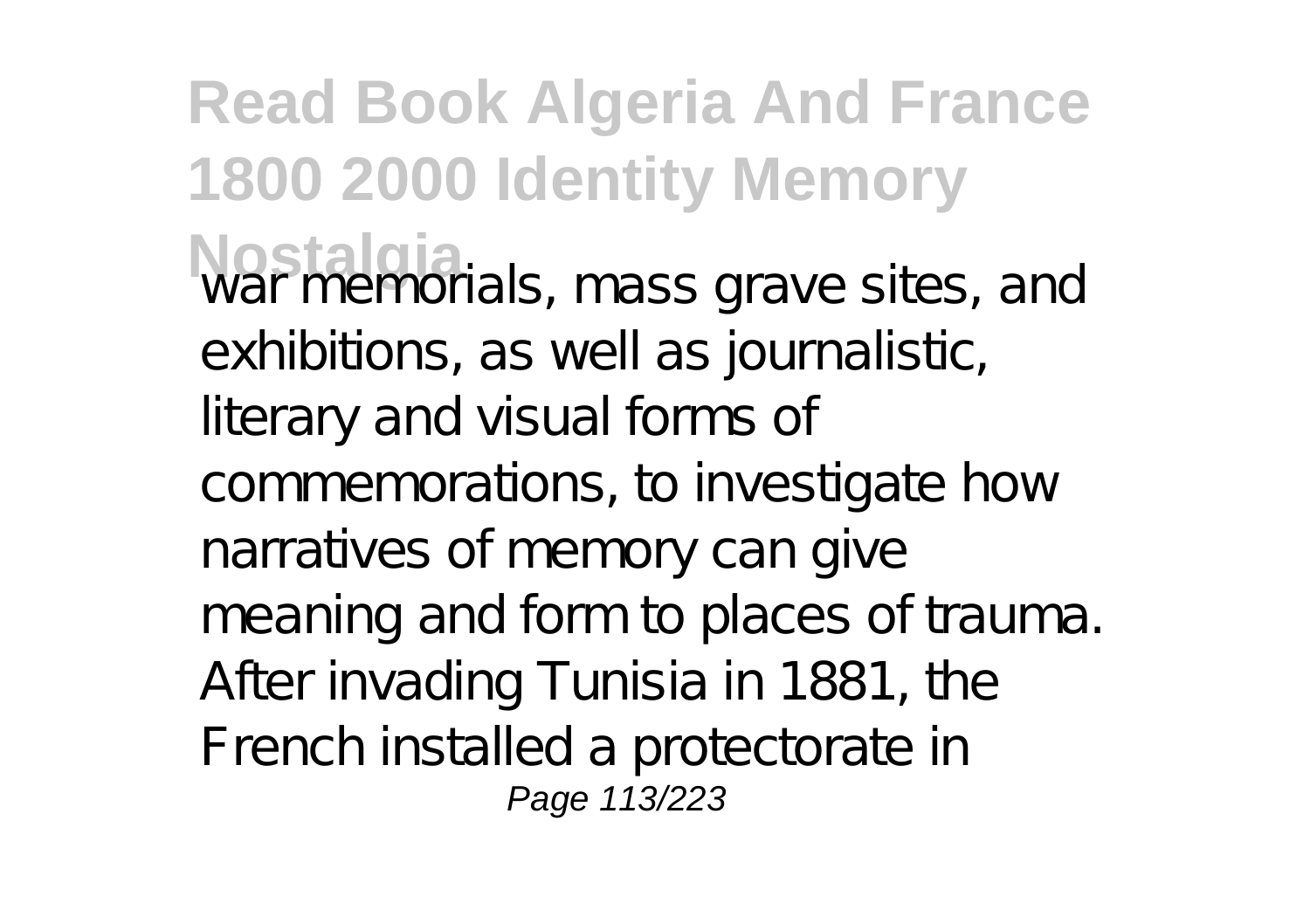**Read Book Algeria And France 1800 2000 Identity Memory** Which they shared power with the Tunisian ruling dynasty and, due to the dynasty's treaties with other European powers, with some of their imperial rivals. This "indirect" form of colonization was intended to prevent the violent clashes marking France's outright annexation of neighboring Page 114/223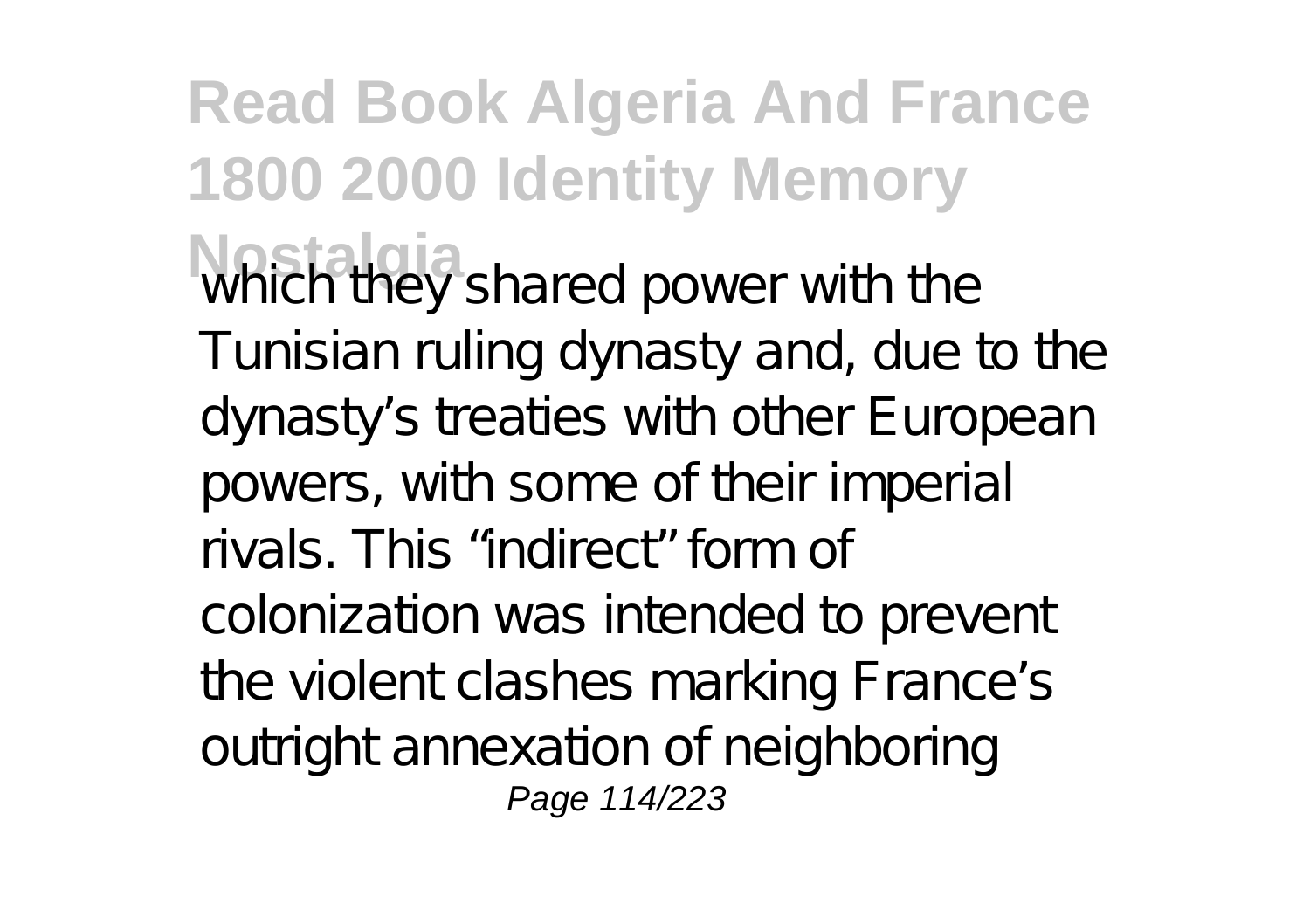**Read Book Algeria And France 1800 2000 Identity Memory Nostalgia** Algeria. But as Mary Dewhurst Lewis shows in Divided Rule, France's method of governance in Tunisia actually created a whole new set of conflicts. In one of the most dynamic crossroads of the Mediterranean world, residents of Tunisia— whether Muslim, Jewish, or Page 115/223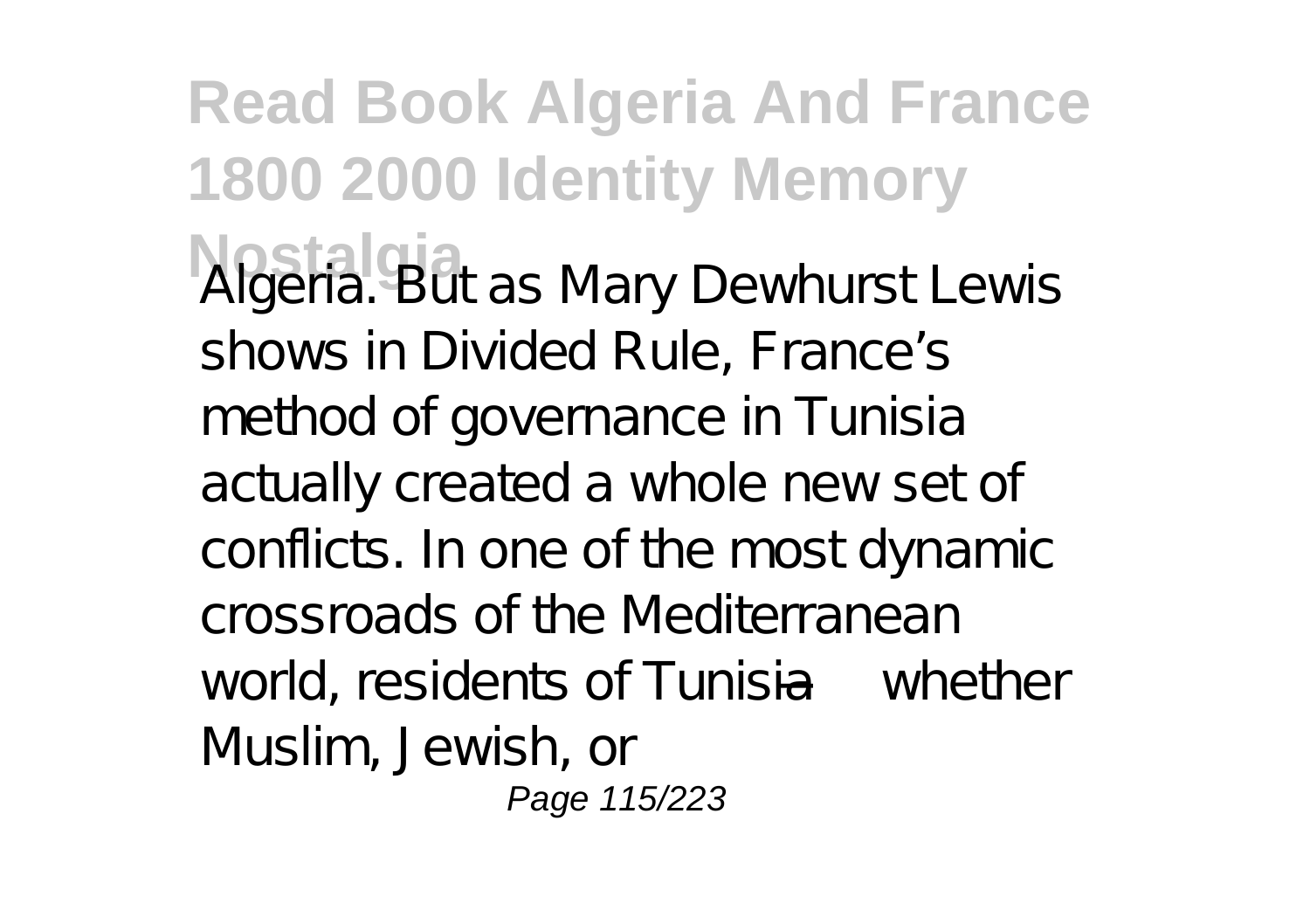**Read Book Algeria And France 1800 2000 Identity Memory Christian—navigated through the** competing power structures to further their civil rights and individual interests and often thwarted the aims of the French state in the process. Over time, these everyday challenges to colonial authority led France to institute reforms that slowly undermined Page 116/223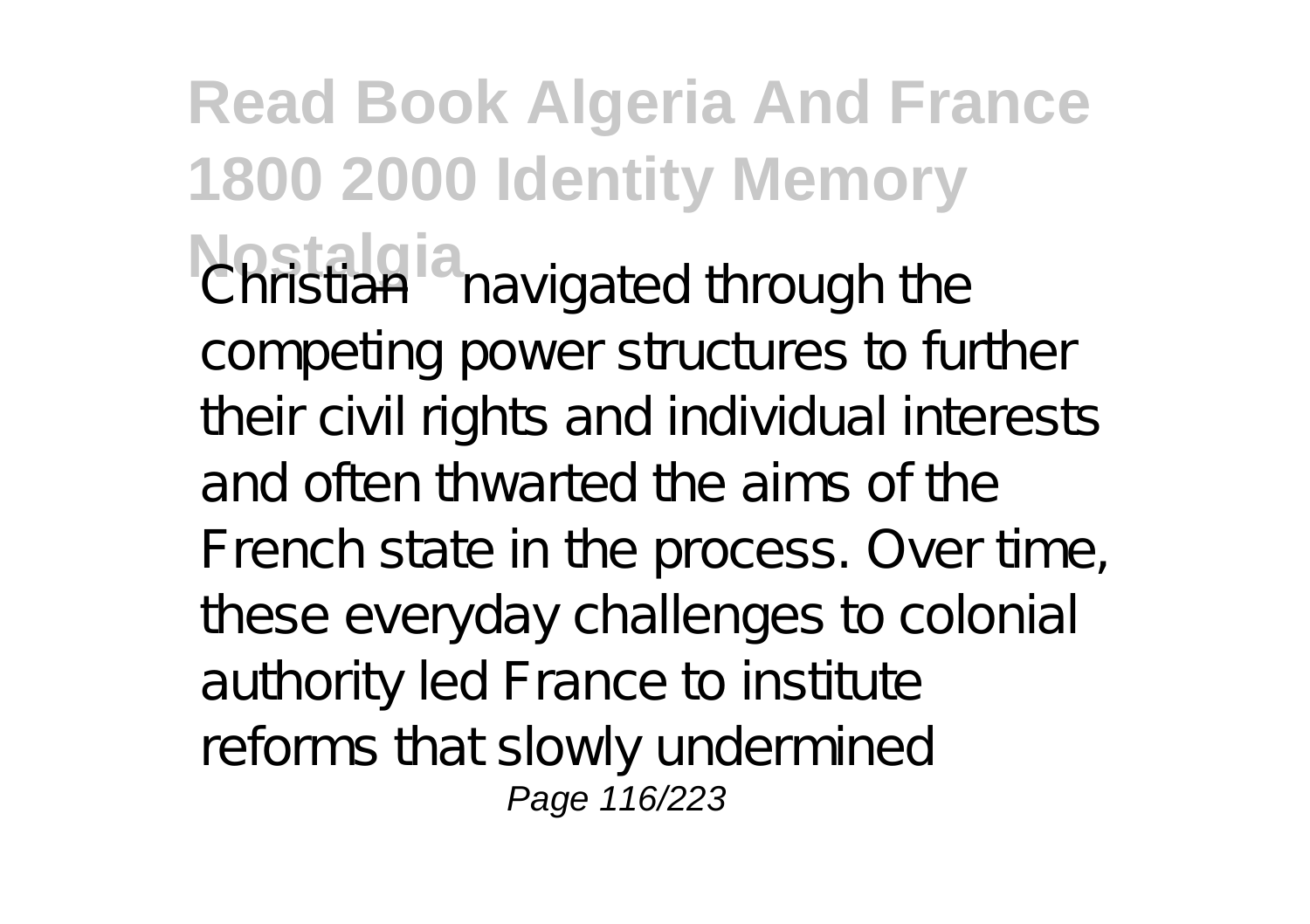**Read Book Algeria And France 1800 2000 Identity Memory Nostalgia** Tunisian sovereignty and replaced it with a more heavy-handed form of rule—a move also intended to ward off France's European rivals, who still sought influence in Tunisia. In so doing, the French inadvertently encouraged a powerful backlash with major historical consequences, as Page 117/223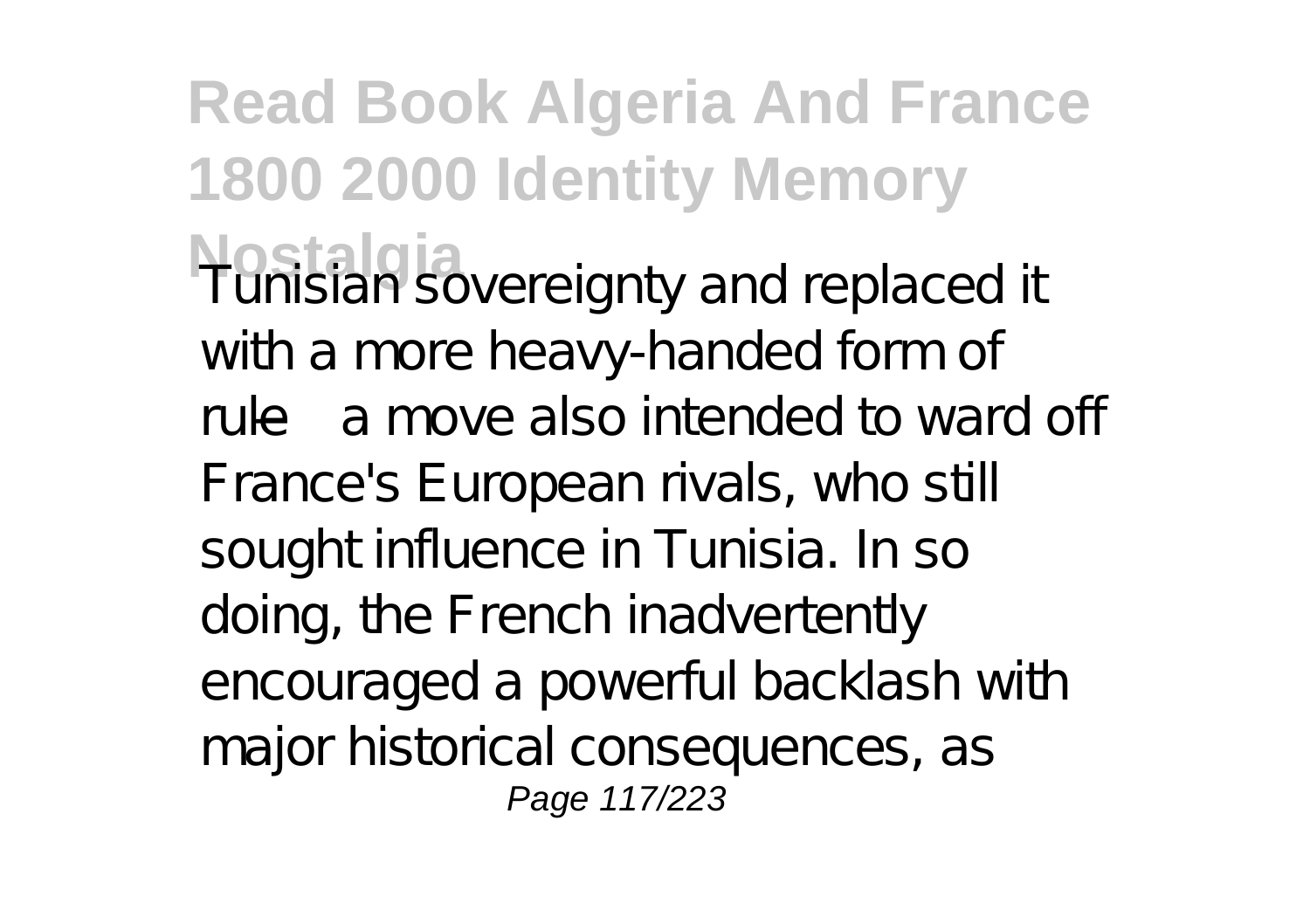**Read Book Algeria And France 1800 2000 Identity Memory Nostalgia** Tunisians developed one of the earliest and most successful nationalist movements in the French empire. Based on archival research in four countries, Lewis uncovers important links between international power politics and everyday matters of rights, identity, and resistance to Page 118/223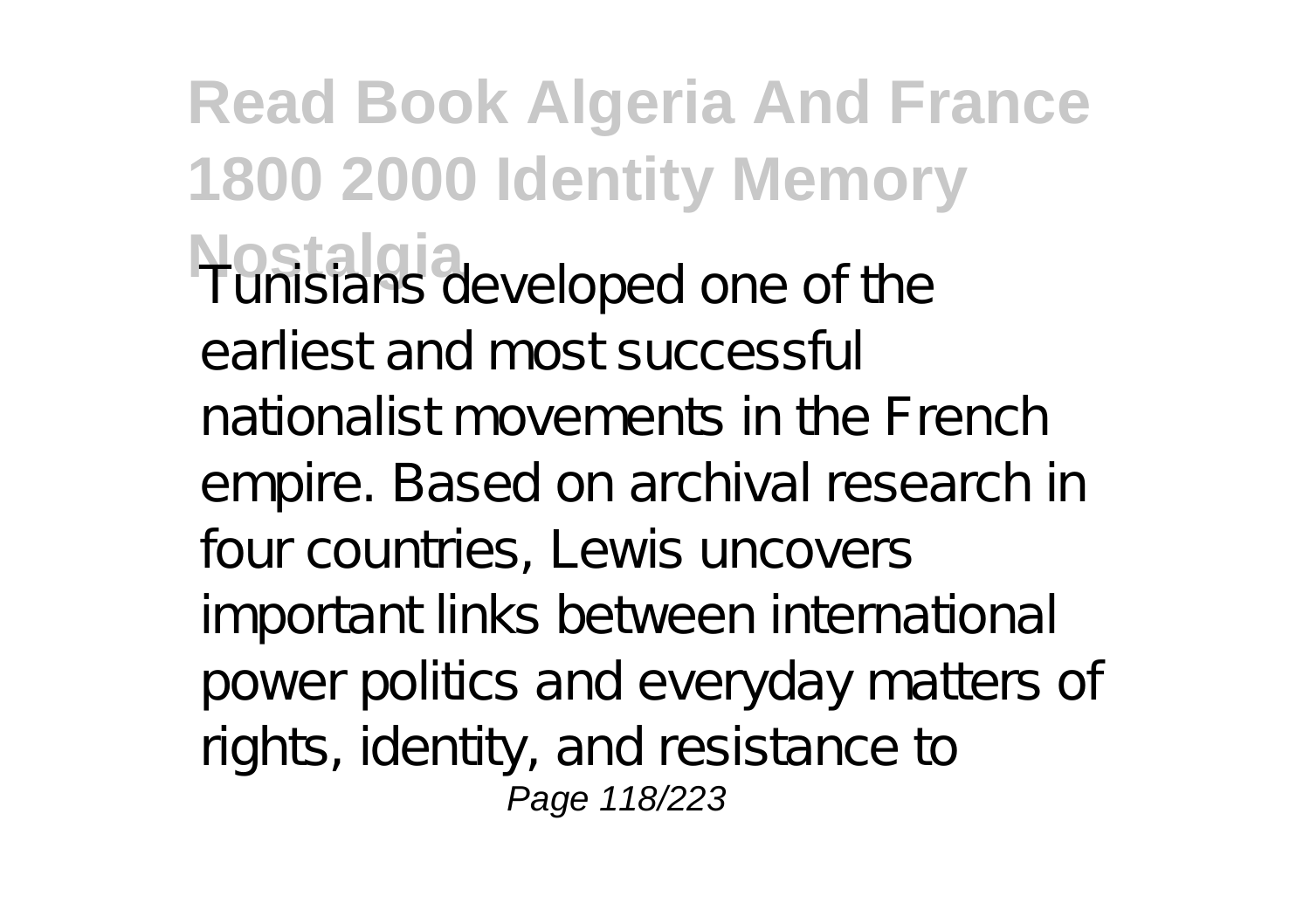**Read Book Algeria And France 1800 2000 Identity Memory Notal authority, while re-interpreting** the whole arc of French rule in Tunisia from the 1880s to the mid-20th century. Scholars, students, and anyone interested in the history of politics and rights in North Africa, or in the nature of imperialism more generally, will gain a deeper Page 119/223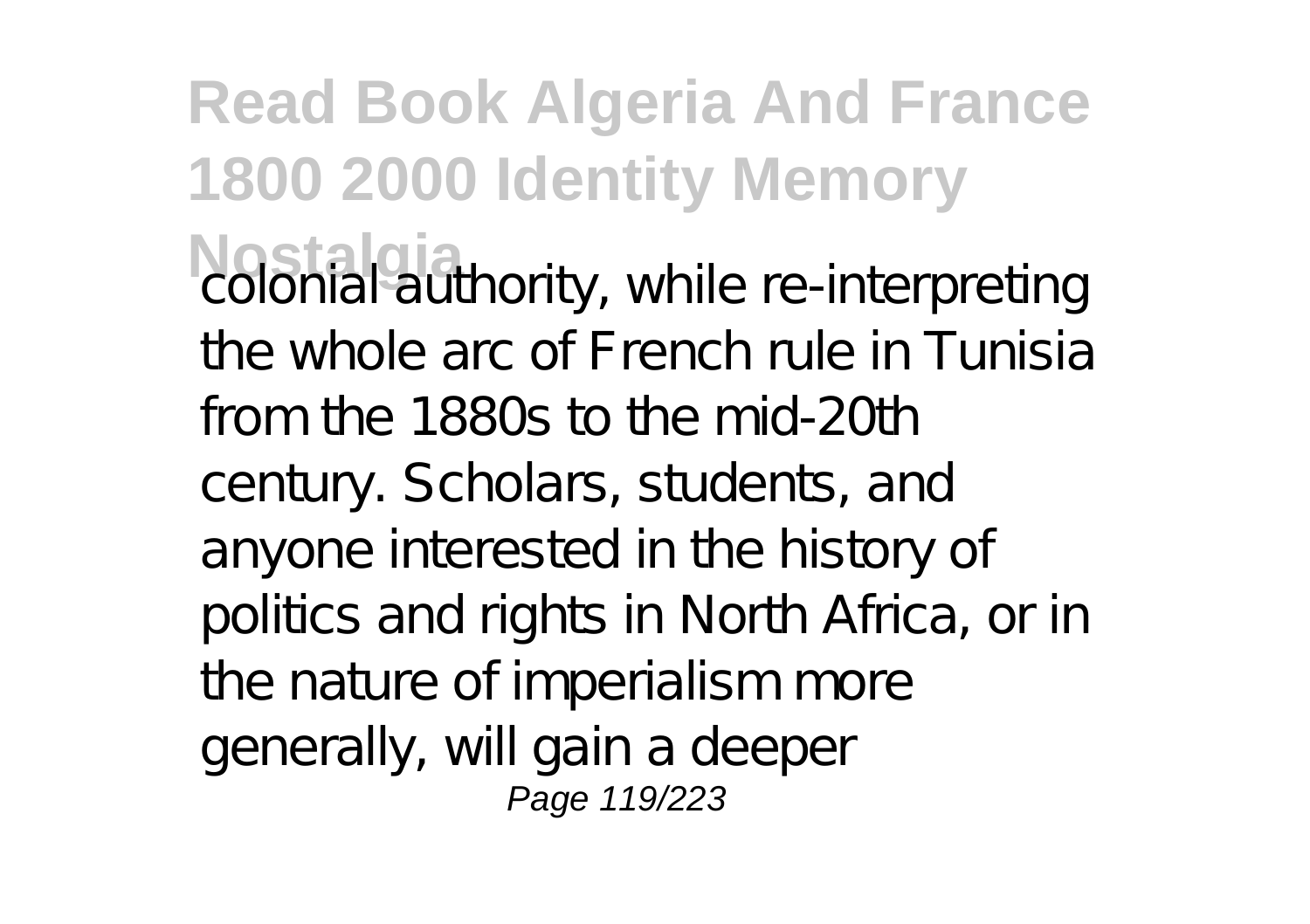## **Read Book Algeria And France 1800 2000 Identity Memory Noteistanding of these issues from** this sophisticated study of colonial Tunisia.

"A major contribution to understanding the tragic drama of Algerian history, casting light on the dilemmas facing the Two-Thirds World in the 21st century."--Don Holsinger, Seattle Page 120/223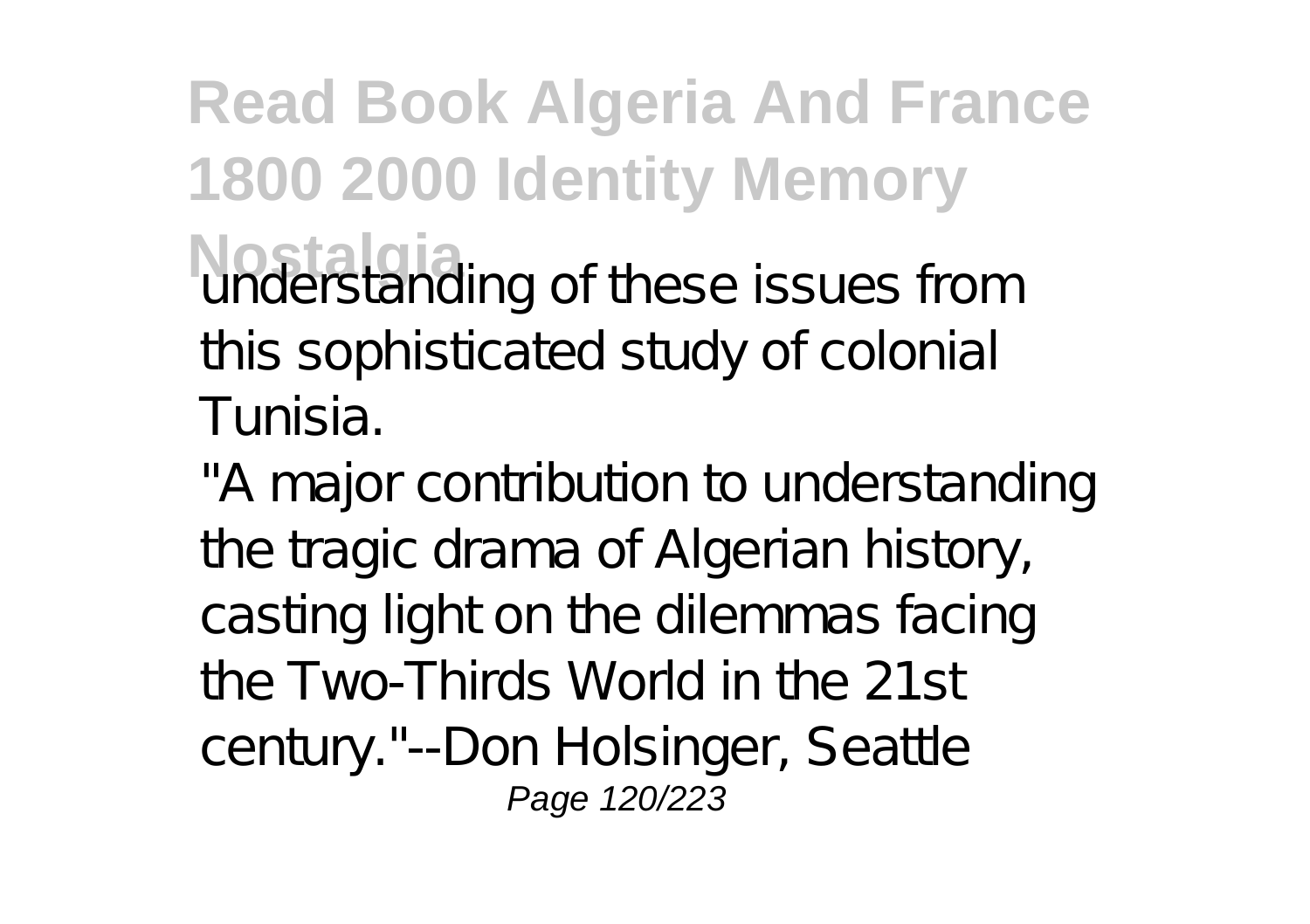**Read Book Algeria And France 1800 2000 Identity Memory Pacific University Phillip Naylor** describes the extraordinary bilateral relationship between France and Algeria, countries which--after 132 years of colonialism and a brutal war of independence--have attempted to fashion a new relationship based on "mutual respect" Beginning with a Page 121/223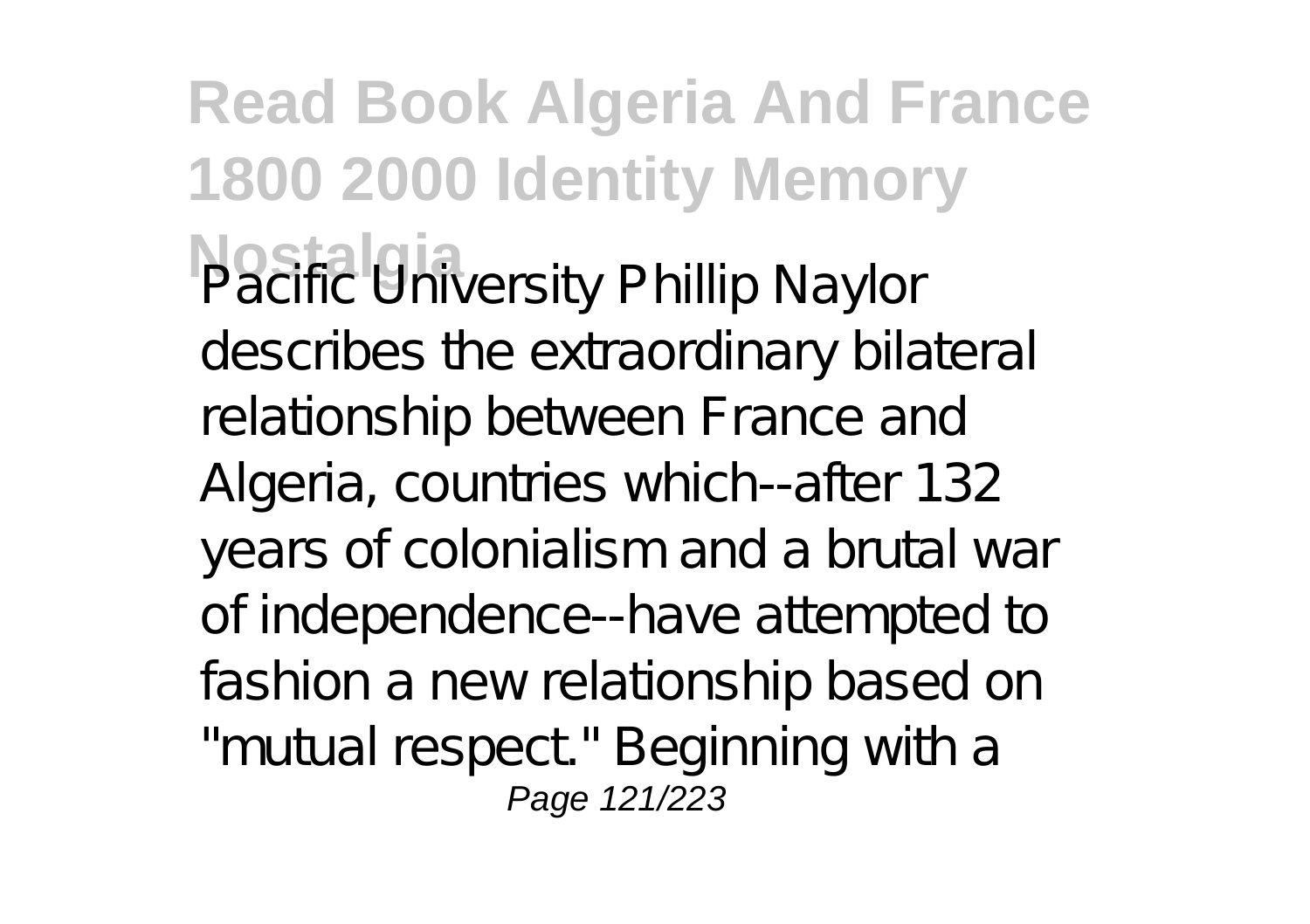**Read Book Algeria And France 1800 2000 Identity Memory November 2015** review of the colonial period up to 1958, Naylor examines the various dramas that have distinguished bilateral relations since independence: the Evian Accords of March 1962, the substitution of cooperation for colonialism, the nationalization of the hydrocarbons sector in 1971, and the Page 122/223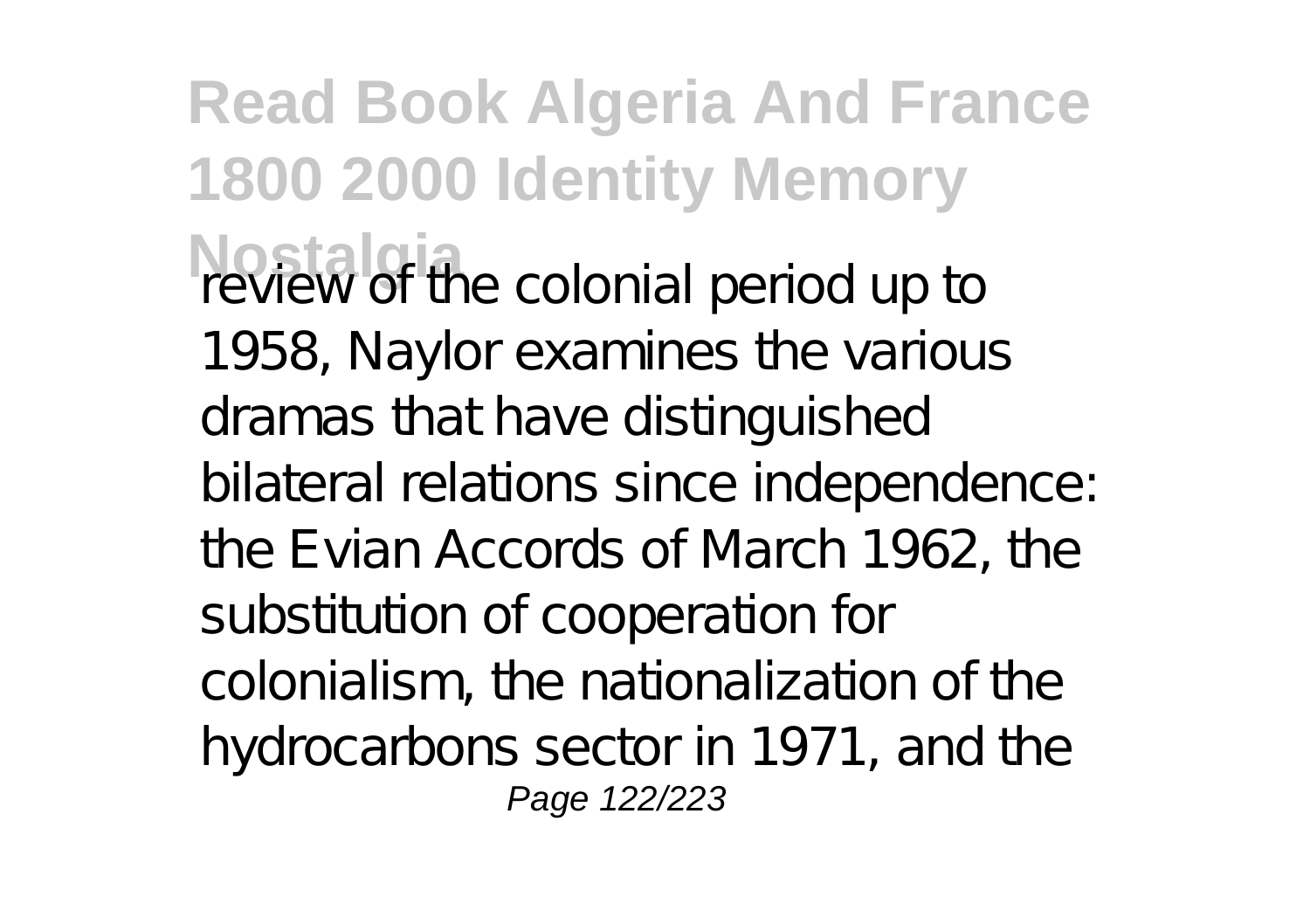**Read Book Algeria And France 1800 2000 Identity Memory Nostalgia** Fitna, Algeria's violent "trial" of itself as a nation during the '90s. Recognizing many contradictions and complexities in the period of "postcolonial decolonization," Naylor melds philosophy, economics, sociology, political science, and literary criticism into his historical narrative. Readers Page 123/223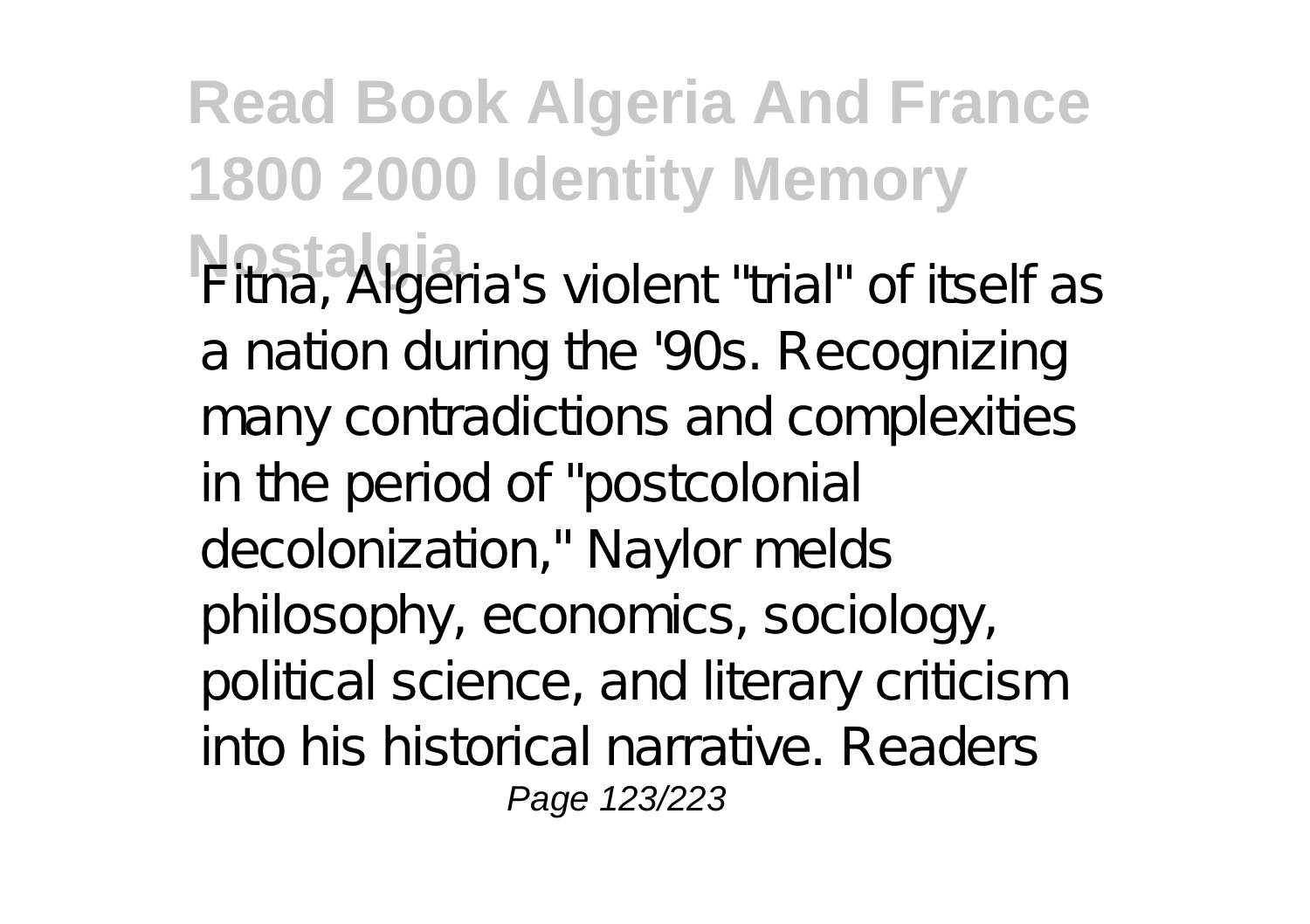**Read Book Algeria And France 1800 2000 Identity Memory Nostalgia** will find an impressive range of subject matter and methodologies brought to bear on the evolving relations of power, perception, and identity between the two states. In the voluminous literature covering France's relationship with Algeria, the bilateral postcolonial history has been Page 124/223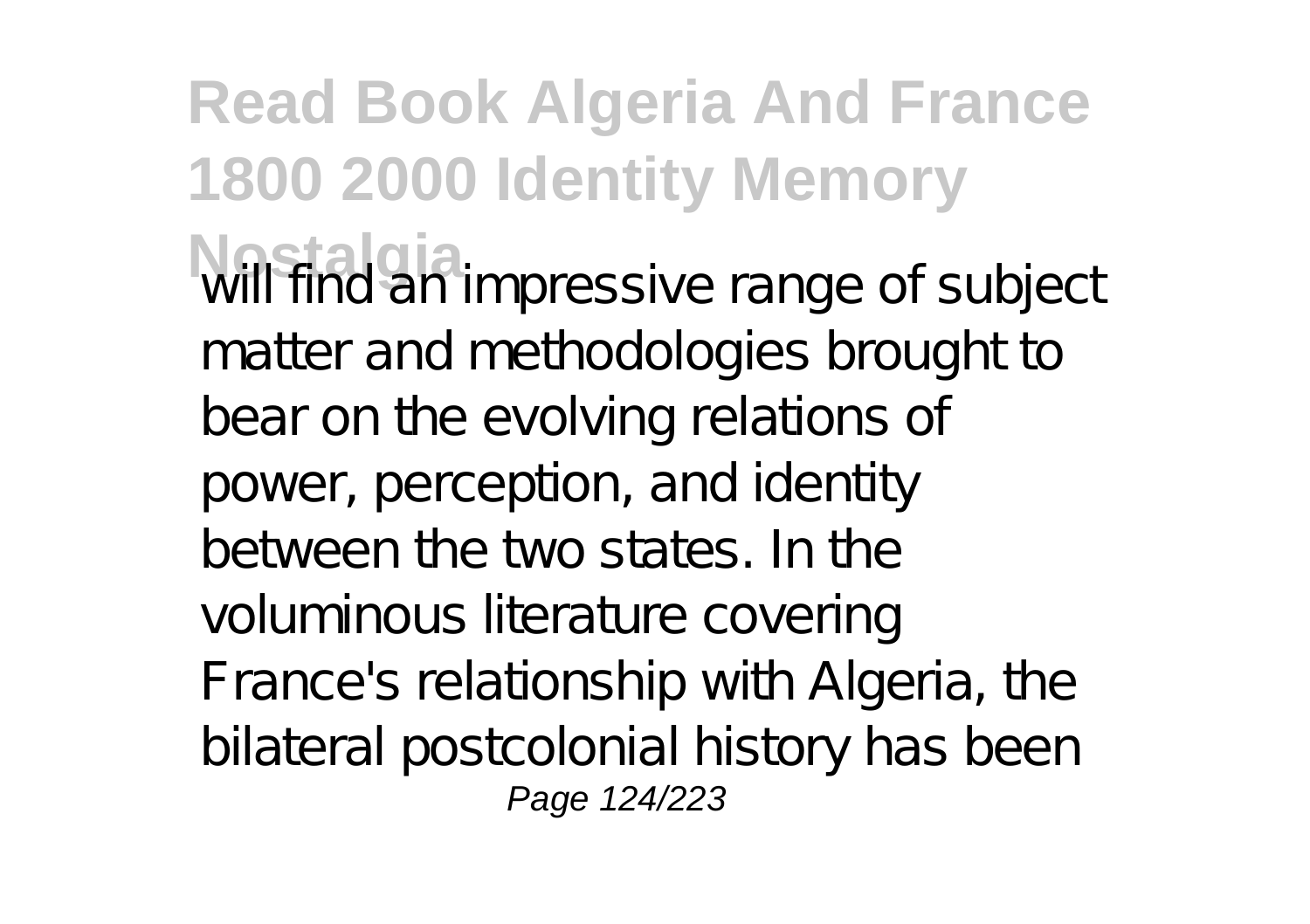**Read Book Algeria And France 1800 2000 Identity Memory Nostalgia** marginalized, if not neglected. Naylor offers a widely and deeply researched account of this period, and of the exceptional relationship between France and Algeria as the former continues to ascribe strategic importance to Algeria while the latter struggles to transform and escape the Page 125/223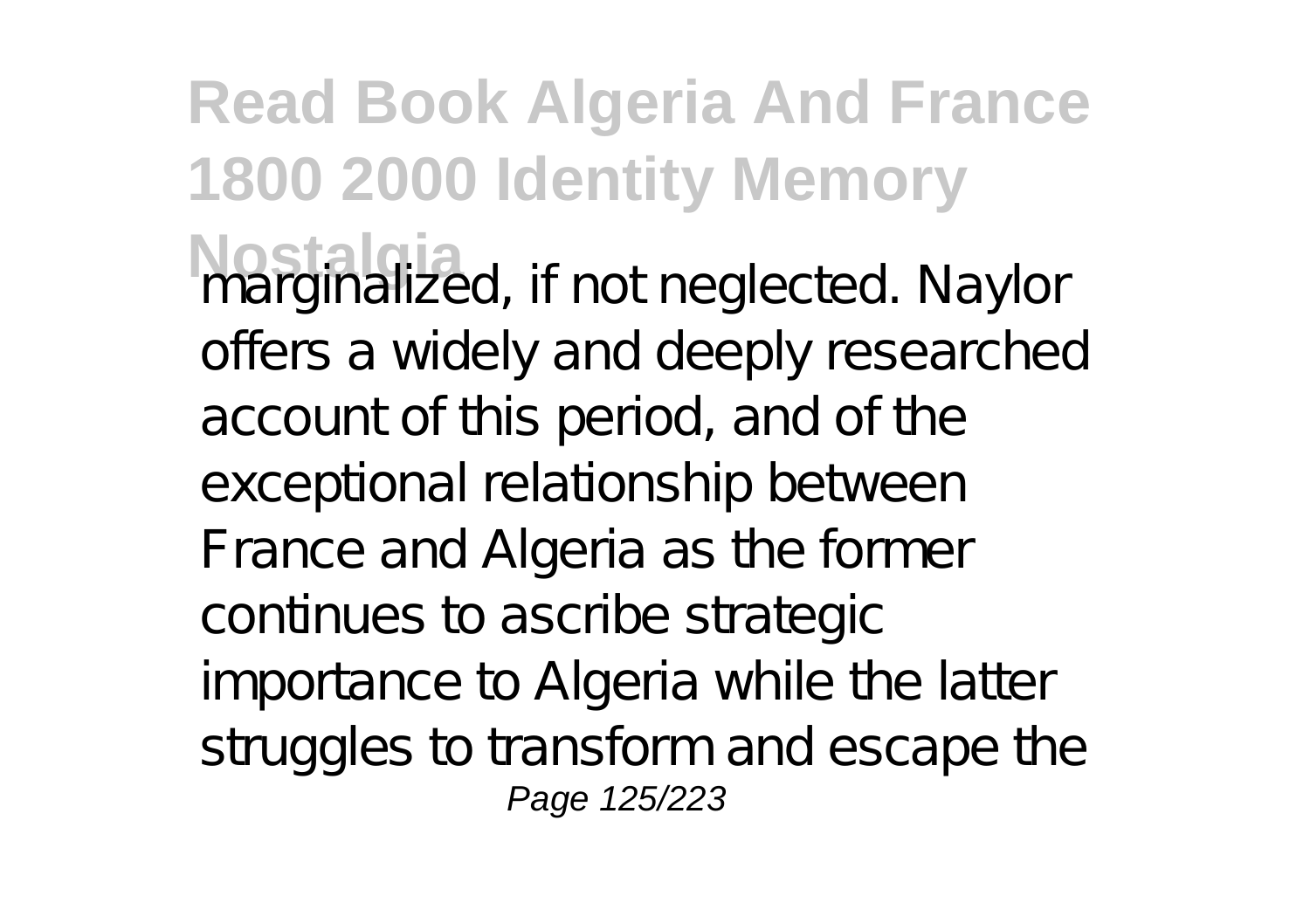**Read Book Algeria And France 1800 2000 Identity Memory** residual influence of its colonial past. Phillip C. Naylor, associate professor of history at Marquette University, is coeditor of State and Society in Algeria (1992).

The dissolution of the French Empire and the ensuing rush of immigration have led to the formation of diasporas Page 126/223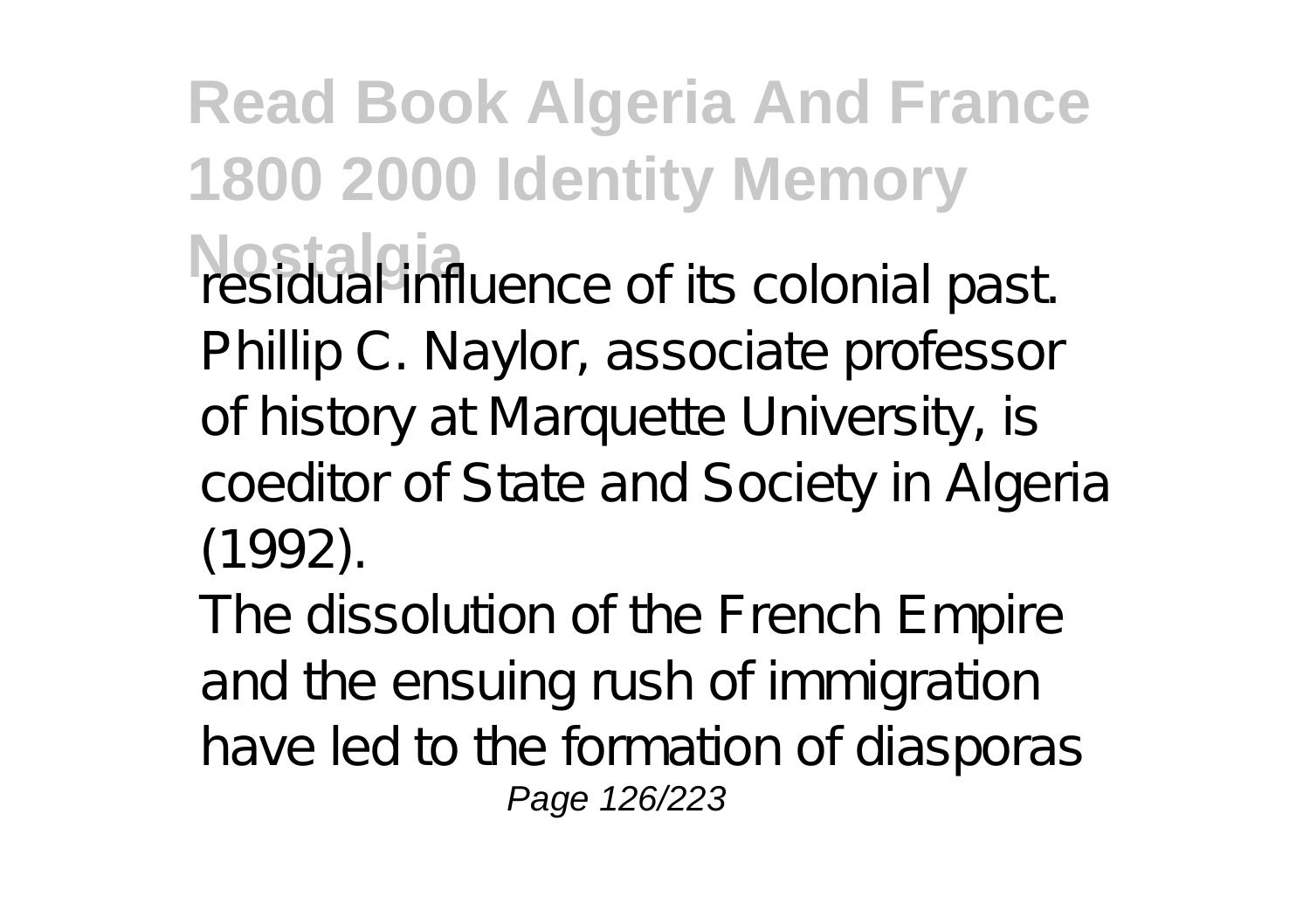**Read Book Algeria And France 1800 2000 Identity Memory Nostal and immigrant cultures that have** transformed French society and the immigrants themselves. Transnational Spaces and Identities in the Francophone World examines the impact of this postcolonial immigration on identity in France and in the Francophone world, which has Page 127/223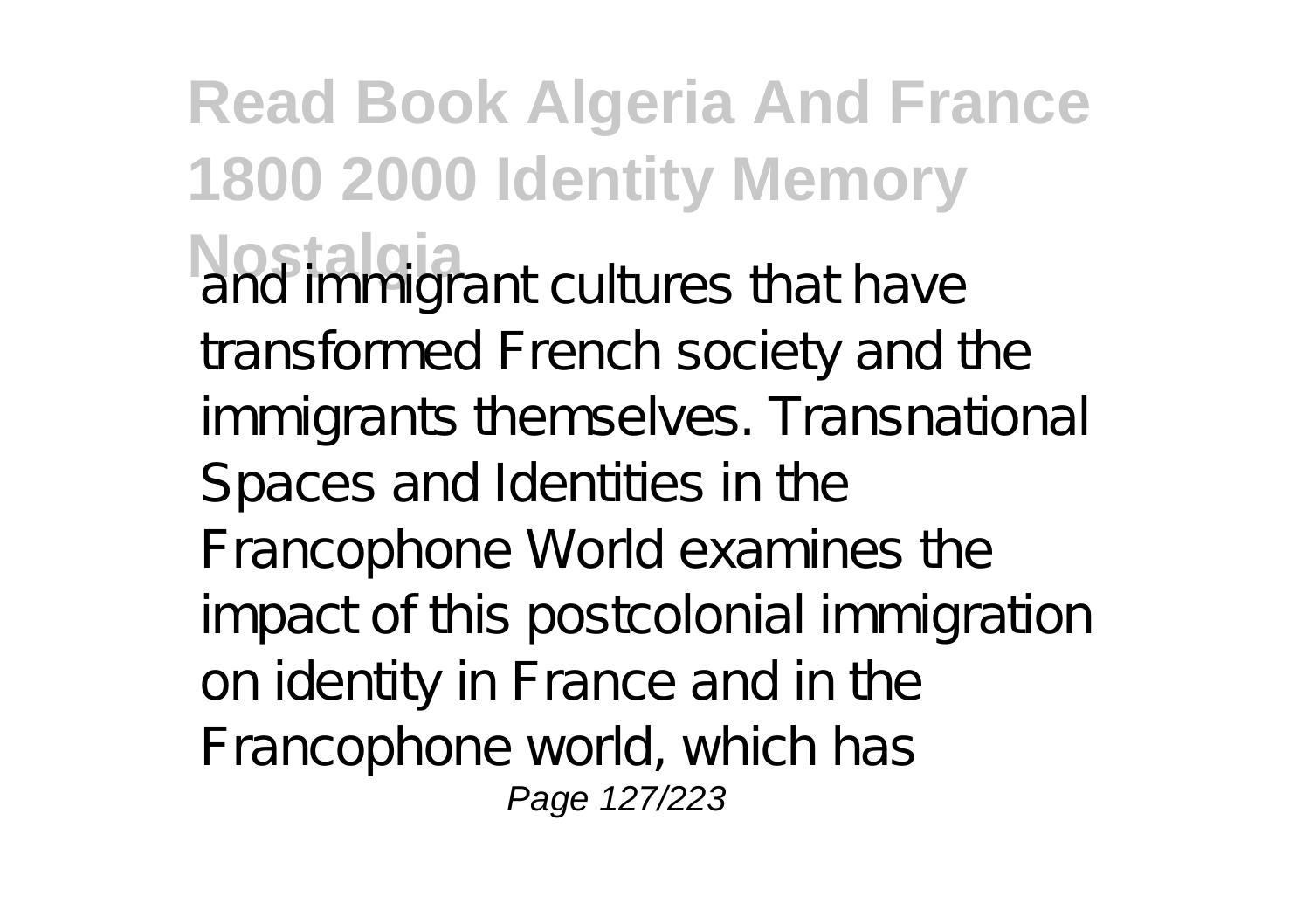**Read Book Algeria And France 1800 2000 Identity Memory Nostalgia** encompassed parts of Africa, the Middle East, Southeast Asia, and the Americas. Immigrants bear cultural traditions within themselves, transform "host" communities, and are, in turn, transformed. These migrations necessarily complicate ideals of national literature, culture, and history, Page 128/223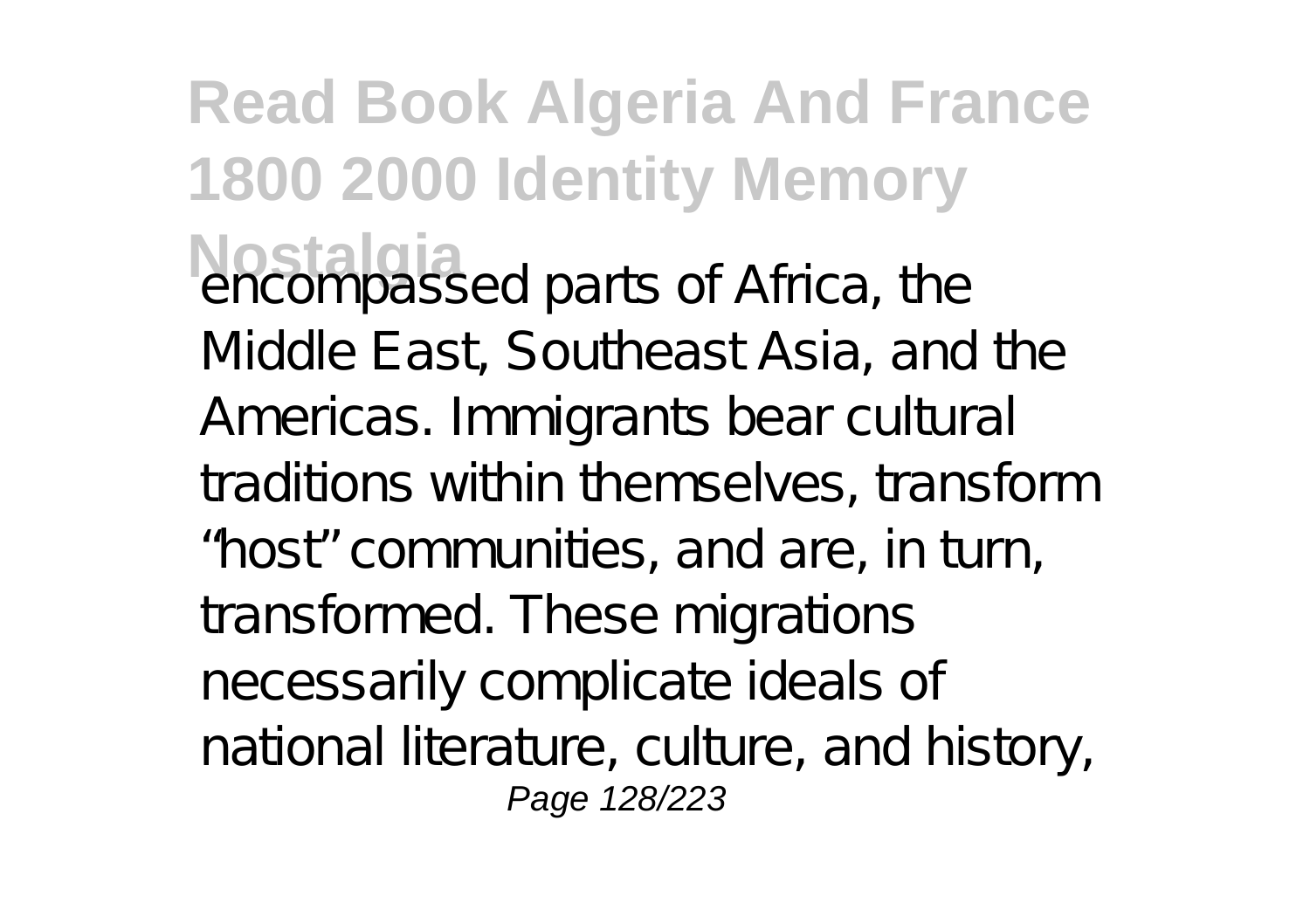**Read Book Algeria And France 1800 2000 Identity Memory** forcing a reexamination and a rearticulation of these ideals. Exploring a variety of texts informed by these transnational conceptions of identity and space, the contributors to this volume reveal the vitality of Francophone studies within a broad range of disciplines, periods, and Page 129/223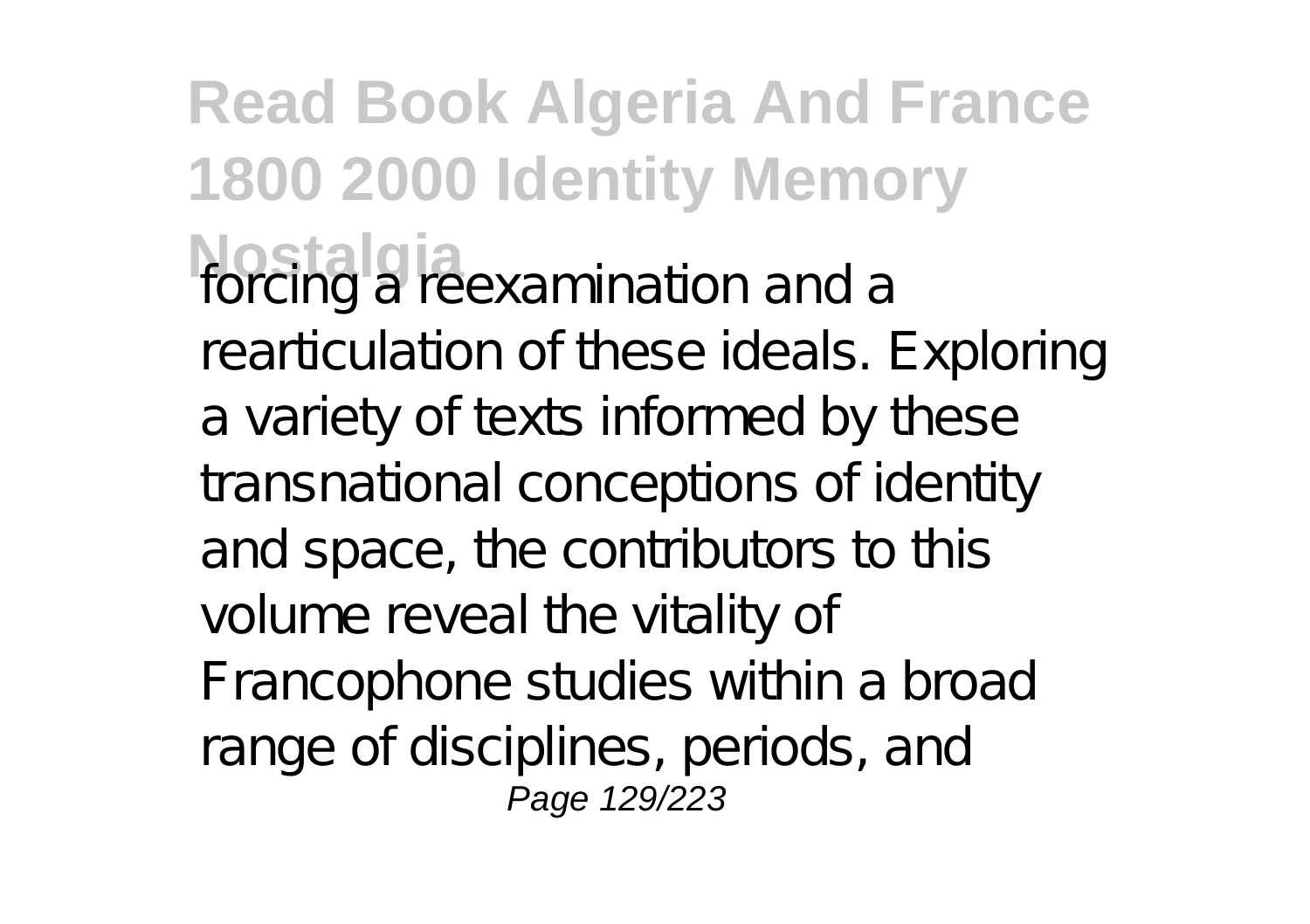**Read Book Algeria And France 1800 2000 Identity Memory Notifially** settings. They remind us that the idea and reality of Francophonie is not a late twentieth-century phenomenon but something that grows out of longterm interactions between colonizer and colonized and between peoples of different nationalities, ethnicities, and religions. Truly interdisciplinary, this Page 130/223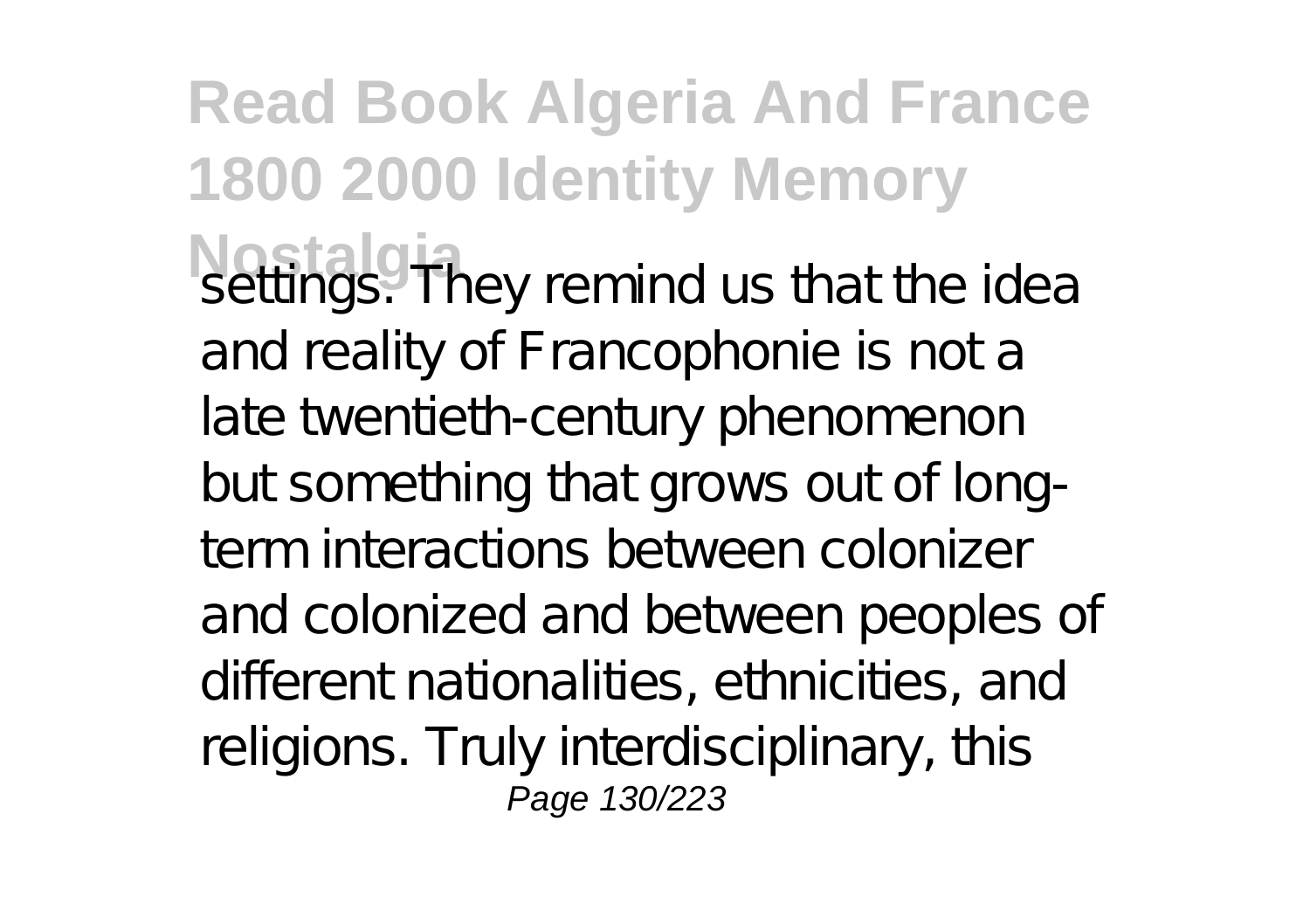**Read Book Algeria And France 1800 2000 Identity Memory Collection engages conceptions of** identity with respect to their physical, geographic, ethnic, and imagined realities.

European Women's Narratives of Algeria and Kenya 1900-Present Pieds-Noirs, Identity, and Exile Views from the Margins Page 131/223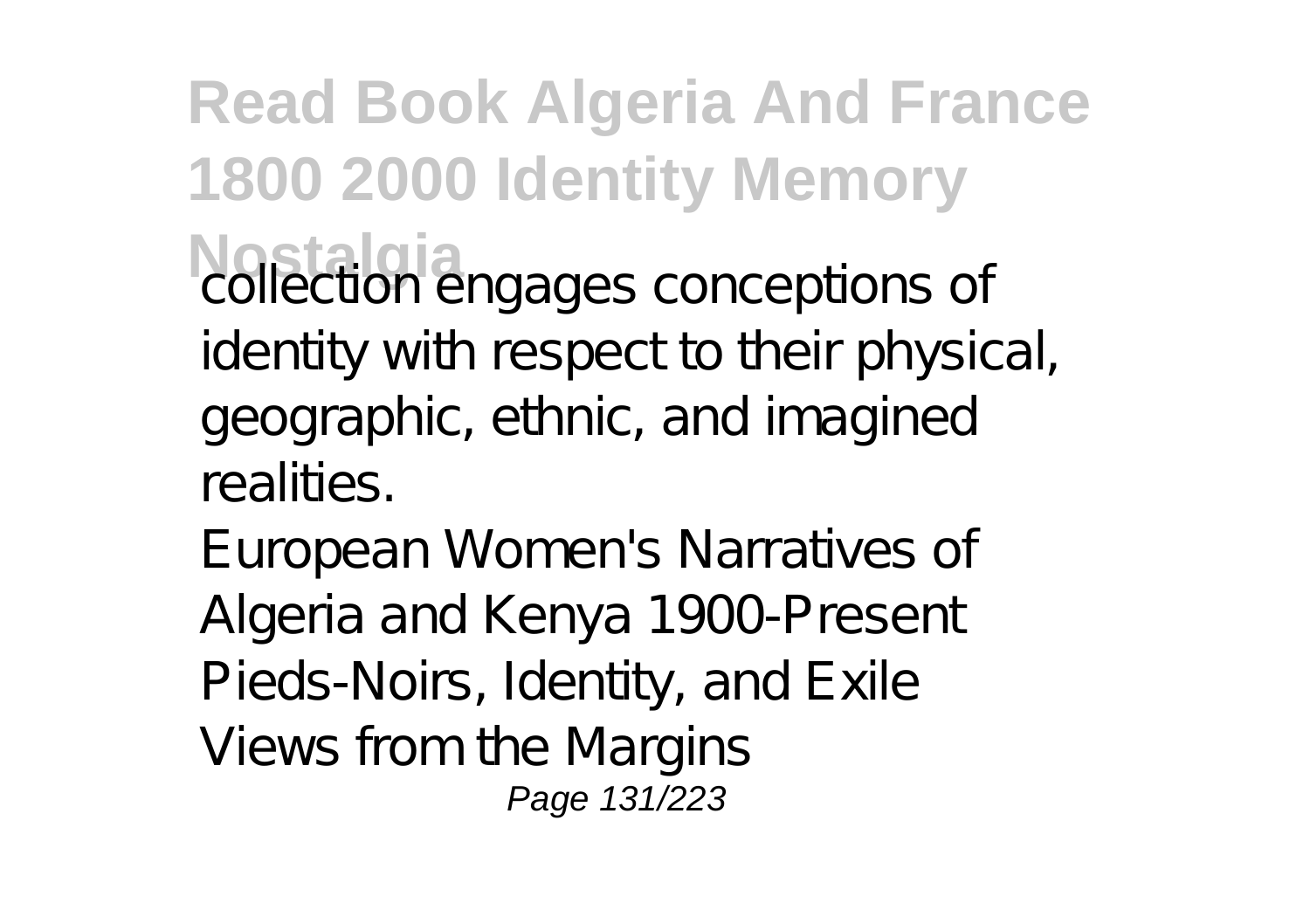**Read Book Algeria And France 1800 2000 Identity Memory** *Genocide*, Ethnonationalism, and the United Nations Hybrid Anxieties Historicizing Colonial Nostalgia Exploring the Causes of Mass Killing Since 1945 Algeria: Nation, Culture and Transnationalism 1988-2015 offers Page 132/223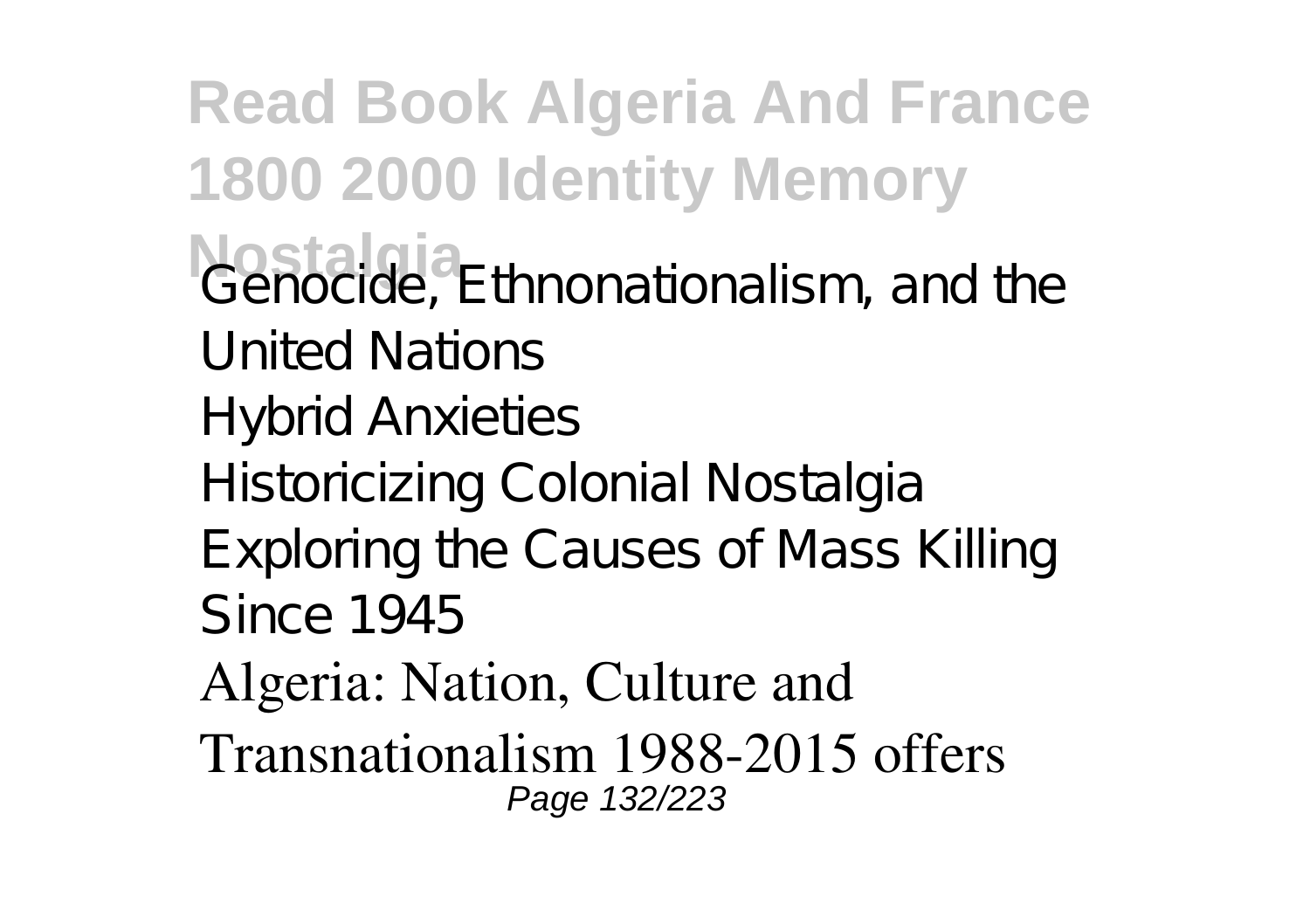**Read Book Algeria And France 1800 2000 Identity Memory Nostalgia** new insights into contemporary Algeria. Drawing on a range of different approaches to the idea of Algeria and to its contemporary realities, the chapters in this volume serve to open up any discourse that would tie 'Algeria' to a fixed meaning

Page 133/223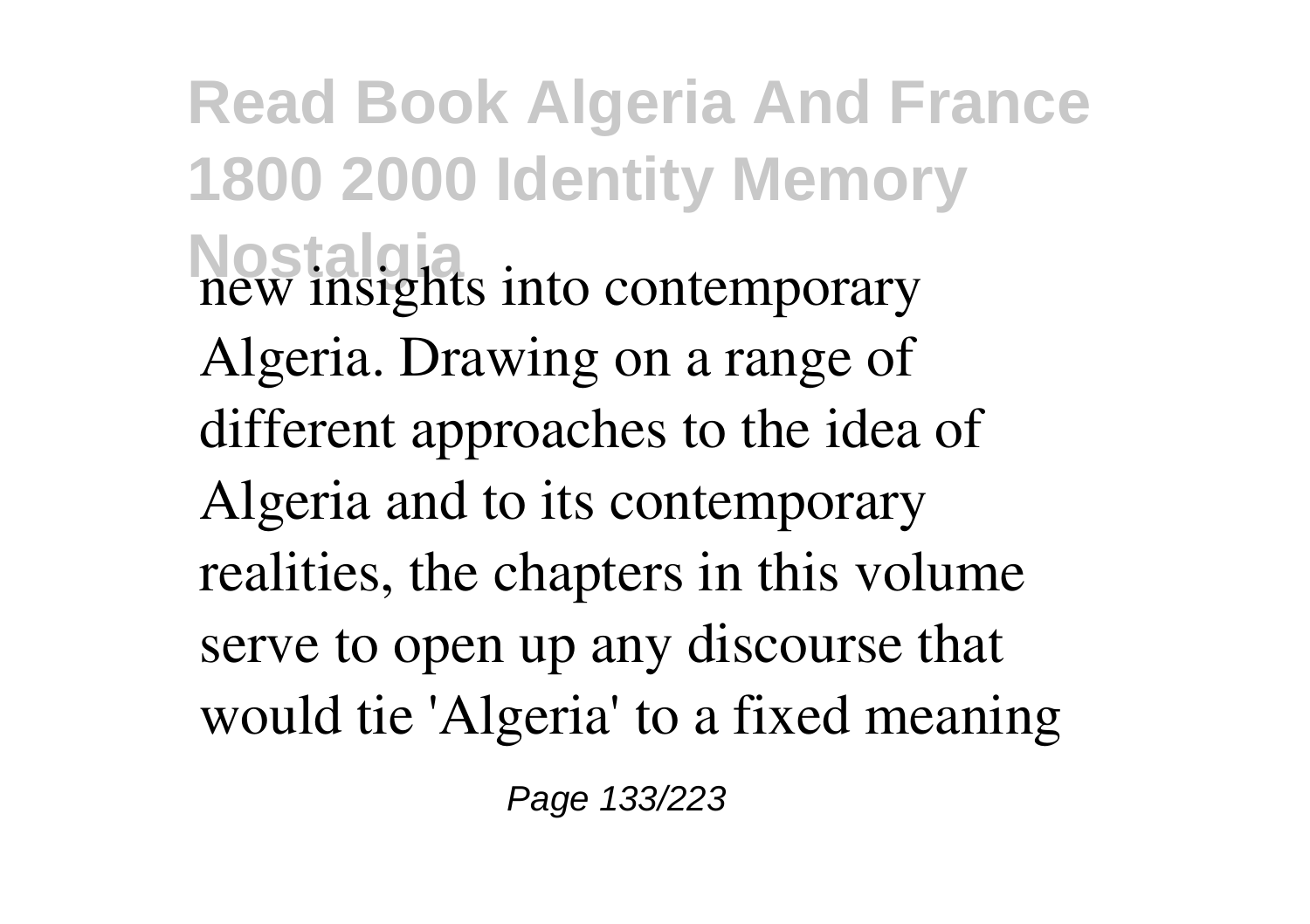**Read Book Algeria And France 1800 2000 Identity Memory Nostalgia** or construct it in ways that neglect the weft and warp of everyday cultural production and political action. The configuration of these essays invites us to read contemporary cultural production in Algeria not as determined indices of a specific place

Page 134/223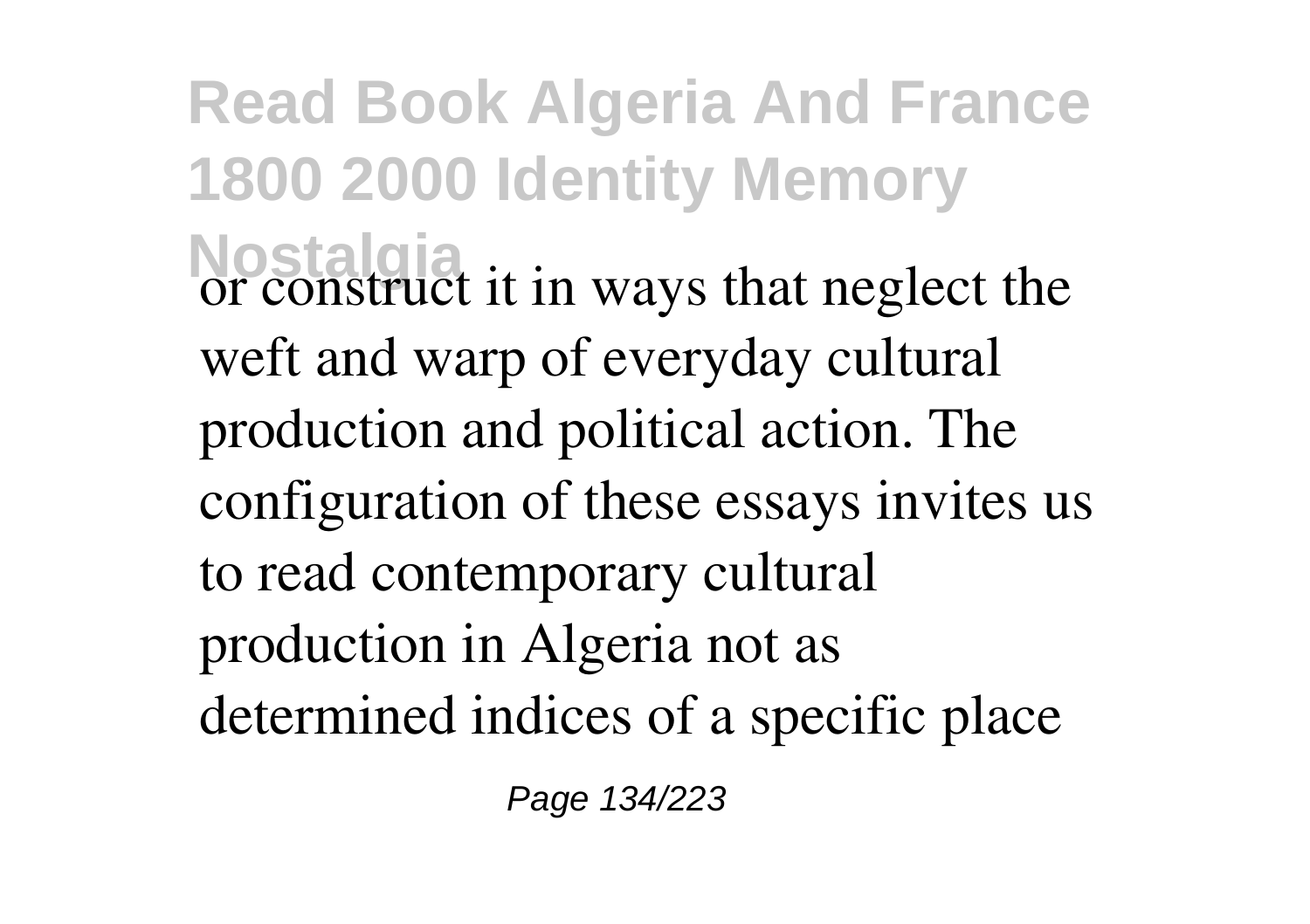**Read Book Algeria And France 1800 2000 Identity Memory Nostalgia** and time (1988-2015) but as interrogations and explorations of that period and of the relationship between nation and culture. The intention of this volume is to offer historical moments, multiple contexts, hybrid forms, voices and experiences of the everyday that

Page 135/223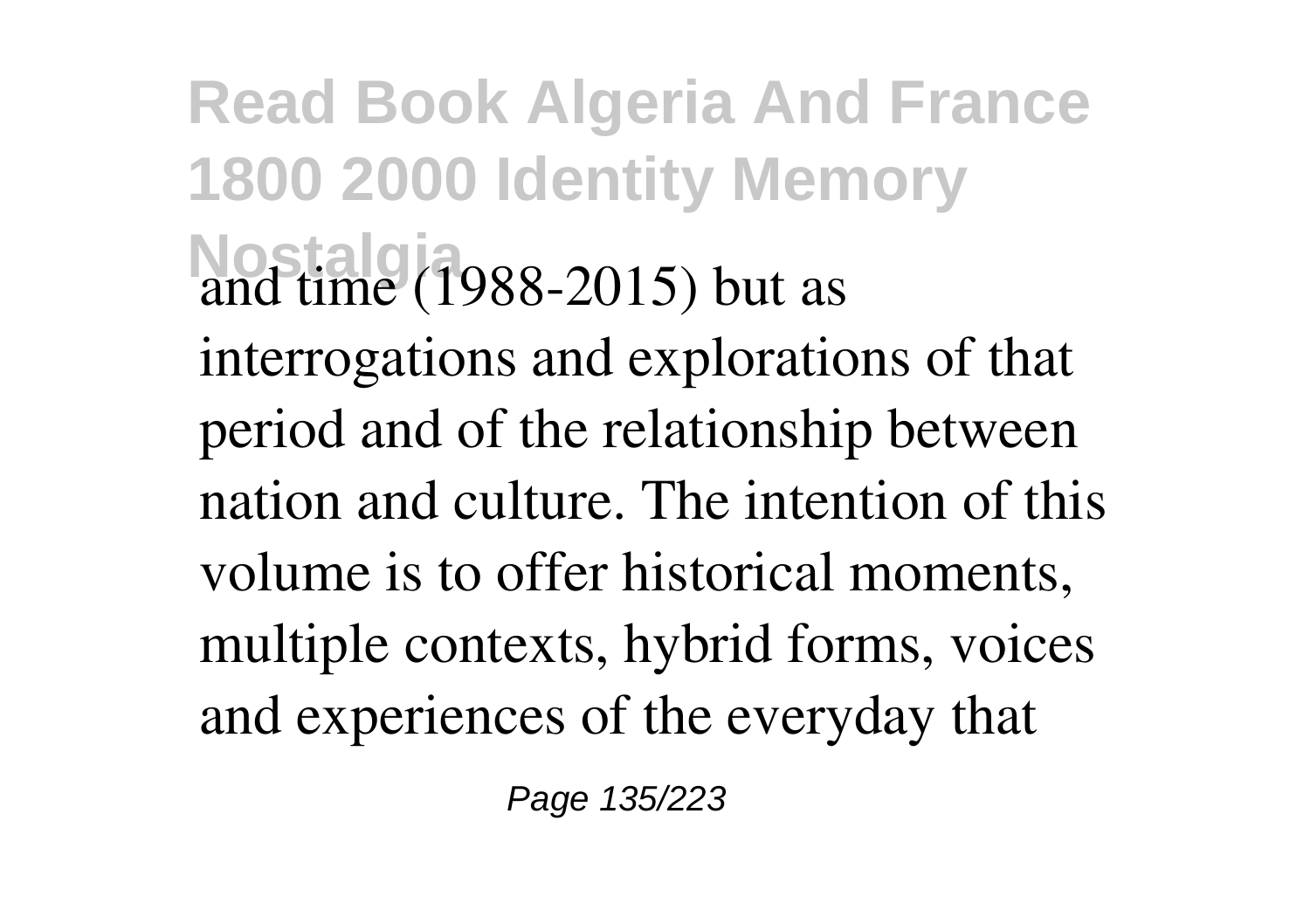**Read Book Algeria And France 1800 2000 Identity Memory Nostalgia** will prompt nuance in how we move between frames of enquiry. These chapters - written by specialists in Algerian history, politics, music, sport, youth cultures, literature, cultural associations and art - offer the granularity of microhistories, fieldwork

Page 136/223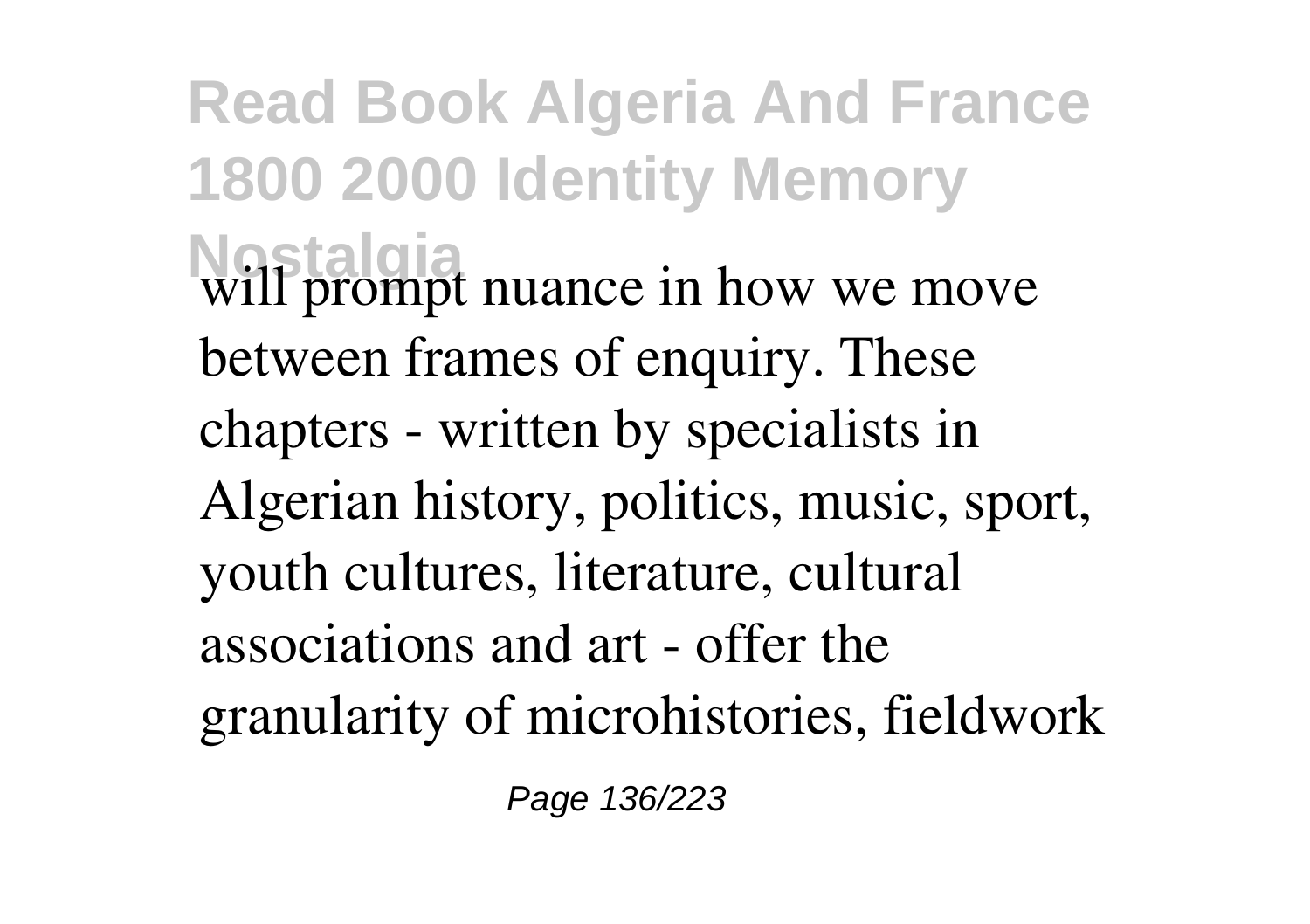**Read Book Algeria And France 1800 2000 Identity Memory** interviews and studies of the marginal in order to break up a synthetic overview and offer keener insights into the ways in which the complexity of Algerian nation-building are culturally negotiated, public spaces are reclaimed, and Algeria reimagined

Page 137/223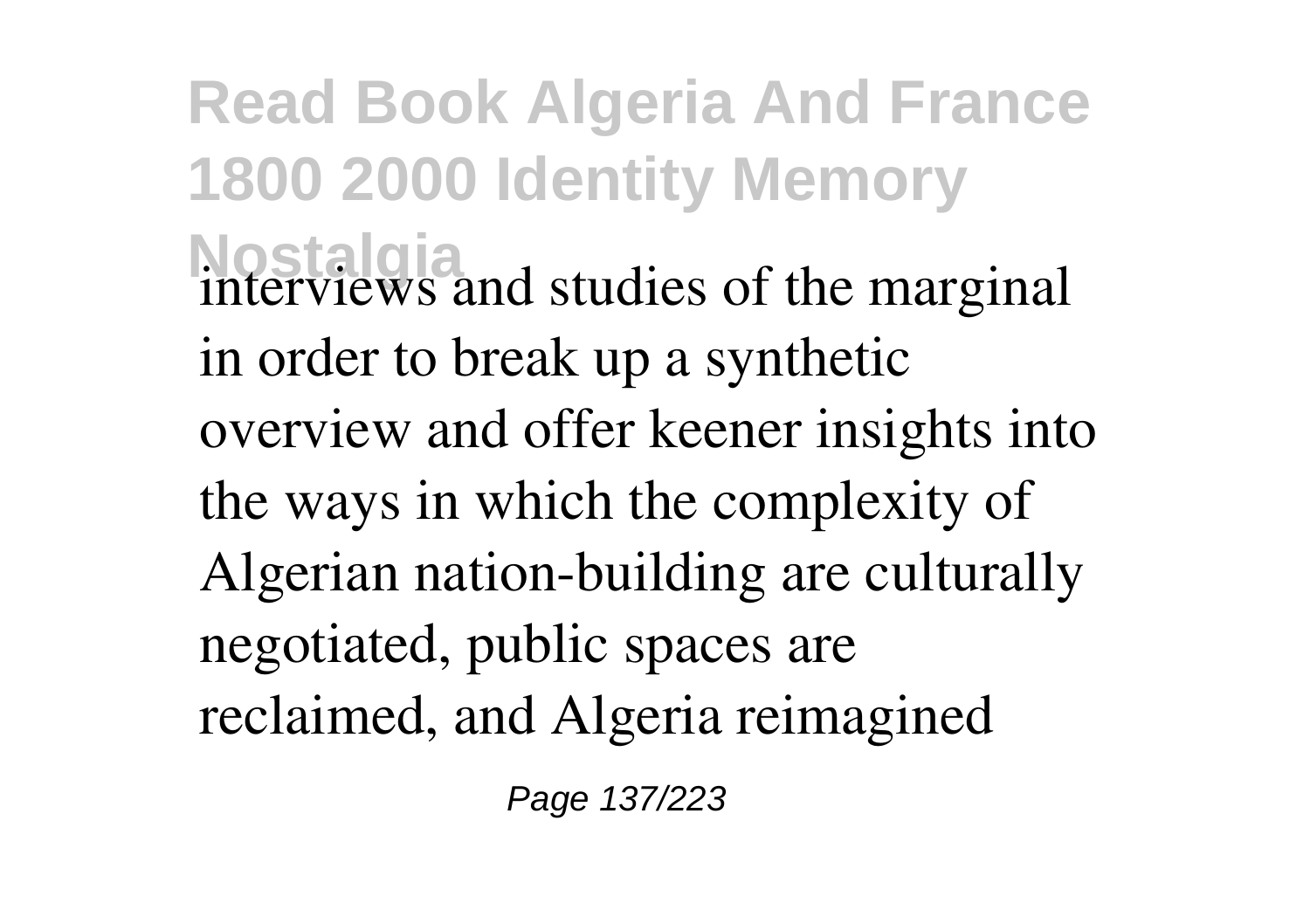**Read Book Algeria And France 1800 2000 Identity Memory Nostalgia** through practices that draw upon the country's past and its transnational present.

This is the first book-length study to analyse and problematize the notion of literary texts as 'sites of memory' with regard to the representation of the

Page 138/223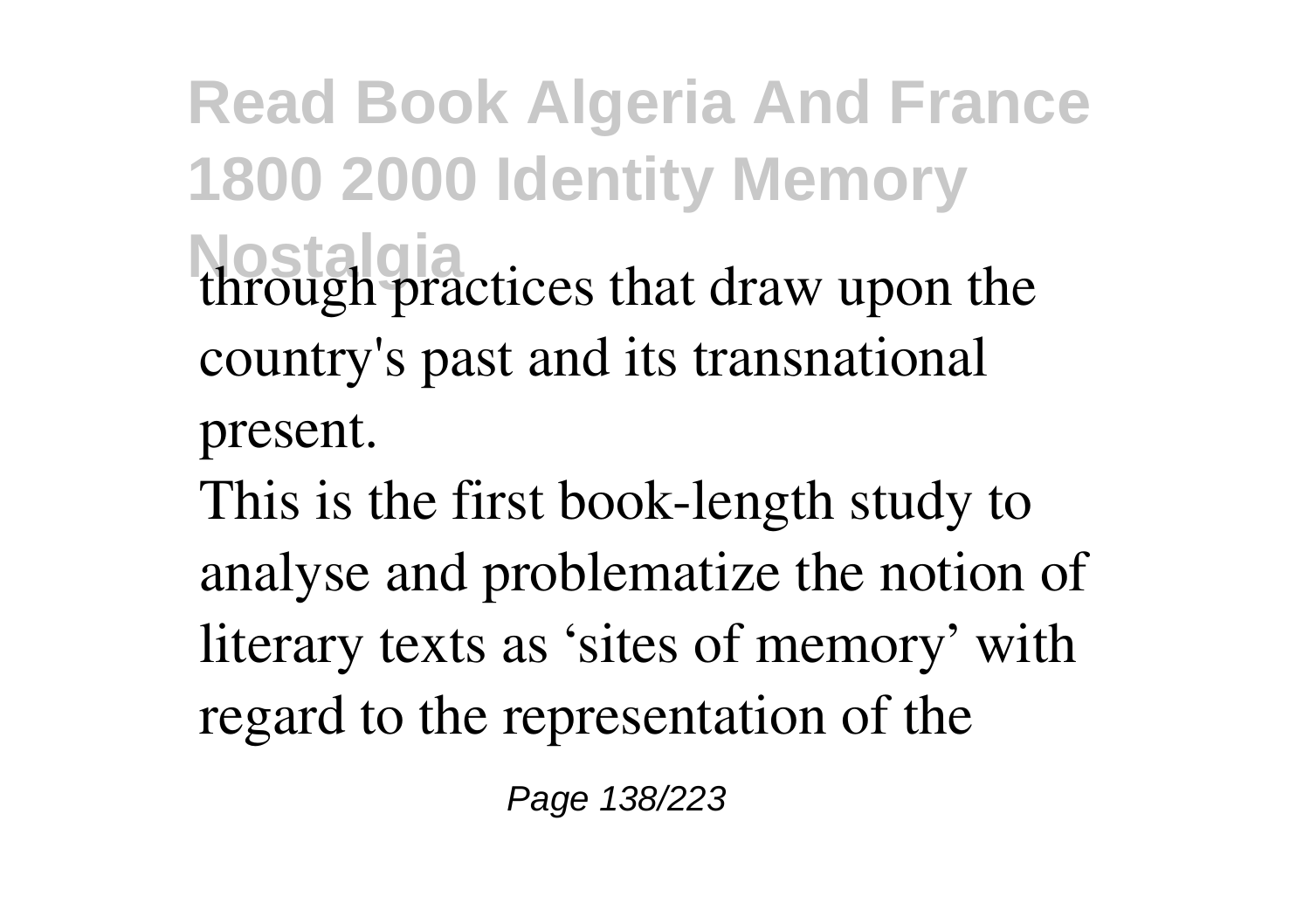**Read Book Algeria And France 1800 2000 Identity Memory Nostalgia** Algerian War of Independence (1954–62), and memories of it, in the work of French authors of Algerian origin. The book considers a primary corpus spanning over forty literary texts published between 1981 and 2012, analysing the extent to which

Page 139/223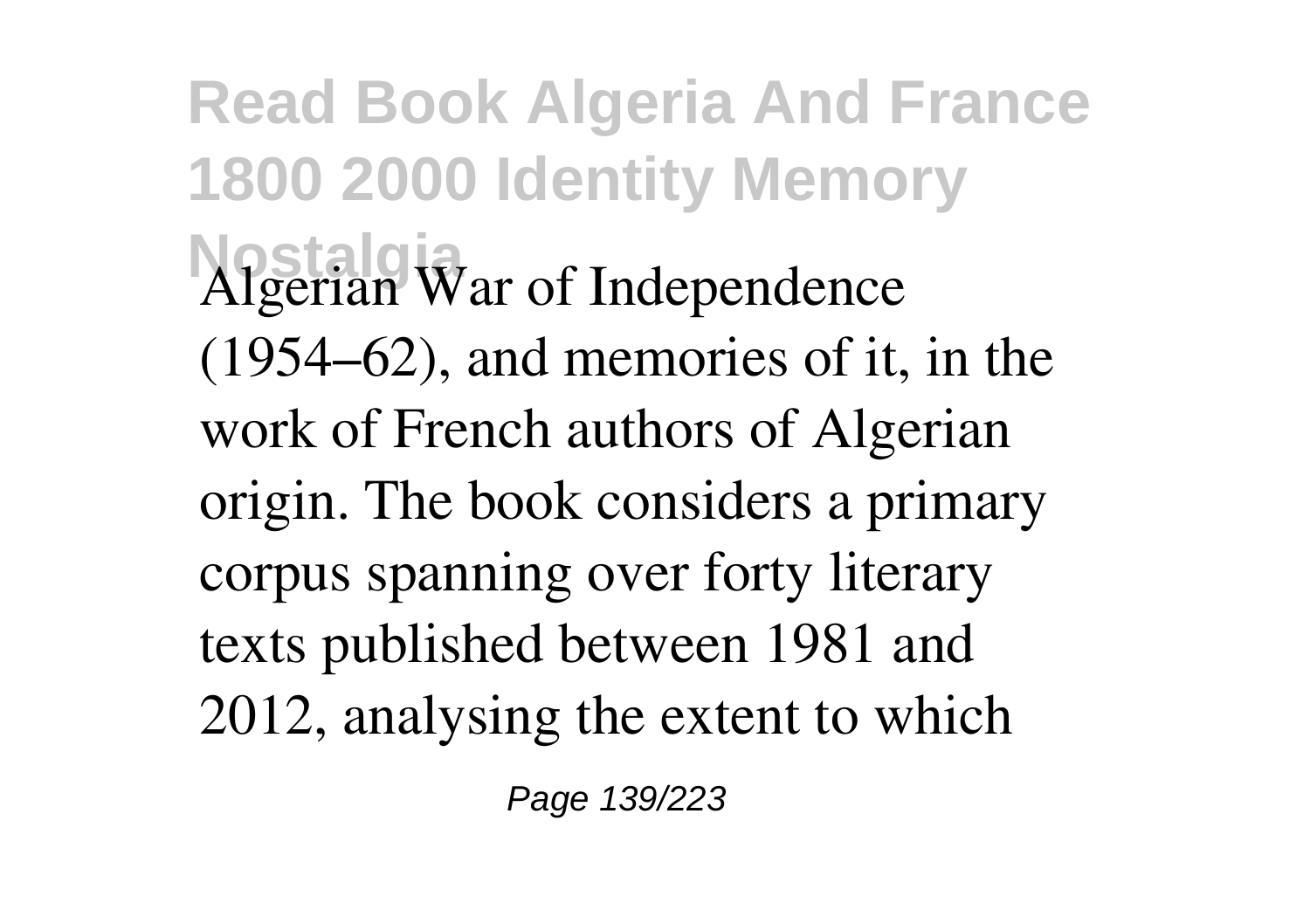**Read Book Algeria And France 1800 2000 Identity Memory Nostalgia** to collect diverse and apparently competing memories, and in the process present the heterogeneous nature of memories of the Algerian War. By setting up the notion of literary texts as 'sites of memory', where the potentially explosive but also

Page 140/223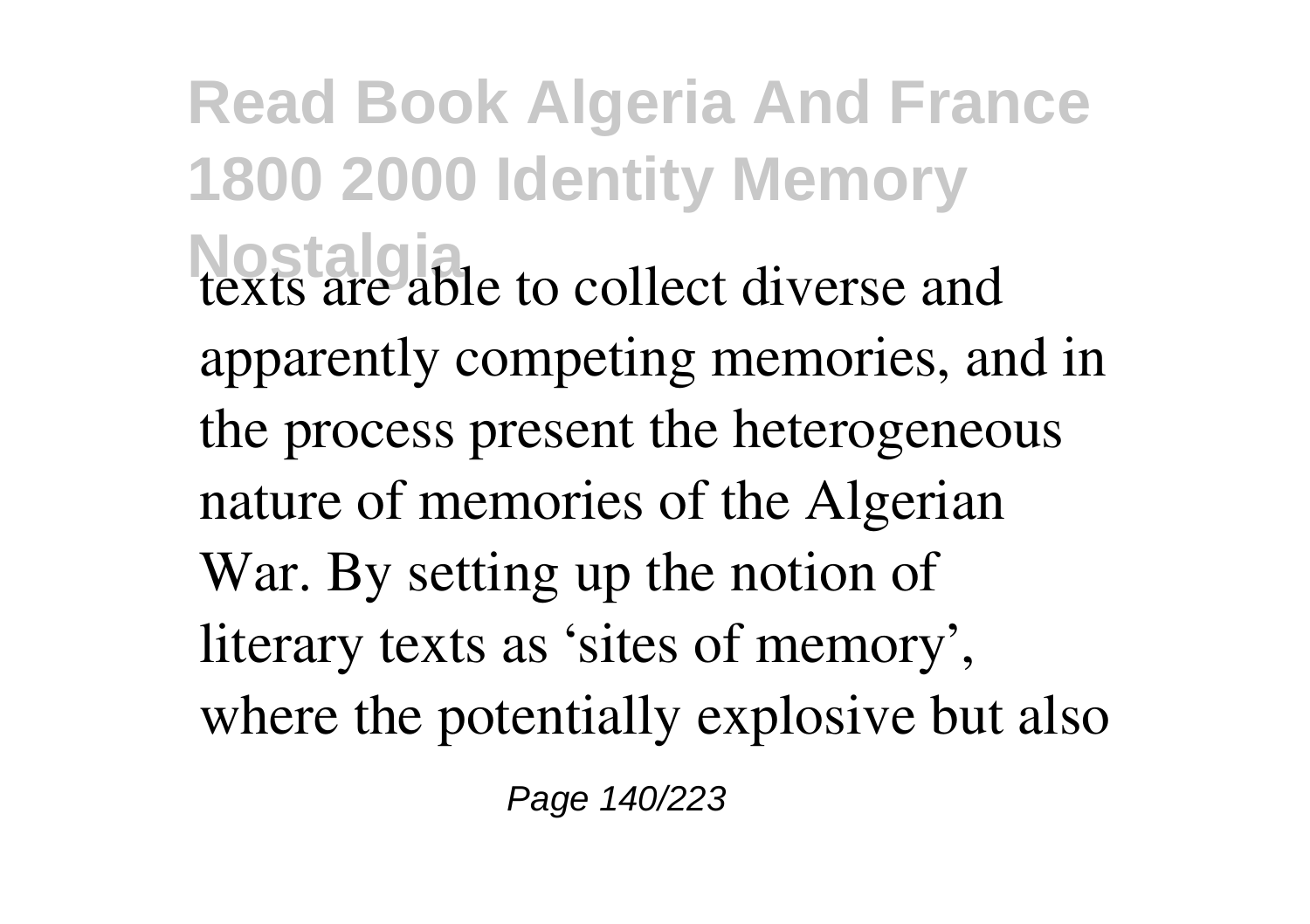**Read Book Algeria And France 1800 2000 Identity Memory Nostalgia** consensual encounter between former colonizer and colonized subject takes place, the book contributes to ongoing debates surrounding the contested place of narratives of empire in French collective memory, and the ambiguous place of immigrants from the former

Page 141/223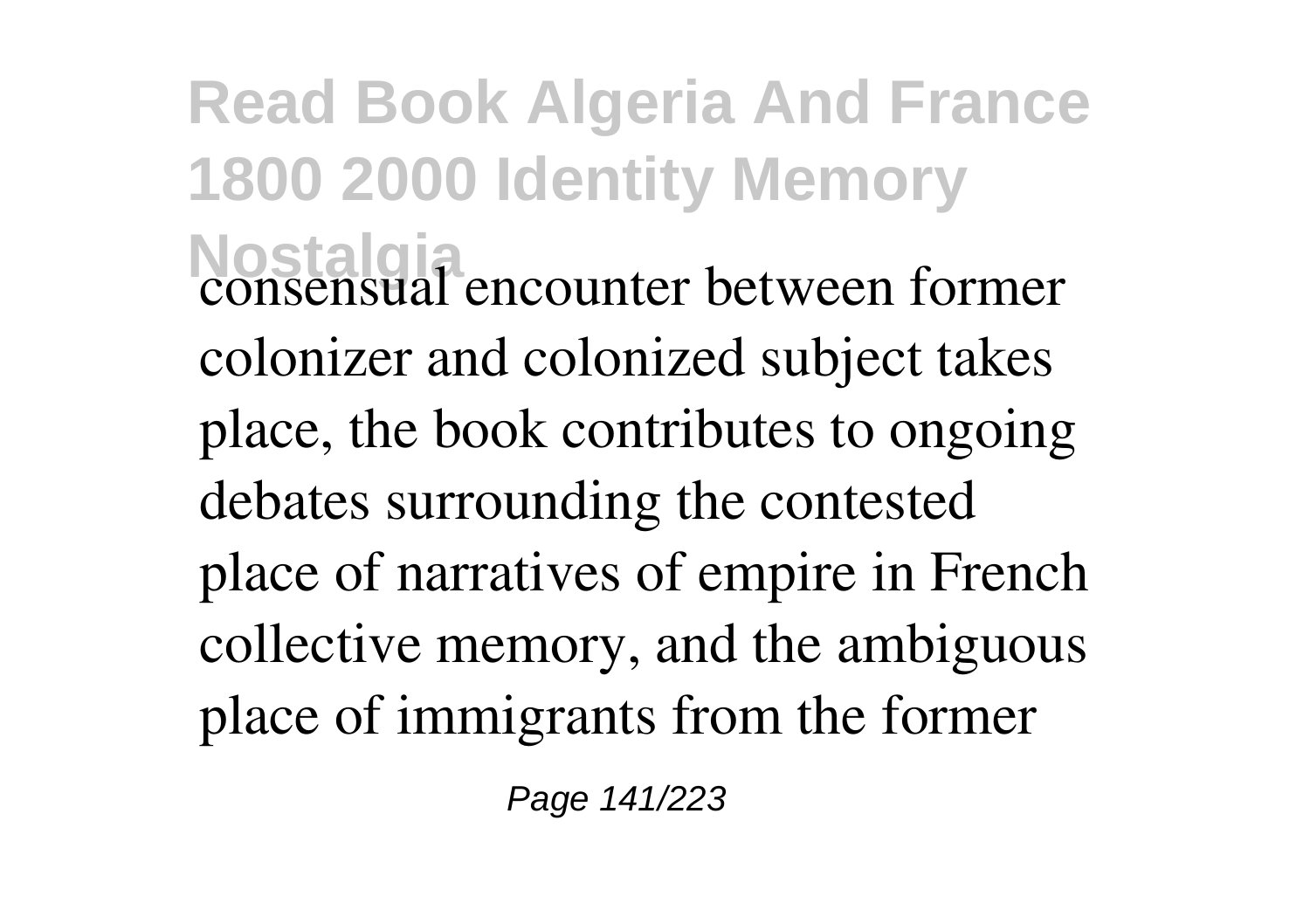**Read Book Algeria And France 1800 2000 Identity Memory Nostalgia** colonies and their children in dominant definitions of French identity. Studies the life in France of those Algerian Muslims who fought with the French army during the war of independence, moved to France after the war, and were placed in camps for

Page 142/223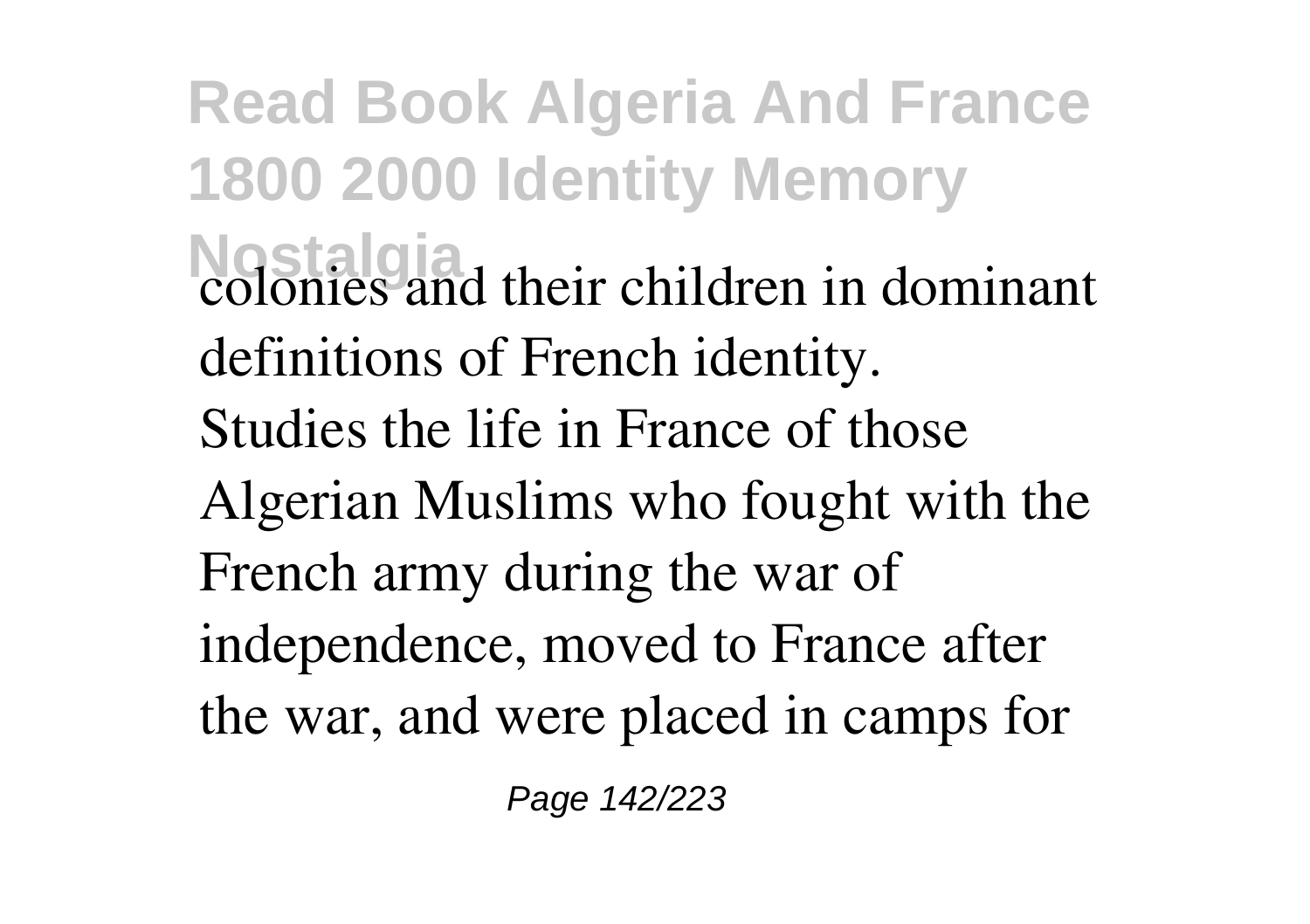**Read Book Algeria And France 1800 2000 Identity Memory Nostalgia** years by the French government. Algeria and France, 1800-2000Identity, Memory, NostalgiaSyracuse University Press

How have African literatures unfolded in their rich diversity in our modern era of decolonization, nationalisms, and

Page 143/223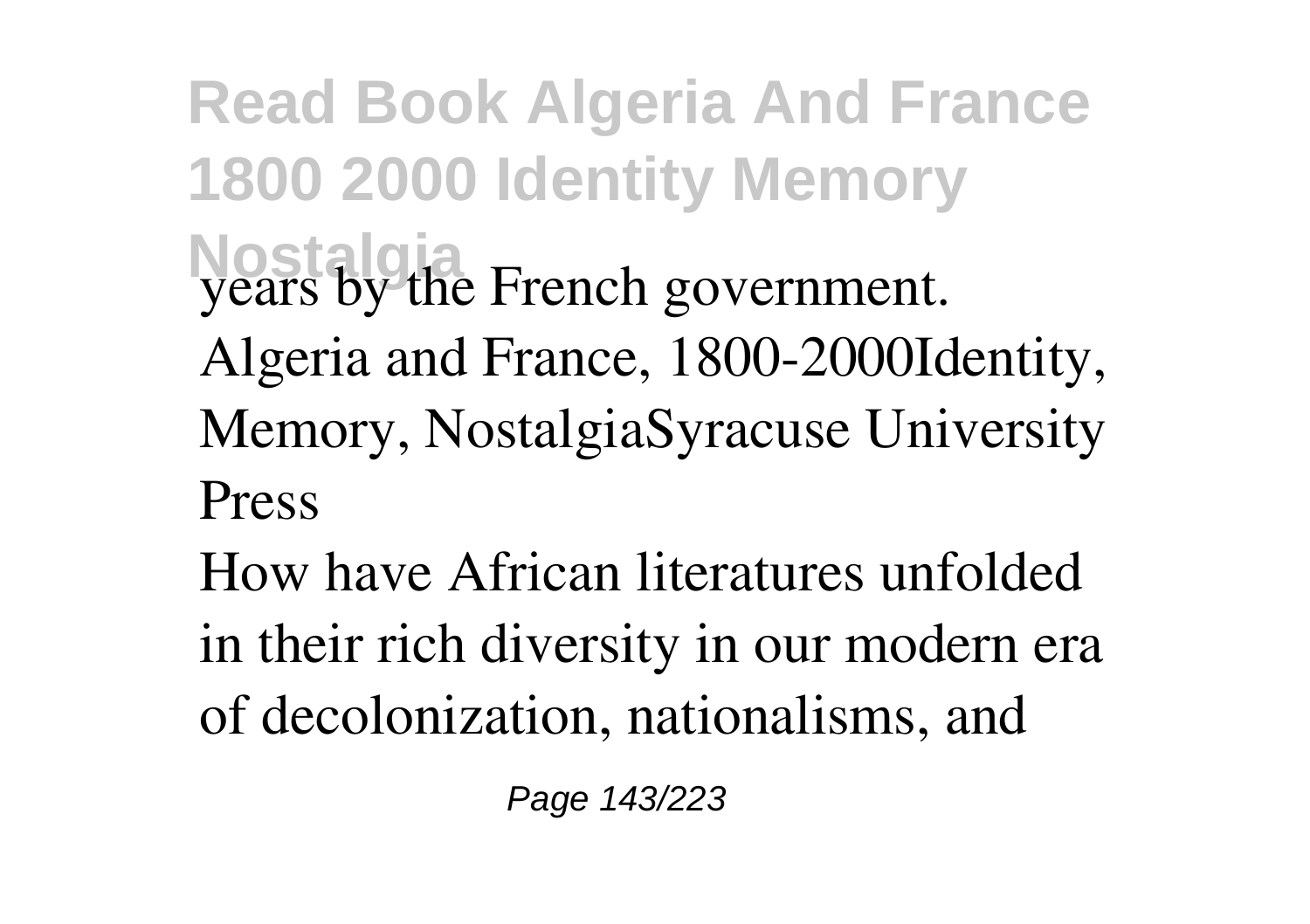**Read Book Algeria And France 1800 2000 Identity Memory Nostalgia** extensive transnational movement of peoples? How have African writers engaged urgent questions regarding race, nation, ethnicity, gender, and sexuality? And how do African literary genres interrelate with traditional oral forms or audio-visual and digital

Page 144/223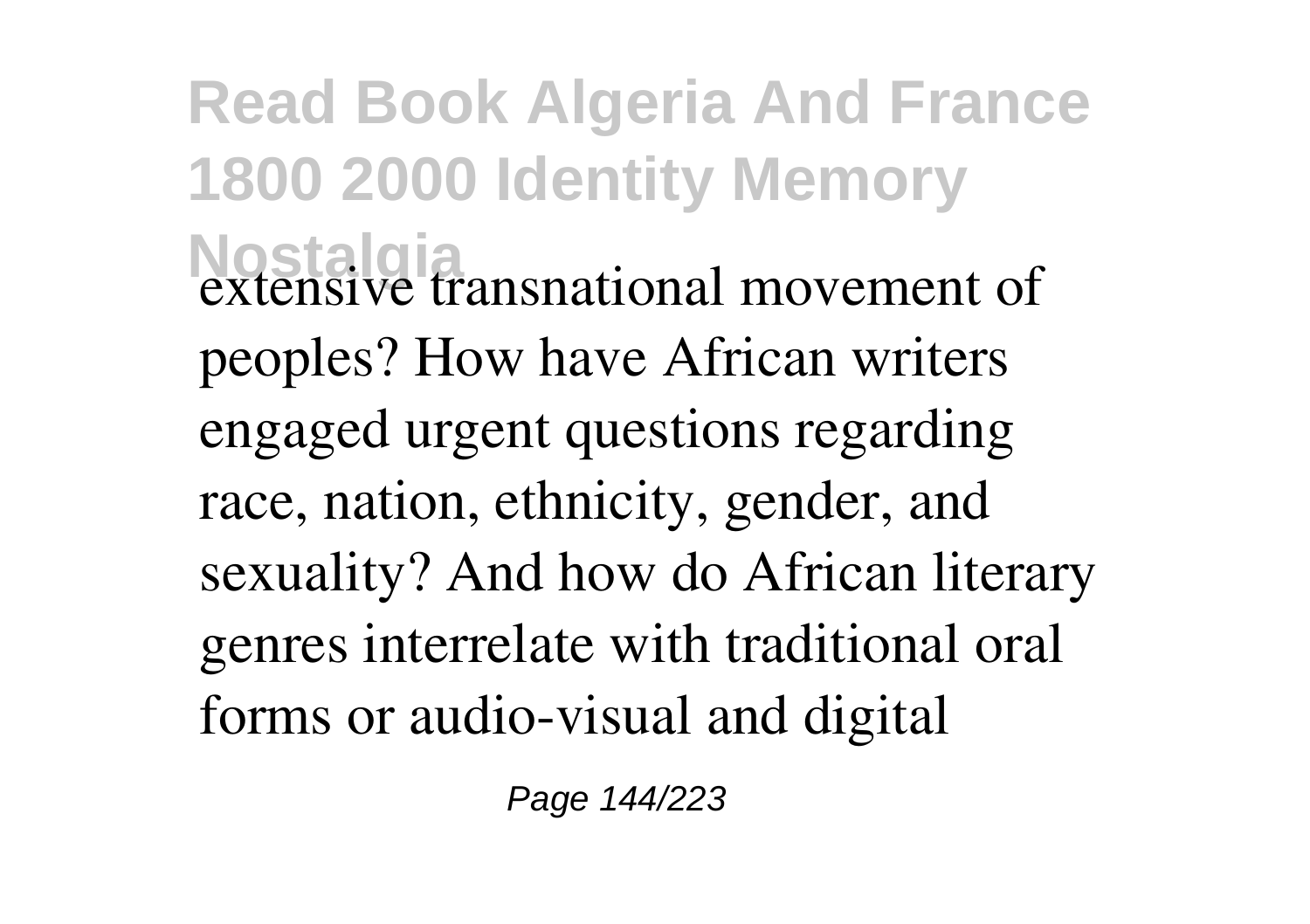**Read Book Algeria And France 1800 2000 Identity Memory Nostalgia**  $\overrightarrow{A}$  Companion to African Literatures addresses these issues and many more. Consisting of essays by distinguished scholars and emerging leaders in the field, this book offers rigorous, deeply engaging discussions of African literatures on the continent

Page 145/223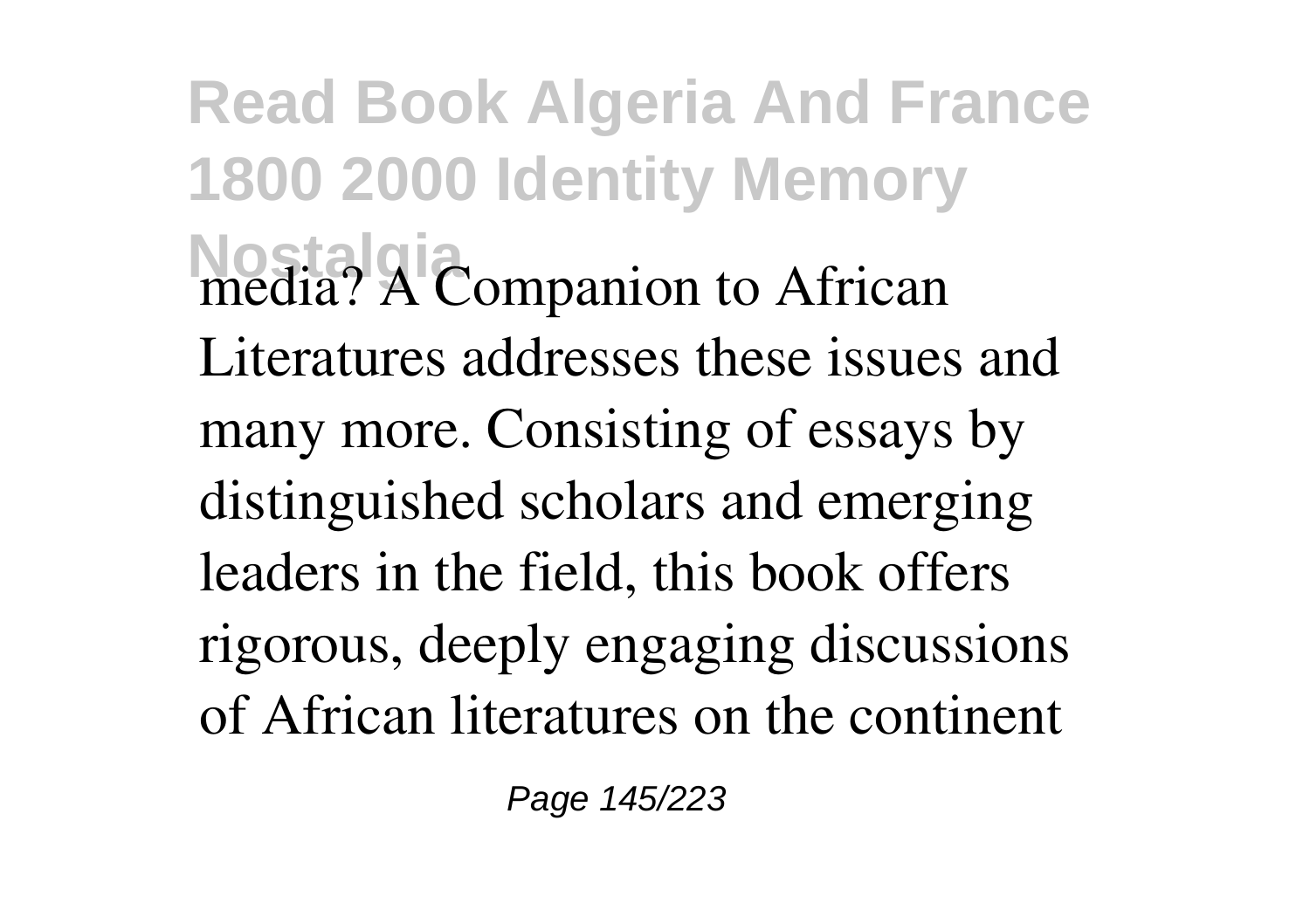**Read Book Algeria And France 1800 2000 Identity Memory Nostalgia** and in diaspora. It covers the four main geographical regions (East and Central Africa, North Africa, Southern Africa, and West Africa), presenting ample material to learn from and think with. Chapters focus on literatures in European languages officially used in

Page 146/223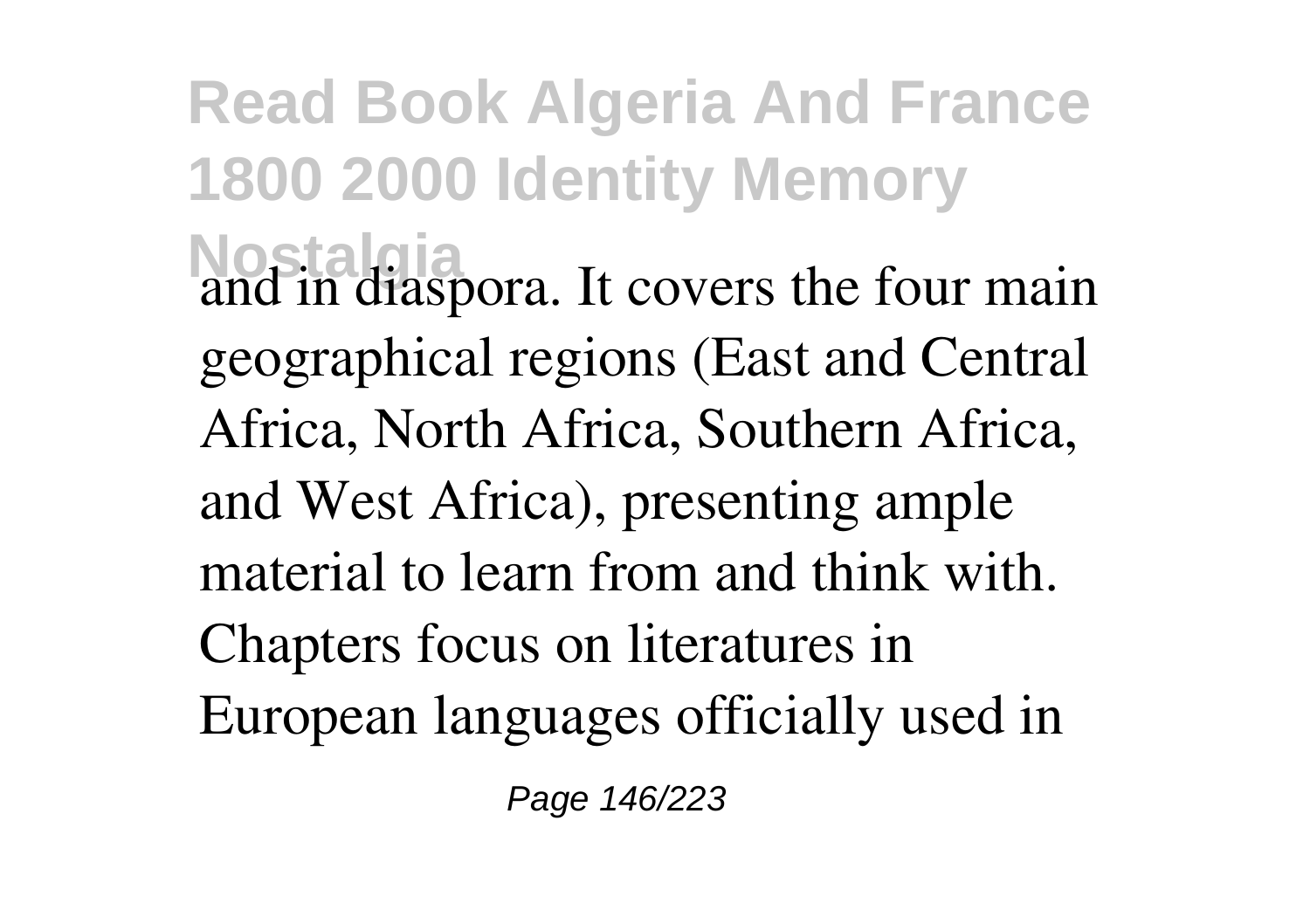**Read Book Algeria And France 1800 2000 Identity Memory Nostalgia** Africa --English, French, and Portuguese-- as well as homegrown African languages: Afrikaans, Amharic, Arabic, Swahili, and Yoruba. With its lineup of lucid and authoritative analyses, readers will find in A Companion to African Literatures

Page 147/223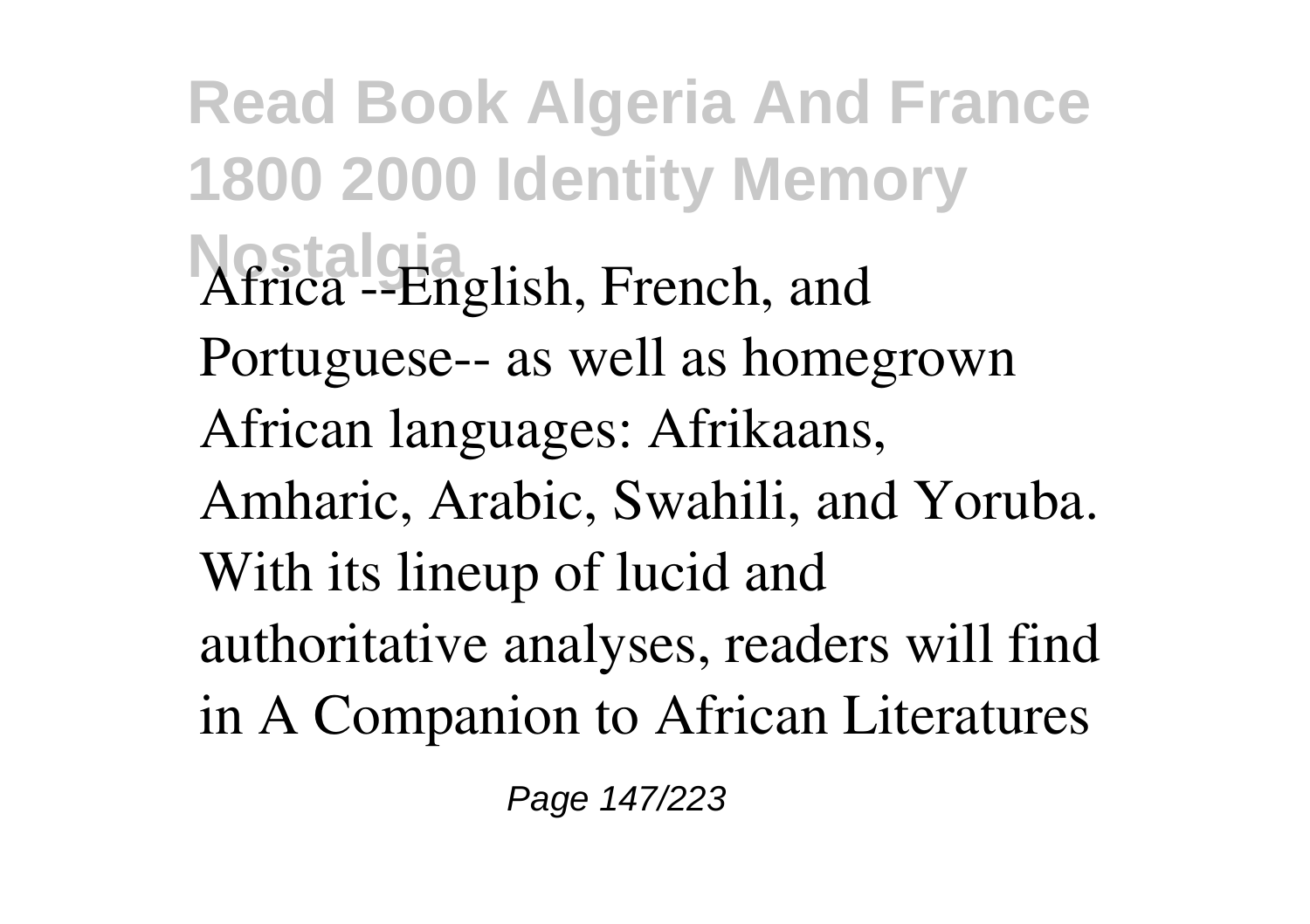**Read Book Algeria And France 1800 2000 Identity Memory Nostalgia** a distinctive, rewarding academic resource. Reconciling with the Past Citizens and Subjects in the British, French, Spanish, and American Empires Algeria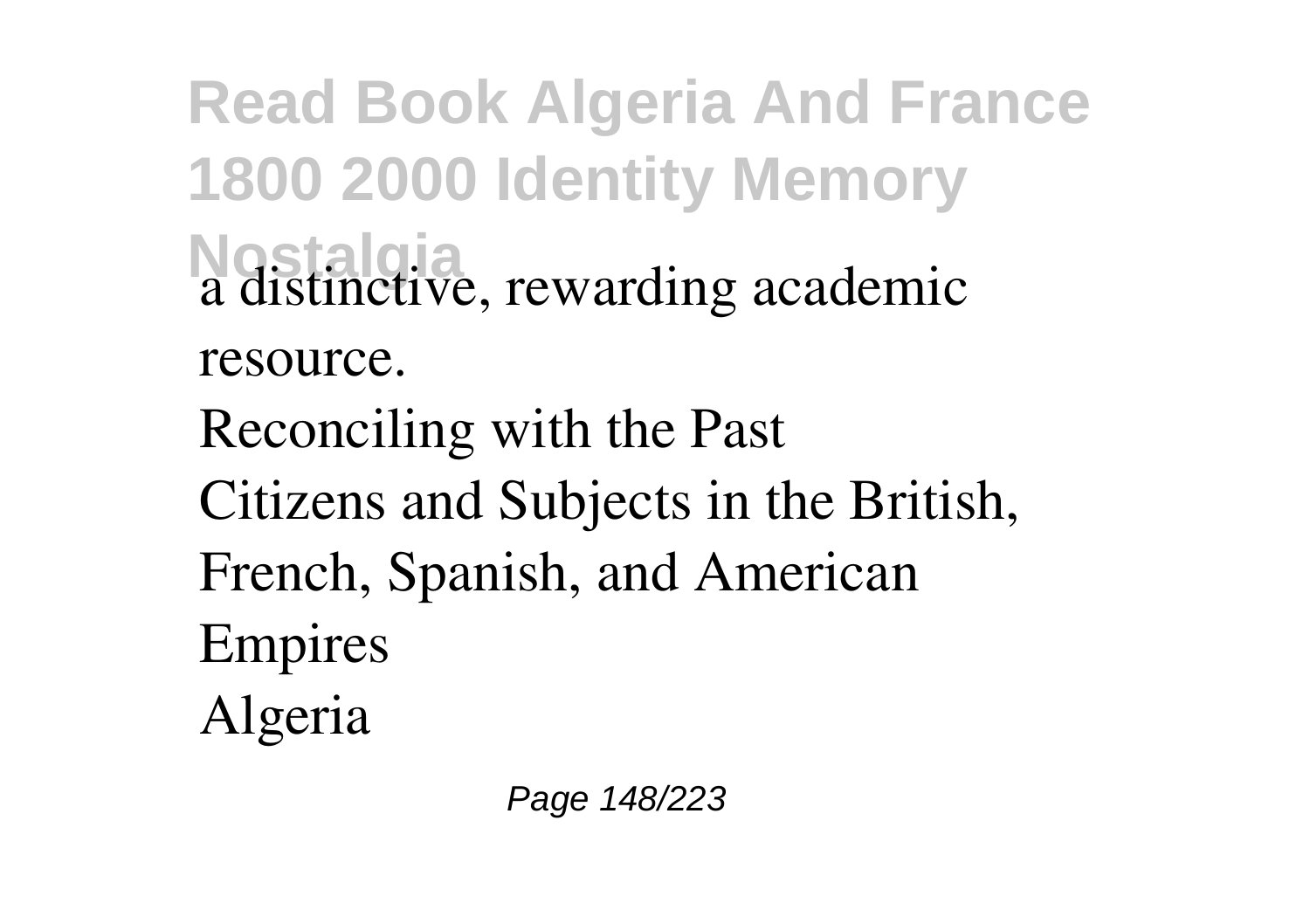**Read Book Algeria And France 1800 2000 Identity Memory Nostalgia** Empire and Modern Political Thought Term Paper Resource Guide to Nineteenth-Century World History Social Forgetting and Vernacular Historiography of a Rebellion in Ulster Conflicts and Reconciliation *This book examines the role of*

Page 149/223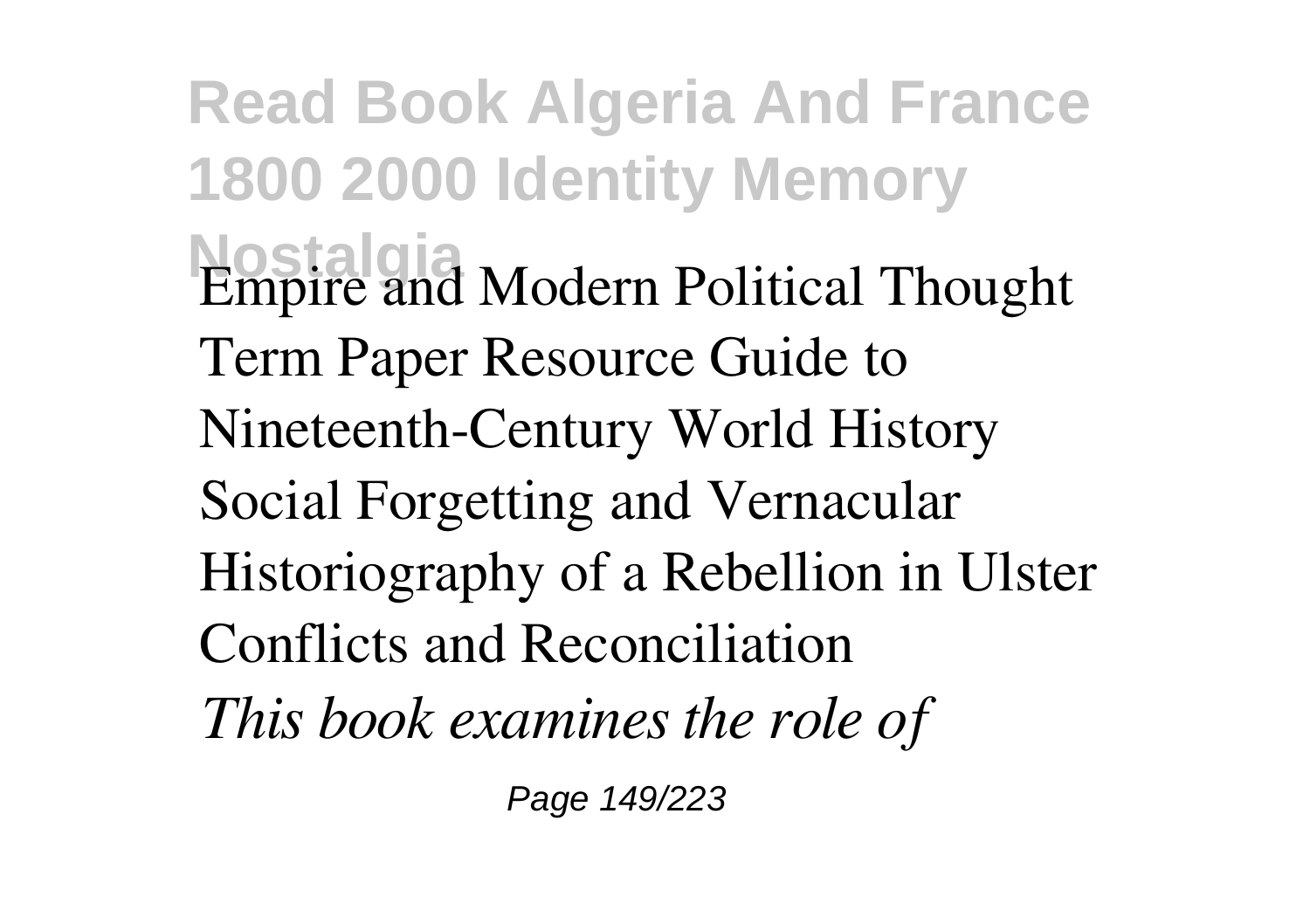**Read Book Algeria And France 1800 2000 Identity Memory Nostalgia** *foreign languages and cultures in the Algerian educational system, highlighting how cultural imperialism and supremacy persist through damaging language ideologies and the privileging of colonial languages such as French and English. The authors* Page 150/223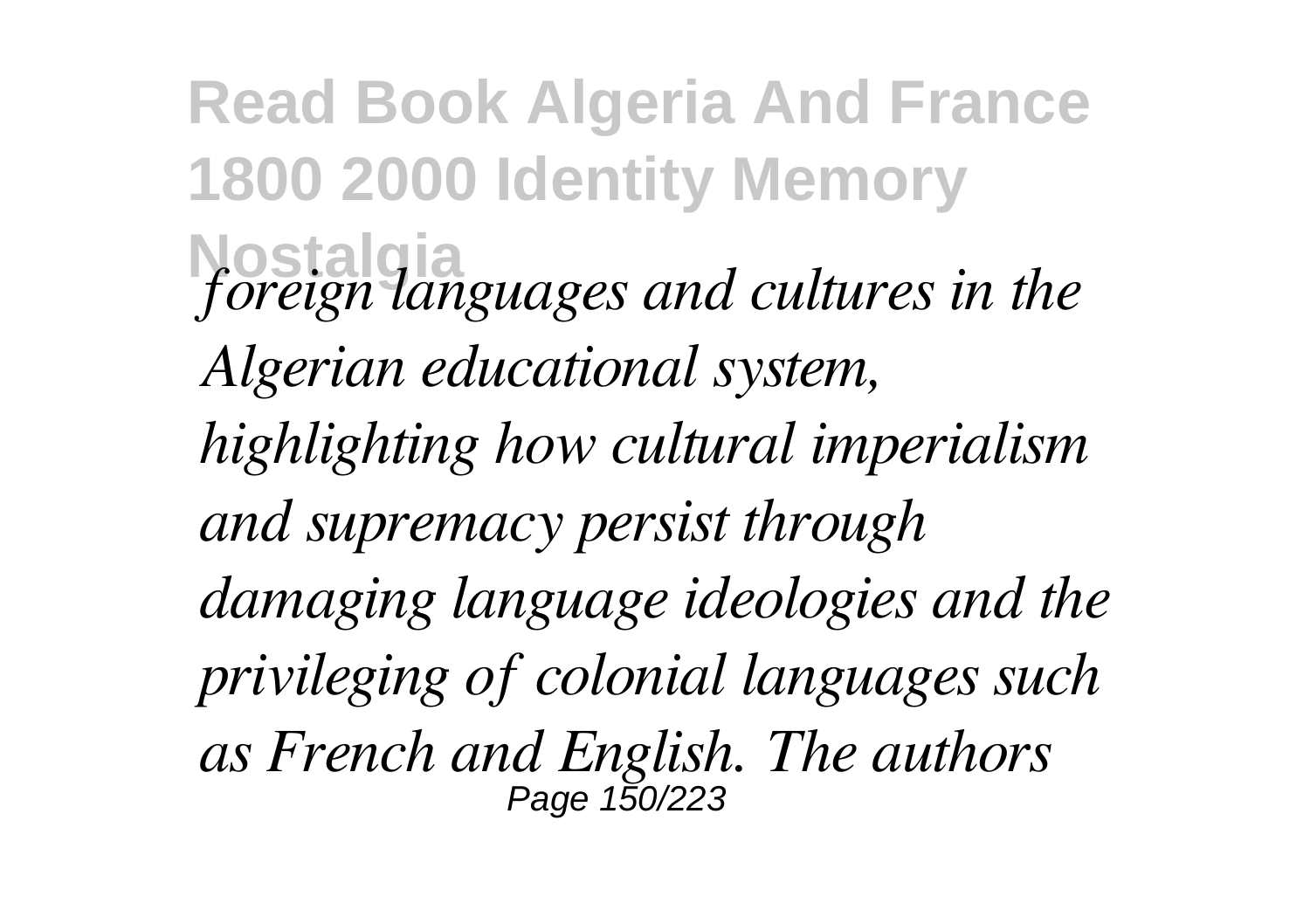**Read Book Algeria And France 1800 2000 Identity Memory Nostalgia** *challenge the claim that the Algerian educational system can be considered 'neutral', arguing instead that it was and still is the outcome of a conflict between Arabised and Francophone elites, serving strategic and ideological objectives rather than cultural or* Page 151/223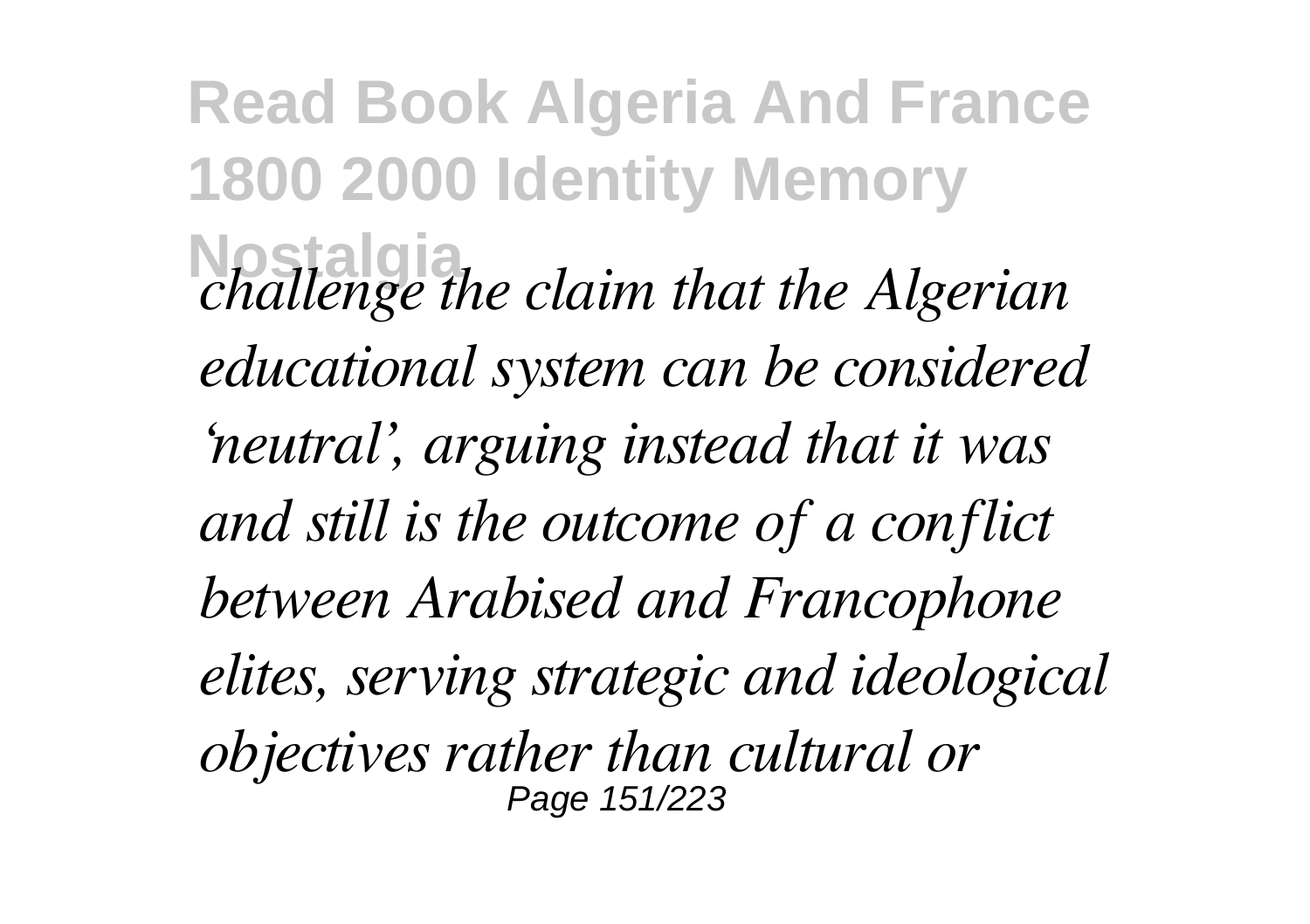**Read Book Algeria And France 1800 2000 Identity Memory Nostalgia** *pedagogical goals. This book will be relevant to students and scholars of language education, language policy and planning, and the history and politics of the Arab and Muslim world, especially those interested in the influence of Western languages* Page 152/223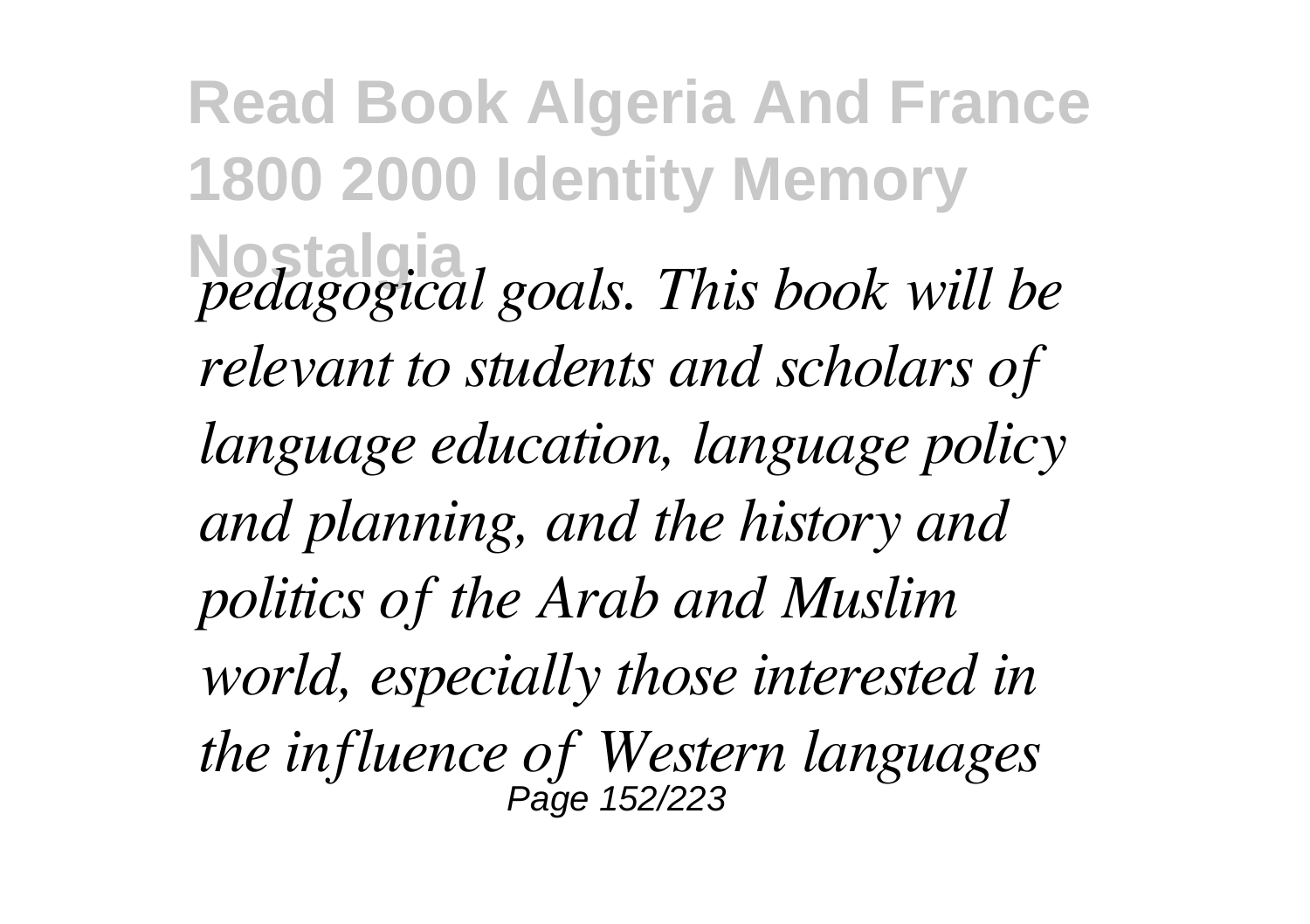**Read Book Algeria And France 1800 2000 Identity Memory Nostalgia** *and cultures and the democratisation of educational systems. The Tour de France is the mostwatched annual sporting event on television, surpassed only in viewership by the quadrennial Olympics and soccer World Cup. But* Page 153/223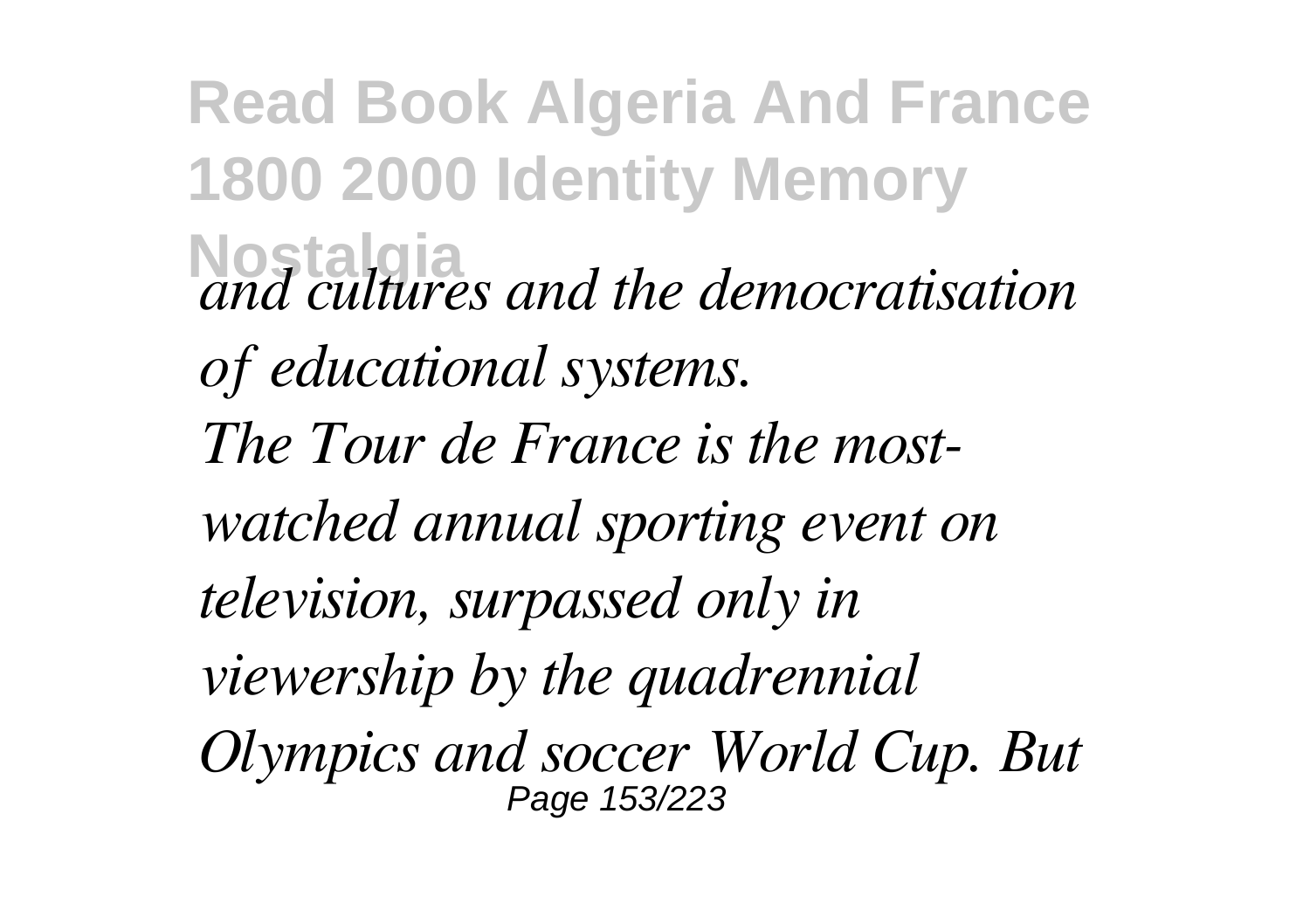**Read Book Algeria And France 1800 2000 Identity Memory Nostalgia** *while those events are explicitly international, the Tour is a distinctively French event. Eric Reed tackles the dual questions of what it has meant for France to host this media extravaganza every year, and what it has meant for the world of* Page 154/223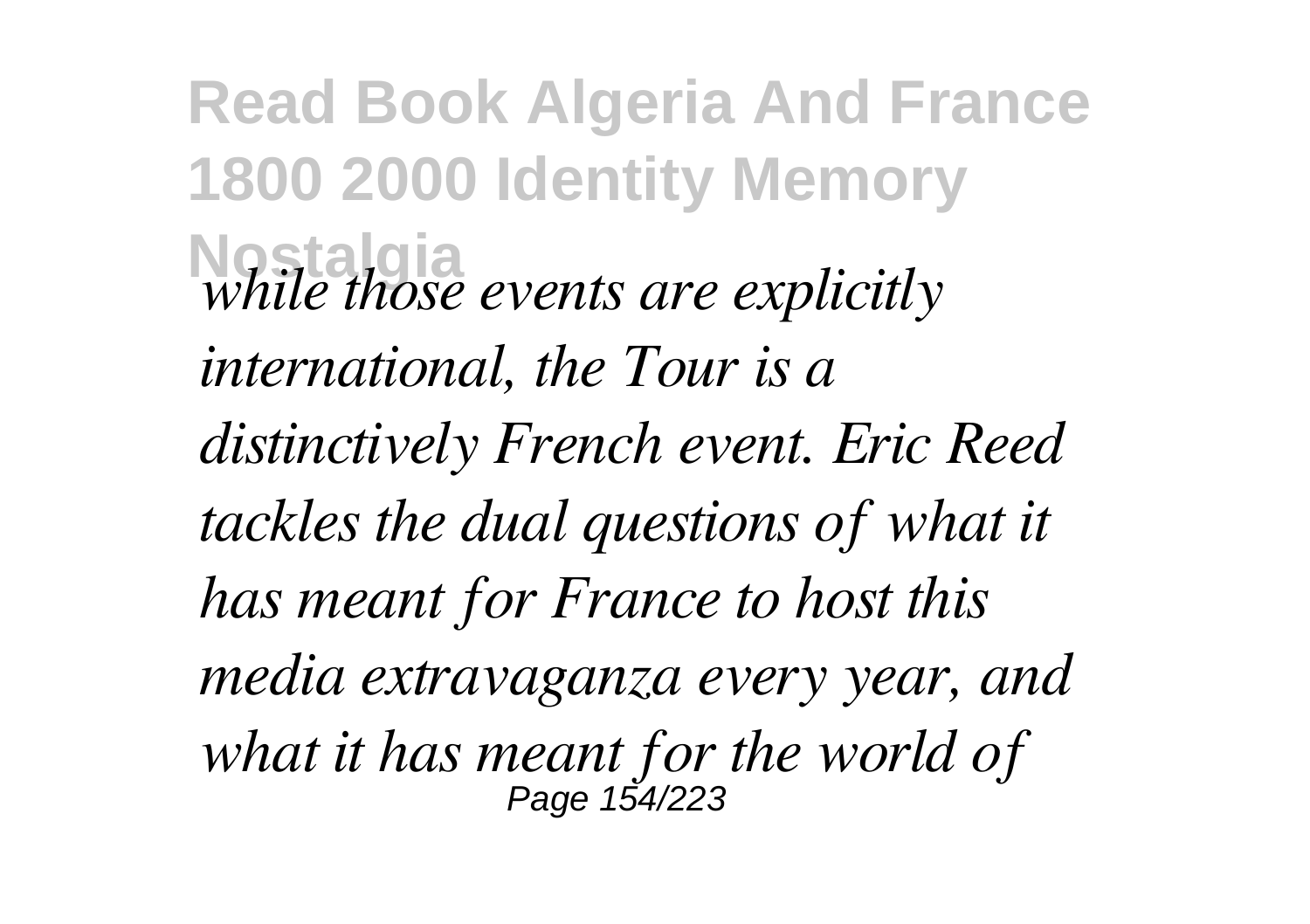**Read Book Algeria And France 1800 2000 Identity Memory Nostalgia** *cycling that its premier event is uniquely French. The story of the men who have raced the Tour de France has been told many times, but the growth of the Tour itself is taken for granted. From its beginnings as a stunt to sell newspapers in 1903 up to* Page 155/223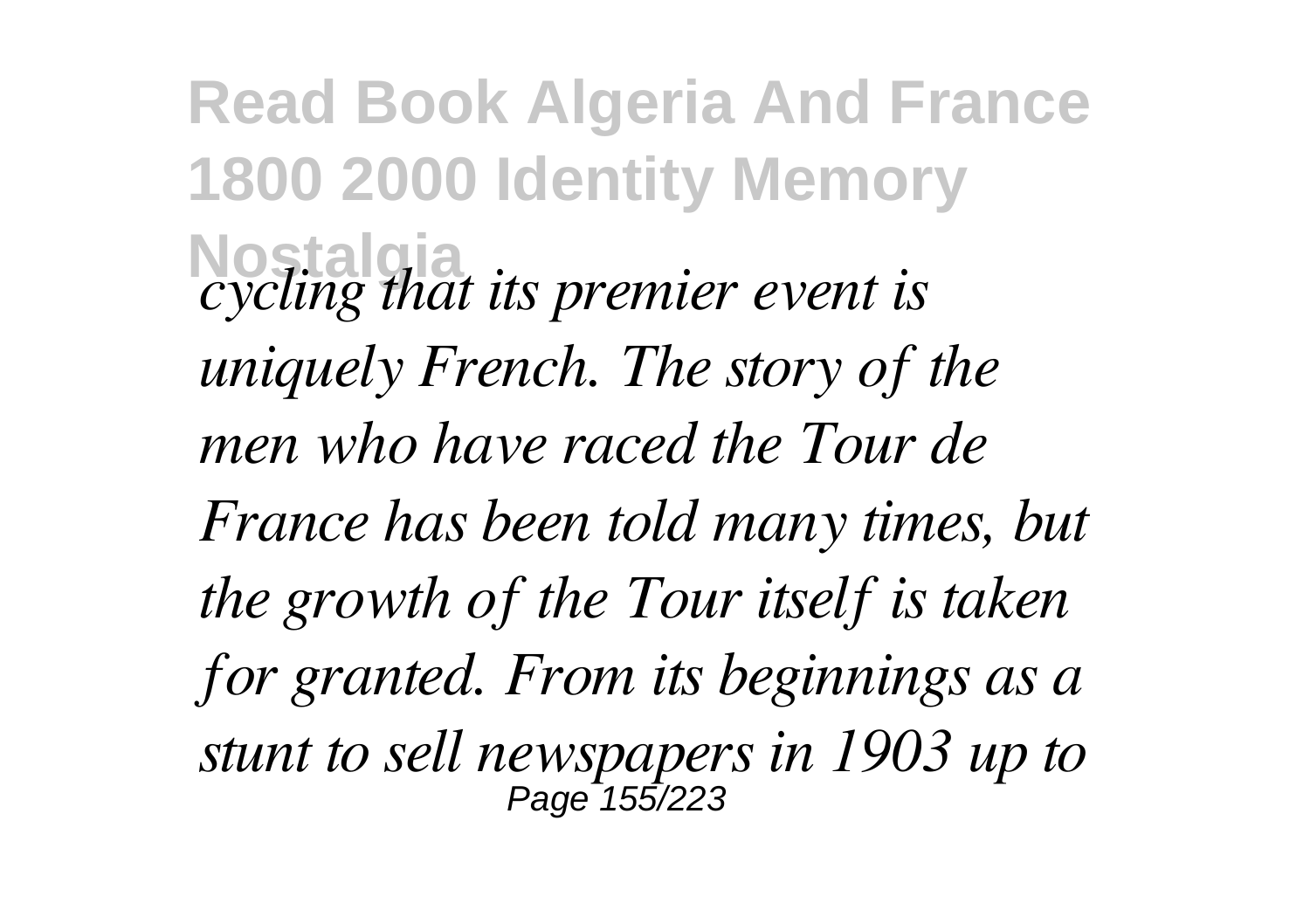**Read Book Algeria And France 1800 2000 Identity Memory Nostalgia** *today's media spectacle (produced by a staff of 300, with dozens of cars, trucks, buses, and helicopters, and watched by more people than any other annual sporting event), the Tour is a unique window onto France in a changing world. Eric Reed takes us* Page 156/223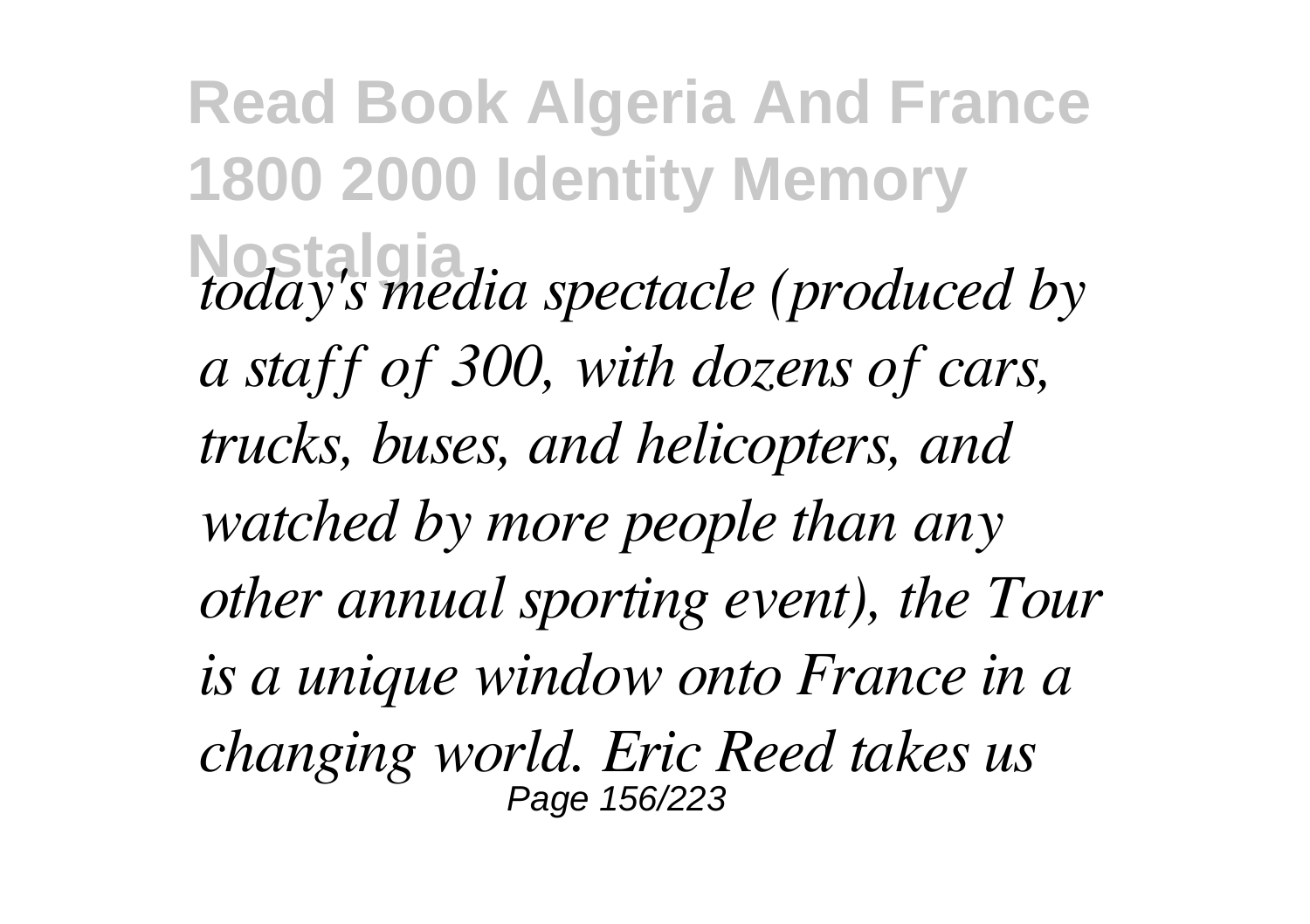**Read Book Algeria And France 1800 2000 Identity Memory Nostalgia** *behind the scenes, not just onto the team buses (though the riders' stories are not forgotten) but also into the offices of the organizers (from Henri Desgrange through Christian Prudhomme) as they navigate international politics, the business of* Page 157/223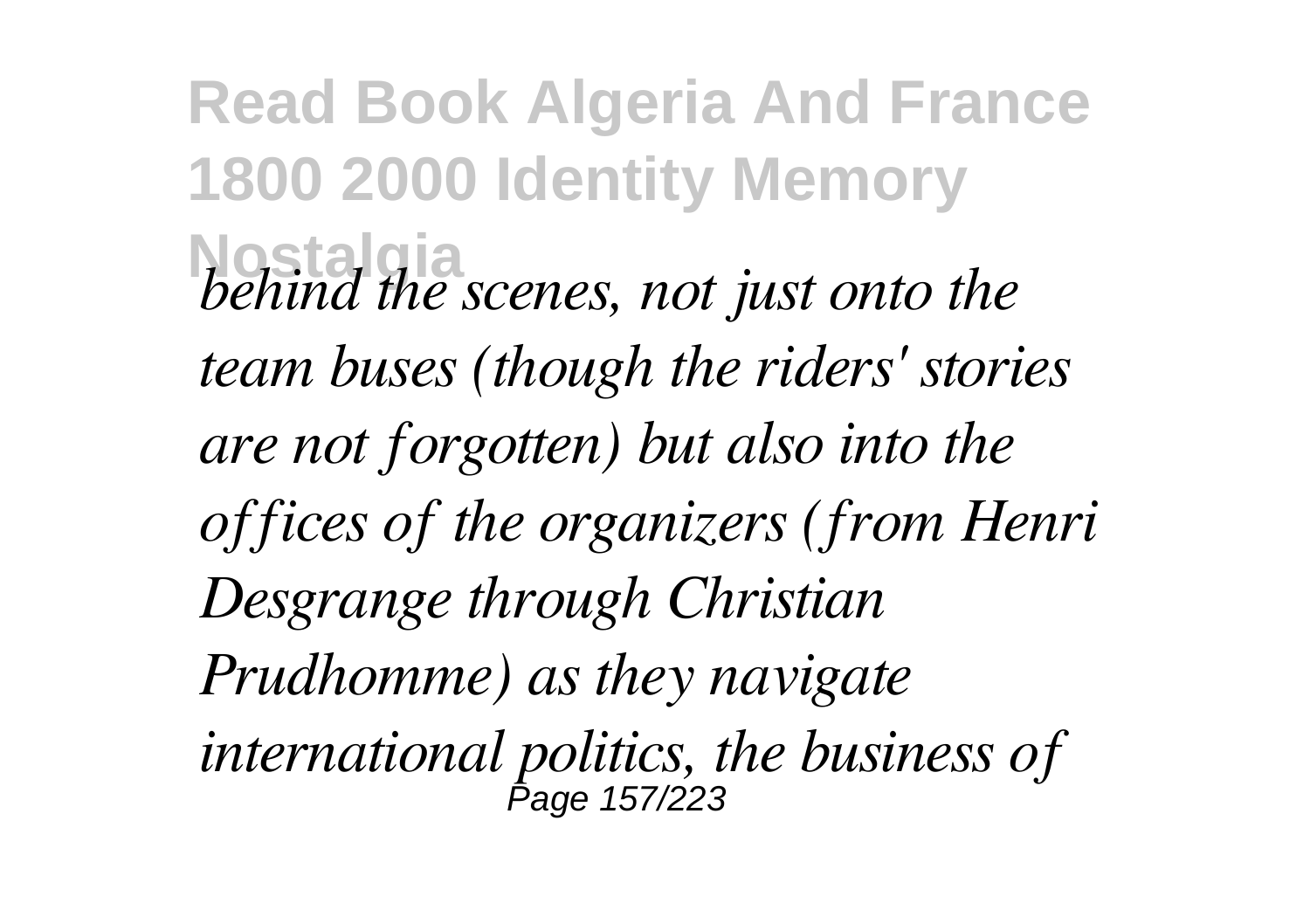**Read Book Algeria And France 1800 2000 Identity Memory Nostalgia** *selling newspapers, and the quasigovernmental institutions of French TV and radio. Too, we see the role of the Tour in the life of two cities which have hosted stages regularlyBrest and Pauand see not only the ways in which they transform themselves in* Page 158/223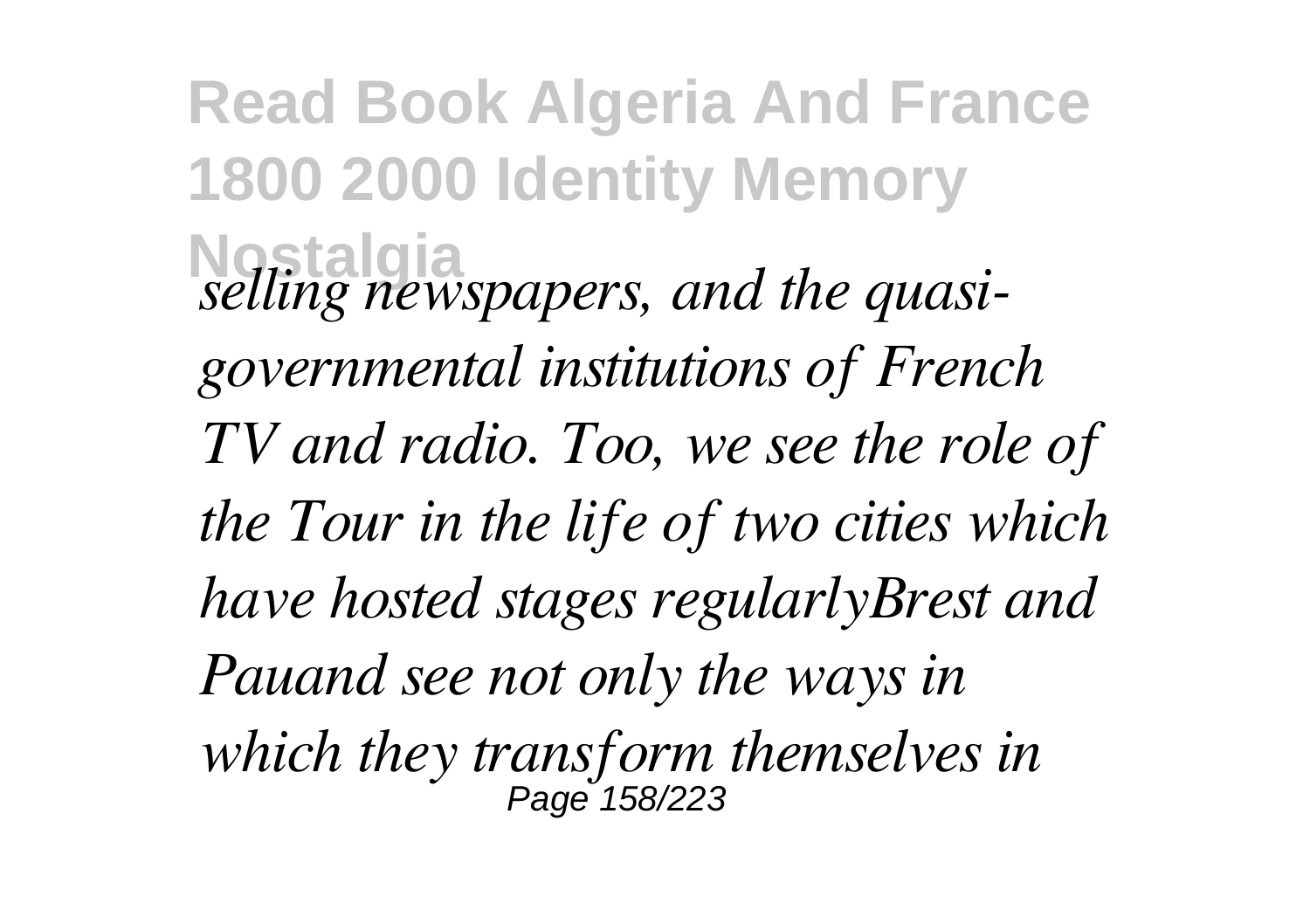**Read Book Algeria And France 1800 2000 Identity Memory Nostalgia** *order to host this traveling behemoth, but also the ways in which the Tour has changed their role in France and the world. Reflecting the nationalist politics of its founder Desgrange, the Tour has always represented a distinctively French contribution to* Page 159/223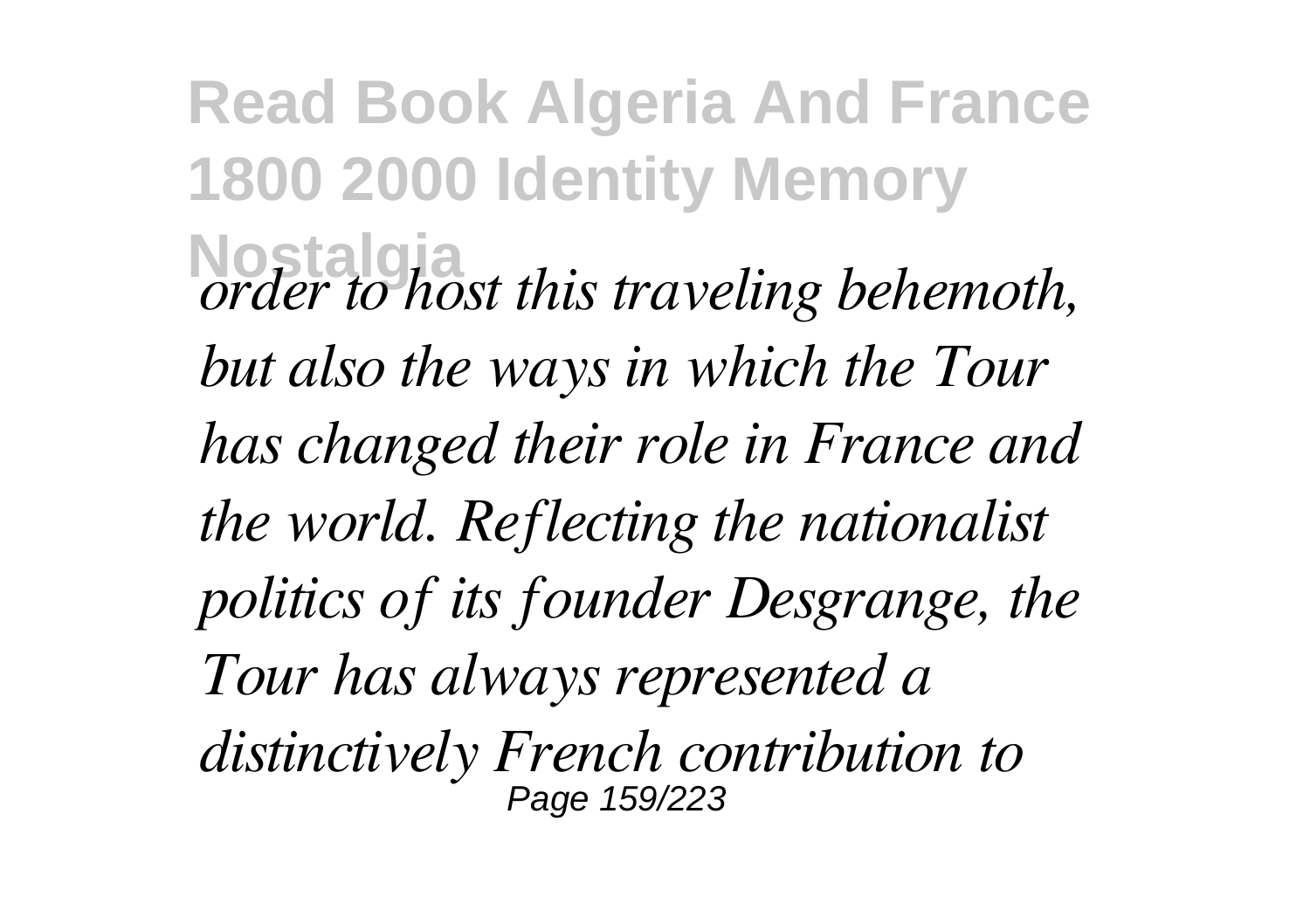## **Read Book Algeria And France 1800 2000 Identity Memory Nostalgia** *international sport, culture, and media."*

*In this account of the Algerian War's effect on French political structures and notions of national identity, Todd Shepard asserts that the separation of Algeria from France was truly a* Page 160/223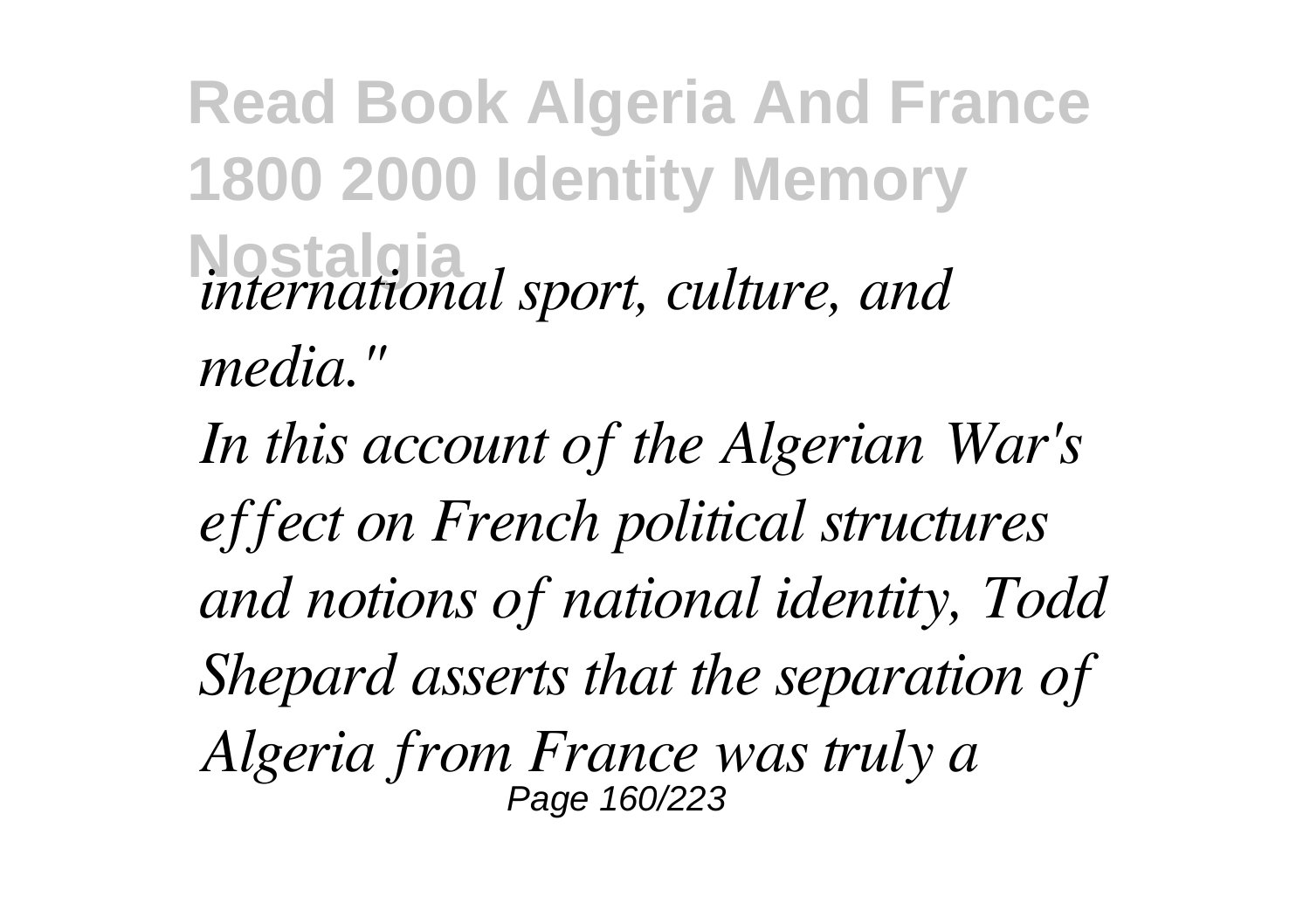**Read Book Algeria And France 1800 2000 Identity Memory Nostalgia** *revolutionary event with lasting consequences for French social and political life. For more than a century, Algeria had been legally and administratively part of France; after the bloody war that concluded in 1962, it was other—its eight million* Page 161/223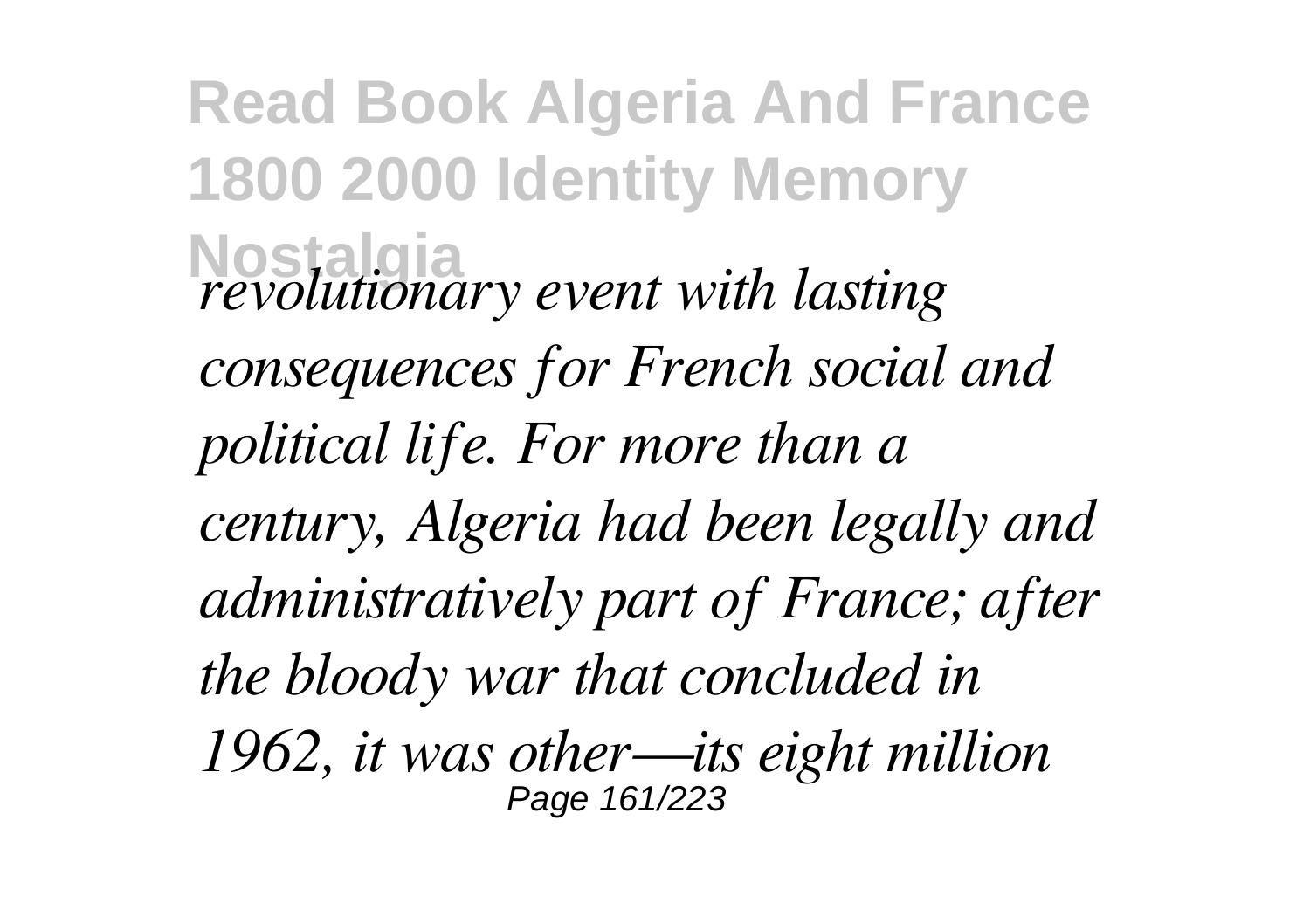**Read Book Algeria And France 1800 2000 Identity Memory Nostalgia** *Algerian residents deprived of French citizenship while hundreds of thousands of French pieds noirs were forced to return to a country that was never home. This rupture violated the universalism that had been the essence of French republican theory* Page 162/223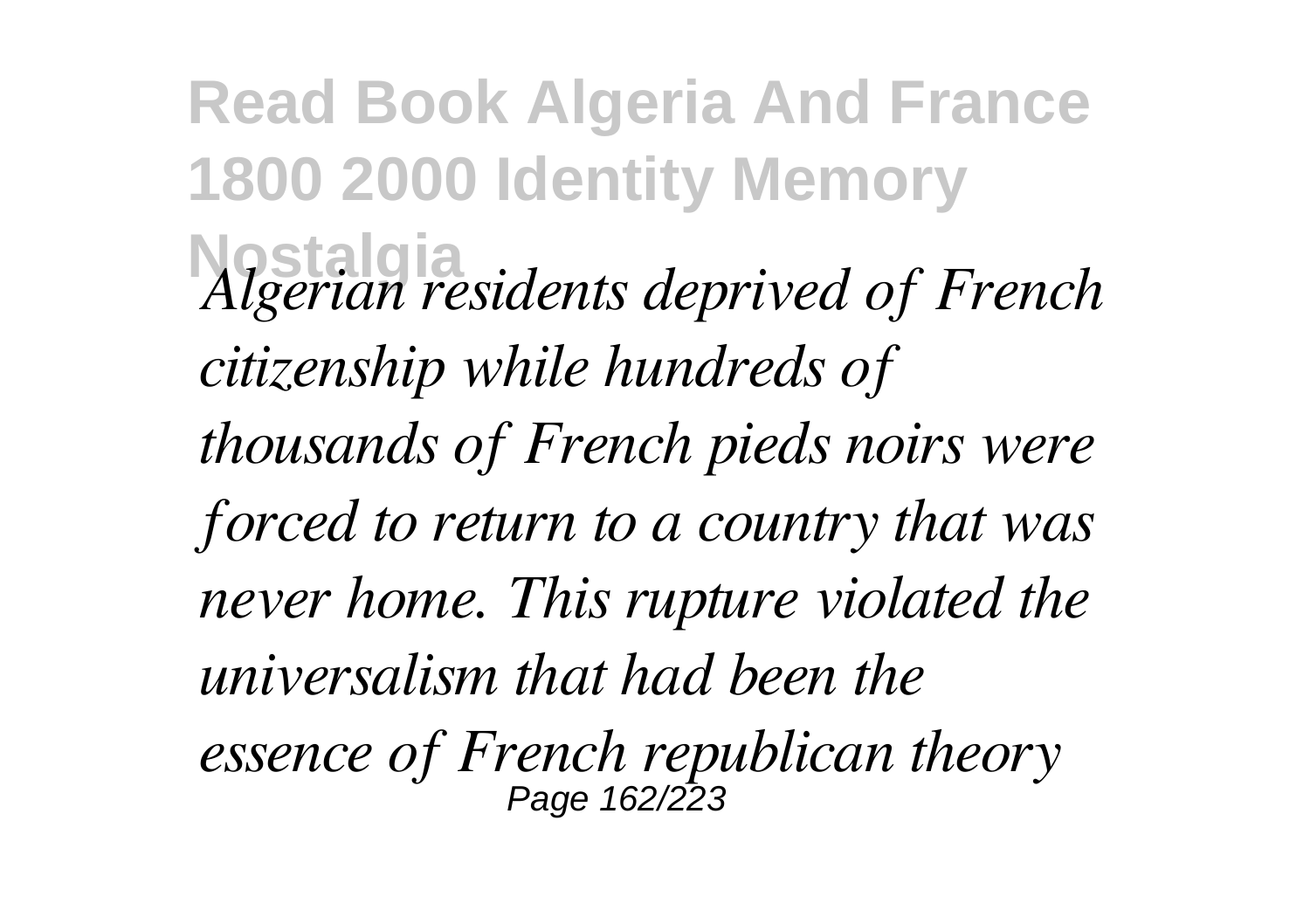**Read Book Algeria And France 1800 2000 Identity Memory Nostalgia** *since the late eighteenth century. Shepard contends that because the amputation of Algeria from the French body politic was accomplished illegally and without explanation, its repercussions are responsible for many of the racial and religious* Page 163/223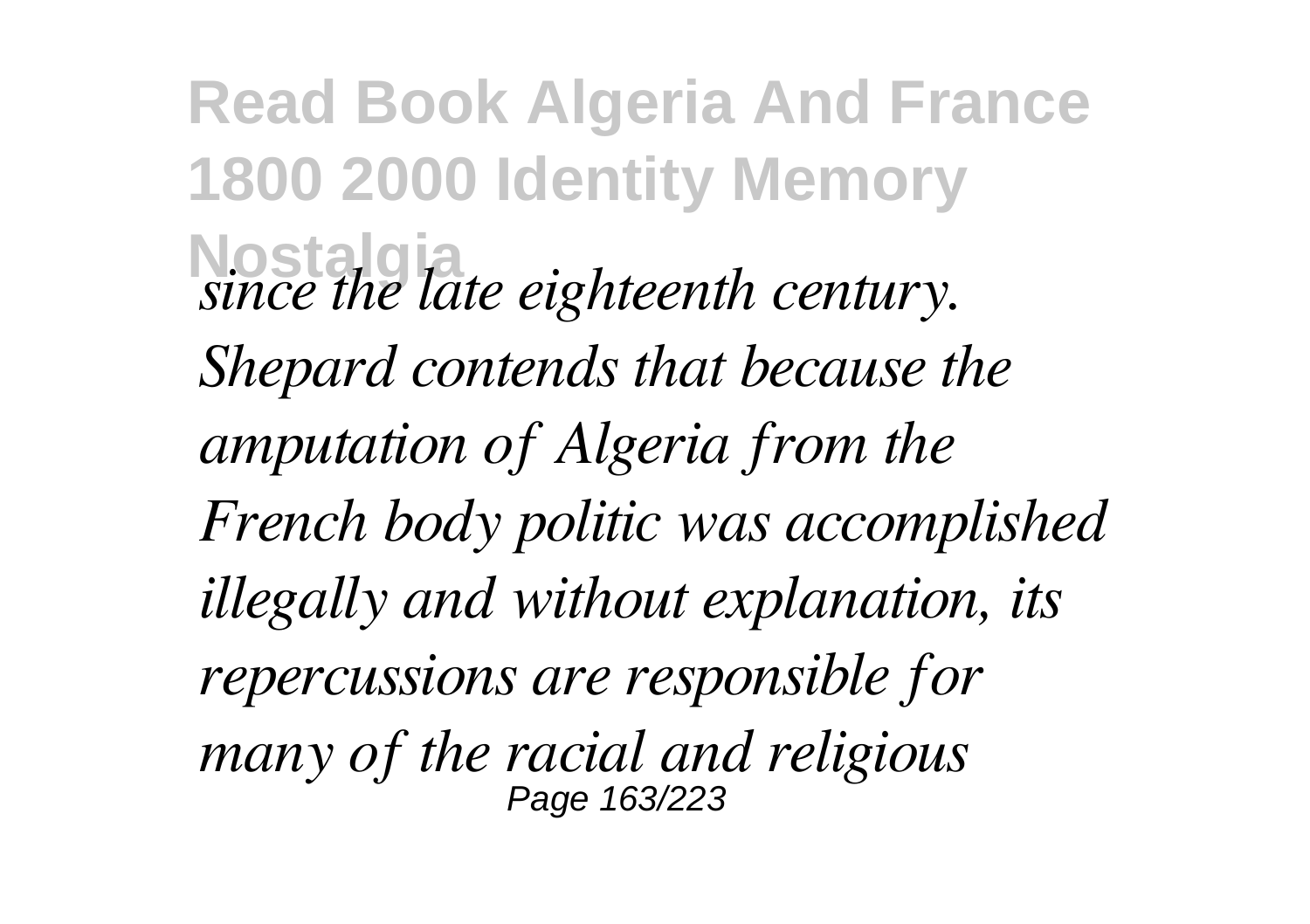**Read Book Algeria And France 1800 2000 Identity Memory Nostalgia** *tensions that confront France today. In portraying decolonization as an essential step in the inexorable "tide of history," the French state absolved itself of responsibility for the revolutionary change it was effecting. It thereby turned its back not only on* Page 164/223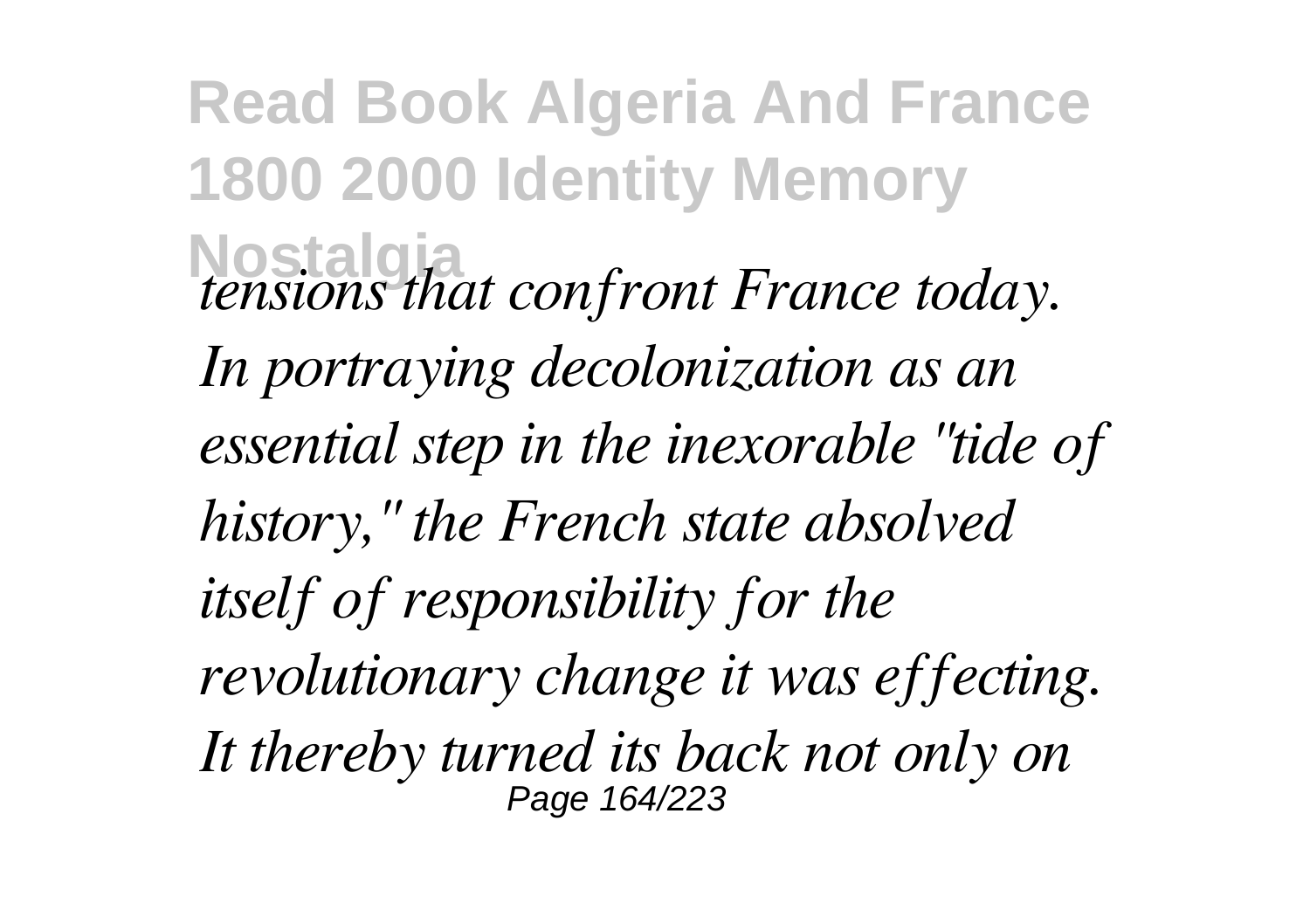**Read Book Algeria And France 1800 2000 Identity Memory Nostalgia** *the French of Algeria—Muslims in particular—but also on its own republican principles and the 1958 Constitution. From that point onward, debates over assimilation, identity, and citizenship—once focused on the Algerian "province/colony"—have* Page 165/223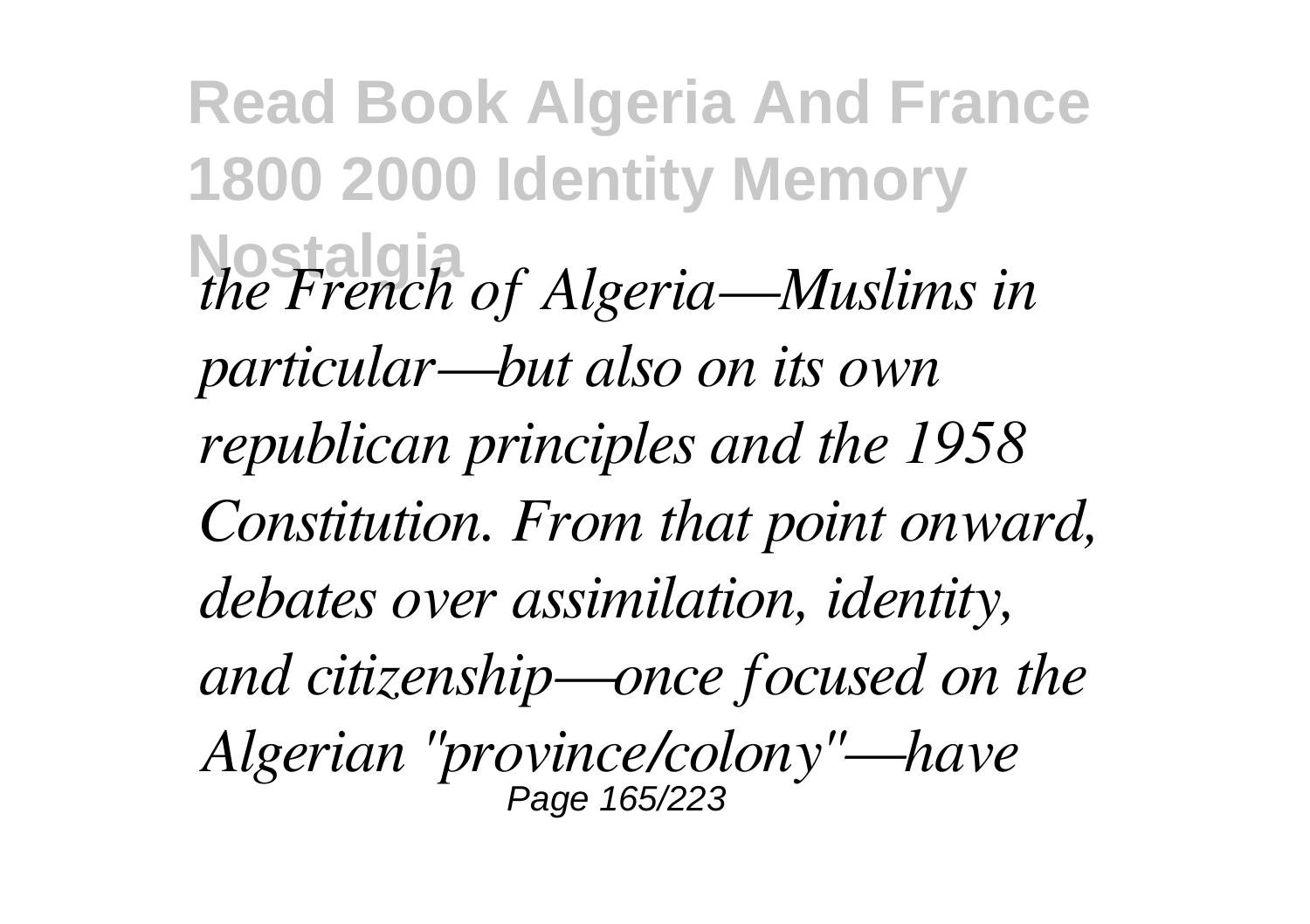**Read Book Algeria And France 1800 2000 Identity Memory Nostalgia** *troubled France itself. In addition to grappling with questions of race, citizenship, national identity, state institutions, and political debate, Shepard also addresses debates in Jewish history, gender history, and queer theory.* .<br>Page 166/223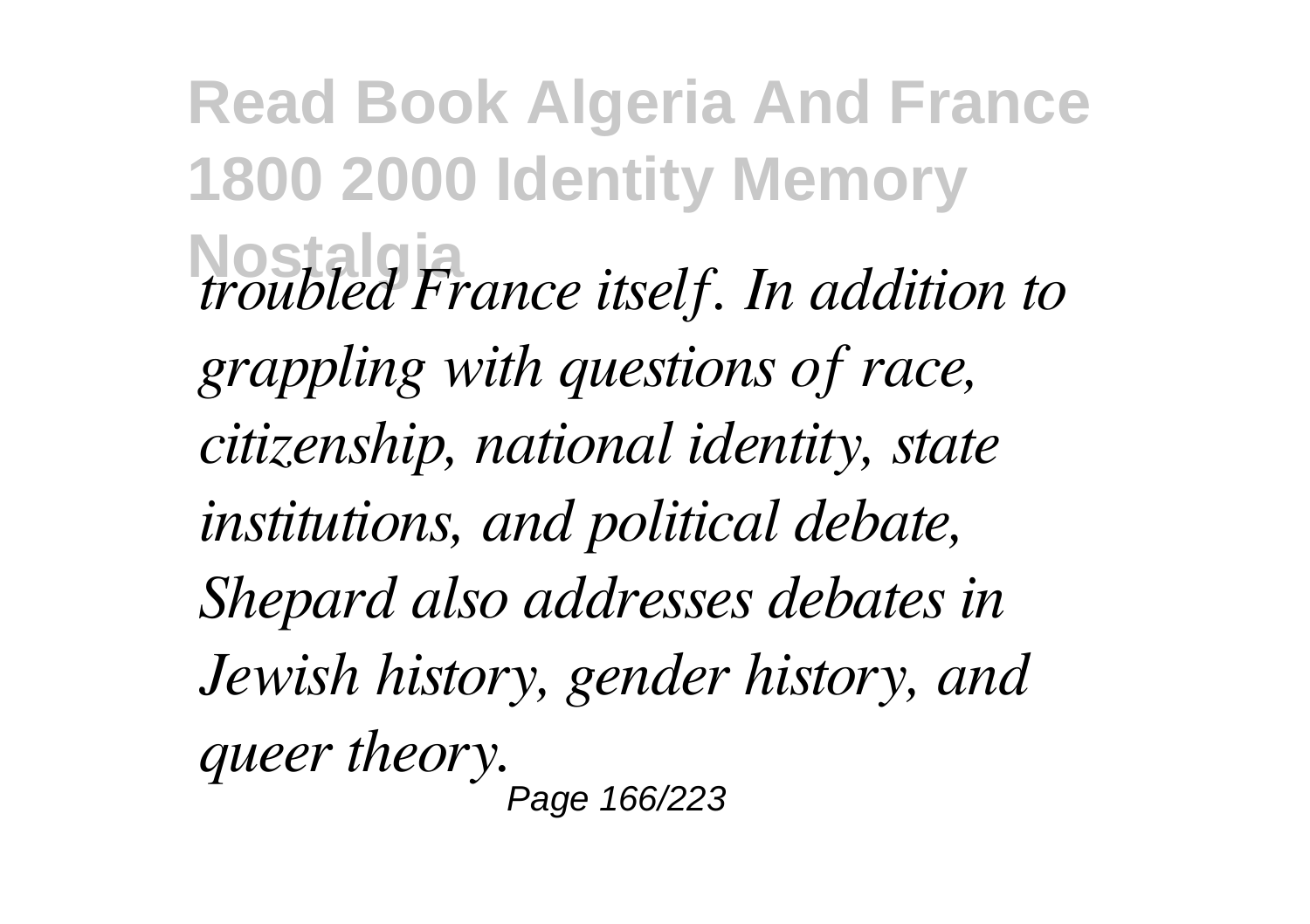**Read Book Algeria And France 1800 2000 Identity Memory Nostalgia** *Imperial Identities is a groundbreaking book that addresses identity formation in colonial Algeria of two predominant ethnicities and analyzes French attitudes in the context of nineteenth-century ideologies. Patricia M. E. Lorcin* Page 167/223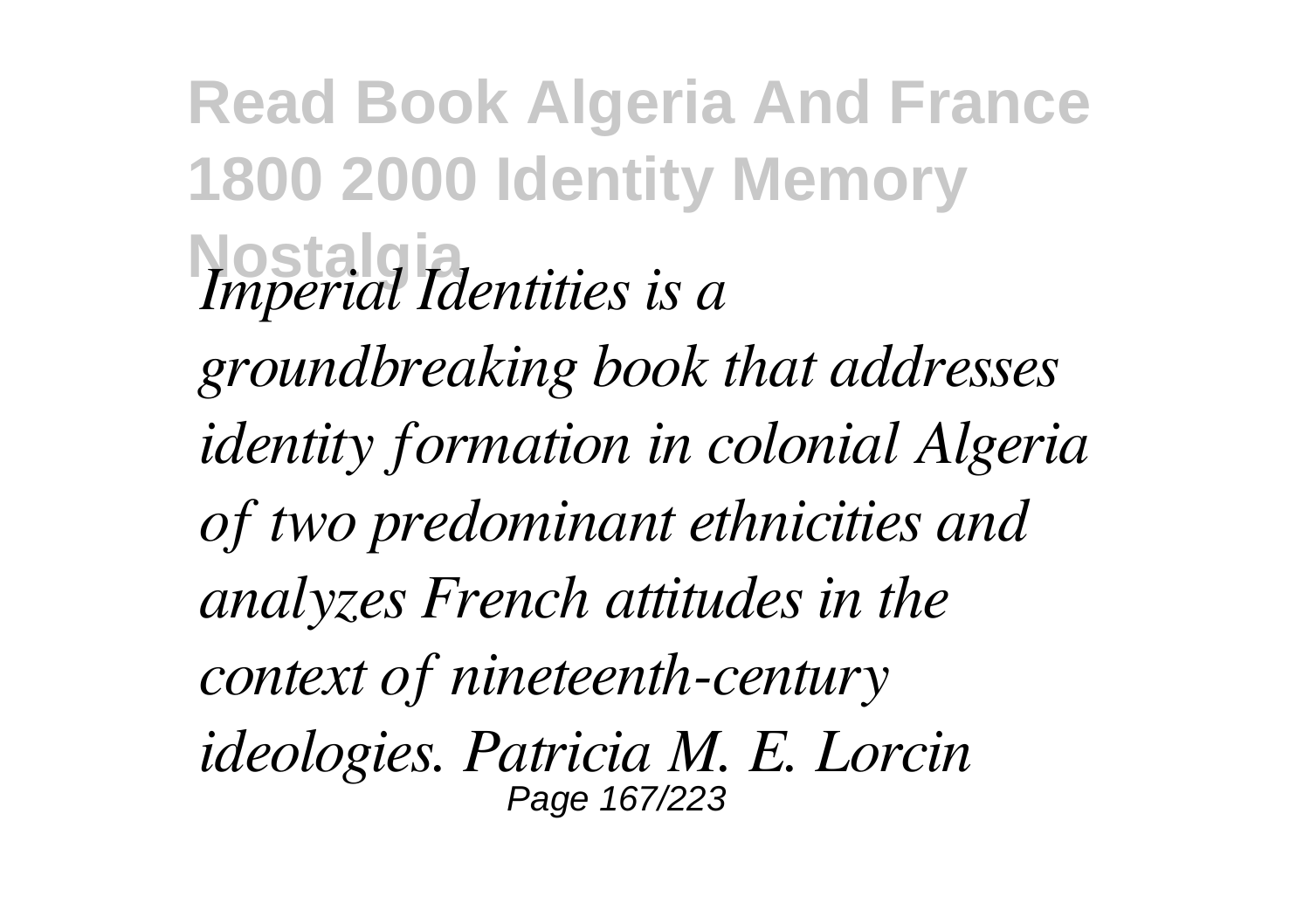**Read Book Algeria And France 1800 2000 Identity Memory Nostalgia** *explores the process through which ethnic categories and cultural distinctions were developed and used as instruments of social control in colonial society. She examines the circumstances that gave rise to and the influences that shaped the colonial* Page 168/223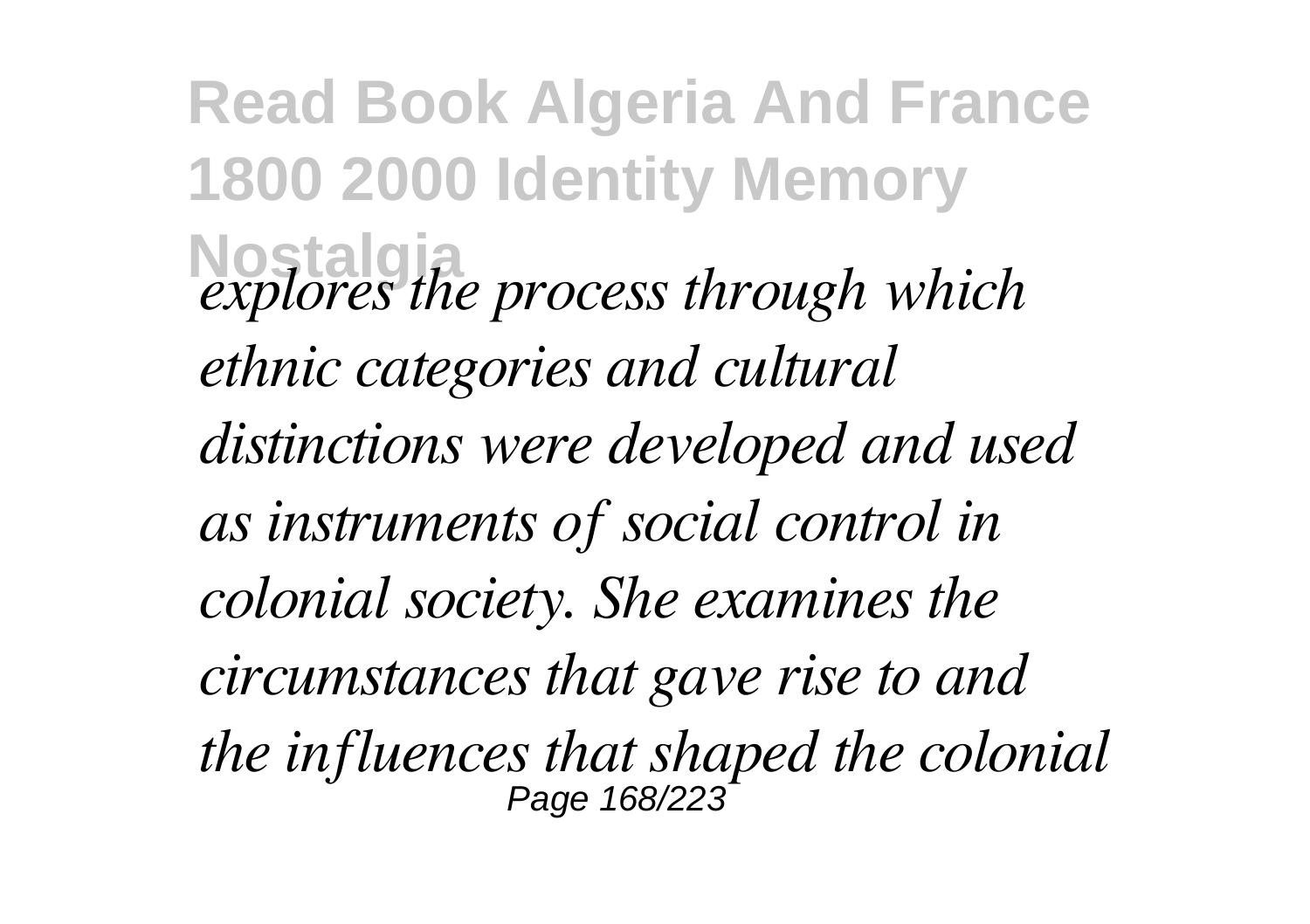**Read Book Algeria And France 1800 2000 Identity Memory Nostalgia** *images of "good" Kabyle and "bad" Arab (usually referred to as the Kabyle myth) in Algeria. In this new edition of Imperial Identities, Lorcin addresses the related scholarship that has appeared since the book's original publication, looks at postindependence* Page 169/223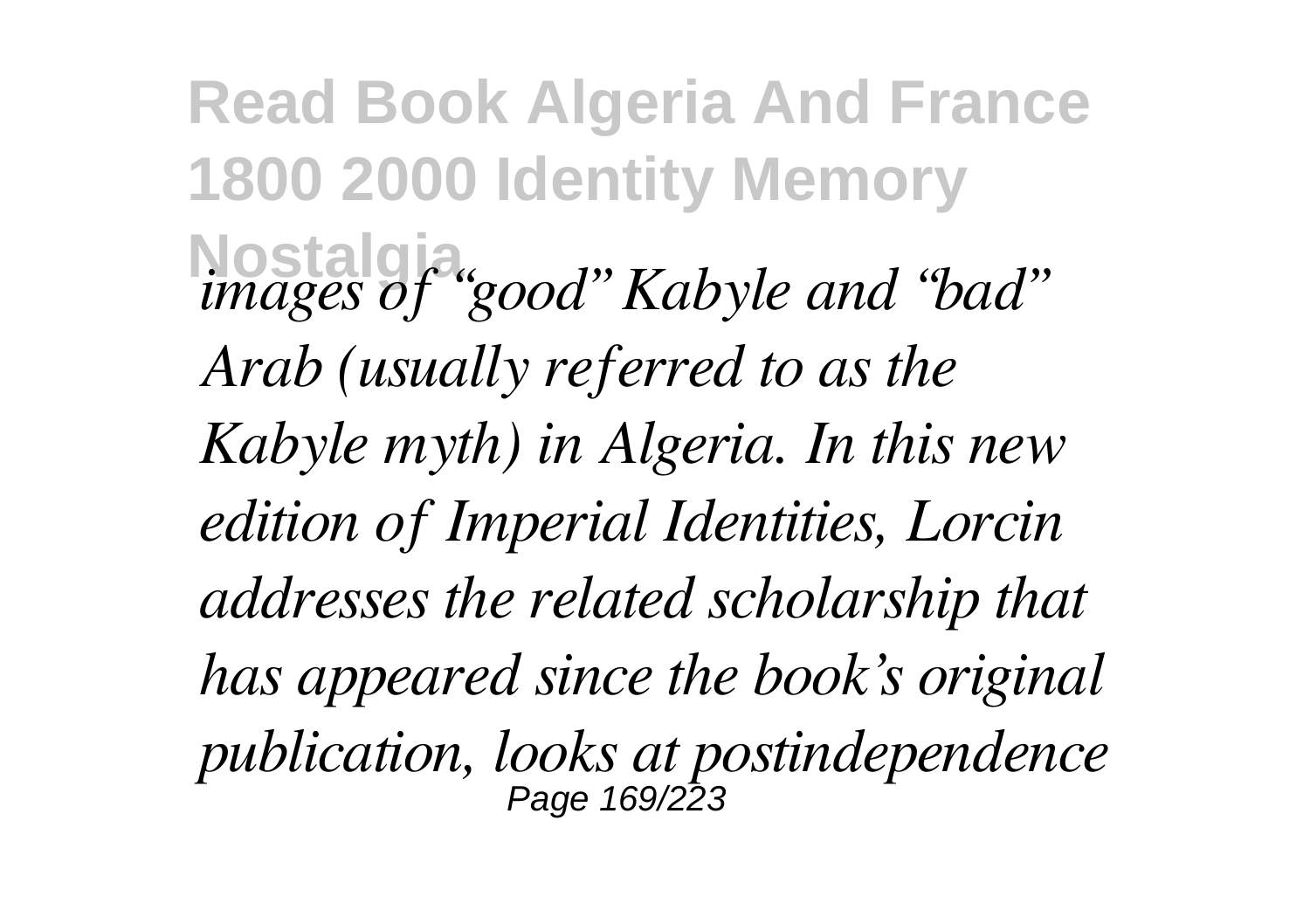**Read Book Algeria And France 1800 2000 Identity Memory Nostalgia** *issues relevant to the Arab/Berber question, and discusses the developments in Algeria and France connected to Arab/Berber politics, including the 1980 Berber Spring and the 1992–2002 civil war. The new edition also contains a full and* Page 170/223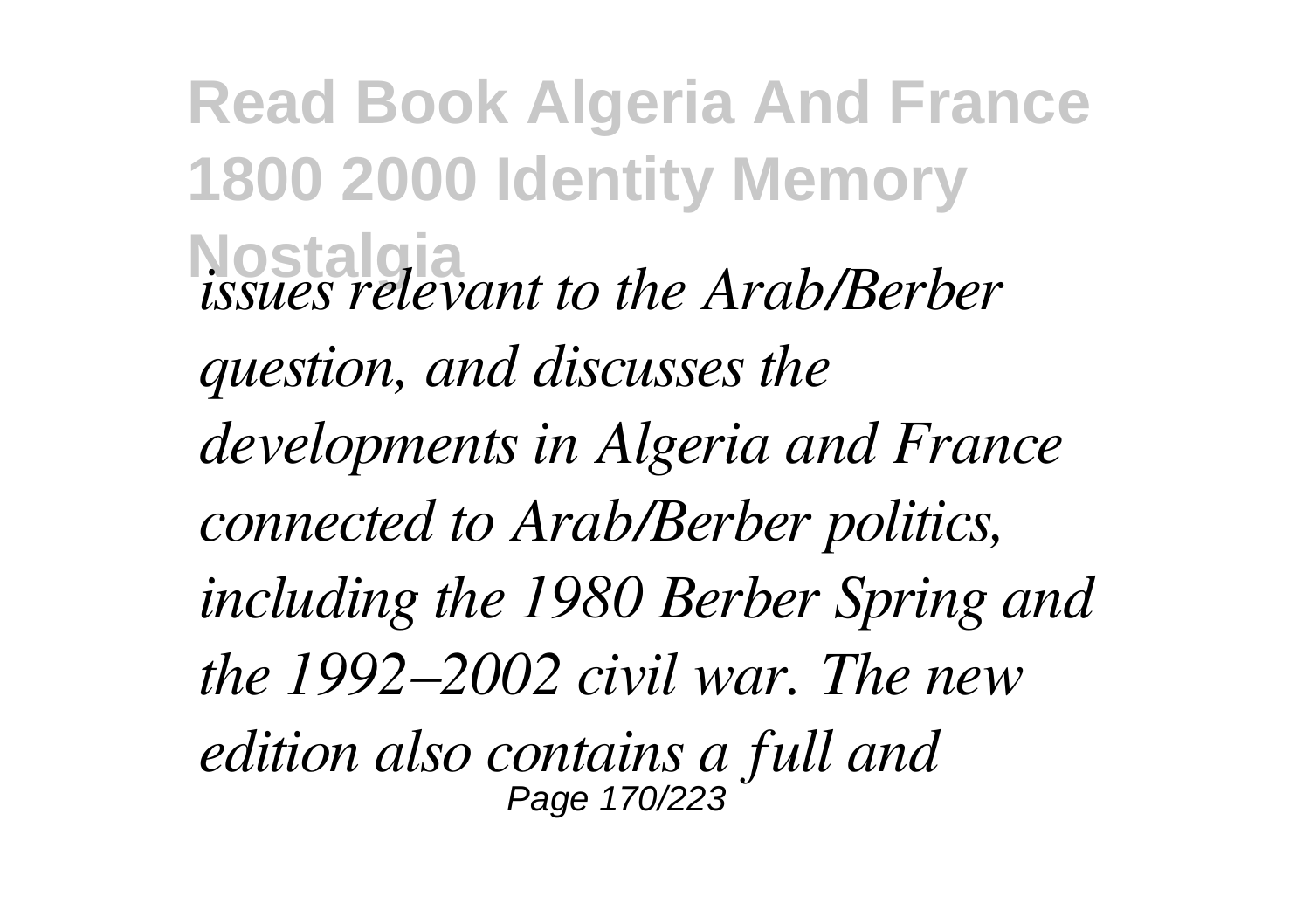**Read Book Algeria And France 1800 2000 Identity Memory Nostalgia** *updated bibliography. The New White Race traces the development of the press in Algeria between 1860 and 1914, examining the particular role of journalists in shaping the power dynamics of settler colonialism. Constrained in different* Page 171/223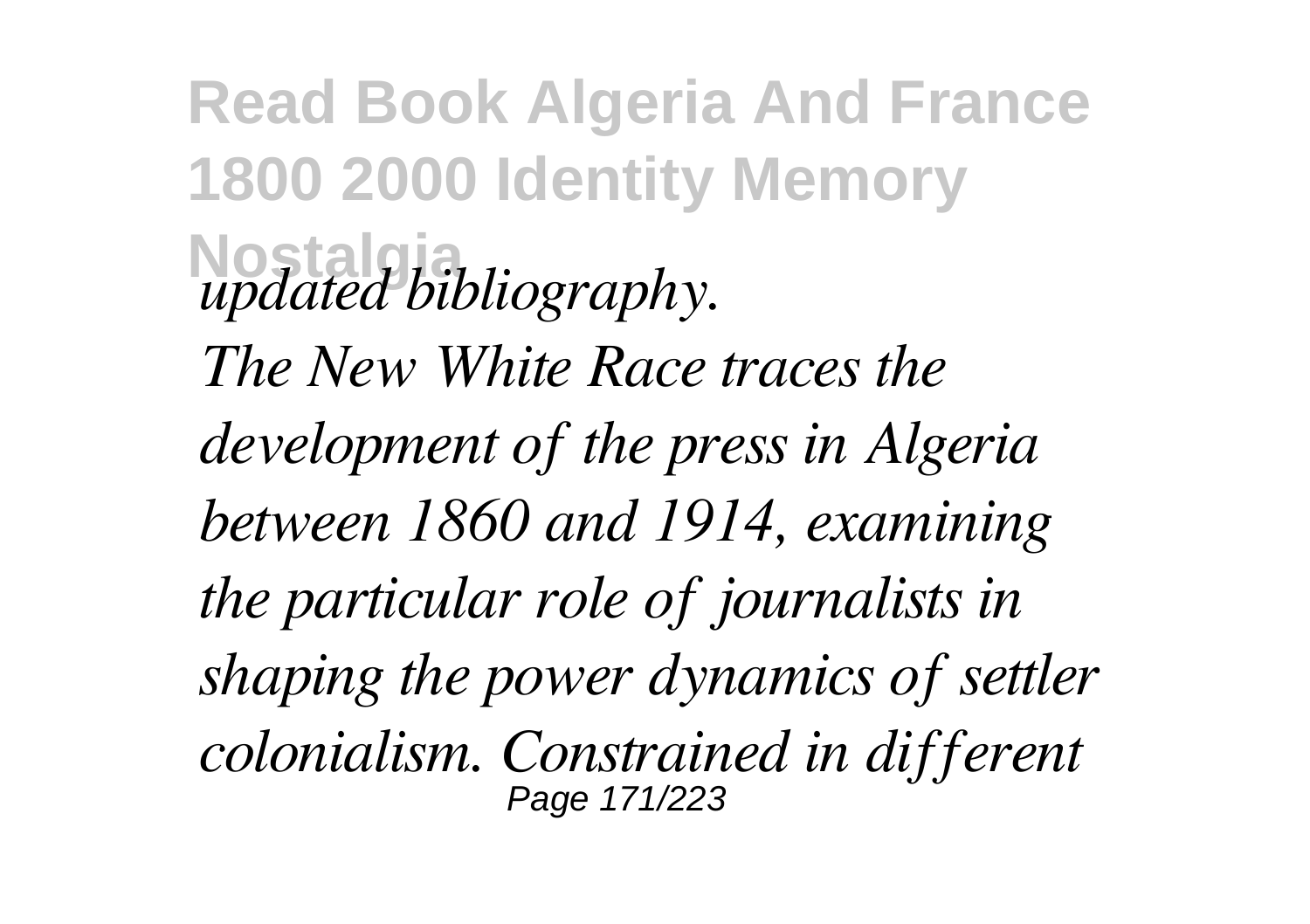**Read Book Algeria And France 1800 2000 Identity Memory Nostalgia** *ways by the limitations imposed on free expression in a colonial context, diverse groups of European settlers, Algerian Muslims, and Algerian Jews nevertheless turned to the press to articulate their hopes and fears for the future of the land they inhabited* Page 172/223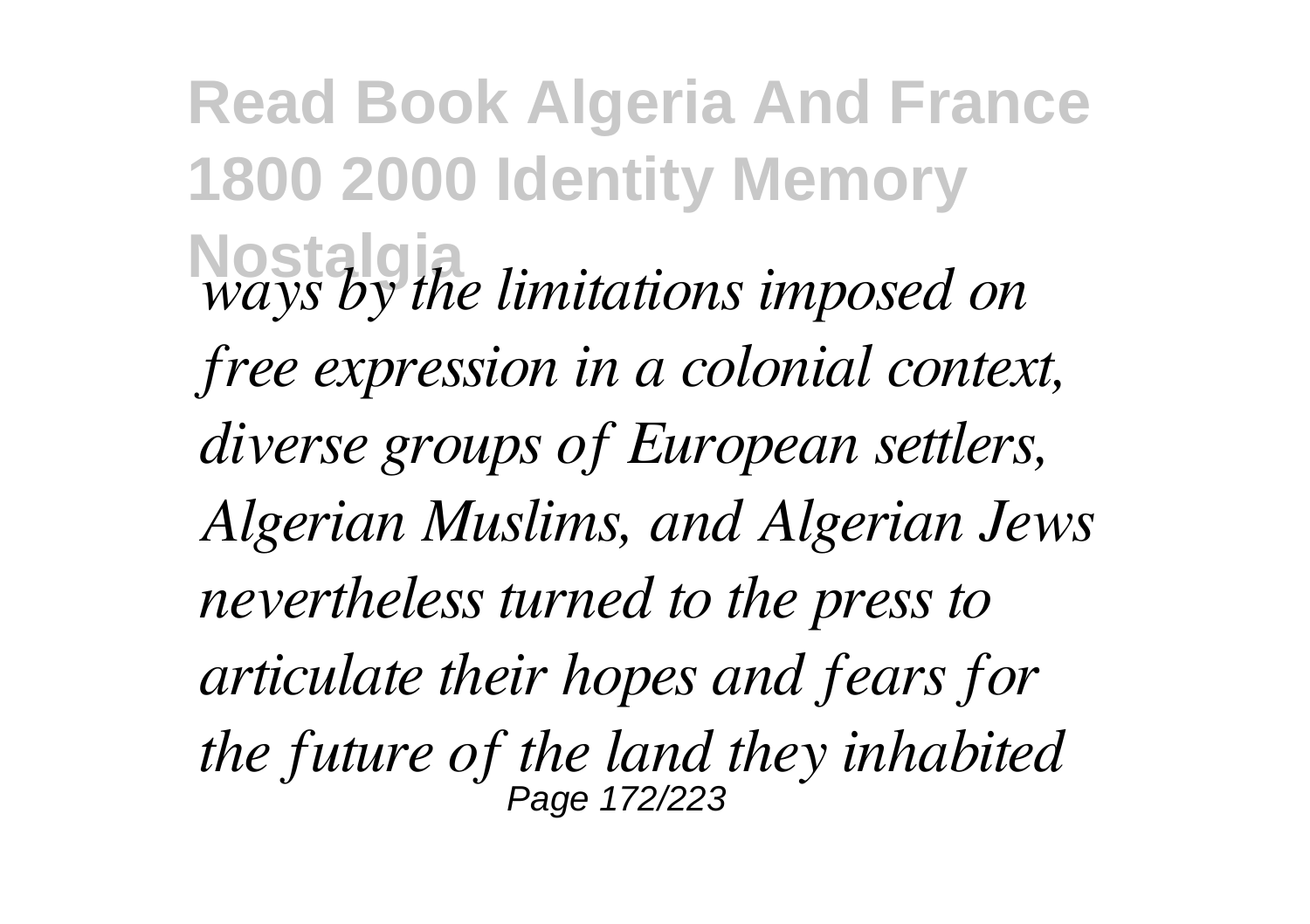**Read Book Algeria And France 1800 2000 Identity Memory Nostalgia** *and to imagine forms of community which would continue to influence political debates until the Algerian War. The frontiers of these imagined communities did not necessarily correlate with those of the nation—either French or* Page 173/223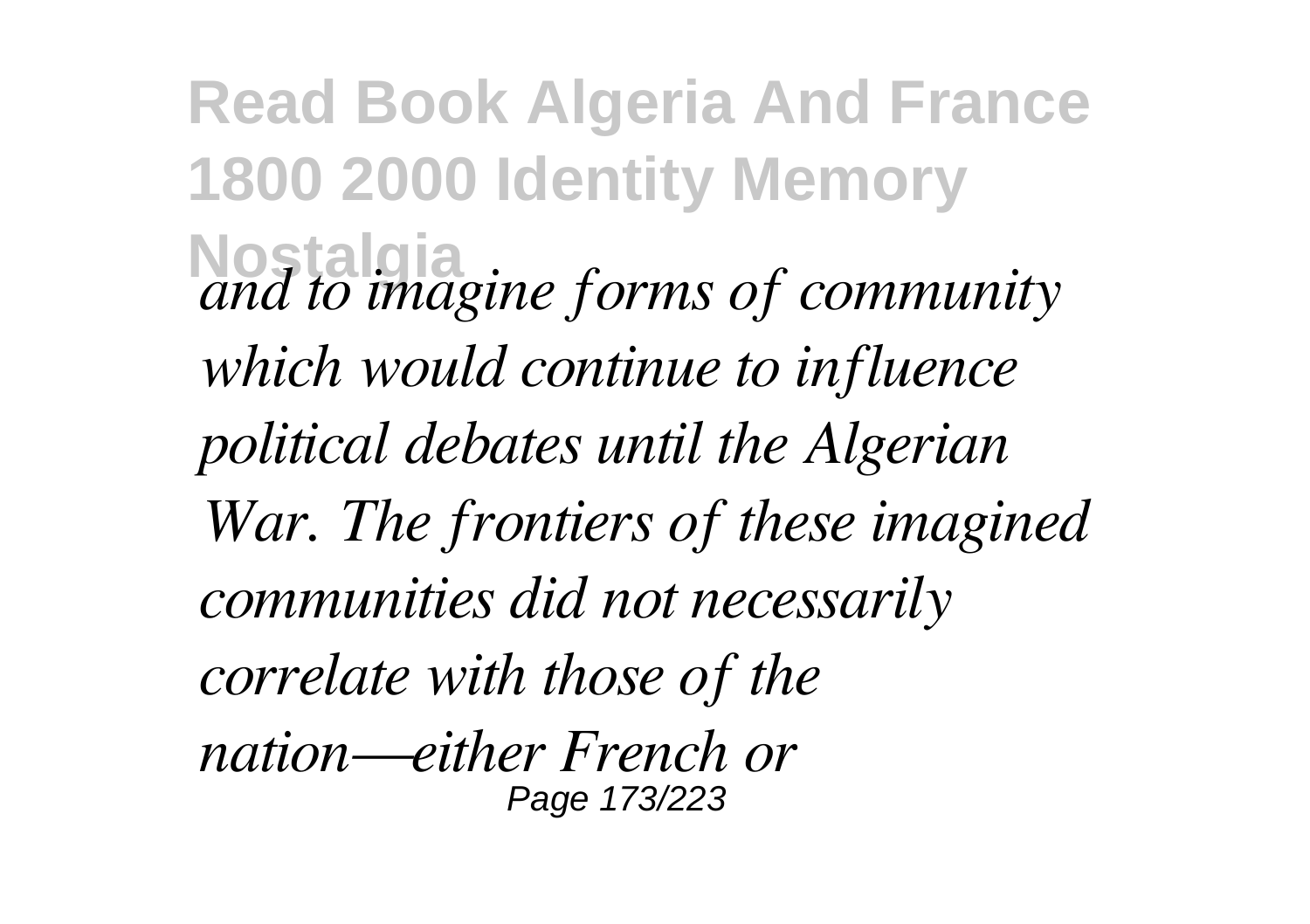**Read Book Algeria And France 1800 2000 Identity Memory Nostalgia** *Algerian—but framed processes of identification that were at once local, national, and transnational. The New White Race explores these processes of cultural and political identification, highlighting the production practices, professional* Page 174/223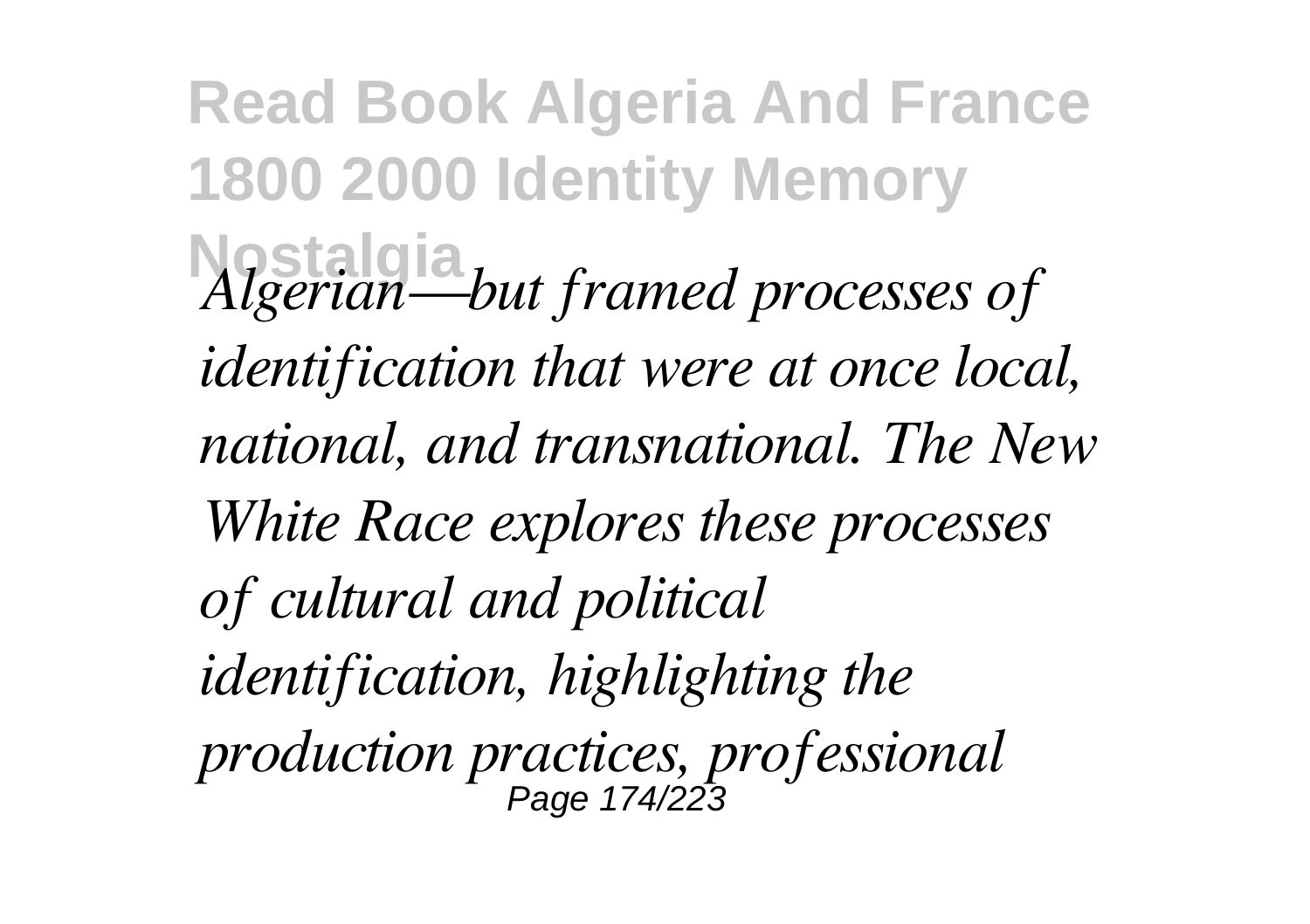**Read Book Algeria And France 1800 2000 Identity Memory Nostalgia** *networks, and strategic-linguistic choices mobilized by journalists as they sought to influence the sentiments of their readers and the decisions of the French state. Announcing the creation of a "new white race" among the mixed European population of* Page 175/223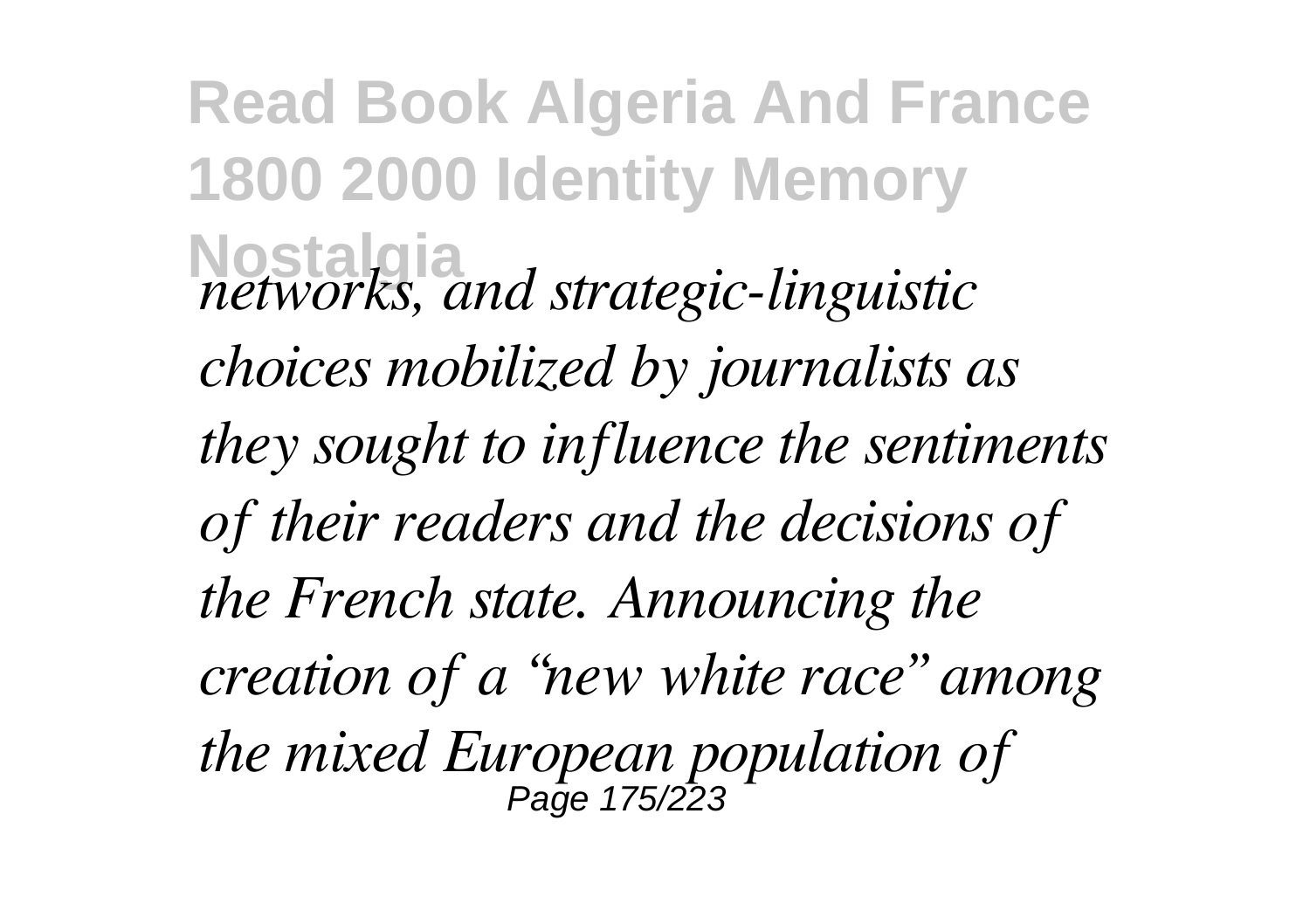**Read Book Algeria And France 1800 2000 Identity Memory Nostalgia** *Algeria, settler journalists hoped to increase the autonomy of the settler colony without forgoing the protections afforded by their French rulers. Their ambivalent expressions of "French" belonging, however, reflected tensions among the* Page 176/223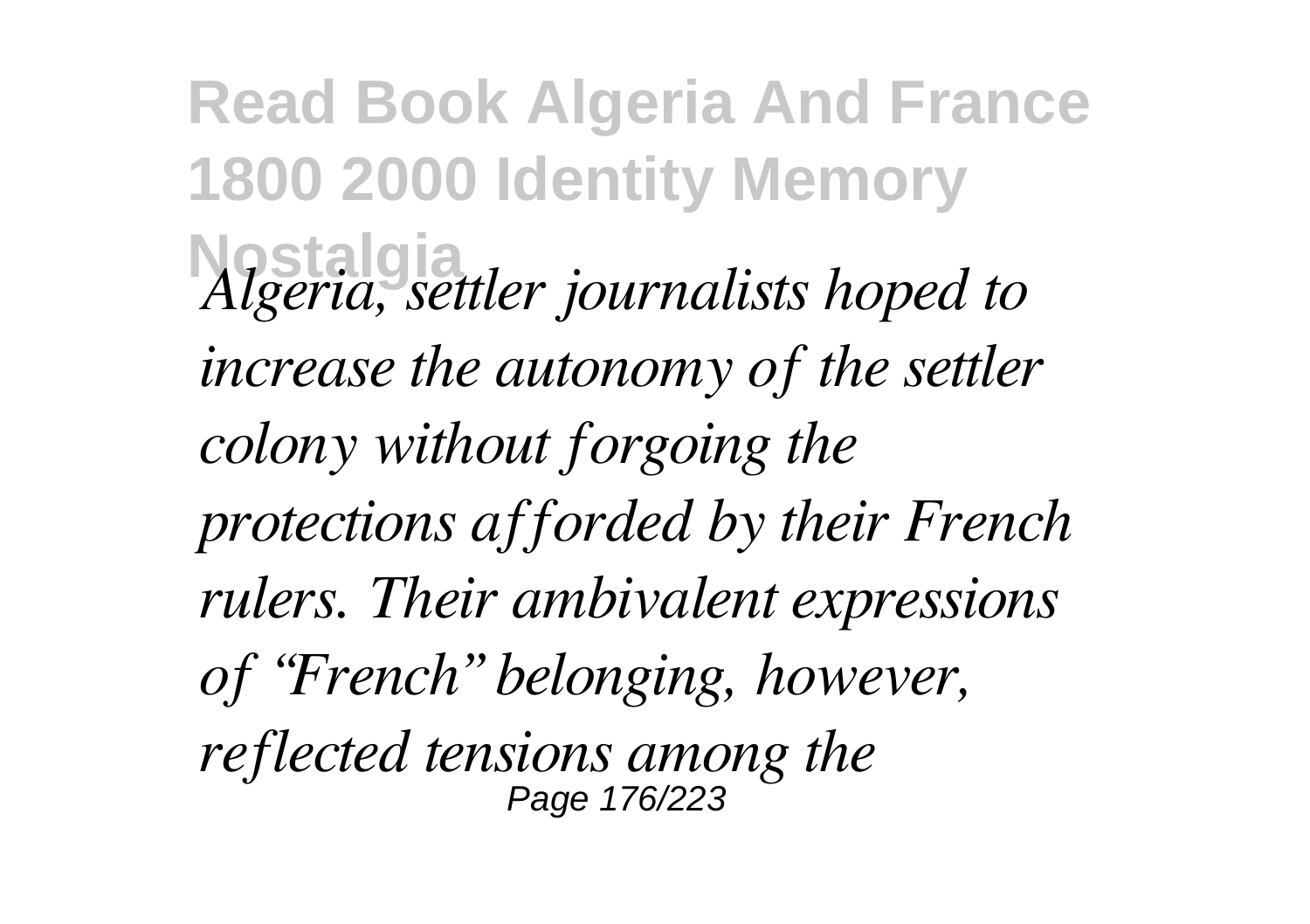**Read Book Algeria And France 1800 2000 Identity Memory Nostalgia** *colonizers; these tensions were ably exploited by those who sought to transform or contest French imperial rule.*

*Transnational Spaces and Identities in the Francophone World Nation, Culture and* Page 177/223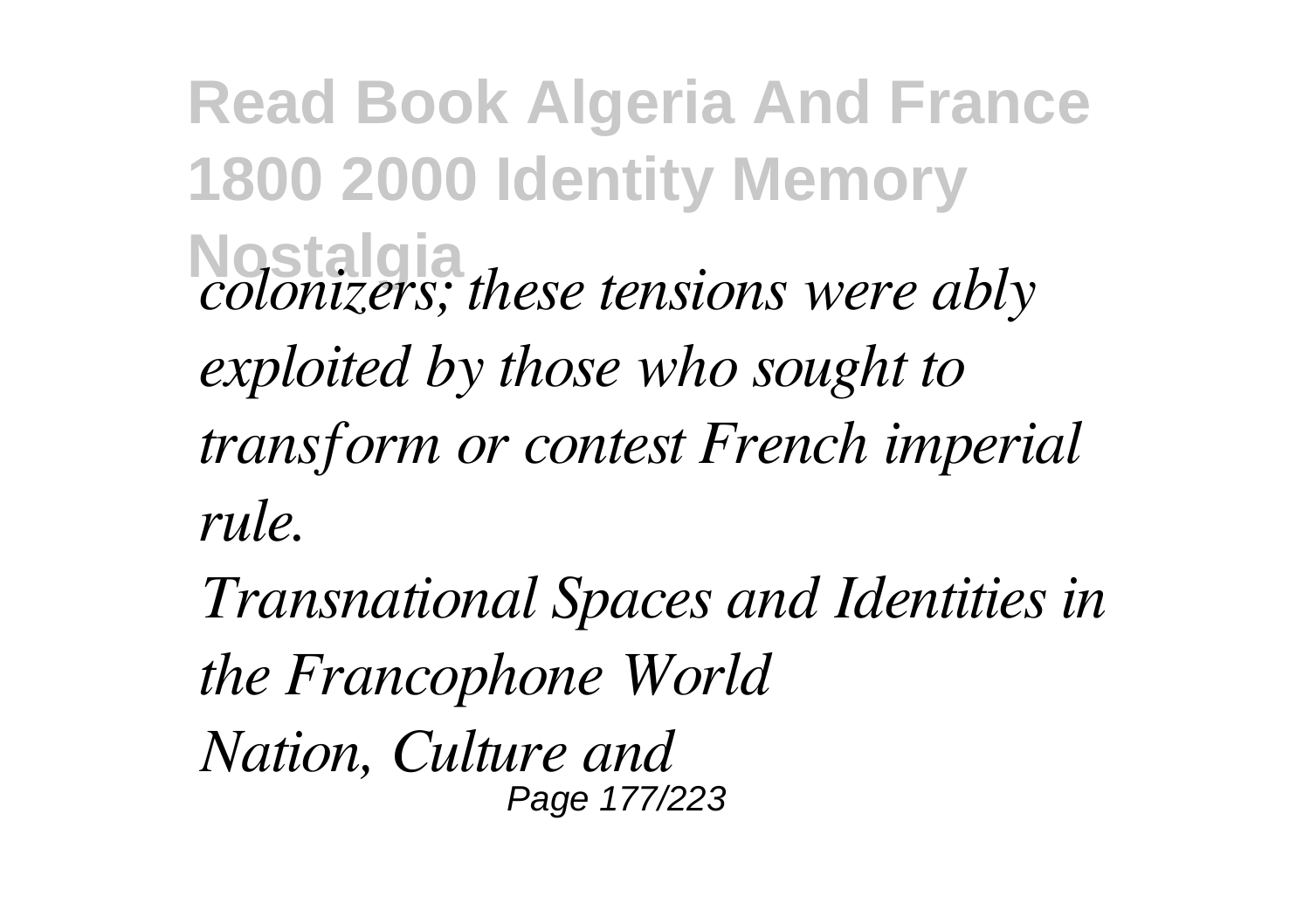**Read Book Algeria And France 1800 2000 Identity Memory Nostalgia** *Transnationalism, 1988-2013 The Burdens of Brotherhood The Visual Economy of France and Algeria Roots of a Far-Right Affinity in Contemporary France*

*The Imperial Nation* Page 178/223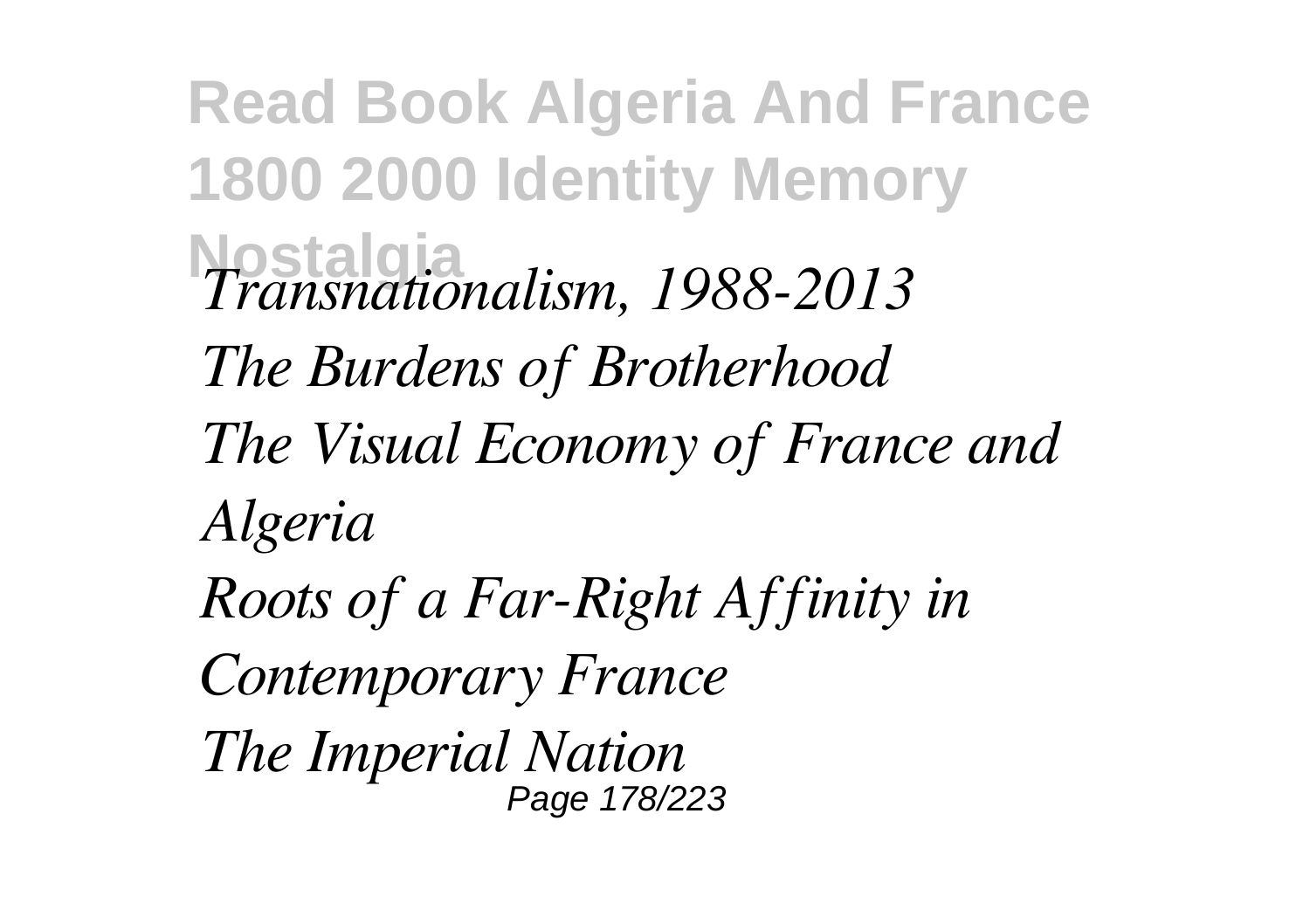**Read Book Algeria And France 1800 2000 Identity Memory Nostalgia** *A Companion to African Literatures* This unprecedented volume shows how and why midtwentieth-century decolonization transformed societies and cultures and continues to shape today's world. The introduction Page 179/223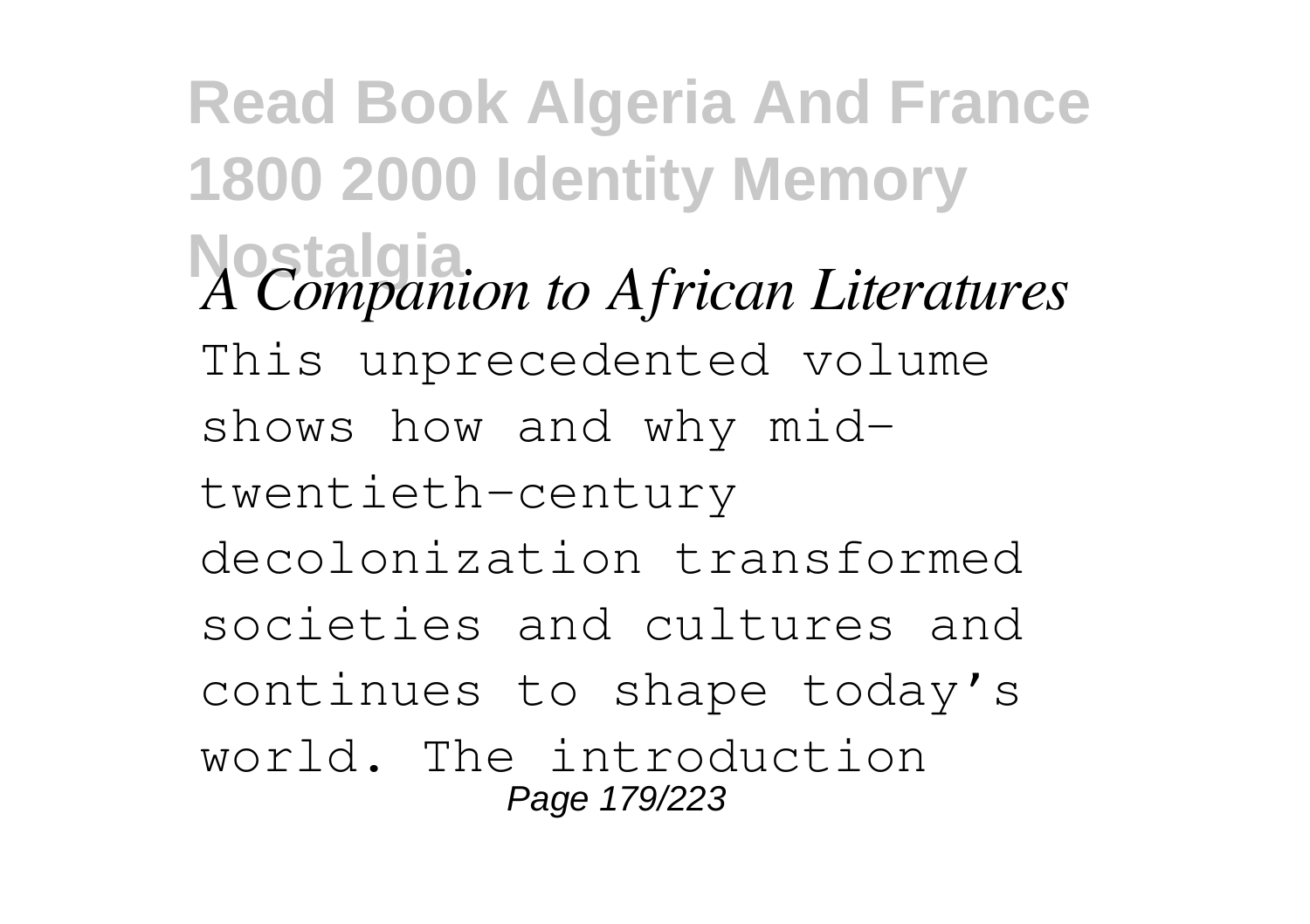**Read Book Algeria And France 1800 2000 Identity Memory Nostalgia** decolonization as both a historical era and an aspirational movement. A rich collection of primary sources combines the voices of the colonized and the colonizers in Africa, Asia, and throughout the world to Page 180/223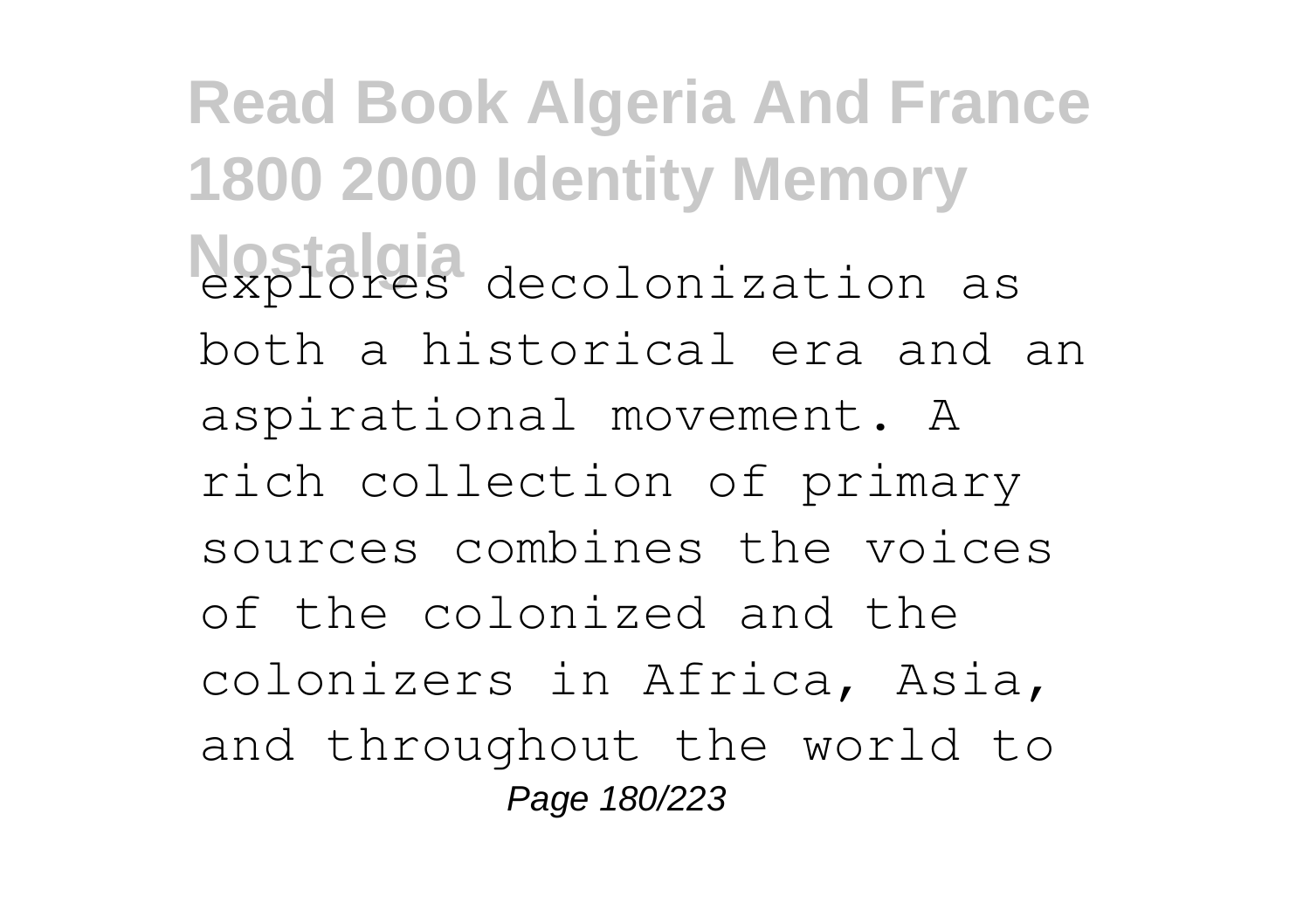**Read Book Algeria And France 1800 2000 Identity Memory Nostaline** the intensity and variety of the independence struggles. Organized chronologically and topically, the documents reveal how and why formal decolonization, once an unimaginable prospect to Page 181/223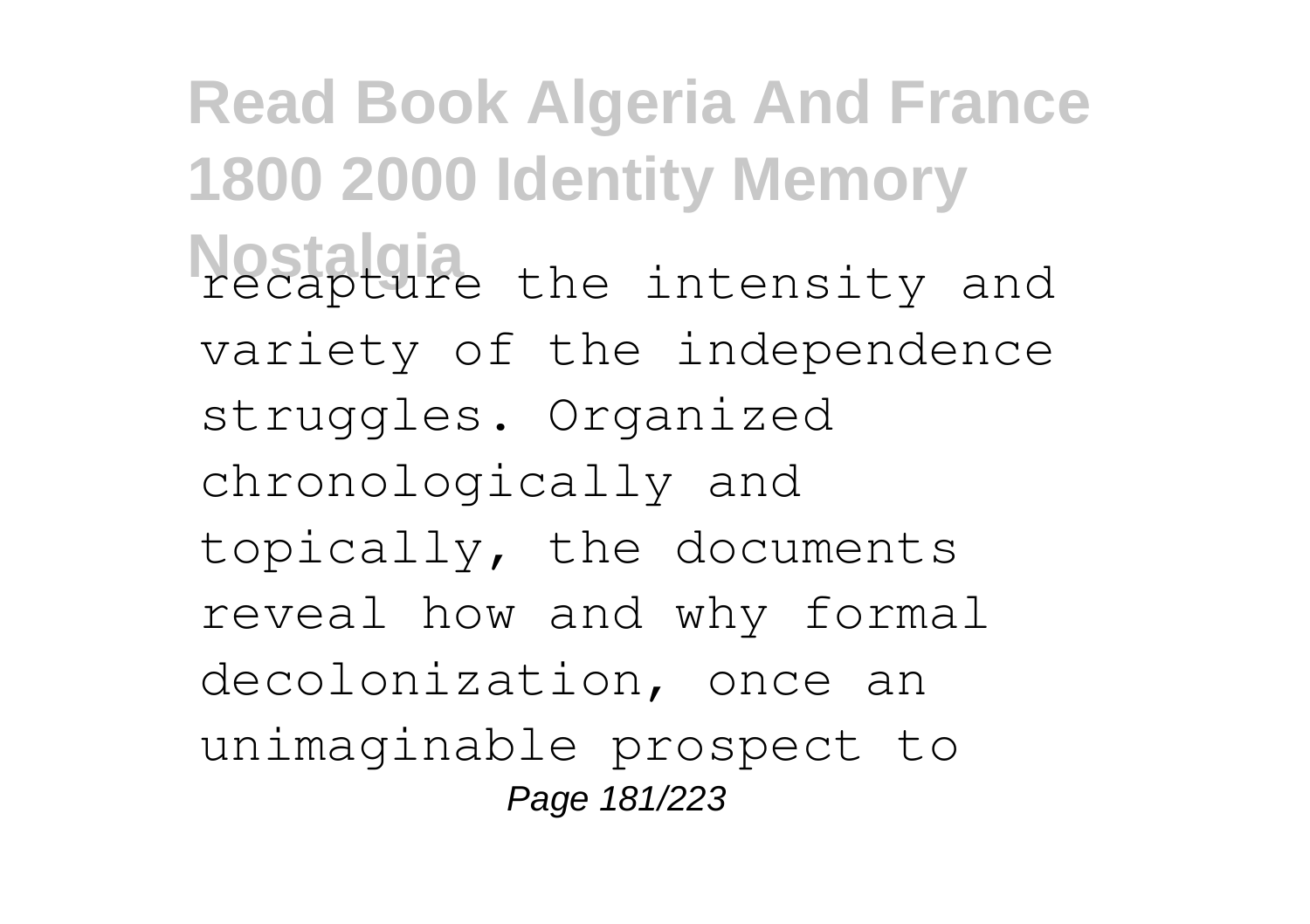**Read Book Algeria And France 1800 2000 Identity Memory Nostalgia** imperialists, came quickly to seem inevitable. Maps, document headnotes, a chronology, questions to consider, and a bibliography enrich students' understanding of decolonization and its Page 182/223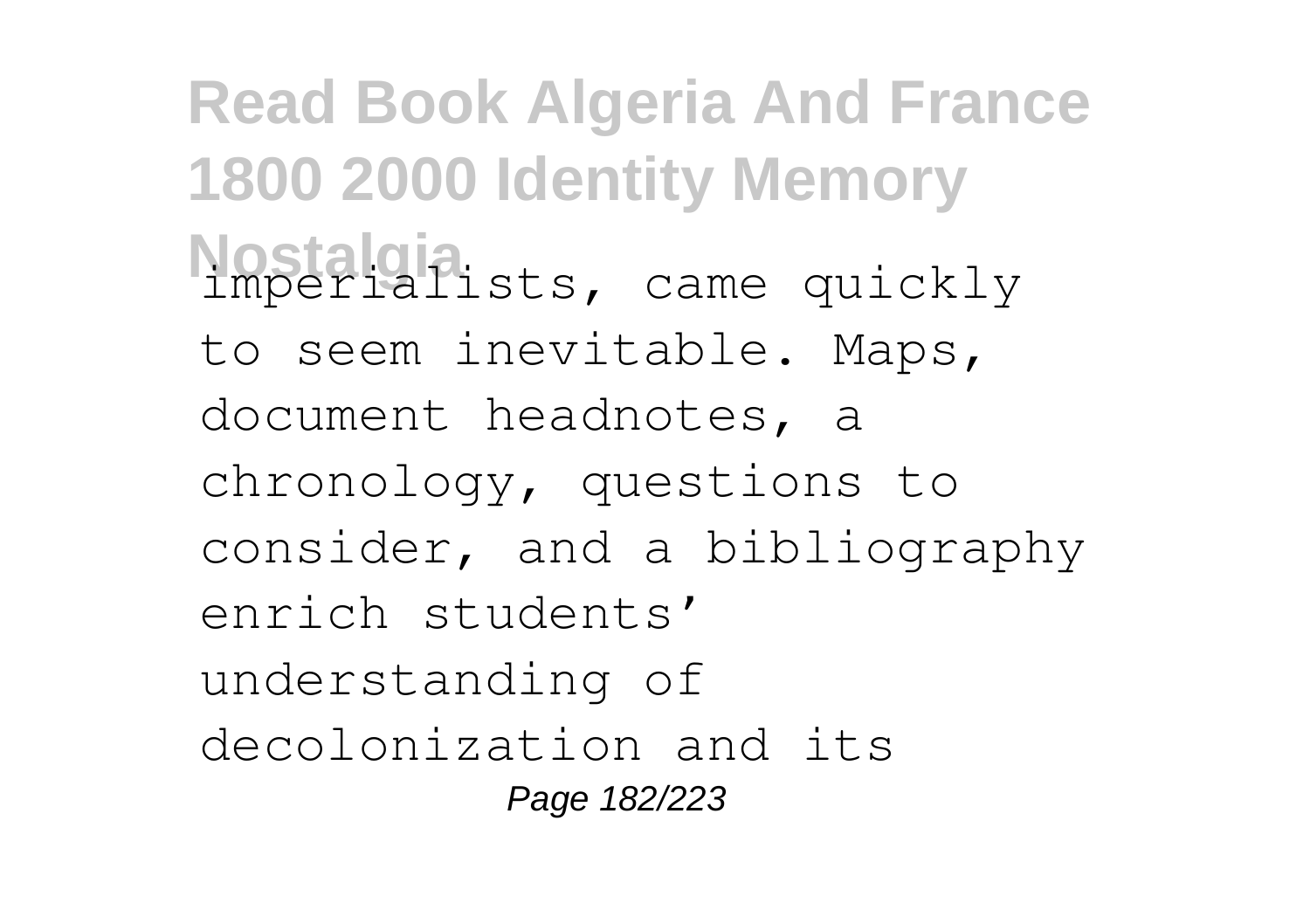**Read Book Algeria And France 1800 2000 Identity Memory Nostalgia** enduring consequences. Empire and Catastrophe examines natural and anthropogenic disasters during the years of decolonization in Algeria, Morocco, and France and explores how environmental Page 183/223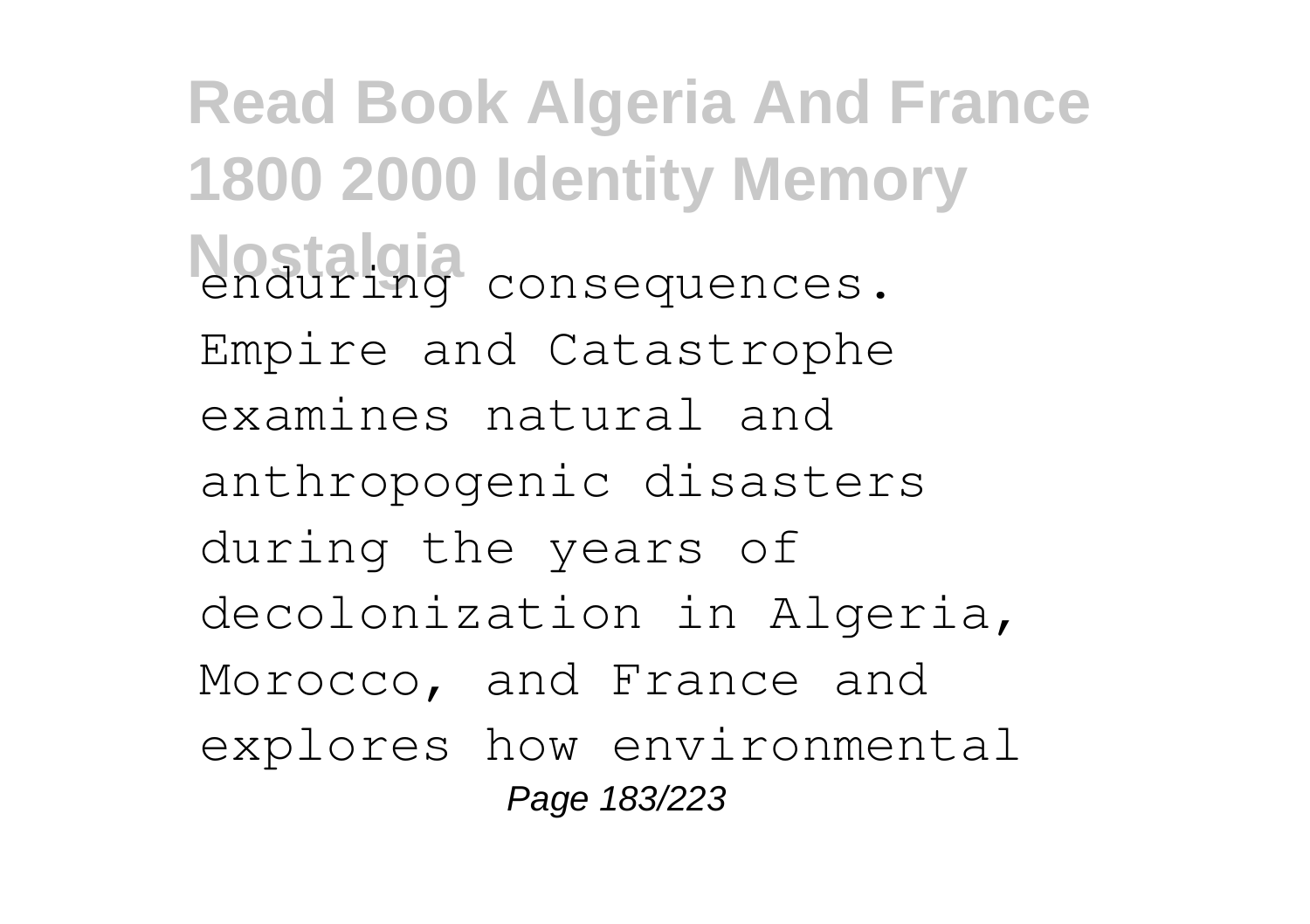**Read Book Algeria And France 1800 2000 Identity Memory Nostalgia**<br>catastrophes both shaped and were shaped by struggles over the dissolution of France's empire in North Africa. Four disasters make up the core of the book: the 1954 earthquake in Algeria's Chélif Valley, just weeks Page 184/223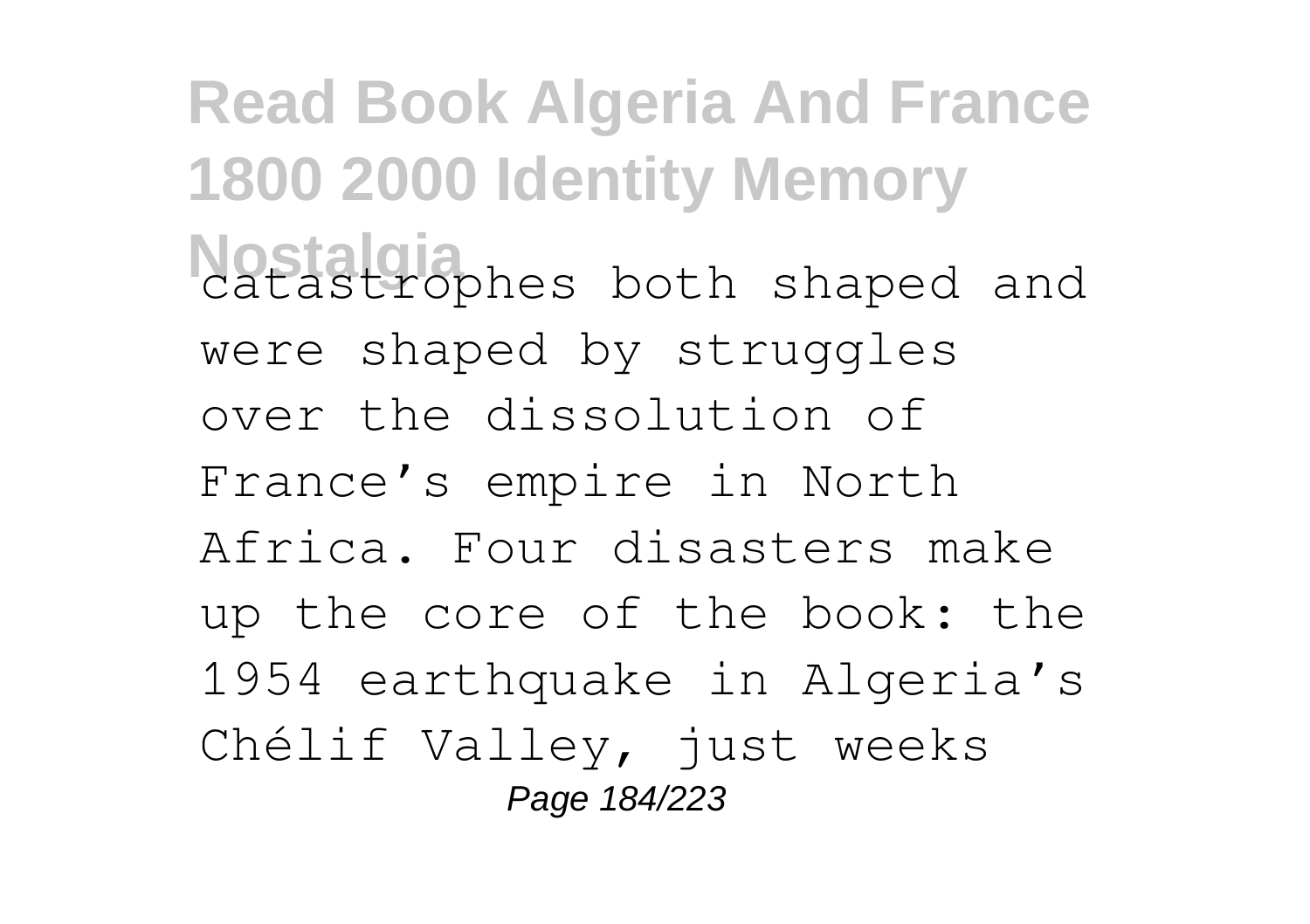**Read Book Algeria And France 1800 2000 Identity Memory Nostalgia** before the onset of the Algerian Revolution; a mass poisoning in Morocco in 1959 caused by toxic substances from an American military base; the 1959 Malpasset Dam collapse in Fréjus, France, which devastated the town's Page 185/223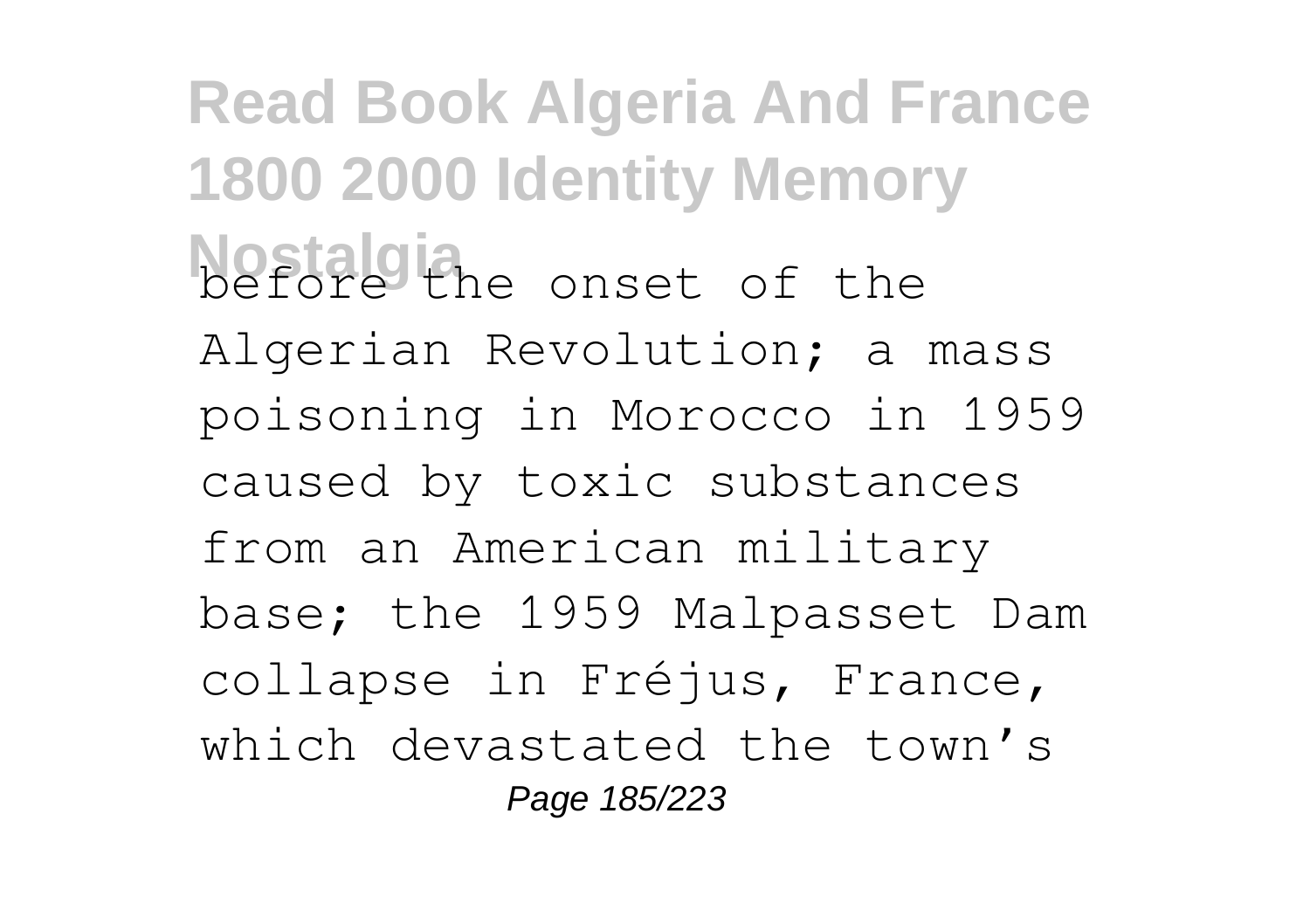**Read Book Algeria And France 1800 2000 Identity Memory Nostalgia** Algerian immigrant community but which was blamed on Algerian sabotage; and the 1960 earthquake in Agadir, Morocco, which set off a public relations war between the United States, France, and the Soviet Union and Page 186/223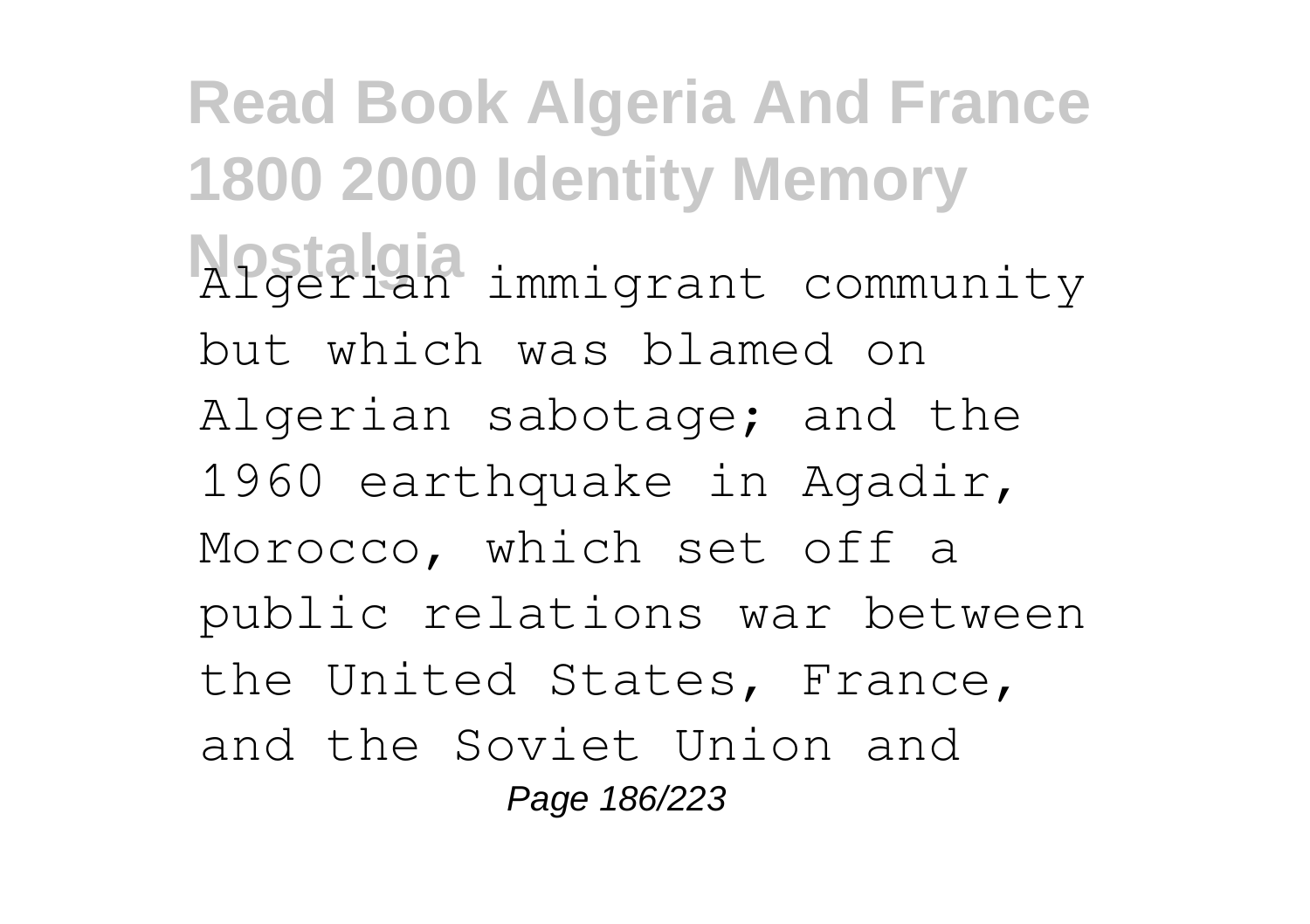**Read Book Algeria And France 1800 2000 Identity Memory Which** *ignited a Moroccan* national debate over modernity, identity, architecture, and urban planning. Interrogating distinctions between agent and environment and between political and environmental Page 187/223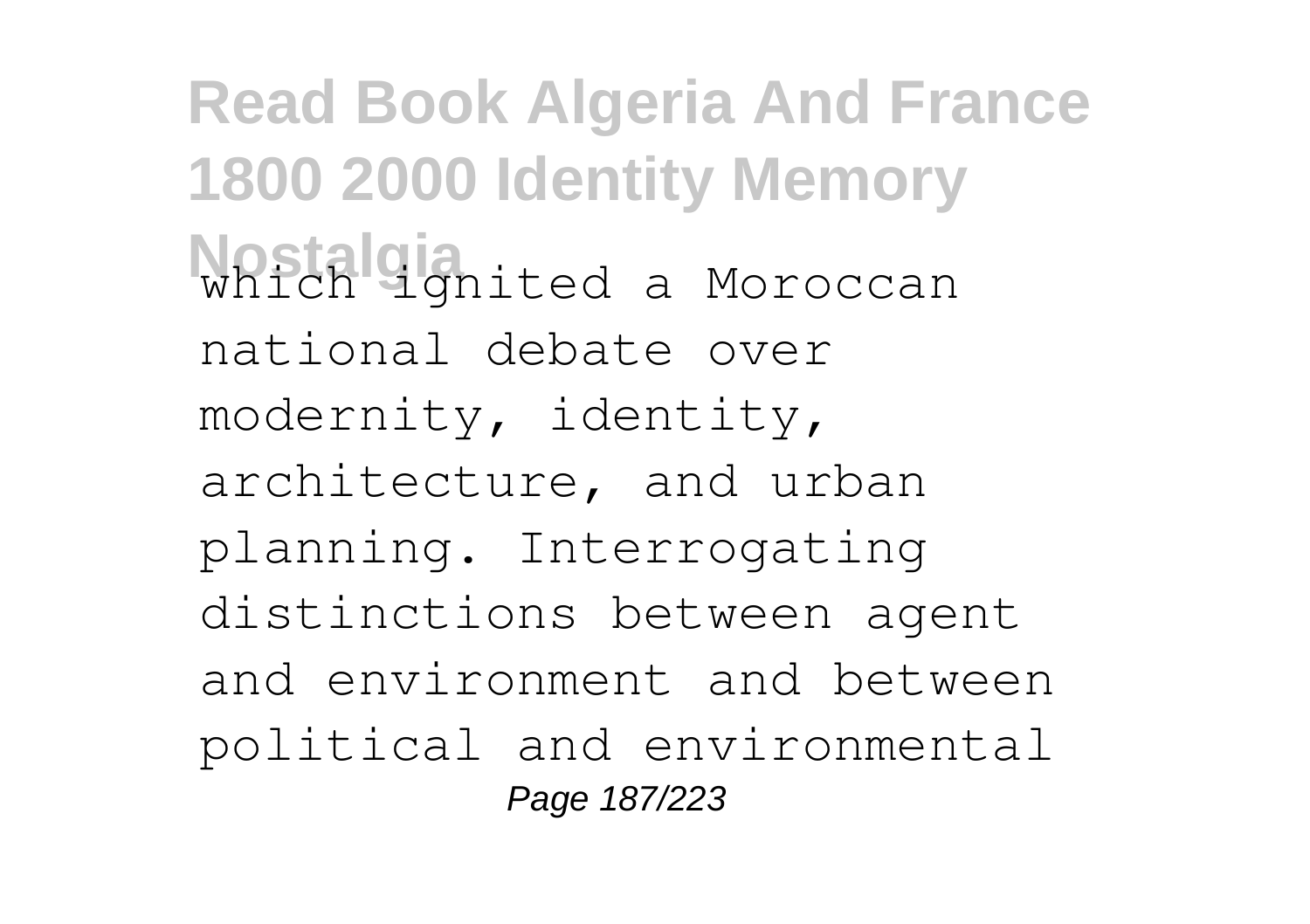**Read Book Algeria And France 1800 2000 Identity Memory Nostalgia** through the lenses of state archives and through the remembered experiences and literary representations of disaster survivors, Spencer D. Segalla argues for the integration of environmental Page 188/223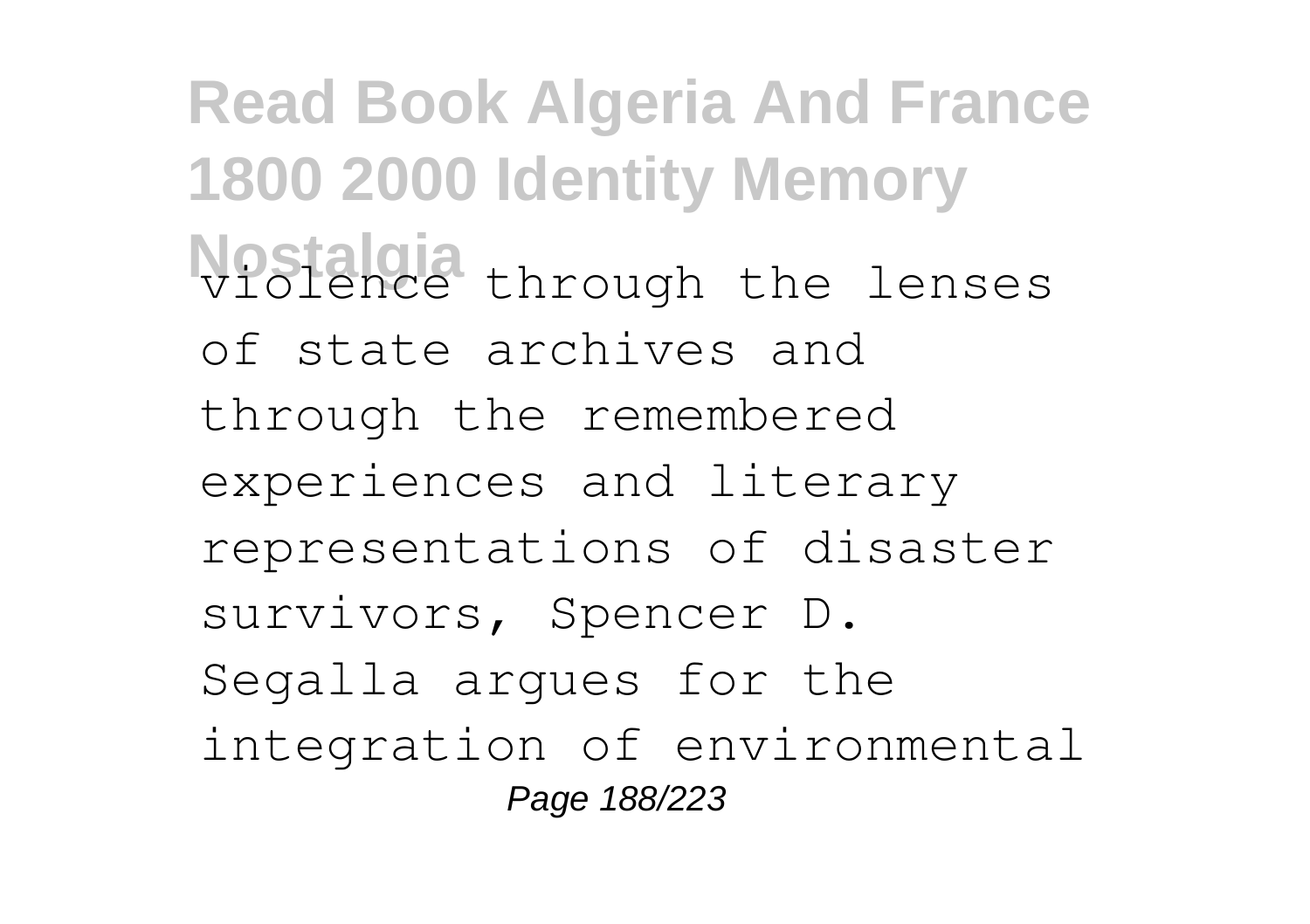**Read Book Algeria And France 1800 2000 Identity Memory Nostalgia**nto narratives of political and cultural decolonization. How the legacy of monarchical empires shaped Britain, France, Spain, and the United States as they became liberal entities Page 189/223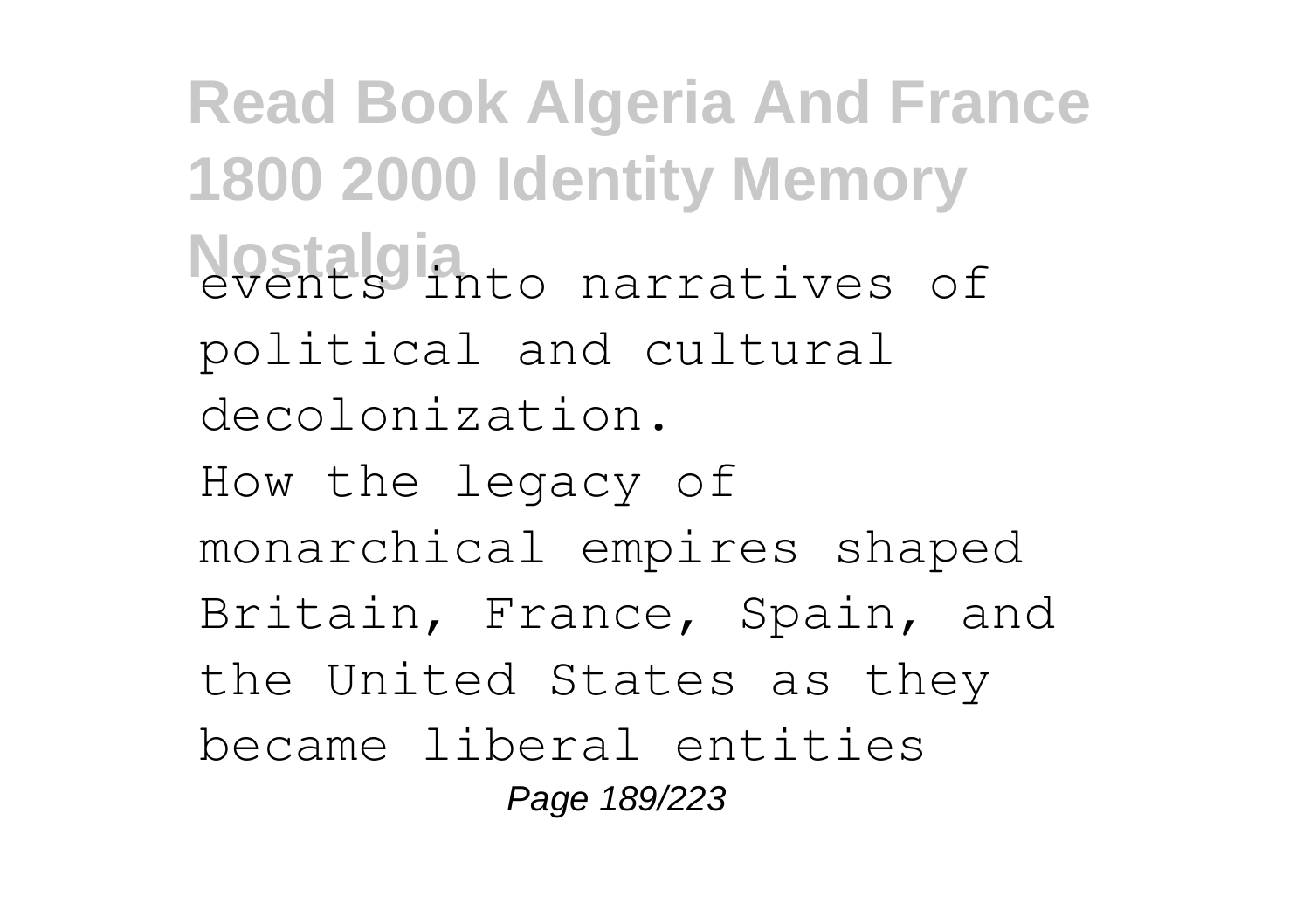**Read Book Algeria And France 1800 2000 Identity Memory Nostalgians** view the late eighteenth and early nineteenth centuries as a turning point when imperial monarchies collapsed and modern nations emerged. Treating this pivotal moment as a bridge rather than a Page 190/223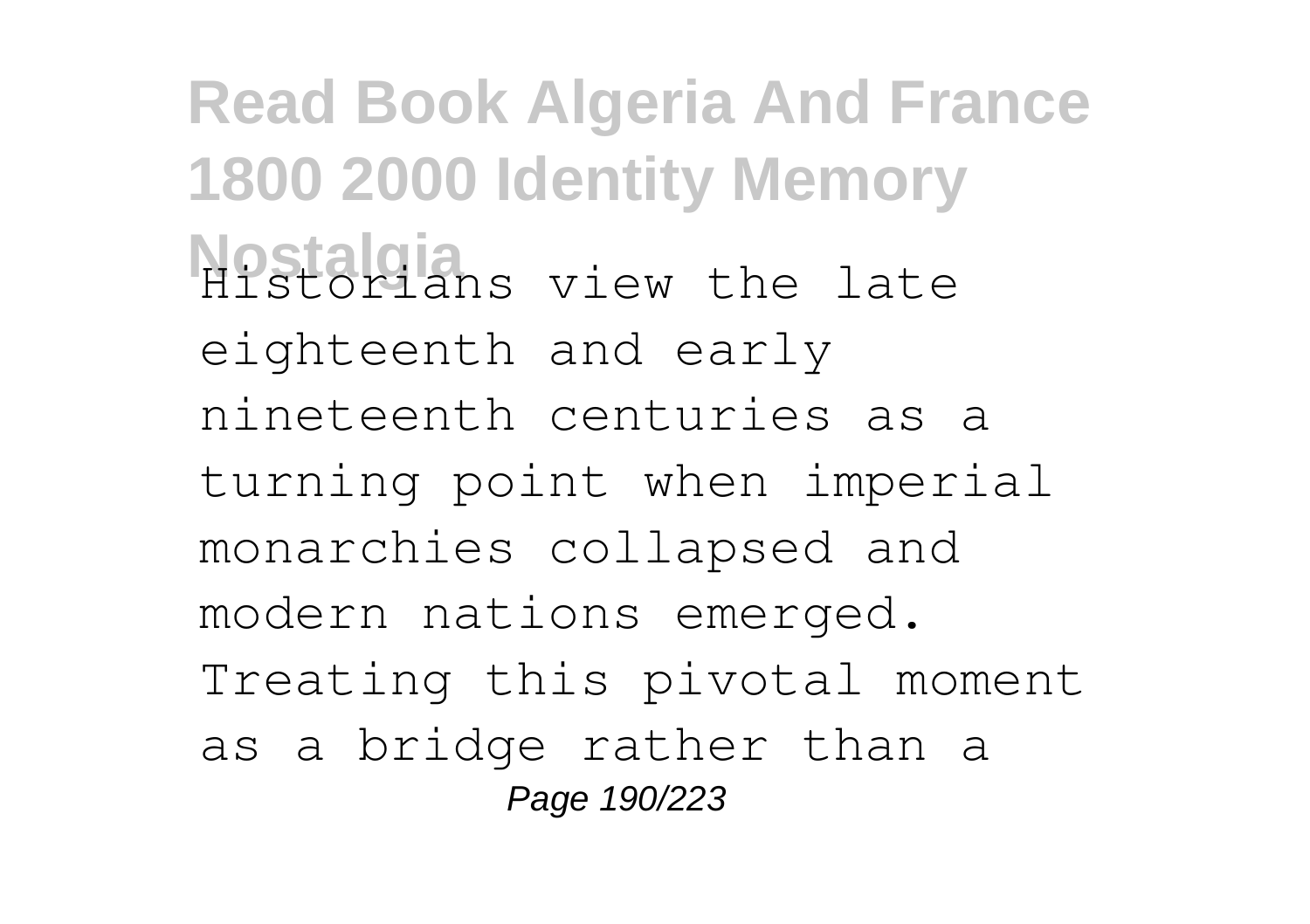**Read Book Algeria And France 1800 2000 Identity Memory Nostalgine** Imperial Nation offers a sweeping examination of four of these modern powers—Great Britain, France, Spain, and the United States—and asks how, after the great revolutionary cycle in Page 191/223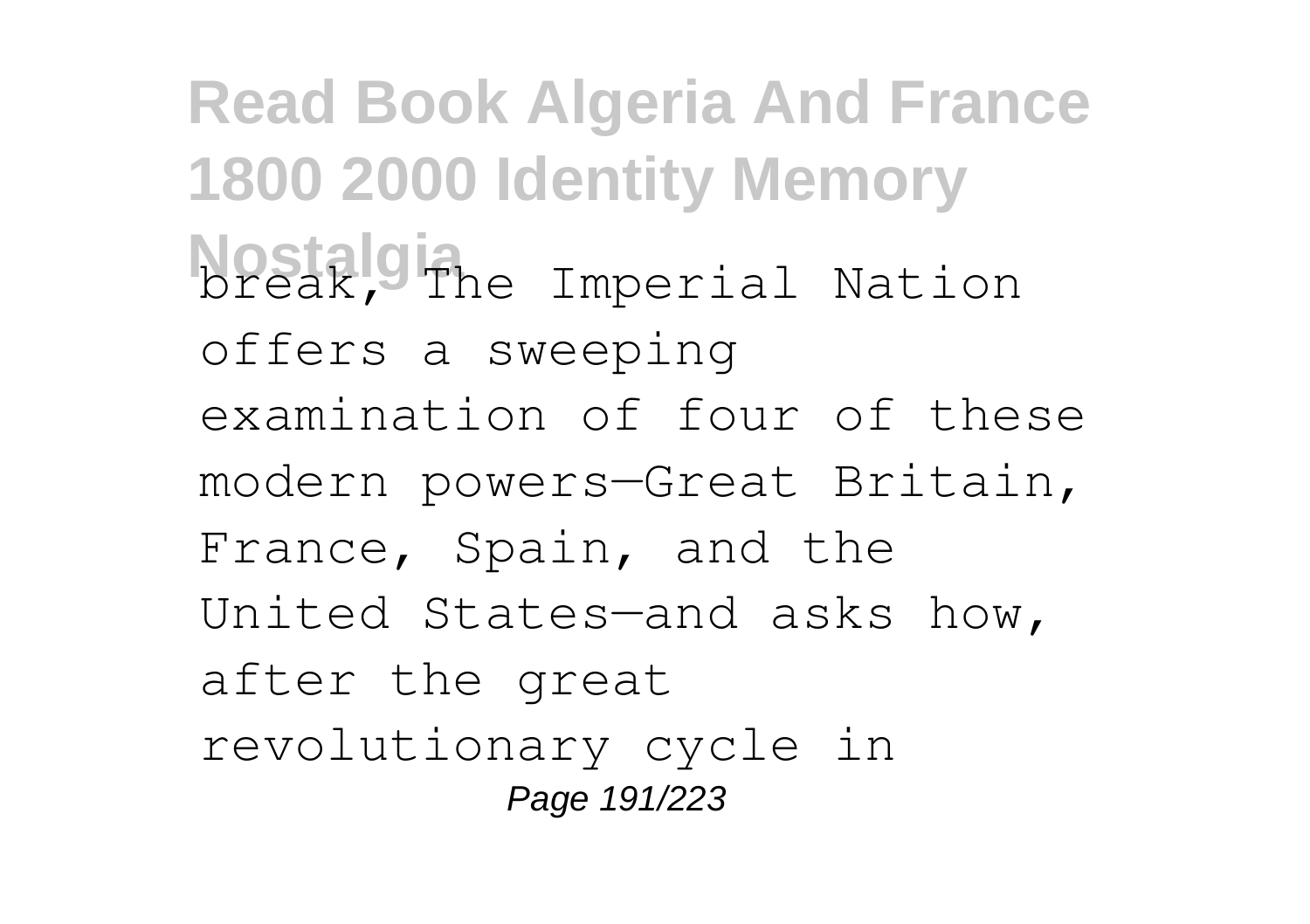**Read Book Algeria And France 1800 2000 Identity Memory Nostalgia**<br>Europe and America, the history of monarchical empires shaped these new nations. Josep Fradera explores this transition, paying particular attention to the relations between imperial centers and their Page 192/223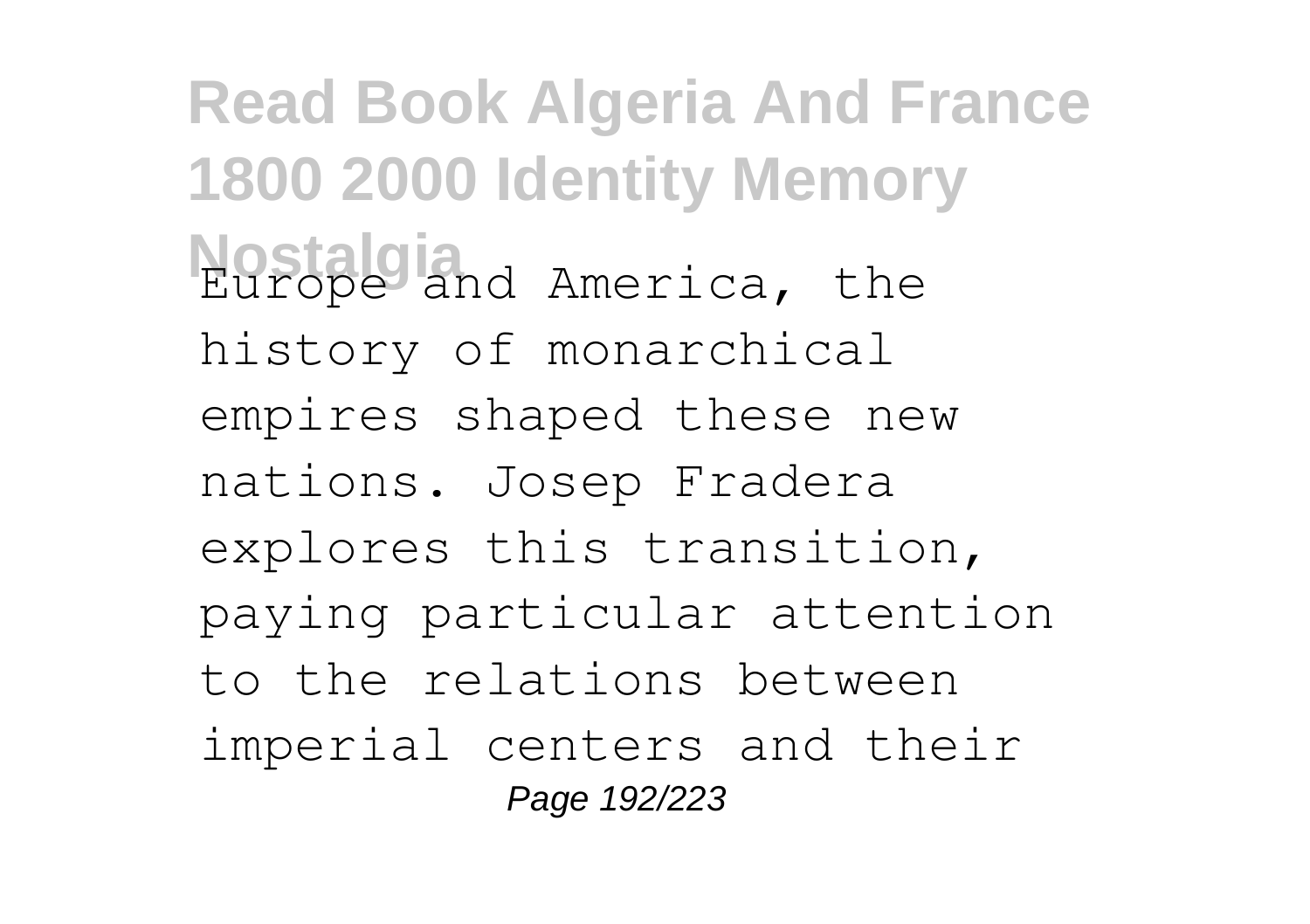**Read Book Algeria And France 1800 2000 Identity Memory Nostalian** territories and the constant and changing distinctions placed between citizens and subjects. Fradera argues that the essential struggle that lasted from the Seven Years' War to the twentieth century Page 193/223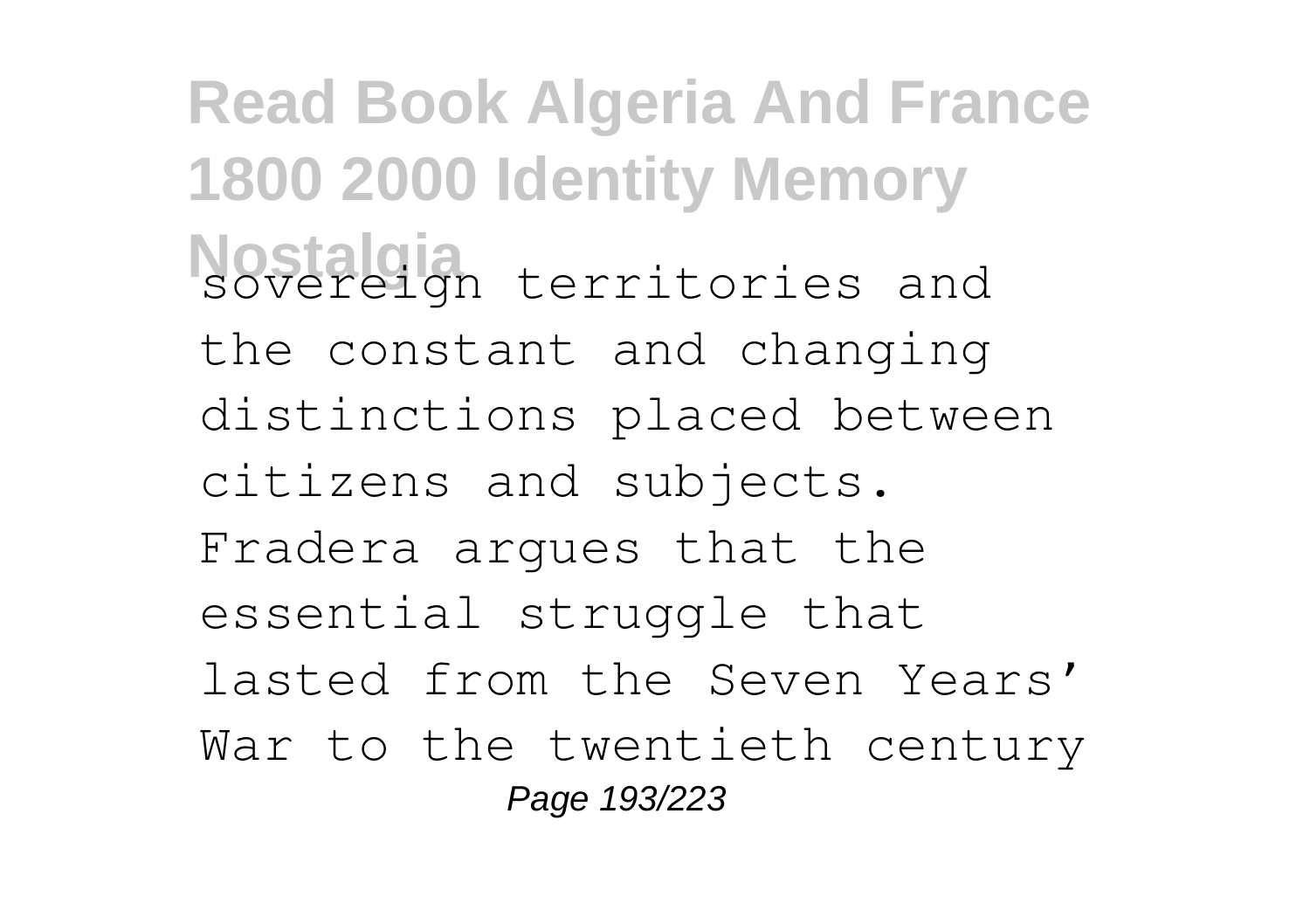**Read Book Algeria And France 1800 2000 Identity Memory Nostalgia** the governance of dispersed and varied peoples: each empire tried to ensure domination through subordinate representation or by denying any representation at all. The most common approach echoed Page 194/223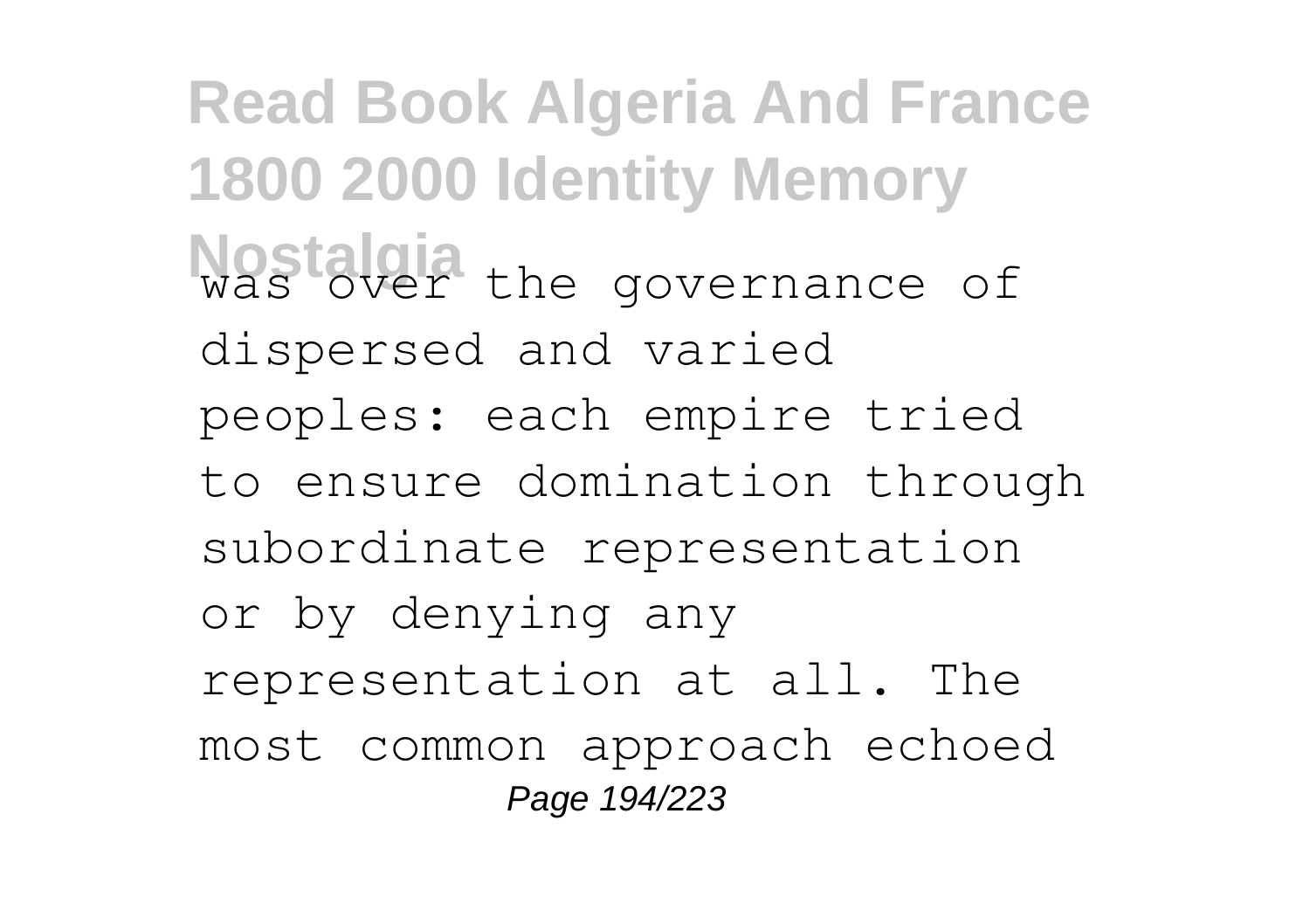**Read Book Algeria And France 1800 2000 Identity Memory Nostalgia** Napoleon's "special laws," which allowed France to reinstate slavery in its Caribbean possessions. The Spanish and Portuguese constitutions adopted "specialness" in the 1830s; the United States used Page 195/223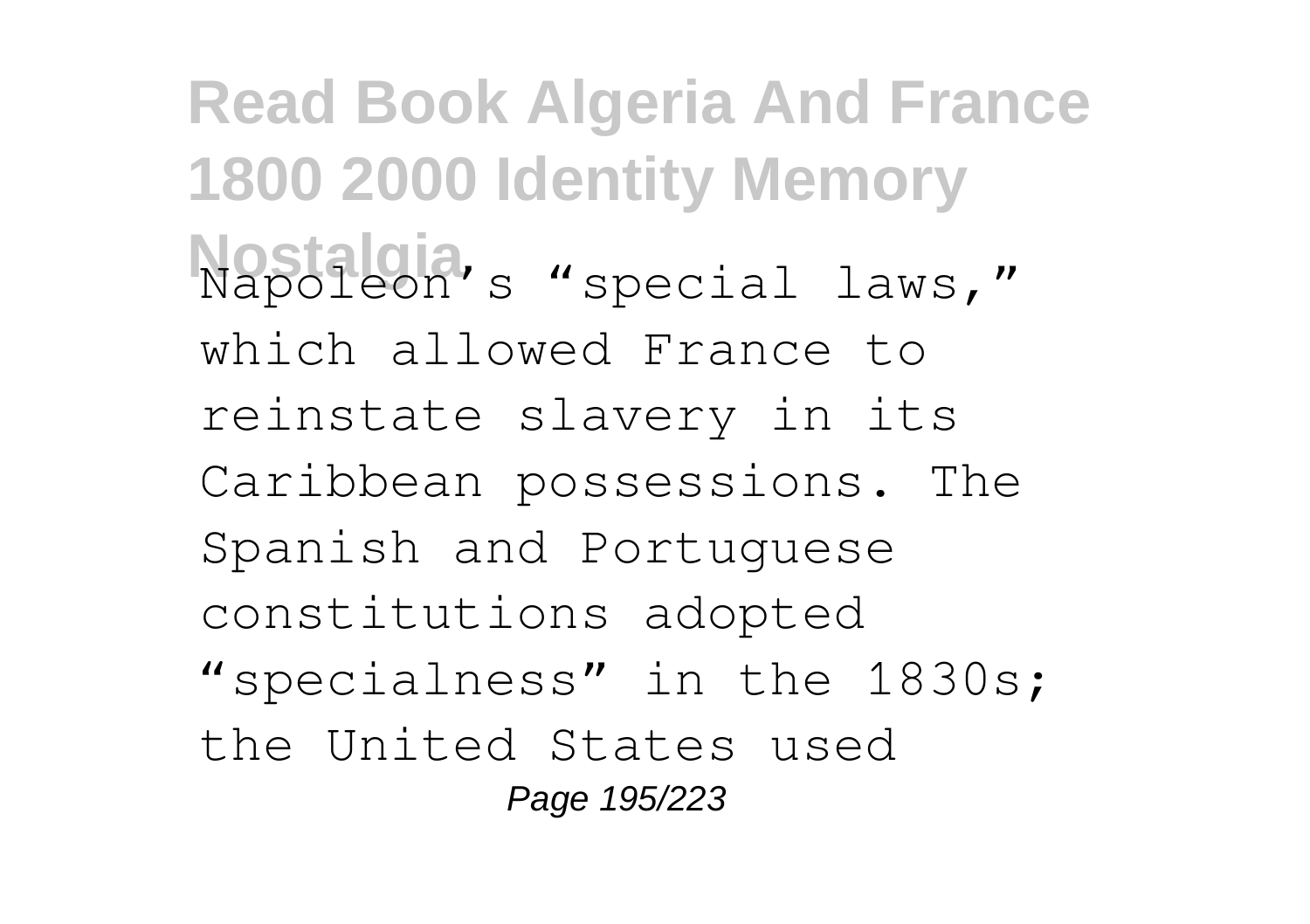**Read Book Algeria And France 1800 2000 Identity Memory Nostalgia** quidelines to distinguish between states, territories, and Indian reservations; and the British similarly ruled their dominions and colonies. In all these empires, the mix of Page 196/223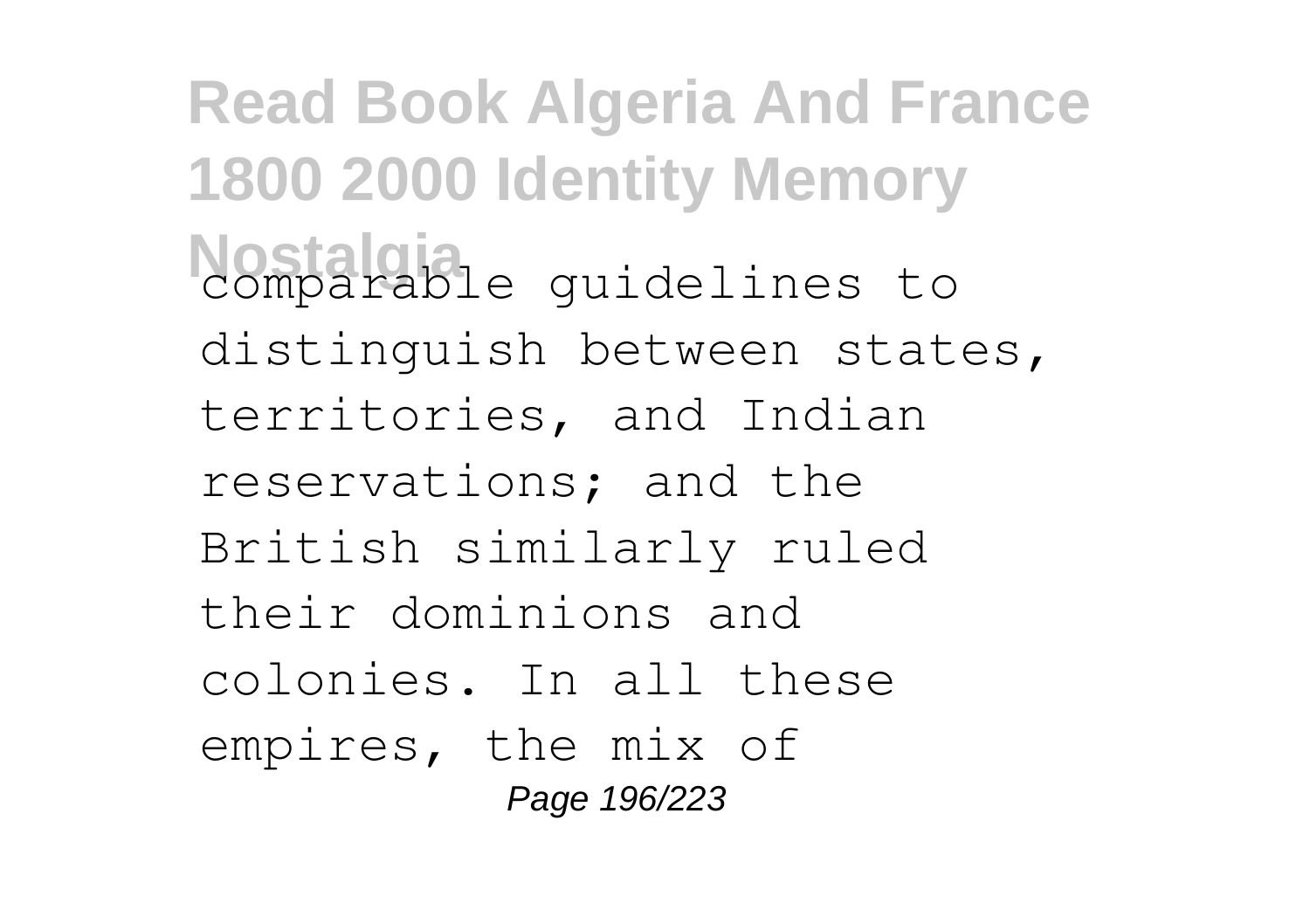**Read Book Algeria And France 1800 2000 Identity Memory Nostalgia** indigenous peoples, Europeanorigin populations, slaves and indentured workers, immigrants, and unassimilated social groups led to unequal and hierarchical political relations. Fradera considers Page 197/223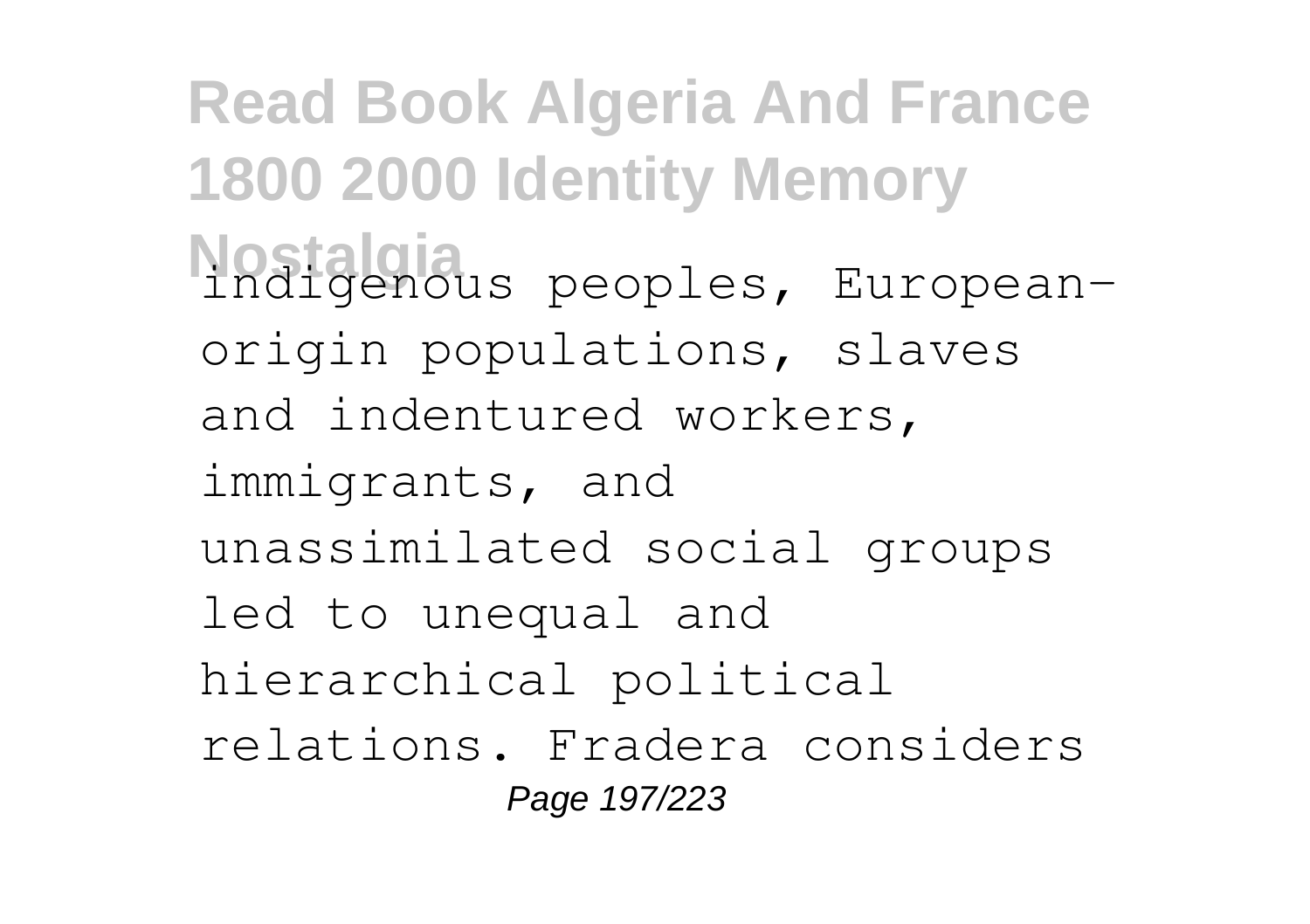**Read Book Algeria And France 1800 2000 Identity Memory Nostaki**y political and constitutional transformations but also their social underpinnings. Presenting a fresh perspective on the ways in which nations descended and evolved from and throughout Page 198/223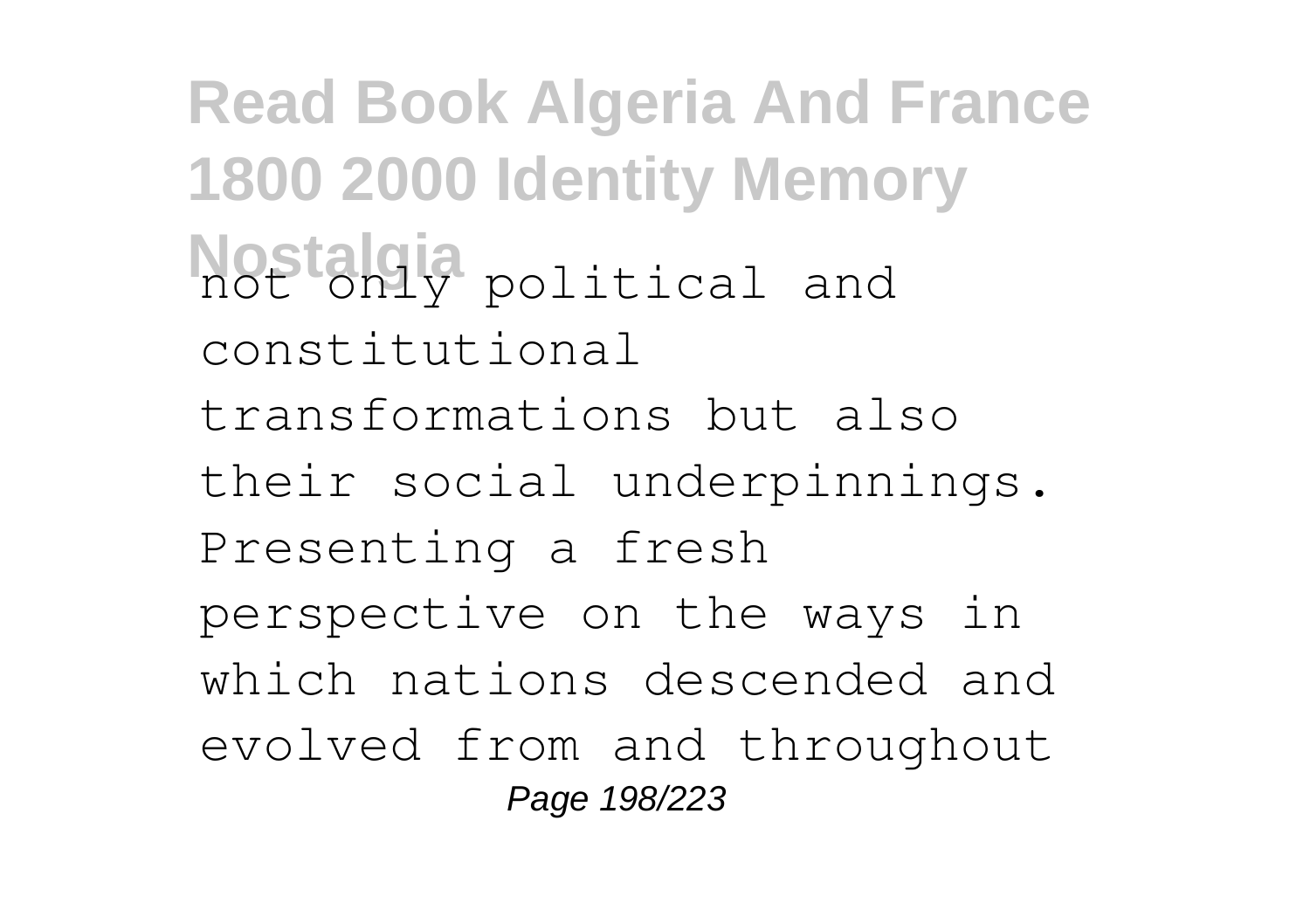**Read Book Algeria And France 1800 2000 Identity Memory Nostalgia** The Imperial Nation highlights the ramifications of this entangled history for the subjects who lived in its shadows. Performing the Pied-Noir Family: Constructing Narratives of Settler Memory Page 199/223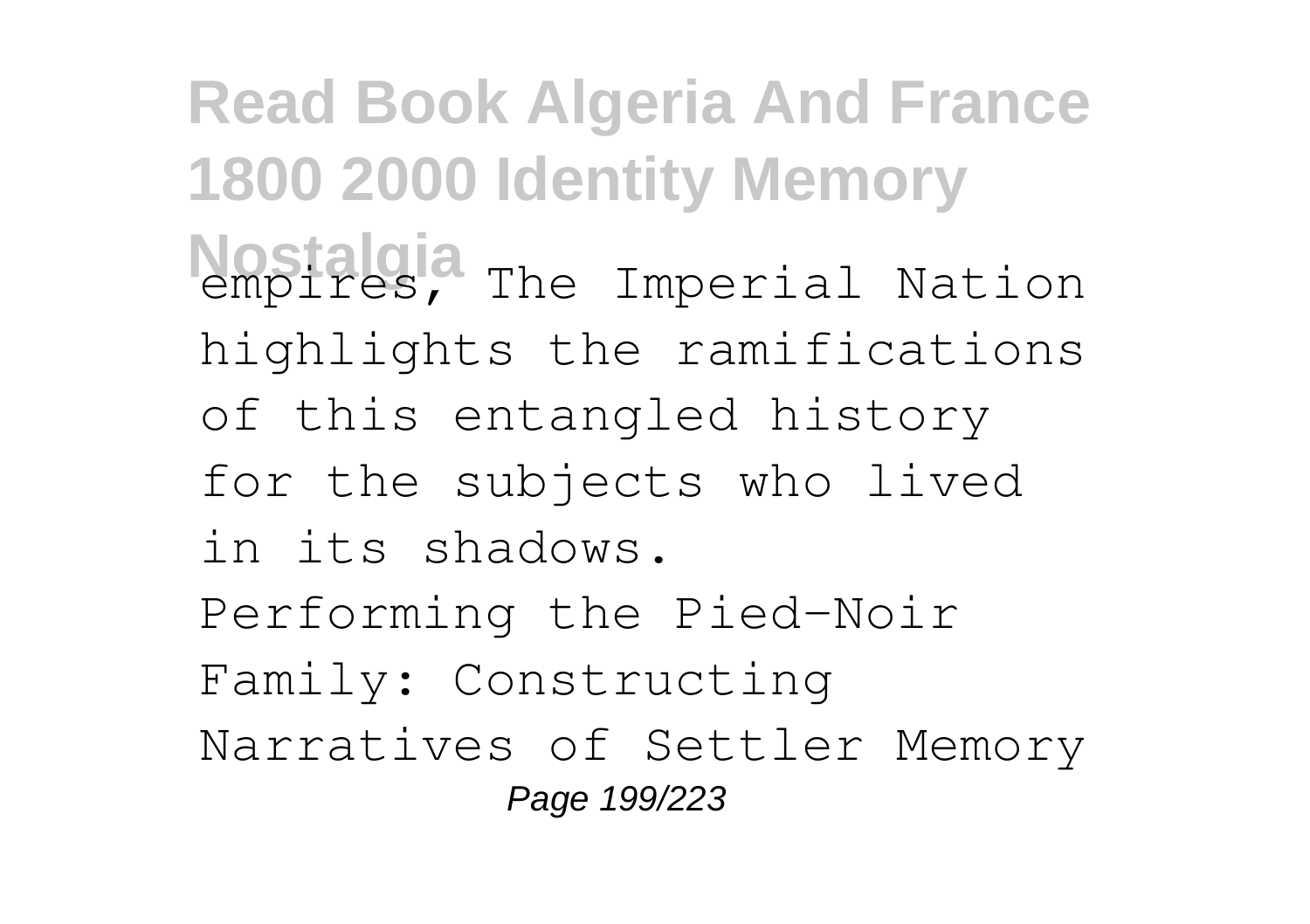**Read Book Algeria And France 1800 2000 Identity Memory Nostalingia** in Literature and On-Screen sheds new light on the memory community of the pieds-noir from the Algerian War (1954-1962) as it continues to resonate in France, where the subject was initially Page 200/223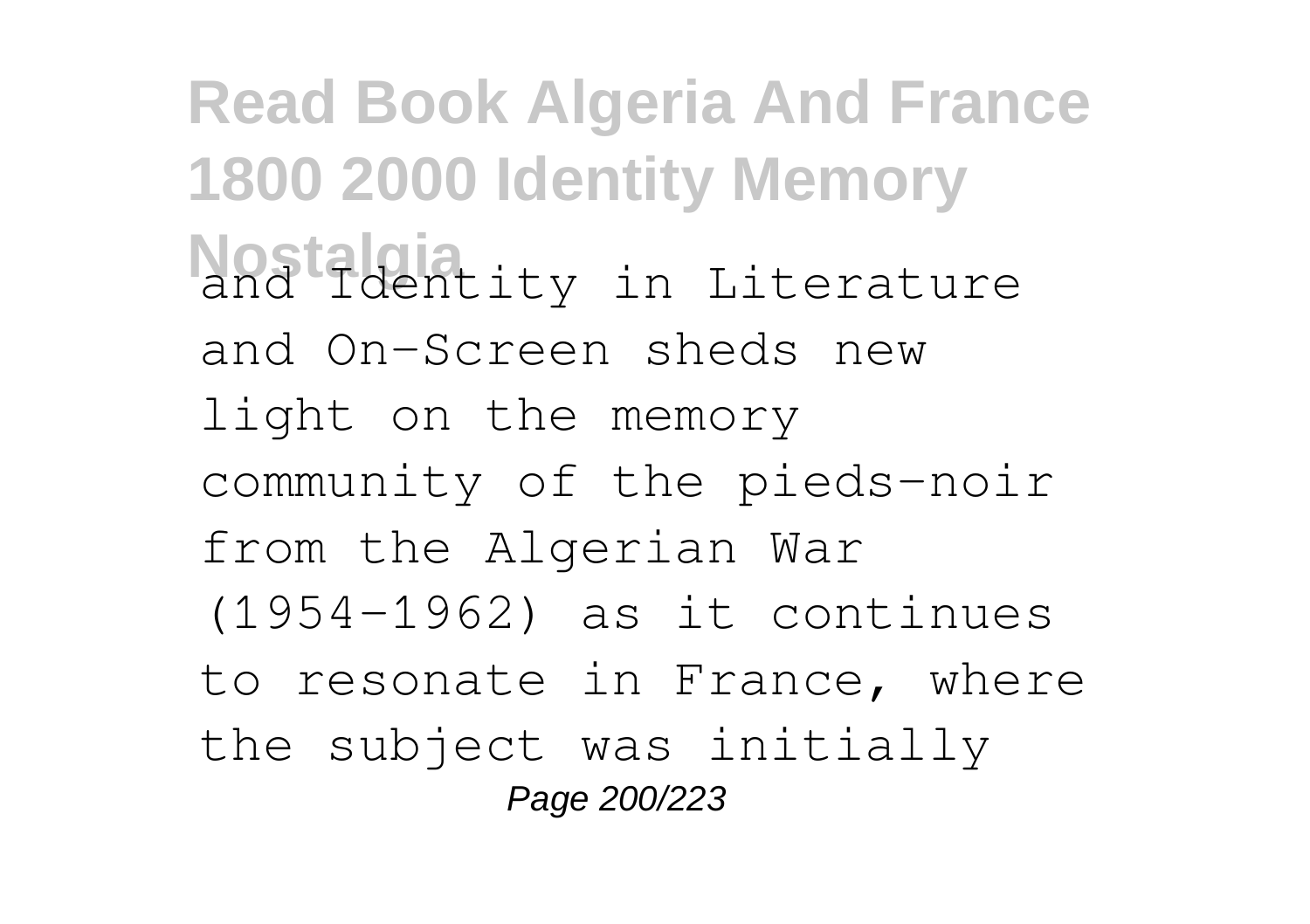**Read Book Algeria And France 1800 2000 Identity Memory Nostalgia** repressed in the collective psyche. Aoife Connolly draws on theories of performativity to explore autobiographical and fictional narratives by the settlers in over thirty canonical and non-canonical Page 201/223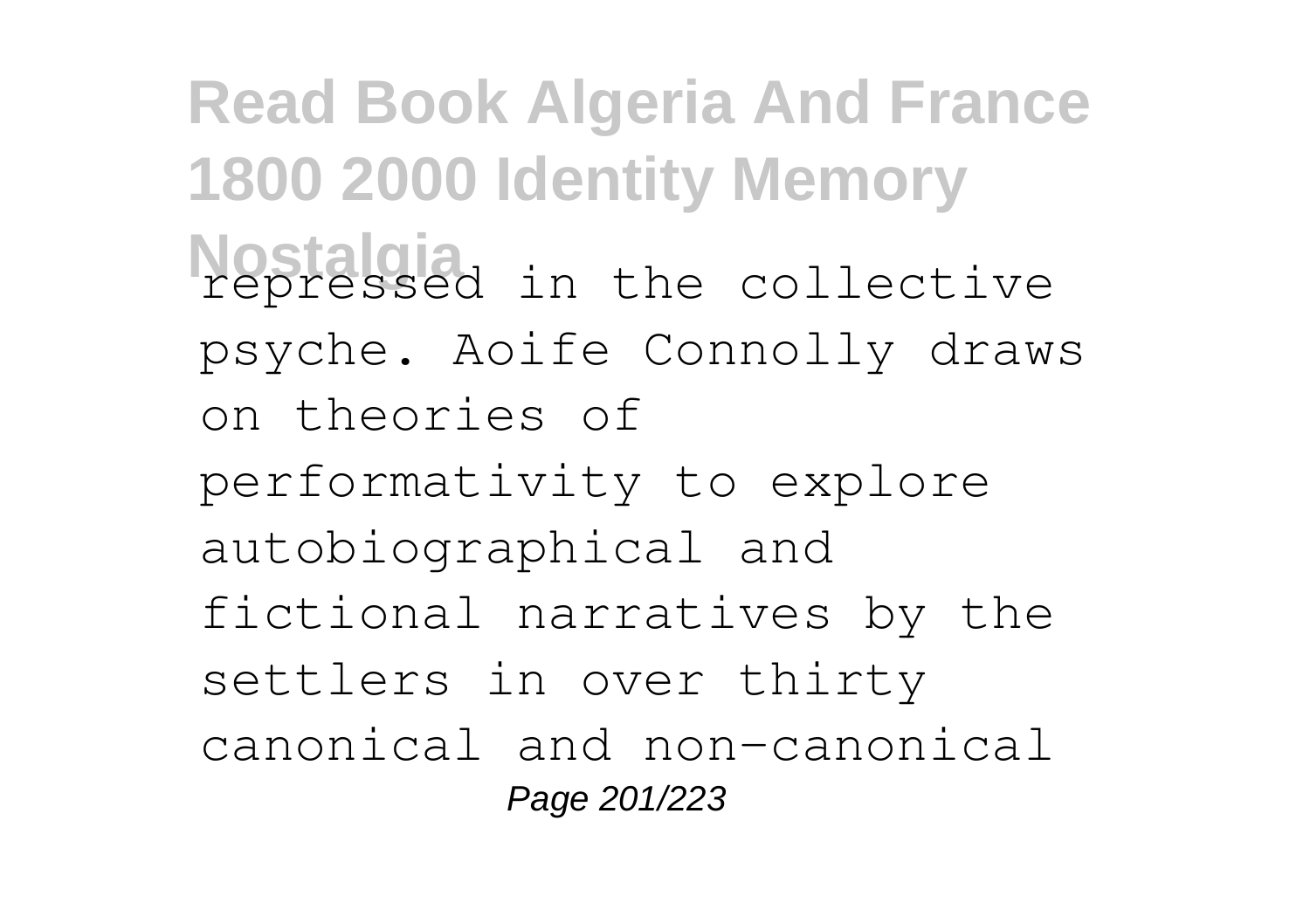**Read Book Algeria And France 1800 2000 Identity Memory Nostalgia** literature and film produced from the colony's imminent demise up to the present day. Connolly focuses on renewed attachment to the family in exile to facilitate a comprehensive analysis of Page 202/223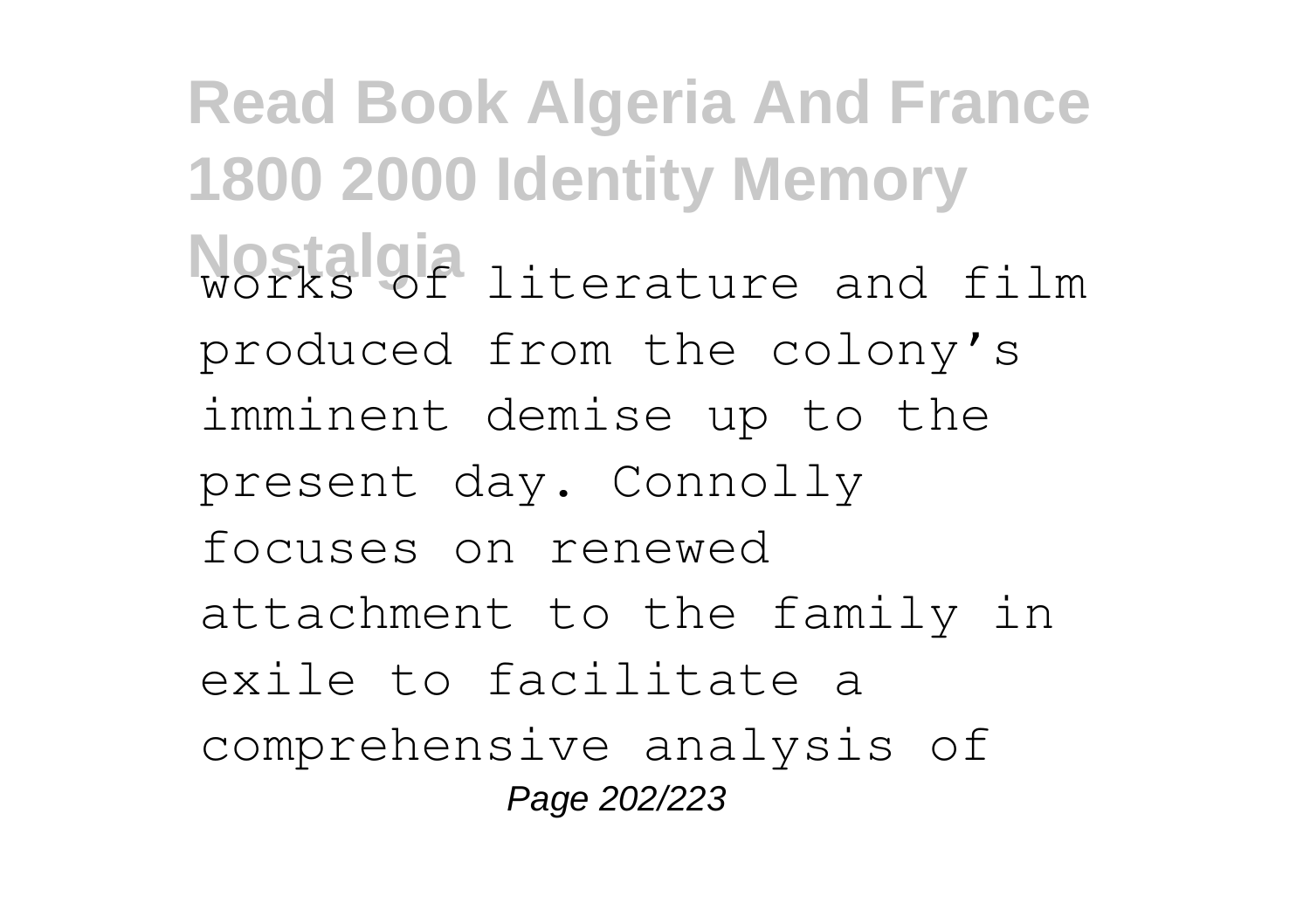**Read Book Algeria And France 1800 2000 Identity Memory** Nostalgia<br>settler masculinity, femininity, childhood, and adolescence and to uncover neglected representations, including homosexual and Jewish voices. Connolly argues that findings on the construction of a post-Page 203/223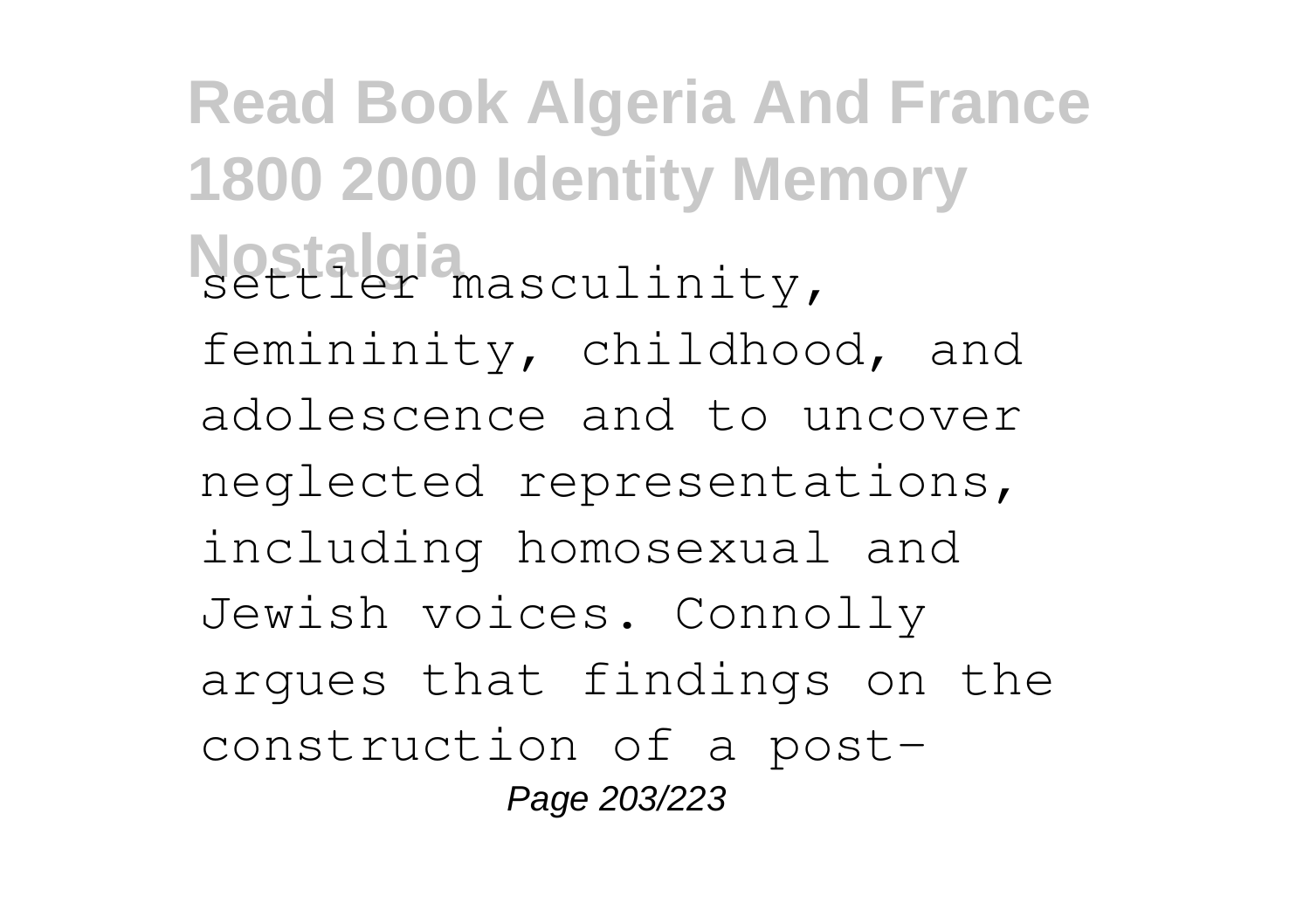**Read Book Algeria And France 1800 2000 Identity Memory Nostalgia** independence identity and collective memory have broader implications for communities affected by colonization and migration. Scholars of literature, film, Francophone studies, and film studies will find Page 204/223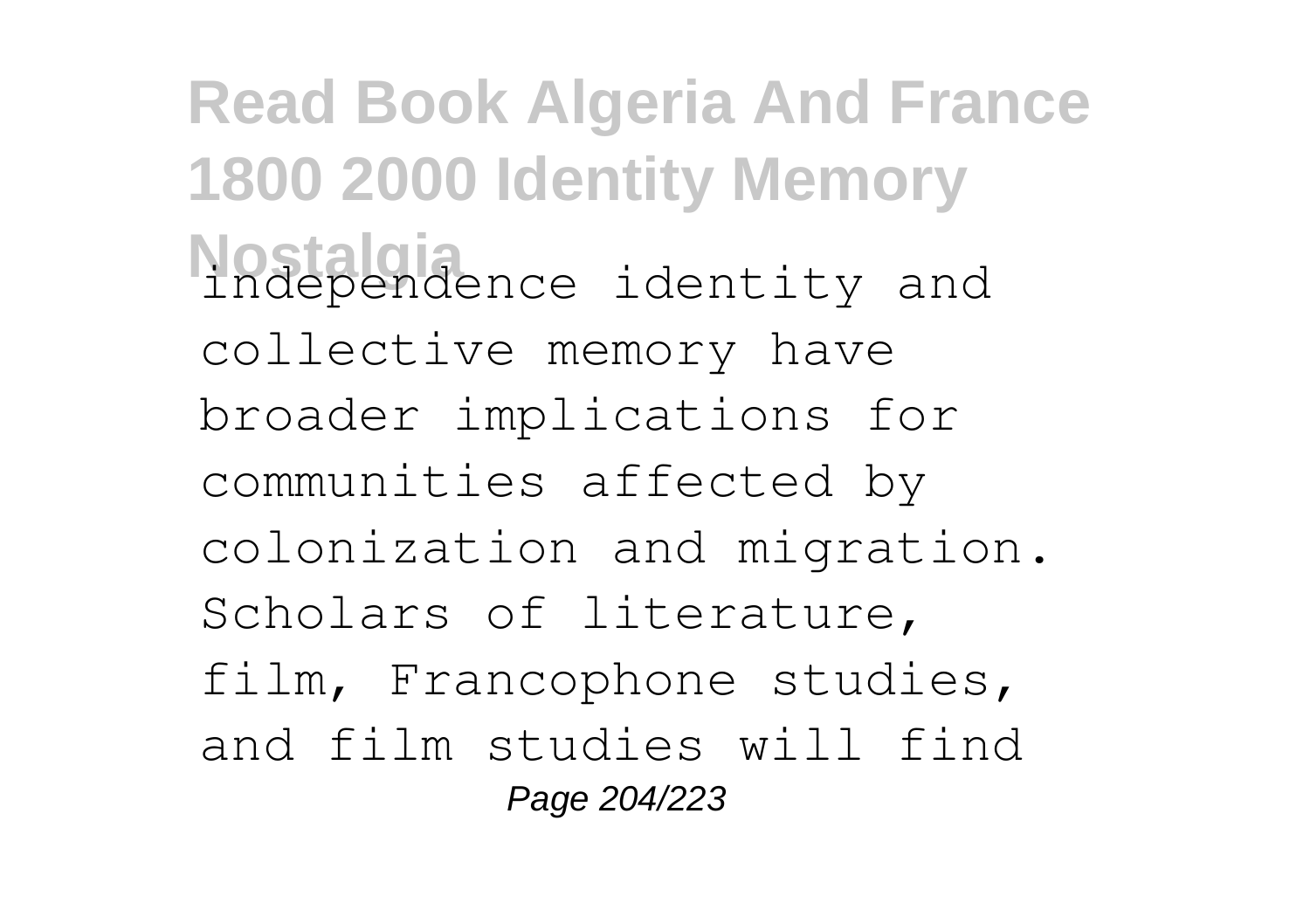**Read Book Algeria And France 1800 2000 Identity Memory Nostalgia** this book particularly useful. Colonized by the French in 1830, Algeria was an important French settler colony that, unlike its neighbors, endured a lengthy and brutal war for Page 205/223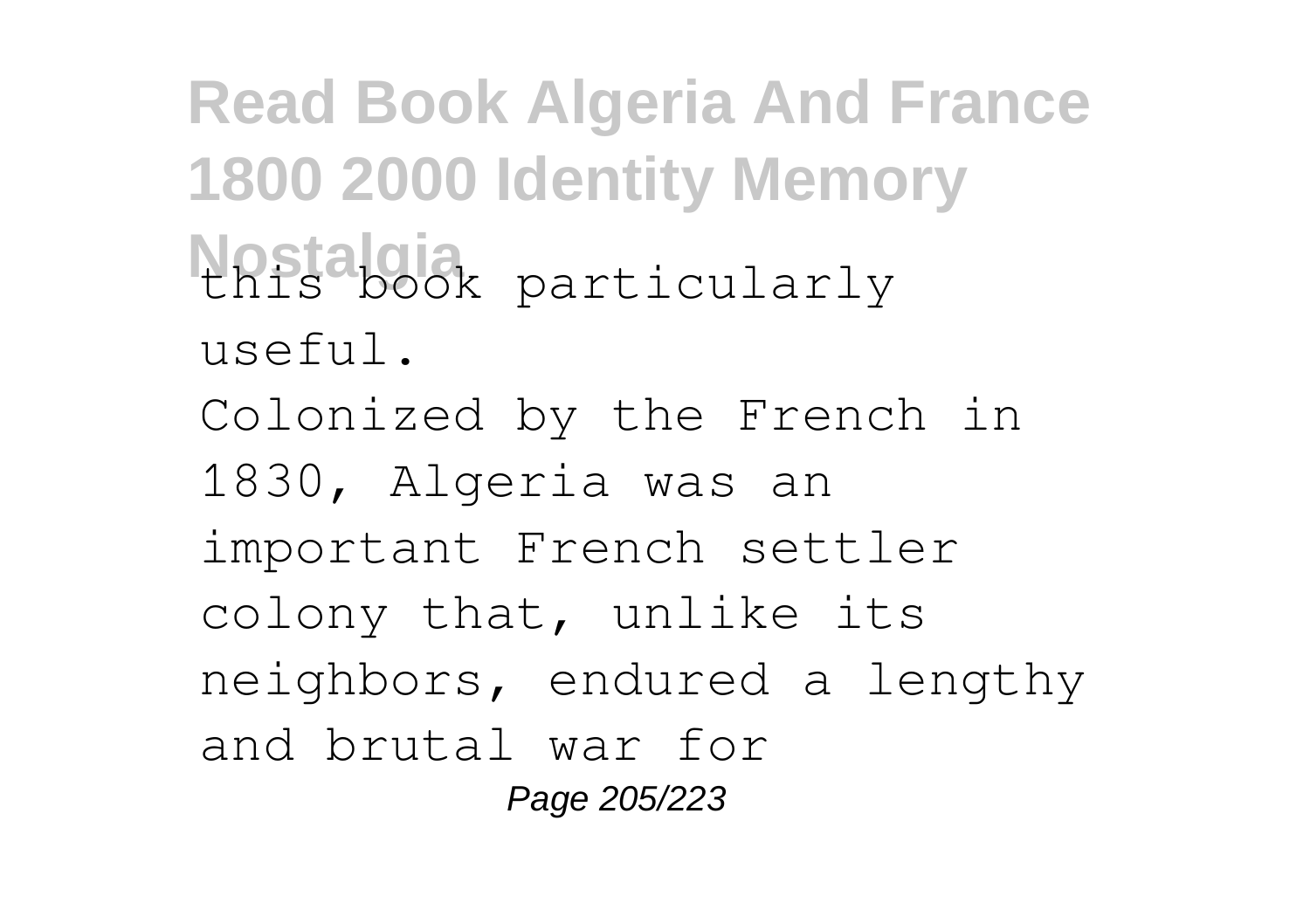**Read Book Algeria And France 1800 2000 Identity Memory Nostalgia** independence from 1954 to 1962. The nearly one million Pieds-Noirs (literally "black-feet") were former French citizens of Algeria who suffered a traumatic departure from their homes and discrimination upon Page 206/223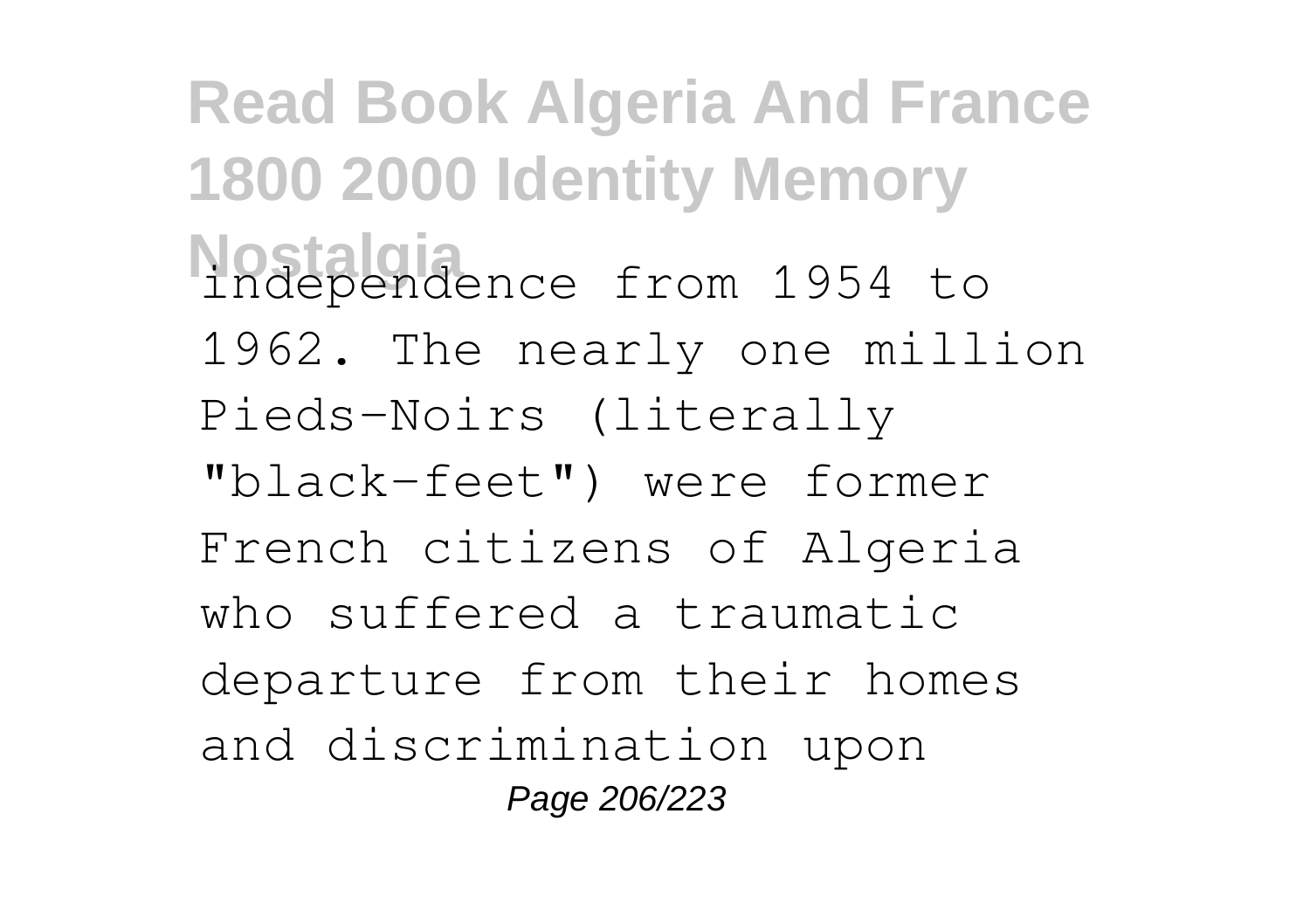**Read Book Algeria And France 1800 2000 Identity Memory Nostalgia** France. In response, the once heterogeneous group unified as a community as it struggled to maintain an identity and keep the memory of colonial Algeria alive. Remembering French Algeria Page 207/223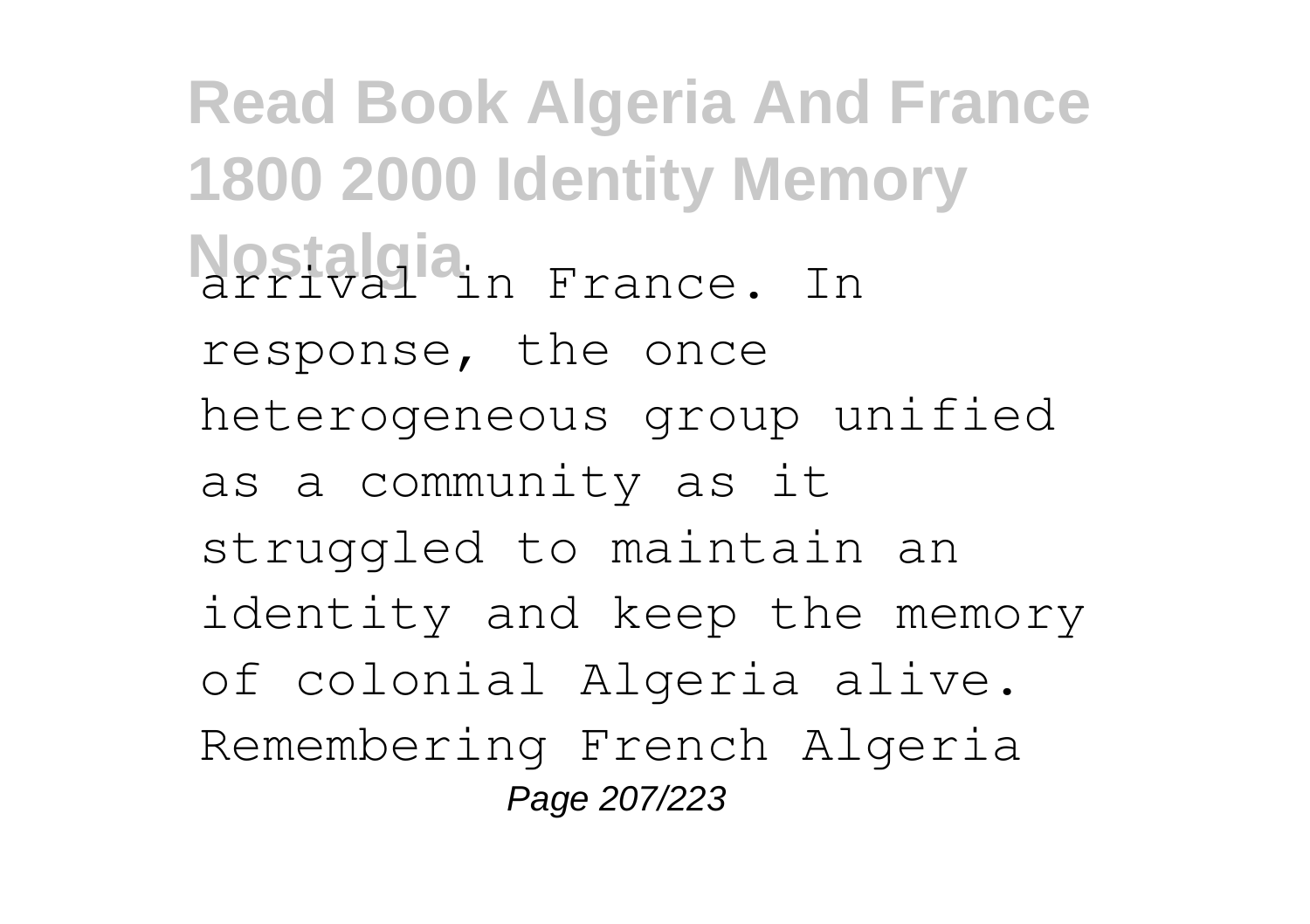**Read Book Algeria And France 1800 2000 Identity Memory Nostalgia** the written and visual re-creation of Algeria by the former French citizens of Algeria from 1962 to the present. By detailing the preservation and transmission of memory prompted by this traumatic Page 208/223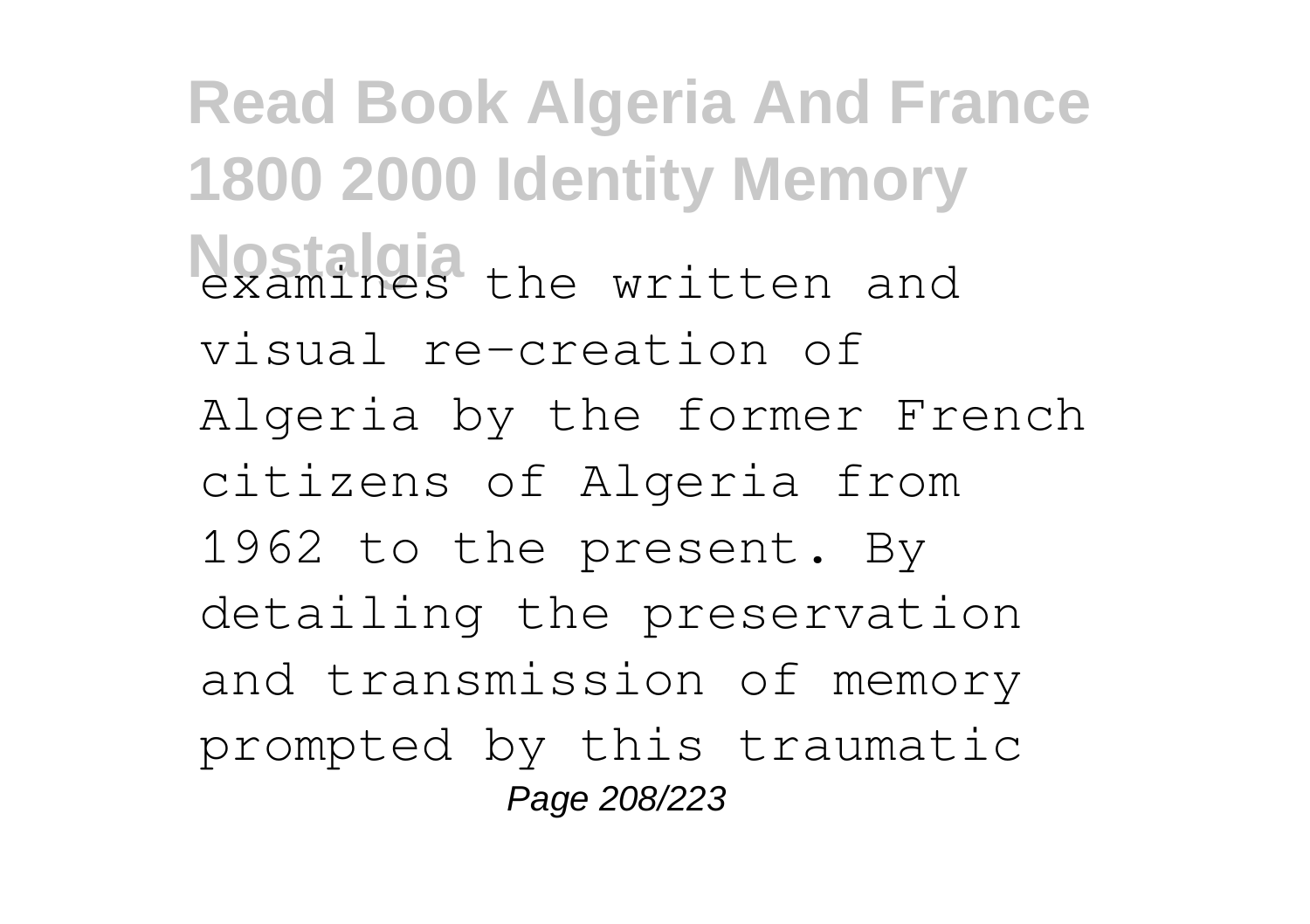**Read Book Algeria And France 1800 2000 Identity Memory Nostalgia** experience, Amy L. Hubbell demonstrates how colonial identity is encountered, reworked, and sustained in Pied-Noir literature and film, with the device of repetition functioning in these literary and visual Page 209/223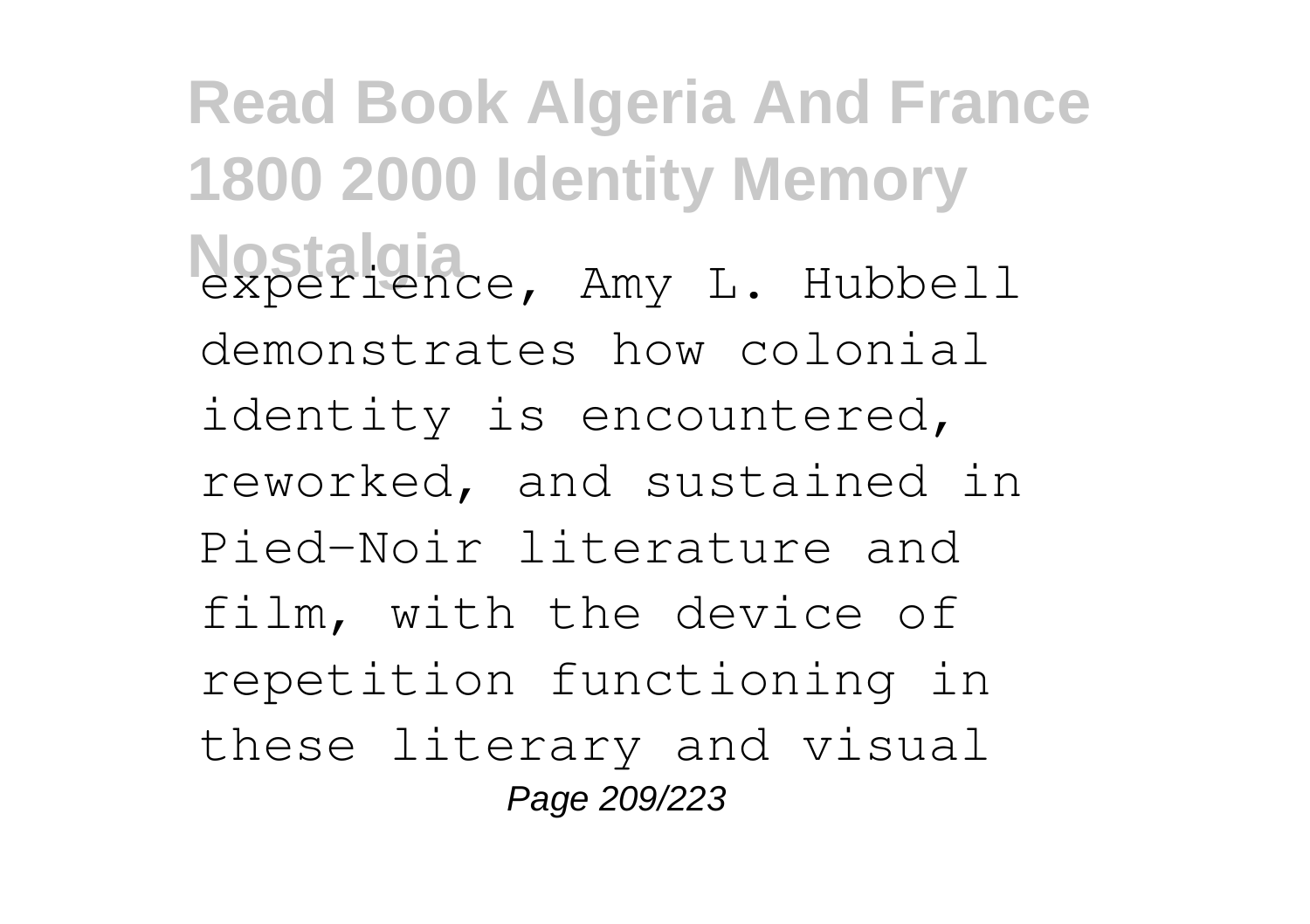**Read Book Algeria And France 1800 2000 Identity Memory Nostalgia** create a unified and nostalgic version of the past. At the same time, however, the Pieds-Noirs' compulsion to return compromises these efforts. Taking Albert Camus's Le Mythe de Sisyphe and his Page 210/223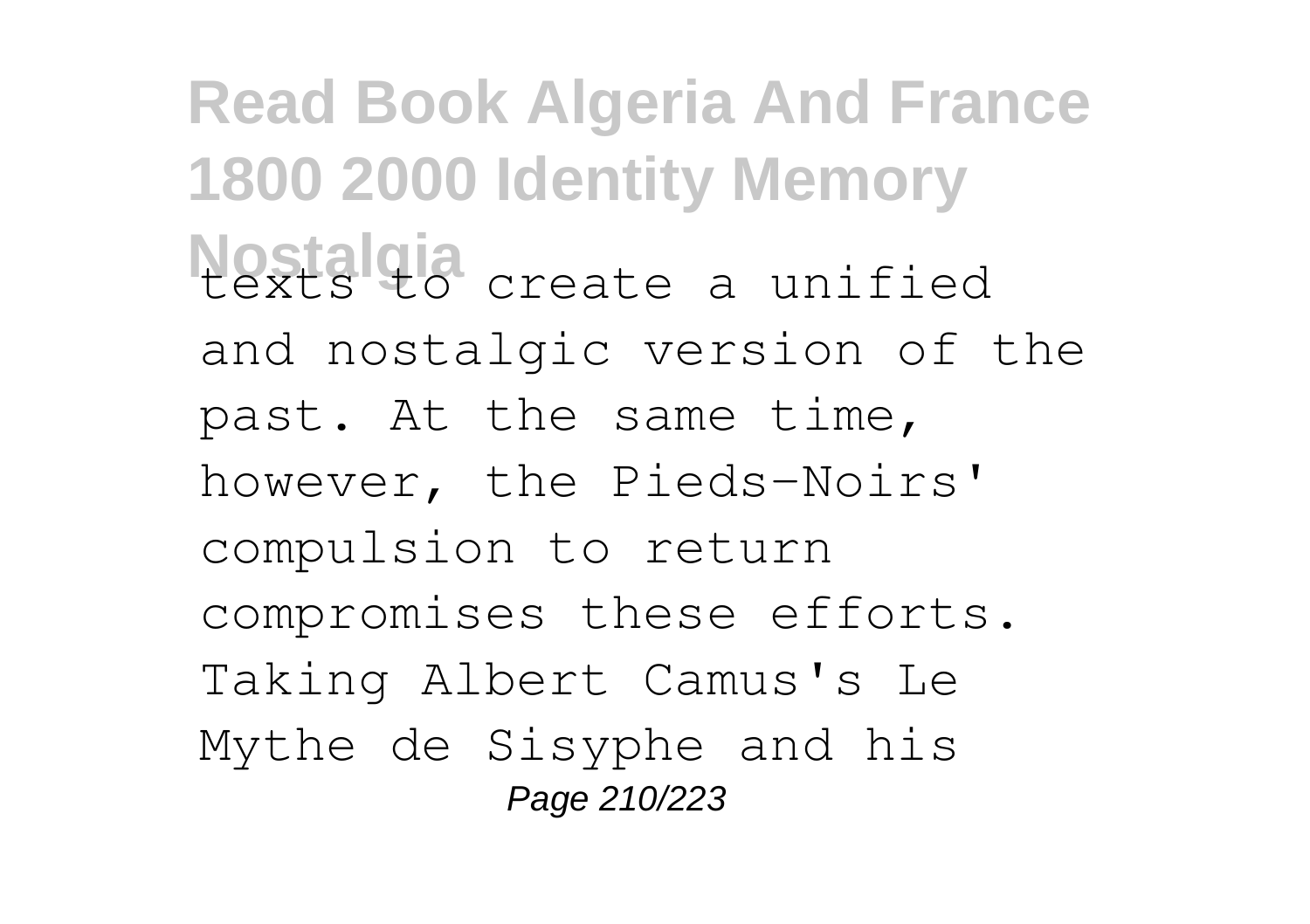**Read Book Algeria And France 1800 2000 Identity Memory Nostalgiant** essays on ruins as a metaphor for Pied-Noir identity, this book studies autobiographical accounts by Marie Cardinal, Jacques Derrida, H�l�ne Cixous, and Le�la Sebbar, as well as lesser-known Algerian-born Page 211/223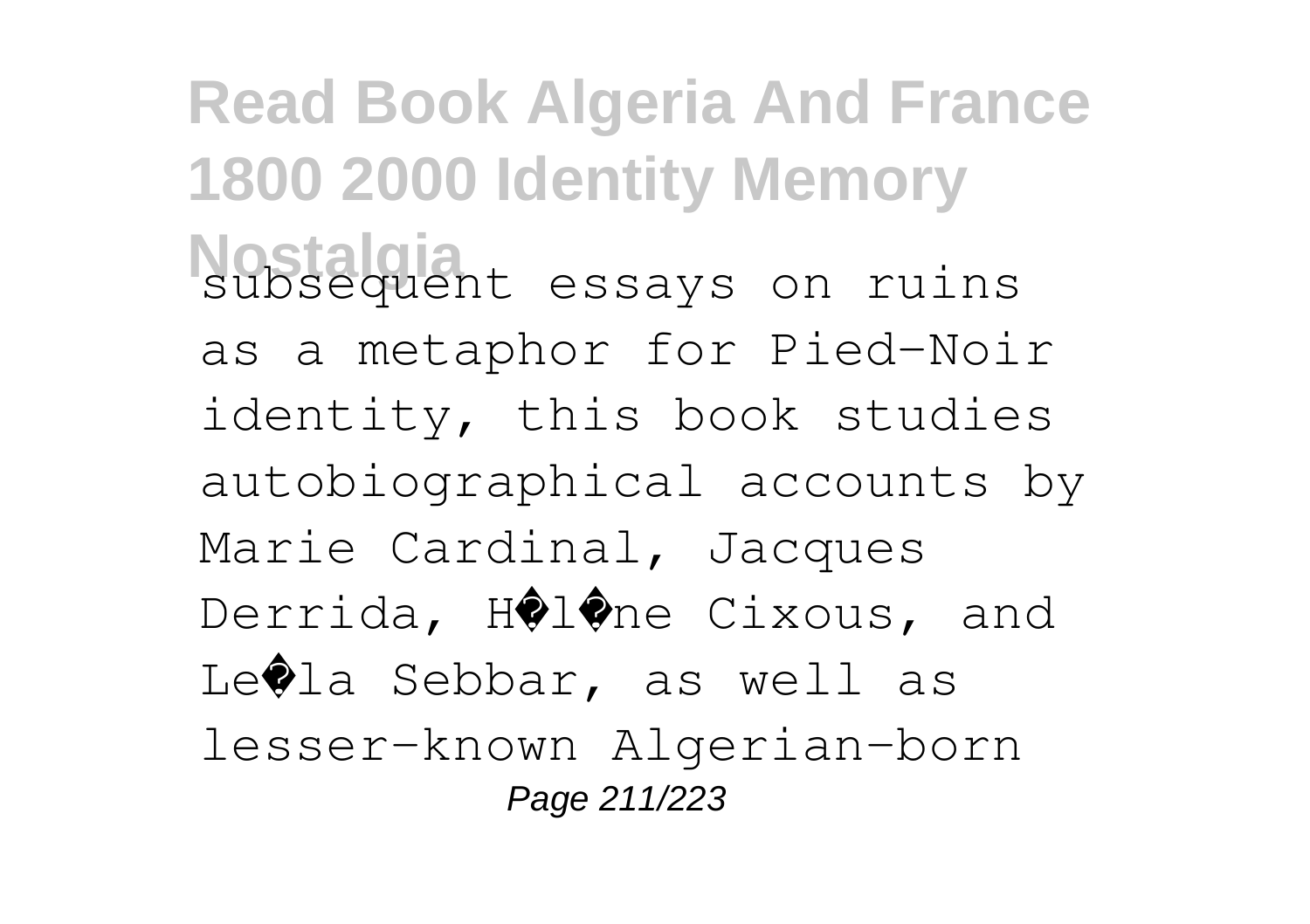**Read Book Algeria And France 1800 2000 Identity Memory Nostalgia**itizens, to analyze movement as a destabilizing and productive approach to the past. Places of Traumatic Memory France and Algeria Resources and Obstacles in a Global Perspective Page 212/223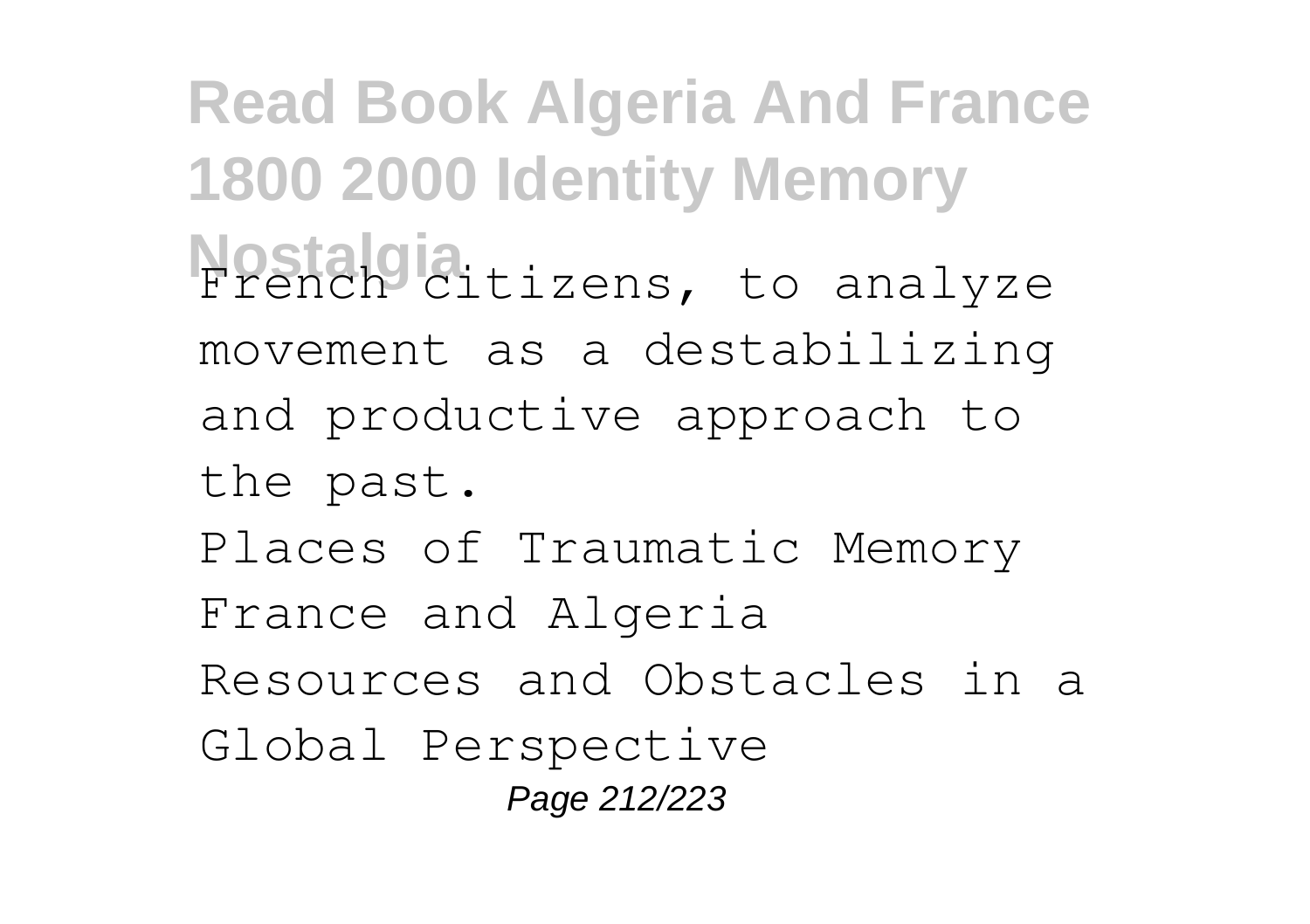**Read Book Algeria And France 1800 2000 Identity Memory Nostalgia** Algerian Languages in Education Citizenship and Antisemitism in French Colonial Algeria, 1870-1962 Literary Sites of Memory Empire and Catastrophe Winner of the J. Russell Major Page 213/223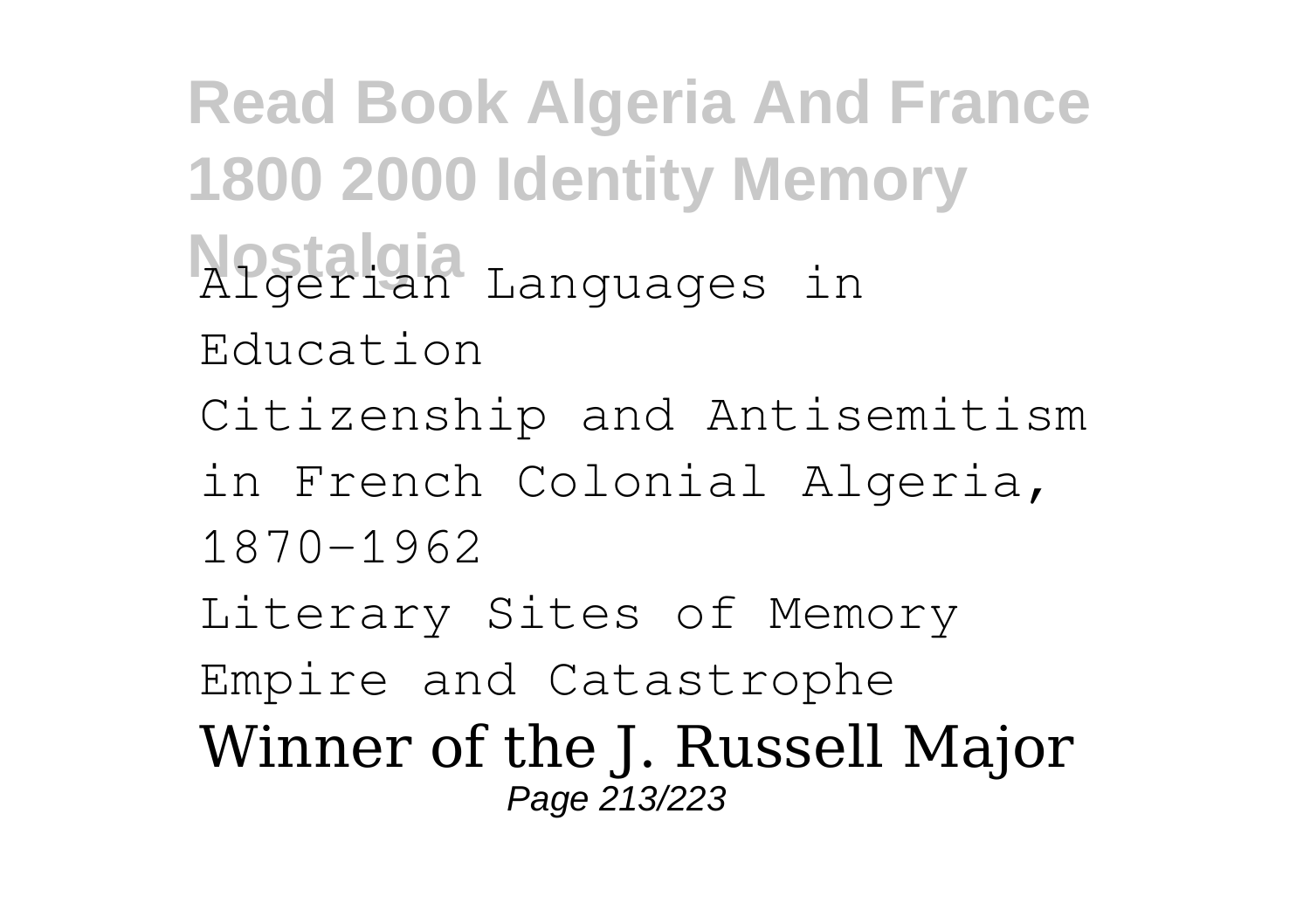**Read Book Algeria And France 1800 2000 Identity Memory Nostalgia** Prize, American Historical Association Winner of the David H. Pinkney Prize, Society for French Historical Studies Winner of the JDC–Herbert Katzki Award, National Jewish Book

Page 214/223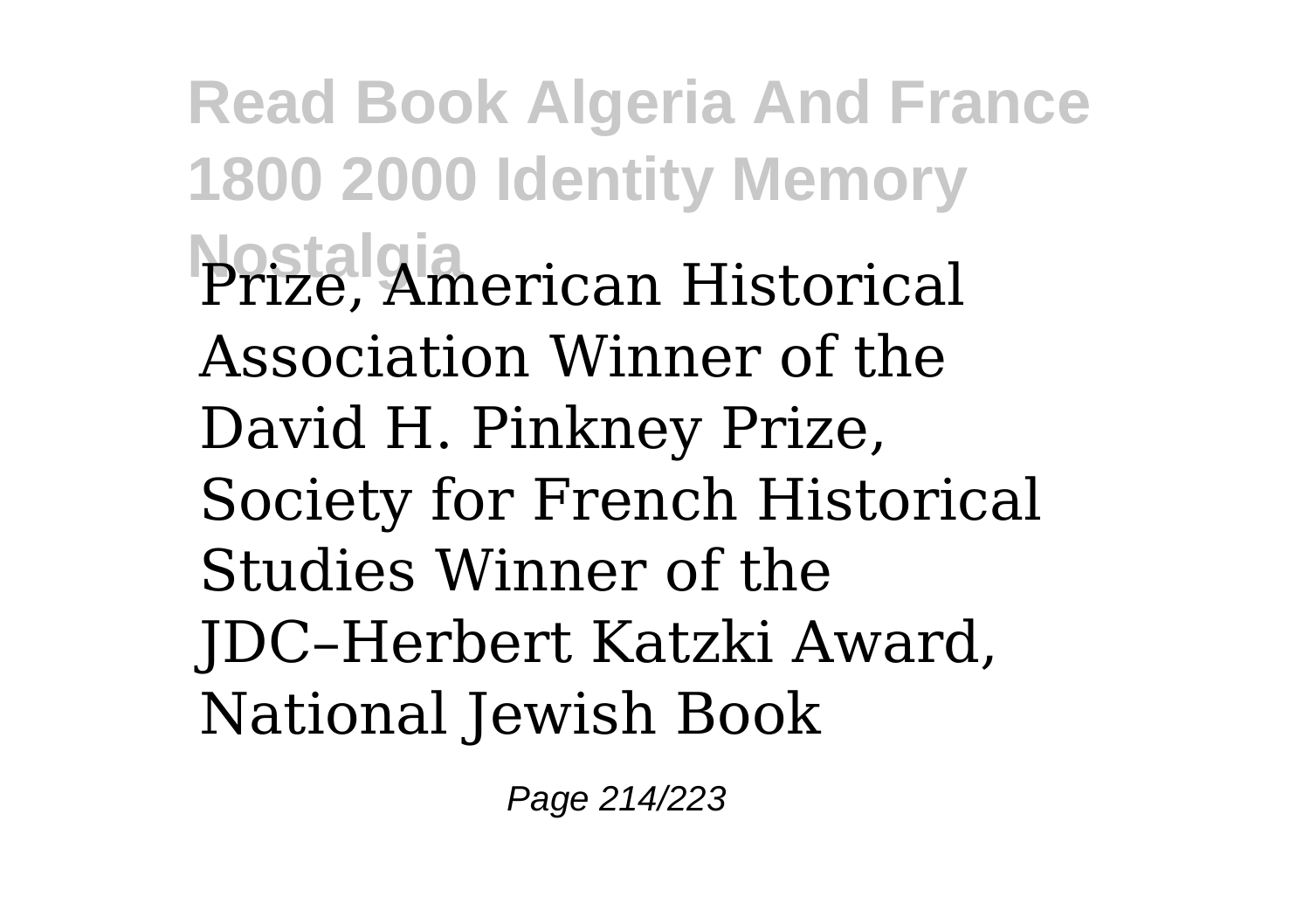**Read Book Algeria And France 1800 2000 Identity Memory Nostalgia** AwardsWinner of the American Library in Paris Book Award A Choice Outstanding Academic Title of the Year Headlines from France suggest that Muslims have renewed an age-old

Page 215/223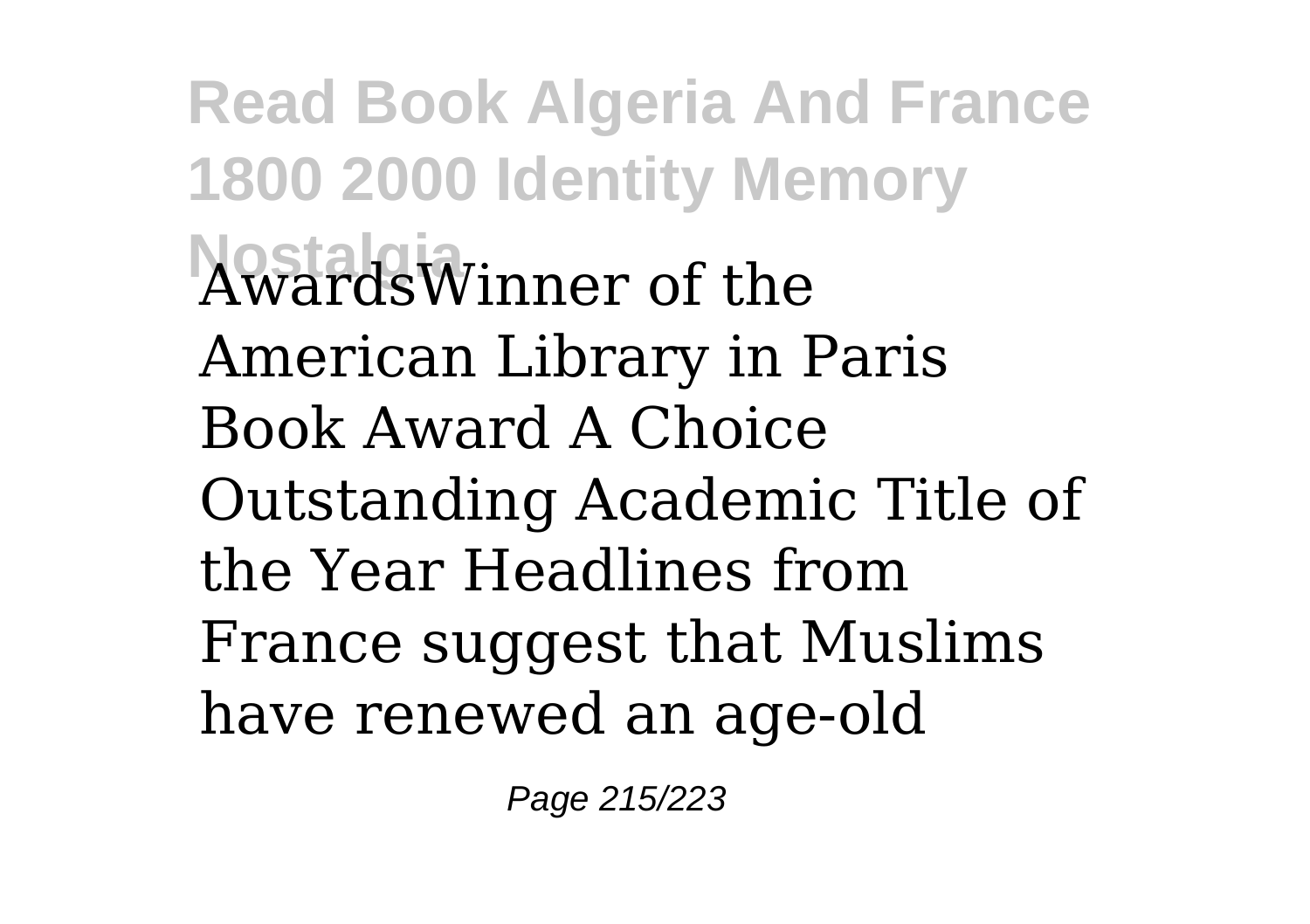**Read Book Algeria And France 1800 2000 Identity Memory Nostalgia** struggle against Jews and that the two groups are once more inevitably at odds. But the past tells a different story. The Burdens of Brotherhood is a sweeping history of Jews and Muslims in France from World

Page 216/223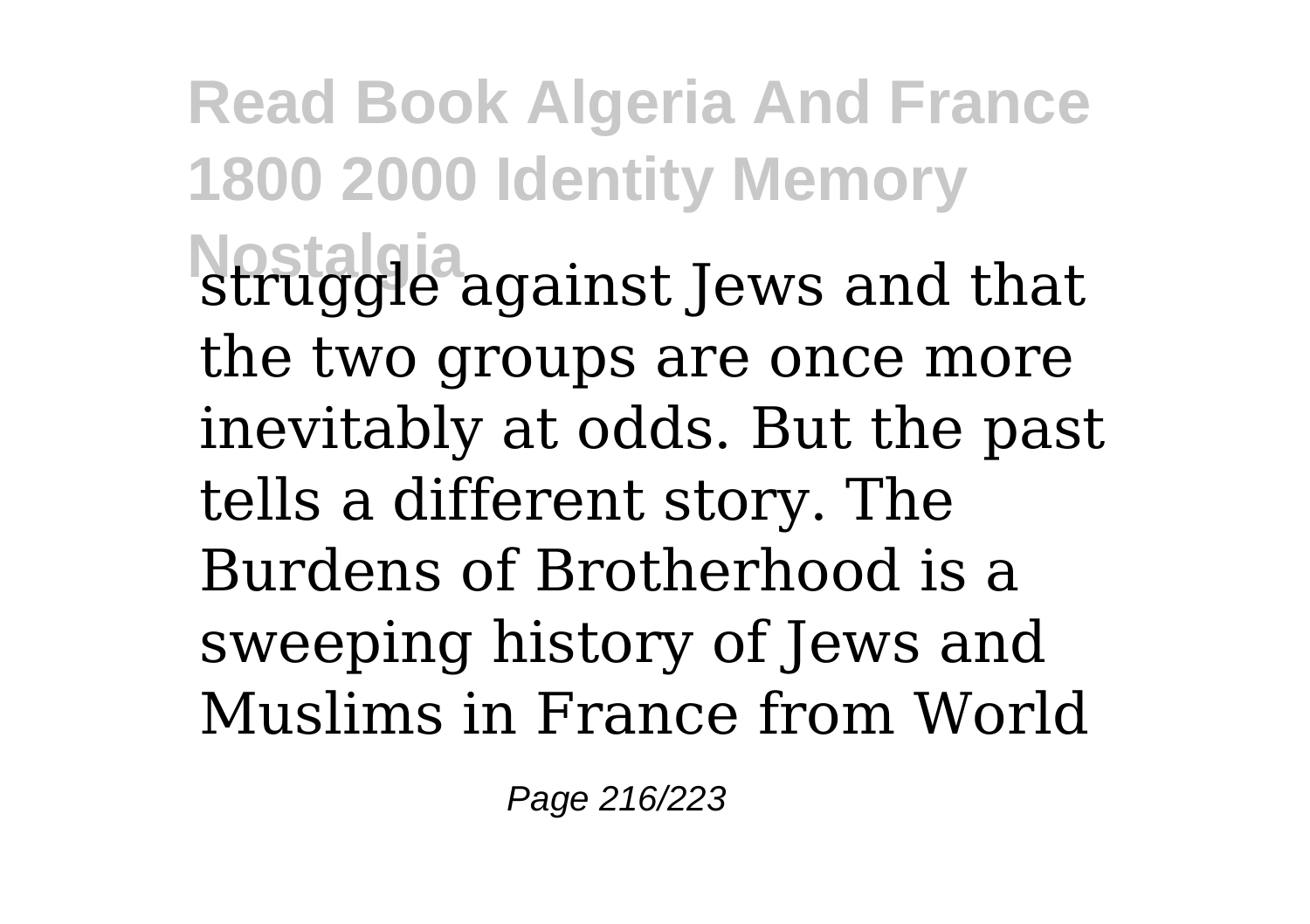**Read Book Algeria And France 1800 2000 Identity Memory War I** to the present. "Katz has uncovered fascinating stories of interactions between Muslims and Jews in France and French colonial North Africa over the past 100 years that defy our

Page 217/223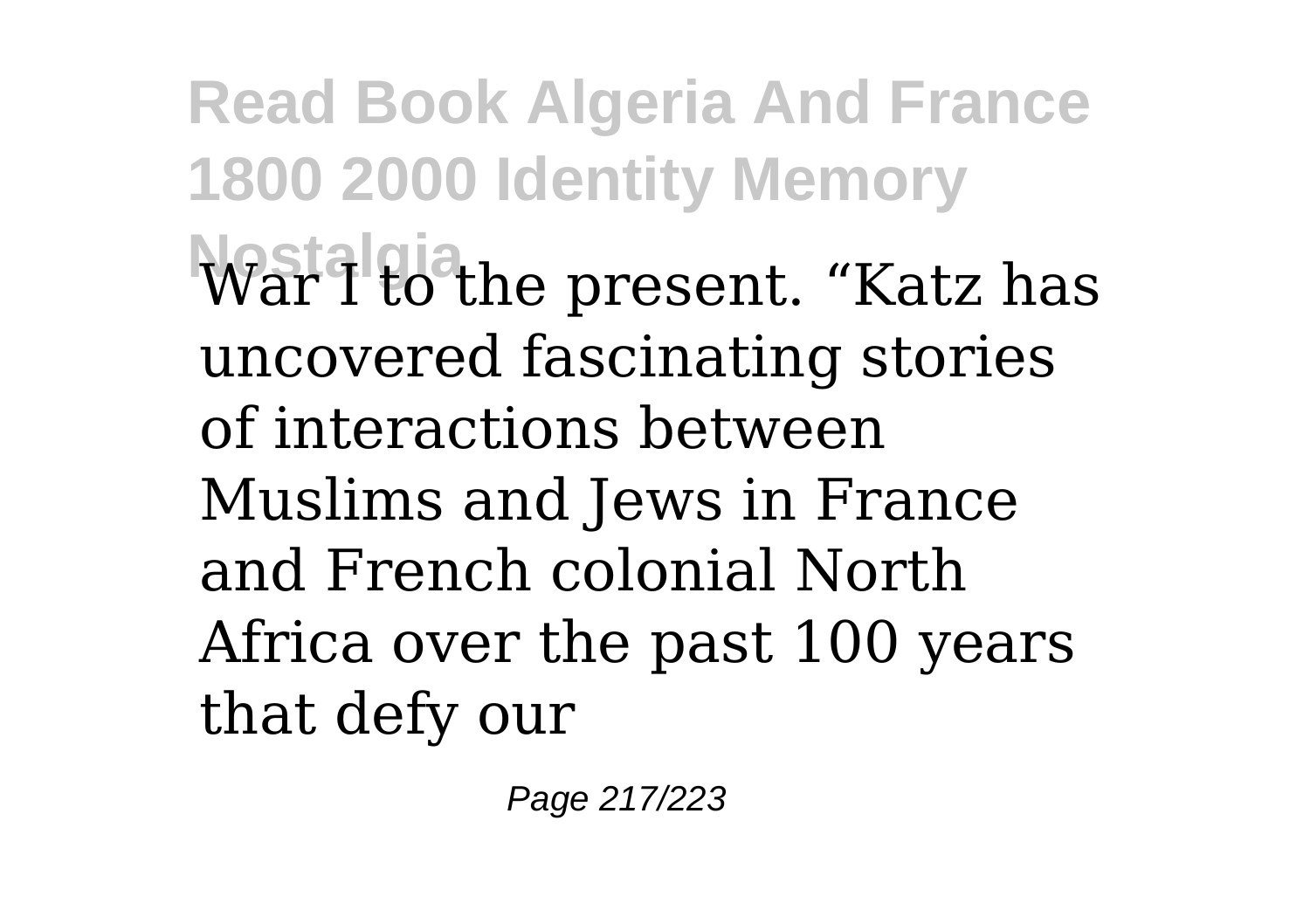**Read Book Algeria And France 1800 2000 Identity Memory Nostalgia** expectations...His insights are absolutely relevant for understanding such recent trends as rising anti-Semitism among French Muslims, rising Islamophobia among French Jews and, to a lesser degree,

Page 218/223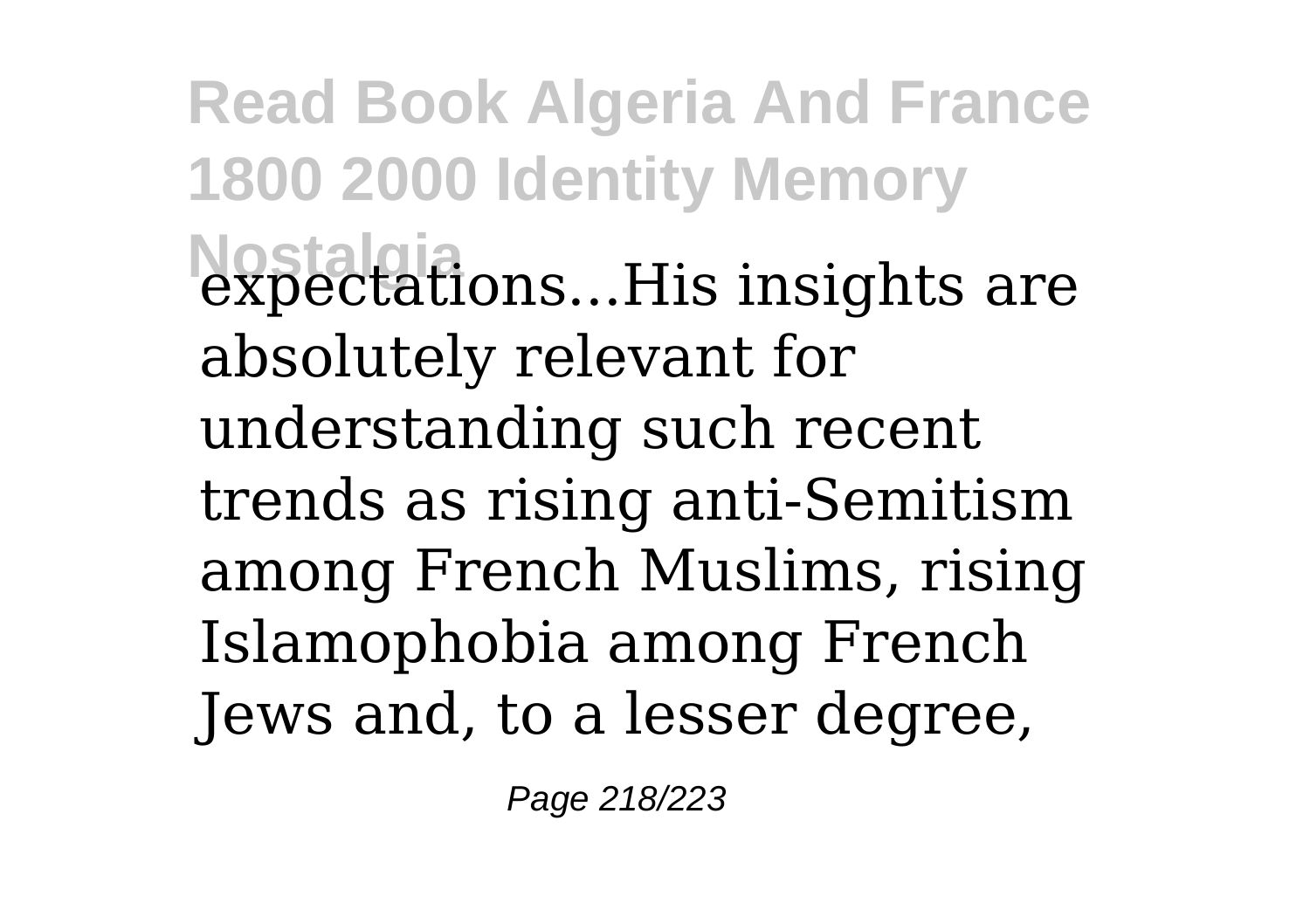**Read Book Algeria And France 1800 2000 Identity Memory Nostalgia** rising rates of aliyah from France." —Lisa M. Leff, Haaretz "Katz has written a compelling, important, and timely history of Jewish/Muslim relations in France since 1914 that

Page 219/223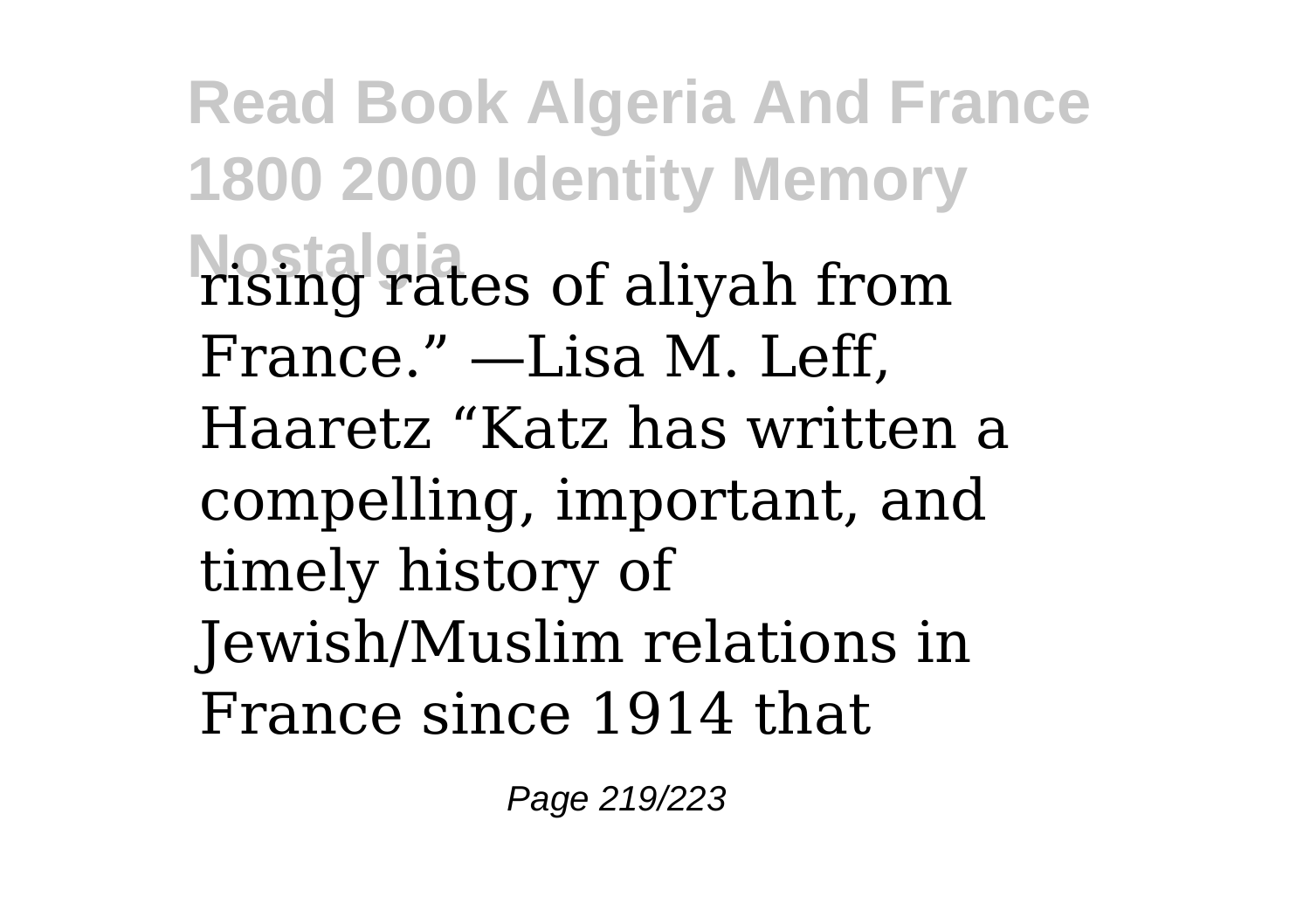**Read Book Algeria And France 1800 2000 Identity Memory Nostalgia** investigates the ways and venues in which Muslims and Jews interacted in metropolitan France...This insightful, well-researched, and elegantly written book is mandatory reading for

Page 220/223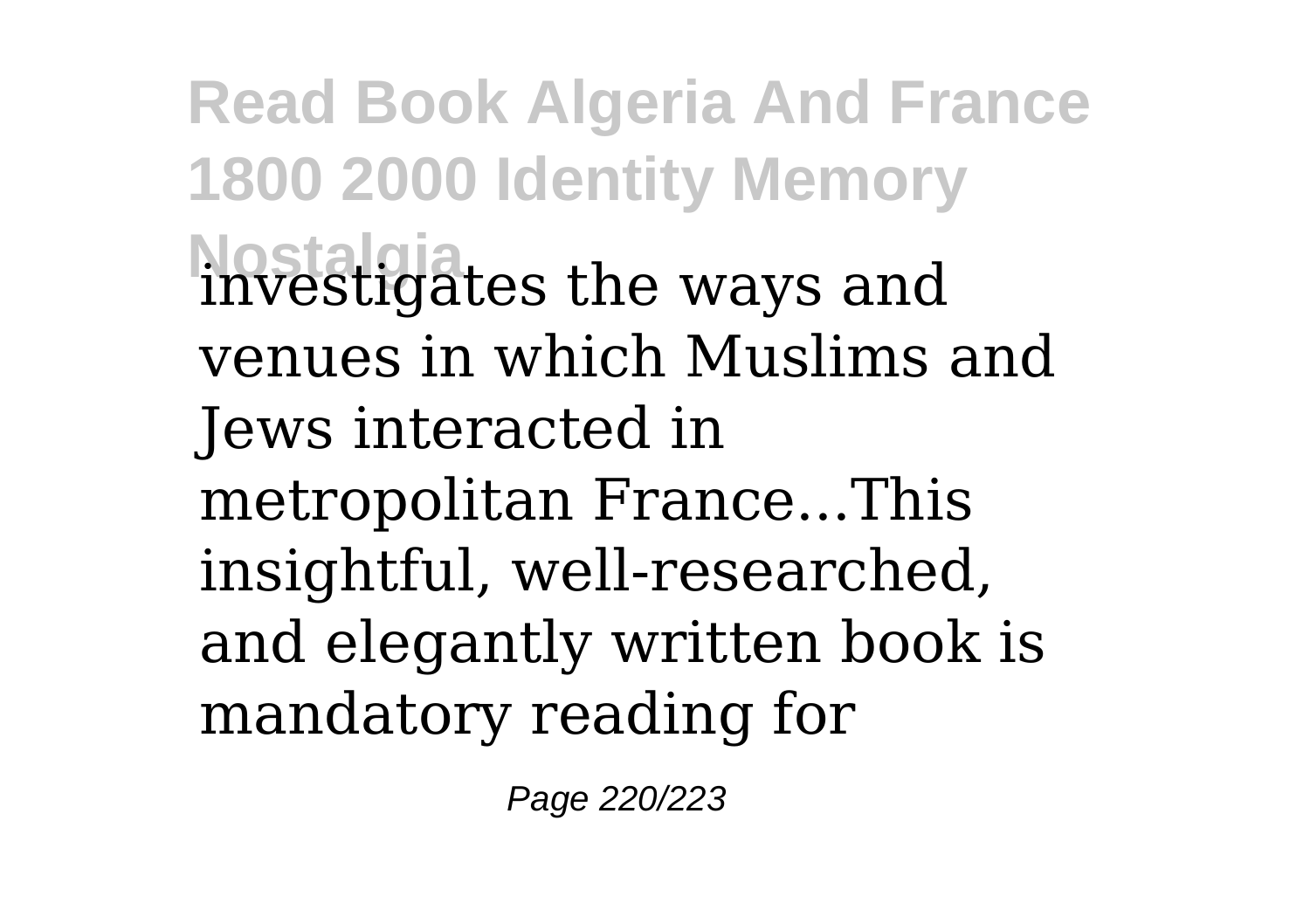**Read Book Algeria And France 1800 2000 Identity Memory Nostalgia** scholars of the subject and for those approaching it for the first time." —J. Haus, Choice Performing the Pied-Noir Family Decolonization and Environmental Disaster in

Page 221/223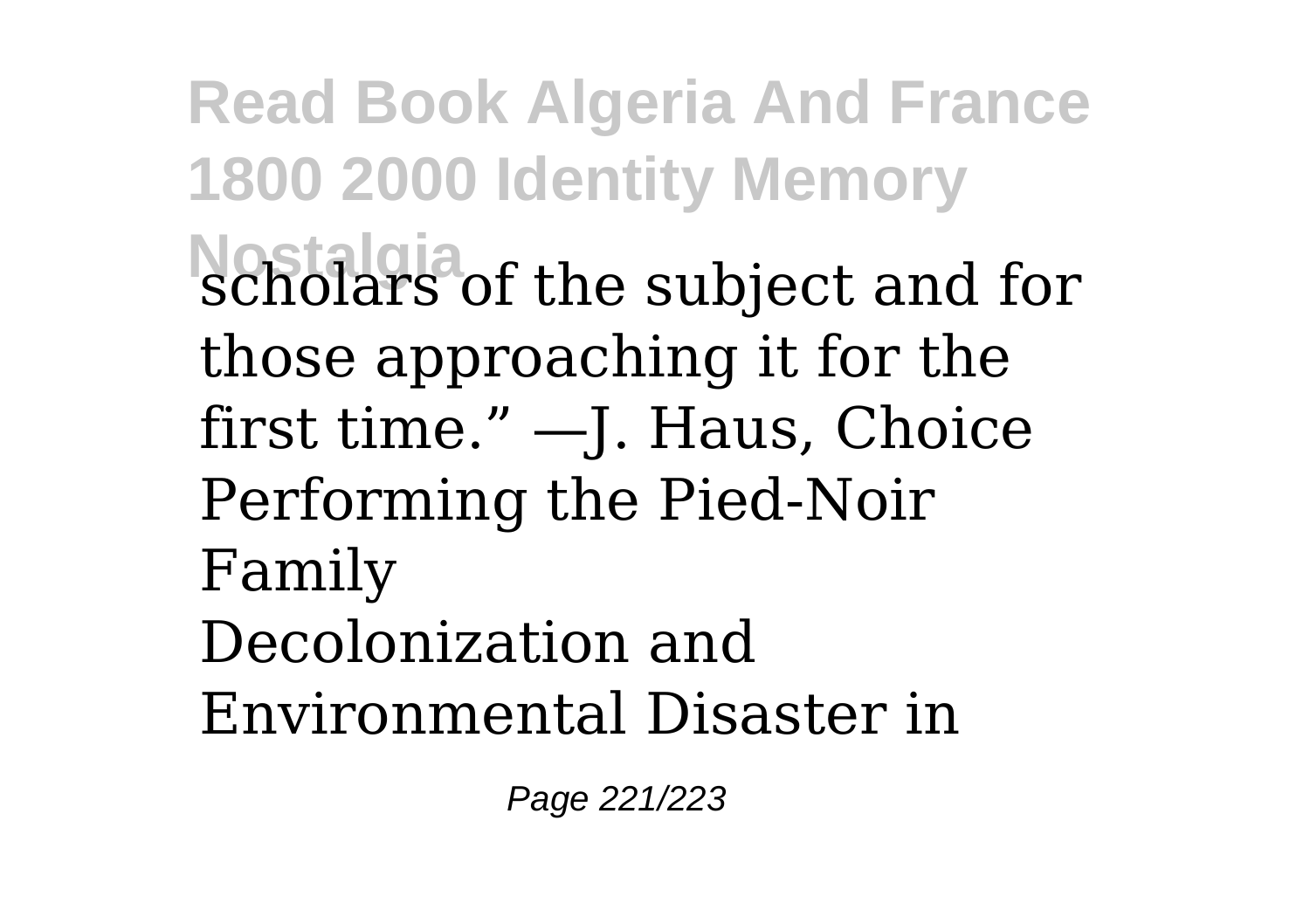**Read Book Algeria And France 1800 2000 Identity Memory Nostalgia** North Africa and Mediterranean France since 1954 Selling the Yellow Jersey Sovereignty and Empire in French Tunisia, 1881–1938 Voices of Decolonization

Page 222/223